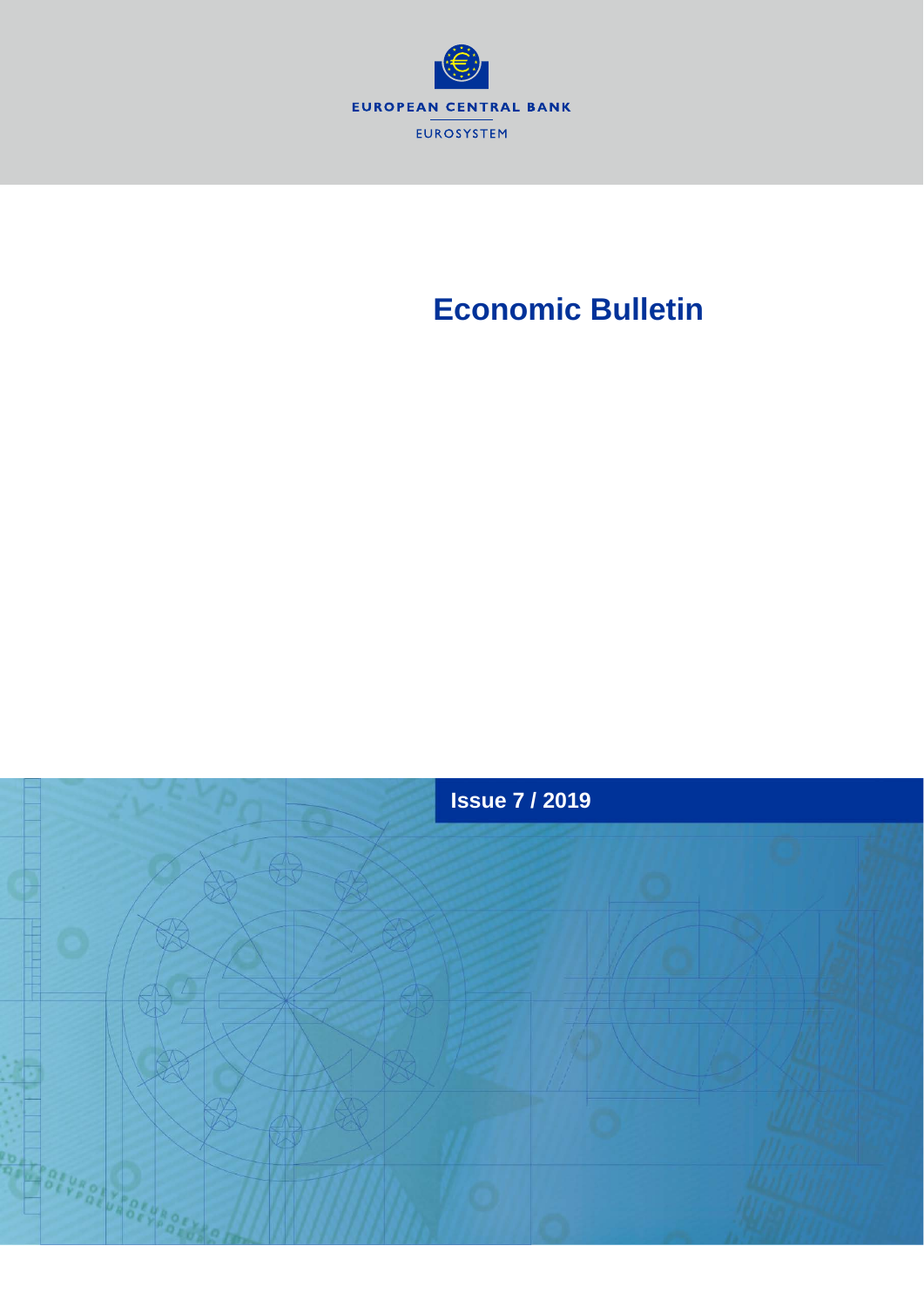# **Contents**

| <b>Update on economic and monetary developments</b> |                |                                                                                                             | $\mathbf{2}$   |
|-----------------------------------------------------|----------------|-------------------------------------------------------------------------------------------------------------|----------------|
|                                                     | <b>Summary</b> |                                                                                                             |                |
|                                                     | 1              | <b>External environment</b>                                                                                 | 5              |
|                                                     | $\overline{2}$ | <b>Financial developments</b>                                                                               | 9              |
|                                                     | 3              | <b>Economic activity</b>                                                                                    | 12             |
|                                                     | 4              | <b>Prices and costs</b>                                                                                     | 16             |
|                                                     | 5              | Money and credit                                                                                            | 19             |
| <b>Boxes</b>                                        |                |                                                                                                             | 23             |
|                                                     | 1              | Goodbye EONIA, welcome €STR!                                                                                | 23             |
|                                                     | $\overline{2}$ | Developments in the services sector and its relationship with<br>manufacturing                              | 25             |
|                                                     | 3              | A stylised tracer for labour market cycles in the euro area based<br>on assessments by corporate executives | 29             |
|                                                     | 4              | Price-setting behaviour: insights from a survey of large firms                                              | 33             |
| <b>Article</b>                                      |                | 39                                                                                                          |                |
|                                                     | 1              | Trends in central banks' foreign currency reserves and the case of<br>the ECB                               | 39             |
| <b>Statistics</b>                                   |                |                                                                                                             | S <sub>1</sub> |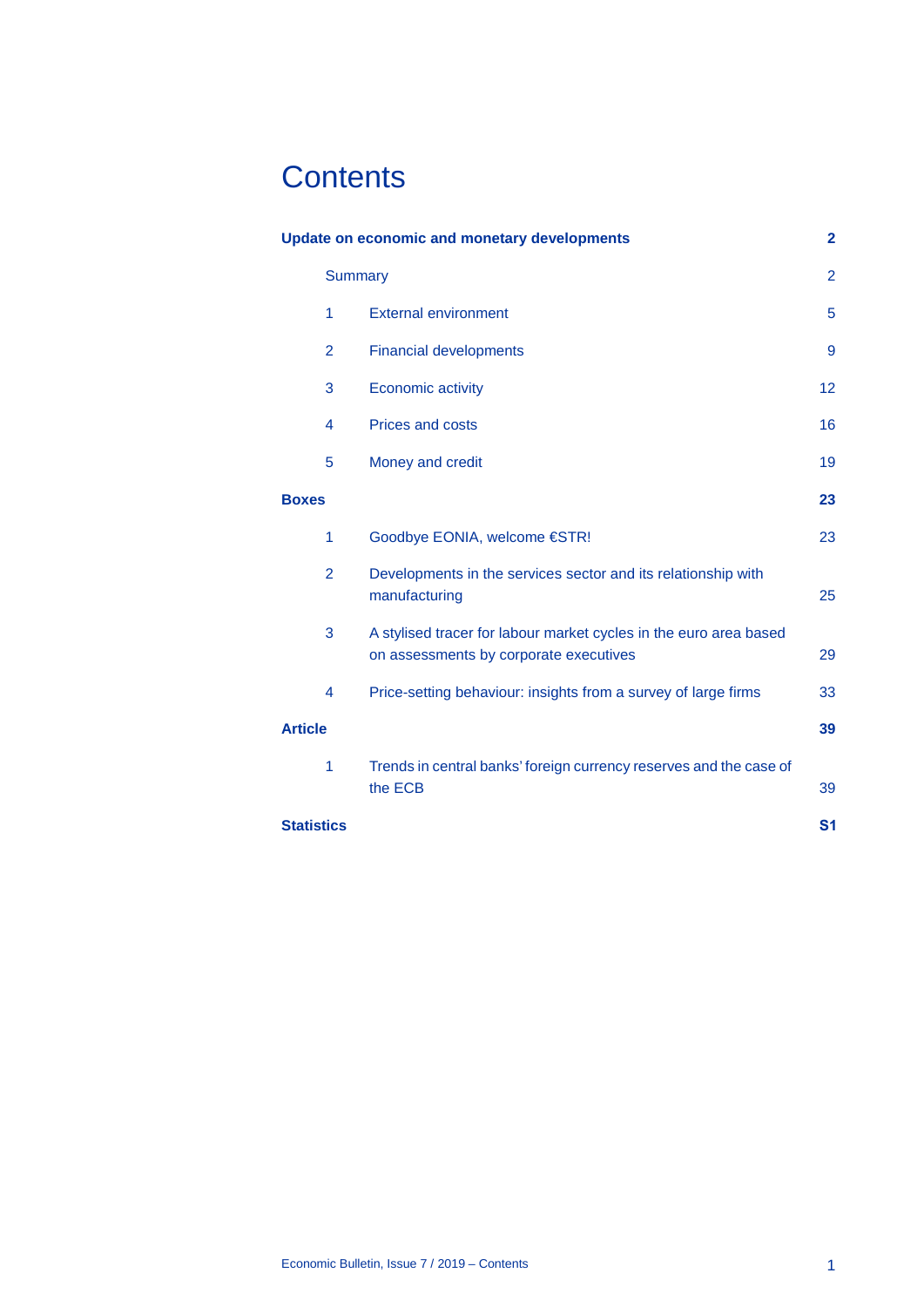# <span id="page-2-0"></span>Update on economic and monetary developments

## <span id="page-2-1"></span>**Summary**

Incoming information since the last Governing Council meeting in early September confirms the previous assessment of a protracted weakness in euro area growth dynamics, the persistence of prominent downside risks and muted inflation pressures. The risks surrounding the euro area growth outlook remain on the downside. In particular, these risks pertain to the prolonged presence of uncertainties, related to geopolitical factors, rising protectionism and vulnerabilities in emerging markets. At the same time, ongoing employment growth and increasing wages continue to underpin the resilience of the euro area economy. Against this overall background, the Governing Council at its October meeting kept its monetary policy stance unchanged, confirming the decisions taken at the previous meeting in September. The comprehensive package of policy measures that was decided at the September meeting provides substantial monetary stimulus, and thus will contribute to a further easing in borrowing conditions for firms and households. This will support the euro area expansion, the ongoing build-up of domestic price pressures and, thus, the sustained convergence of inflation to the Governing Council's medium-term inflation aim.

Survey indicators suggest subdued, but stabilising, global economic activity in the third quarter of 2019. Following a protracted period of weakness, the global manufacturing Purchasing Managers' Index (PMI) has improved over recent months and returned to expansionary territory. The global services PMI remained expansionary in the third quarter. Global trade (excluding the euro area) contracted in the first half of 2019 owing to weak intra-Asian trade, but short-term indicators of global trade signal low, but positive, growth in the third quarter. Global inflation declined to below 2% in August, driven in part by lower energy price inflation, while inflation excluding food and energy remained stable at 2.3%.

Since the Governing Council meeting in September 2019, euro area long-term risk-free rates have increased and the EONIA forward curve has shifted upwards, largely reflecting lower market expectations of another cut in the deposit facility rate before the end of the year. Sovereign spreads have remained broadly stable, with some countries seeing a slight increase during the review period. Equity prices have increased, despite higher discount rates, owing to a falling equity risk premium. In foreign exchange markets, the euro has broadly strengthened in trade-weighted terms.

Euro area real GDP growth was confirmed at 0.2%, quarter on quarter, in the second quarter of 2019, following a rise of 0.4% in the previous quarter. Incoming economic data and survey information continue to point to moderate but positive growth in the euro area in the second half of this year. This slowdown in growth mainly reflects the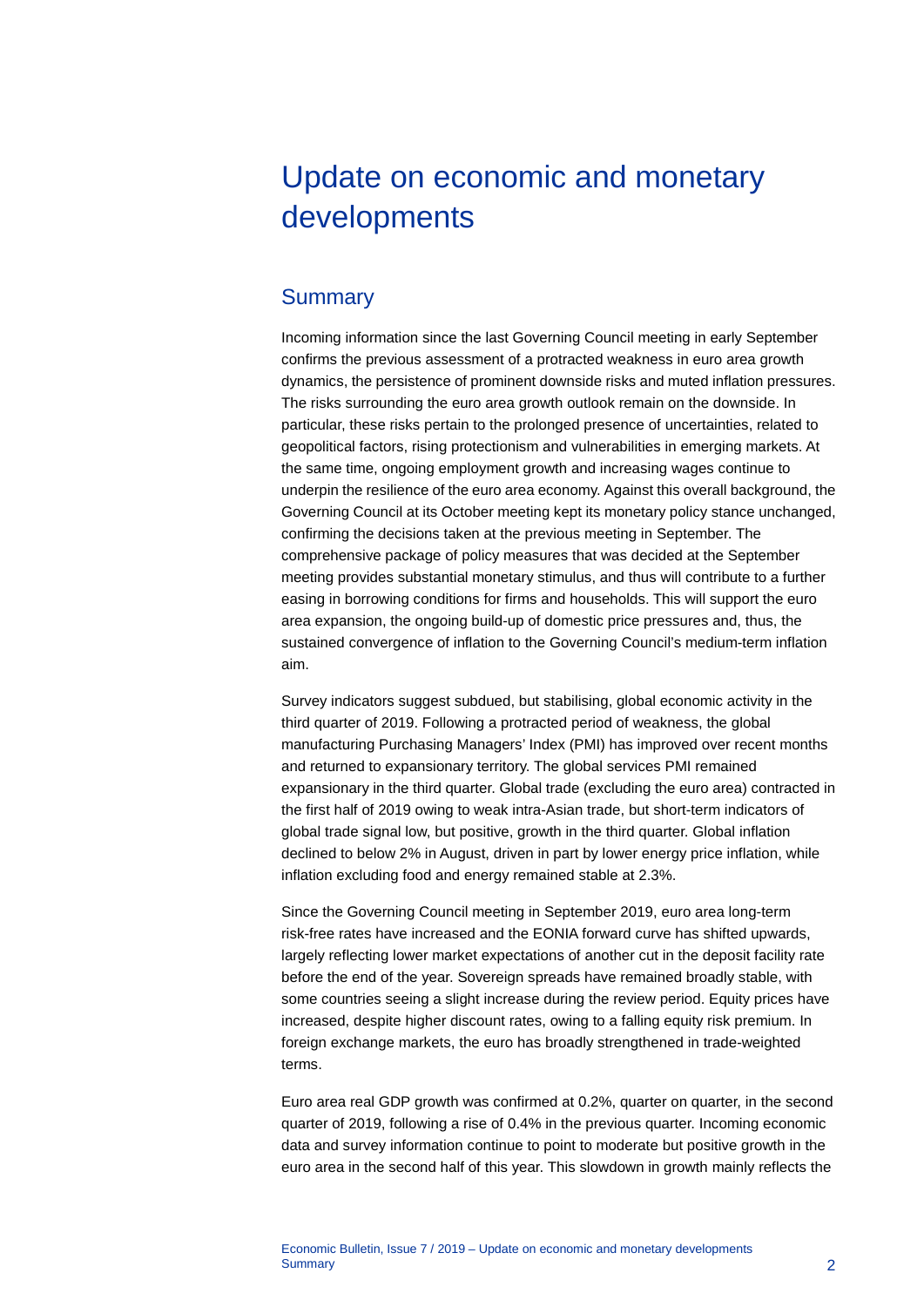ongoing weakness of international trade in an environment of persistent global uncertainties, which continue to weigh on the euro area manufacturing sector and are dampening investment growth. At the same time, the services and construction sectors remain resilient, despite some moderation. The euro area expansion is supported by favourable financing conditions, further employment gains in conjunction with rising wages, the mildly expansionary euro area fiscal stance and the ongoing albeit somewhat slower – growth in global activity.

Euro area annual HICP inflation decreased from 1.0% in August 2019 to 0.8% in September, reflecting lower food and energy price inflation. On the basis of current futures prices for oil, headline inflation is likely to decline slightly further before rising again at the end of the year. Measures of underlying inflation remained generally muted and indicators of inflation expectations stand at low levels. While labour cost pressures have strengthened amid tighter labour markets, the weaker growth momentum is delaying their pass-through to inflation. Over the medium term inflation is expected to increase, supported by the ECB's monetary policy measures, the ongoing economic expansion and robust wage growth.

Regarding monetary developments, broad money (M3) growth increased to 5.7% in August 2019, after 5.1% in July. M3 growth continues to be backed by bank credit creation, and the narrow monetary aggregate M1 remained the main contributor to broad money growth. Furthermore, the annual growth of broad money and loans to the private sector remained robust as the mechanical contribution of net purchases under the asset purchase programme (APP) faded out and economic momentum weakened. The annual growth rate of loans to non-financial corporations increased to 4.3% in August, from 4.0% in July, while the annual growth rate of loans to households remained unchanged at 3.4%. At the same time, favourable bank funding and lending conditions continued to support loan flows and thereby economic growth. The ECB's accommodative monetary policy stance will help to safeguard favourable bank lending conditions and will continue to support access to financing, in particular for small and medium-sized enterprises.

Combining the outcome of the economic analysis with the signals coming from the monetary analysis, the Governing Council confirmed that an ample degree of monetary accommodation is still necessary for the continued sustained convergence of inflation to levels that are below, but close to, 2% over the medium term.

On the basis of this assessment, the Governing Council decided to keep the key ECB interest rates unchanged and expects them to remain at their present or lower levels until it has seen the inflation outlook robustly converge to a level sufficiently close to, but below, 2% within its projection horizon, and such convergence has been consistently reflected in underlying inflation dynamics.

The Governing Council confirmed that it will restart net purchases under the ECB's APP at a monthly pace of €20 billion as from 1 November. It expects them to run for as long as necessary to reinforce the accommodative impact of the ECB's policy rates, and to end shortly before the Governing Council starts raising the key ECB interest rates.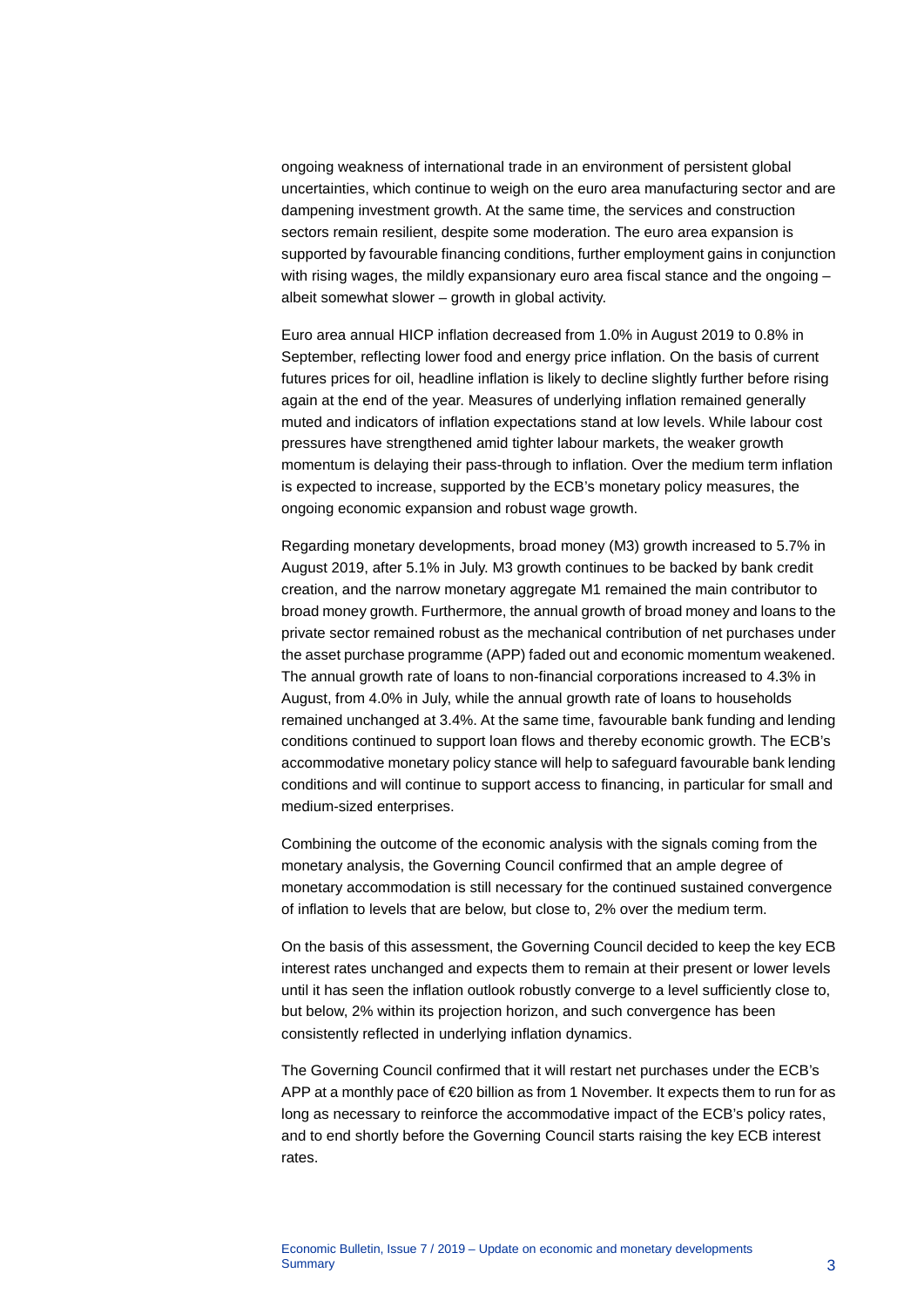The Governing Council also intends to continue reinvesting, in full, the principal payments from maturing securities purchased under the APP for an extended period of time past the date when it starts raising the key ECB interest rates, and in any case for as long as necessary to maintain favourable liquidity conditions and an ample degree of monetary accommodation.

The Governing Council reiterated the need for a highly accommodative stance of monetary policy for a prolonged period of time to support underlying inflation pressures and headline inflation developments over the medium term. In particular, the Governing Council's forward guidance will ensure that financial conditions adjust in accordance with changes to the inflation outlook. In any case, the Governing Council continues to stand ready to adjust all of its instruments, as appropriate, to ensure that inflation moves towards its aim in a sustained manner, in line with its commitment to symmetry.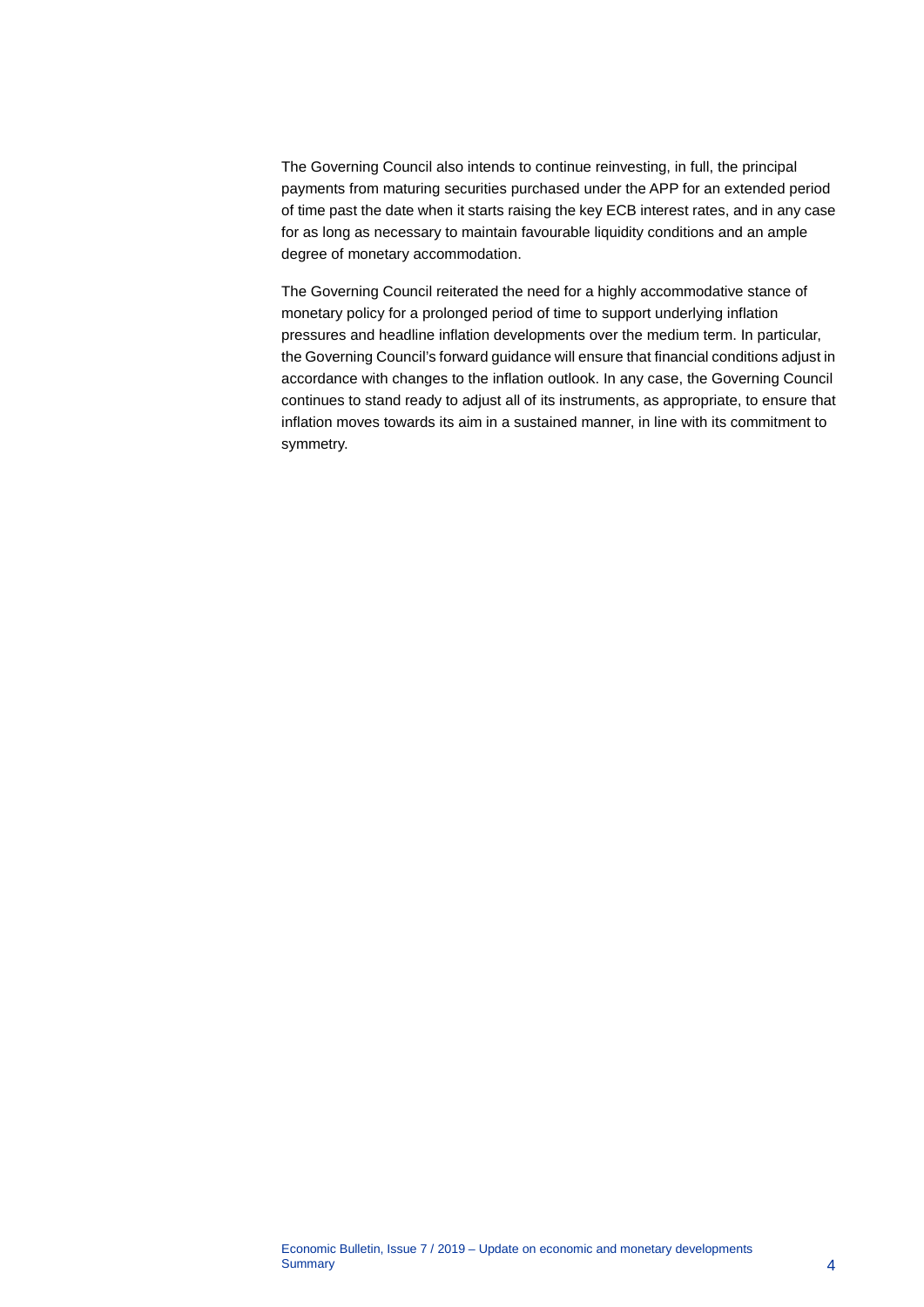### 1 External environment

<span id="page-5-0"></span>**Global survey indicators of economic growth suggest subdued, but stabilising, economic activity.** The global composite output Purchasing Managers' Index (PMI) excluding the euro area remained in expansionary territory in the third quarter of 2019 and was broadly unchanged compared with the second quarter. Both the manufacturing components and the services components remained stable. Following a protracted period of weakness, the global manufacturing PMI has improved over recent months and returned to expansionary territory, while the global services PMI remained expansionary in the third quarter. Developments were mixed across and within regions. In the third quarter of 2019 the composite output PMI increased in the United States, but decreased in Japan and fell below the expansionary threshold in the United Kingdom. In emerging market economies, the composite output PMI increased in Brazil and India – despite India's index experiencing a sharp decline to below the neutral threshold in September – and decreased marginally in China and Russia (see Chart 1).

#### **Chart 1**

#### Global composite output PMI

(diffusion indices)  $48$ <br> $2012$ 50 52 54 56 58 2012 2013 2014 2015 2016 2017 2018 2019 Global composite output excluding the euro area Global composite output excluding the euro area - long-term average Advanced economies excluding the euro area **Emerging market economies** 

Notes: The latest observations are for September 2019. "Long-term average" refers to the period from January 1999 to September 2019.

**Risks to the global economy remain to the downside amid a further escalation of trade disputes, high uncertainty related to Brexit and a potentially slower recovery in a number of emerging market economies.** A continual escalation of trade disputes would likely imply higher adjustment costs in the transition to a new trading regime and possible further disruptions to global supply chains over time. This could, in turn, amplify the impact on economic activity of already-enacted tariffs. Risks related to Brexit remain high. The recovery in a number of emerging market economies that have experienced sharp recessions may be less vigorous than expected. The speed of recovery depends on the extent to which domestic policies address structural impediments to investment and potential growth. A slower recovery in these economies would ultimately translate into more sluggish global growth.

Sources: Haver Analytics, Markit and ECB calculations.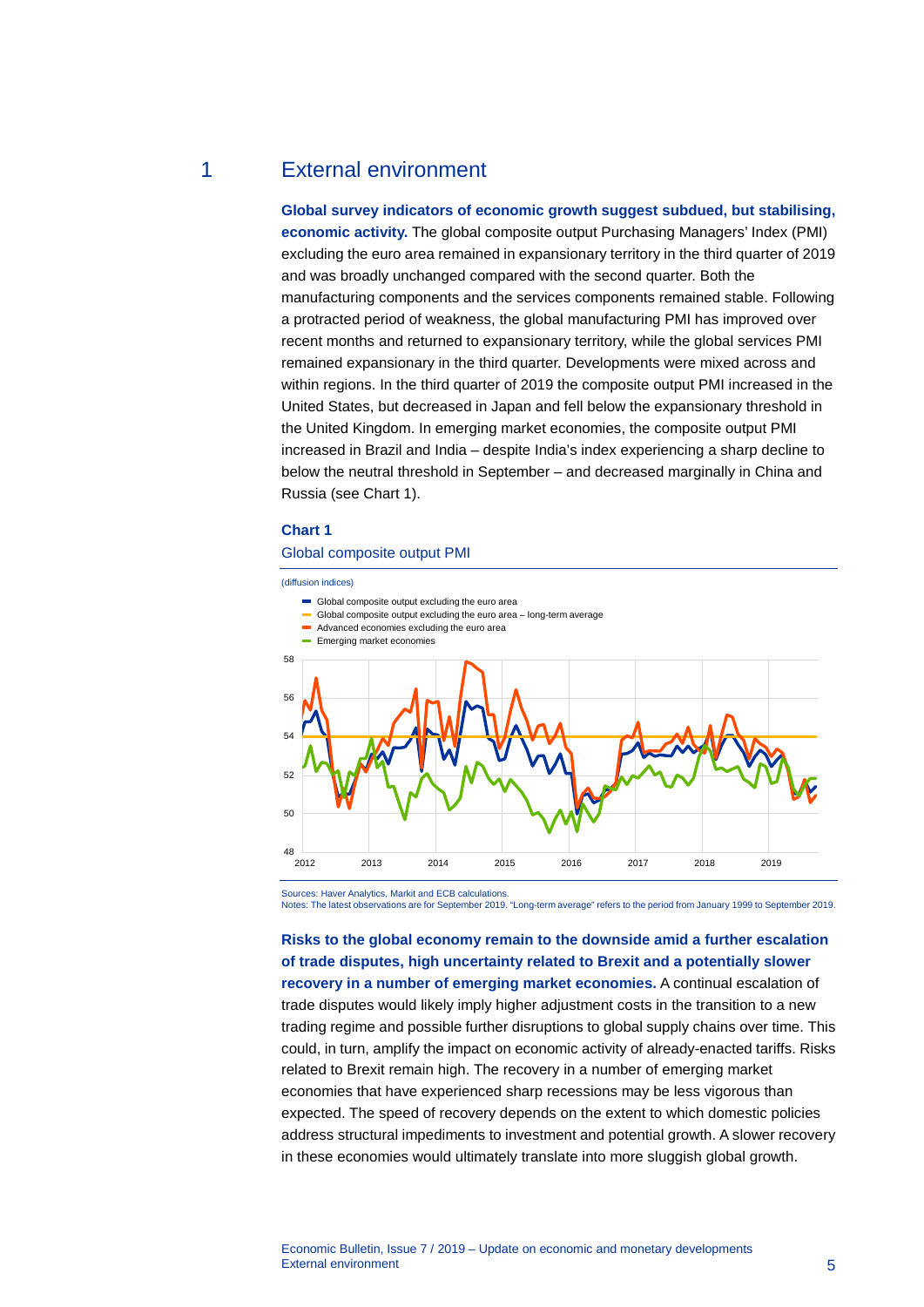**Global financial conditions have remained broadly stable in both advanced and emerging market economies.** In September risk sentiment had improved somewhat against the backdrop of renewed expectations of a trade deal between the United States and China, subsiding risks of a disorderly Brexit and strong economic data in the United States. However, risk appetite has since faded again and global equity prices have reversed some of their previous gains. While the Federal Open Market Committee cut interest rates further at its September meeting, weaker than expected economic data has led financial markets to price in further monetary accommodation.

**Global trade momentum is expected to remain muted, as higher tariffs are set to come fully into effect at the end of the year.** Global trade (excluding the euro area) contracted in the first half of 2019 owing to weak intra-Asia trade, reflecting a slowing down of the Chinese economy and of technology-related trade. Developments in the first half of the year were also influenced by the high volatility in UK imports linked to Brexit-related stockpiling efforts. Short-term indicators of global trade signal low, but positive, growth. Global merchandise imports continued to expand in August in monthly terms, pointing to positive world trade growth in the third quarter. The global PMI for new export orders, while remaining below the neutral threshold, edged up slightly in September following five consecutive months of decline (Chart 2).

### **Chart 2**

### Surveys and global trade in goods

(left-hand scale: three-month-on-three-month percentage changes; right-hand scale: diffusion indices)

- Global merchandise imports excluding the euro area (left-hand scale)
- Average global merchandise imports excluding the euro area, 1991-2018 (left-hand scale)
- Global PMI, manufacturing output excluding the euro area (right-hand scale)
- Global PMI, new export orders excluding the euro area (right-hand scale)



Sources: Markit, CPB Netherlands Bureau for Economic Policy Analysis and ECB calculations. Note: The latest observations are for August 2019 for global merchandise imports and September 2019 for the PMIs.

#### **Global inflation remains subdued, in spite of tight labour market conditions in**

**major advanced economies.** Annual consumer price inflation in the countries of the Organisation for Economic Co-operation and Development (OECD) declined to below 2% in August, driven in part by lower energy price inflation, while inflation excluding food and energy remained stable at 2.3%. Inflationary pressures across major advanced economies remain muted despite the tight labour market conditions, which have so far translated into only moderate wage increases. Overall, underlying inflation pressures are expected to remain subdued over the short and medium term.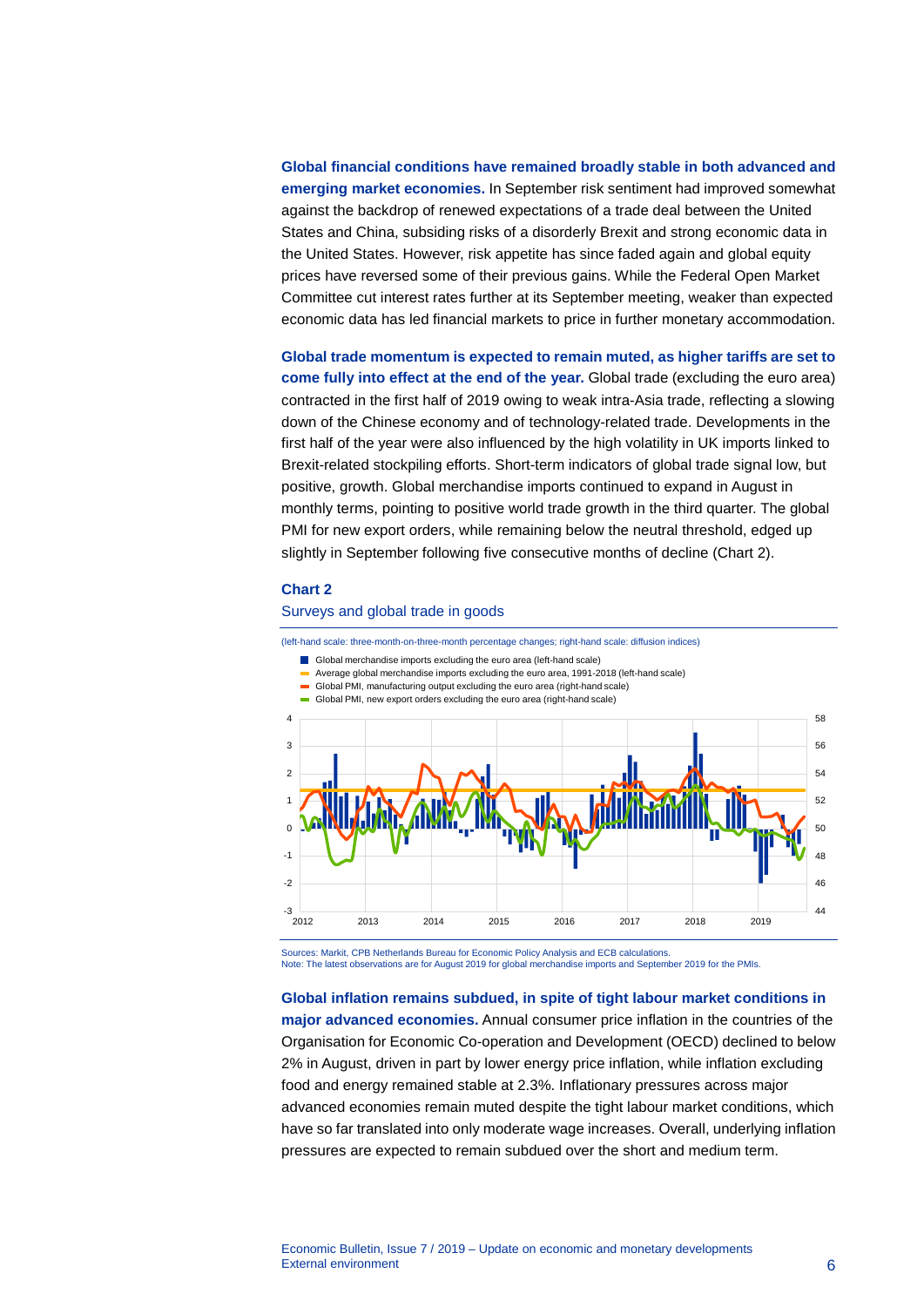**Oil prices have remained broadly unchanged amid short-term volatility.** On 14 September 2019 a drone attack on Saudi Arabian oil facilities reduced the global oil supply by approximately 6%. The price of oil increased sharply in the aftermath of the attack, but had moved back to the levels seen before the attack by 30 September as Saudi Arabia used spare capacity and inventories to stabilise oil supply amid concerns about global oil demand. Non-oil commodity prices remained mixed, with metal prices having declined and food prices having increased.

**In the United States, economic activity remains resilient on the whole.** Real GDP expanded at an annualised rate of 2.0% in the second quarter of 2019, following 3.1% in the previous quarter. The deceleration mainly reflects the reversal of temporary factors – related to net exports and private inventories – that supported GDP growth in the first quarter. Overall, a strong labour market, sustained consumer spending and the fiscal impulse from the lifting of spending caps in the fiscal year 2020/21 are expected to support the economy in the near term, more than offsetting the signs of weakness in the manufacturing sector. Financial conditions remain supportive owing to the Federal Open Market Committee's monetary easing. At the same time, the ongoing trade tensions and a less favourable external environment increase uncertainty about the economic outlook.

**In Japan, economic activity remains subdued as weak exports offset robust domestic consumption.** Real GDP grew at a quarterly rate of 0.3% in the second quarter, reflecting the rather weak underlying growth momentum. The global economic slowdown had a negative impact on Japan's export-oriented economy, which dampened business sentiment among large manufacturers. Consumption supported growth, partly owing to frontloading ahead of the increase in the value added tax from 8% to 10% in October 2019. However, the overall personal consumption momentum remains limited amid the adverse impact of bad weather conditions, eroding consumer confidence and muted wage increases. The Bank of Japan kept monetary policy on hold in September and mentioned the need to "re-examine" economic and price developments at the October meeting. Meanwhile, inflation remained subdued, despite a tight labour market. Annual headline CPI inflation eased further to 0.2% in September, while core inflation excluding food and energy slowed to 0.3%.

**In the United Kingdom, Brexit uncertainty continues to weigh on the economic outlook.** Real GDP declined by 0.2% in quarter-on-quarter terms in the second quarter. This reflected, in large part, an offset to the stronger growth seen in the first quarter, which was mainly supported by stockbuilding in the run-up to the initial Brexit deadline at the end of March. Looking ahead, survey indicators suggest further weakening of consumption, business investment and export growth in the final quarters of 2019, as Brexit-related uncertainty continues to weigh on sentiment. At the same time, further fiscal spending, announced by the Government in September, is expected to put GDP growth in positive territory for the remainder of the year.

**In China, GDP growth remains subdued as cyclical headwinds add to the structural slowdown.** Real GDP slowed to 6.0% in year-on-year terms in the third quarter of 2019 owing to a decelerating net export contribution. Industrial production and investment softened further in August, highlighting the growing toll on Chinese manufacturers from the trade tensions with the United States. On the upside, the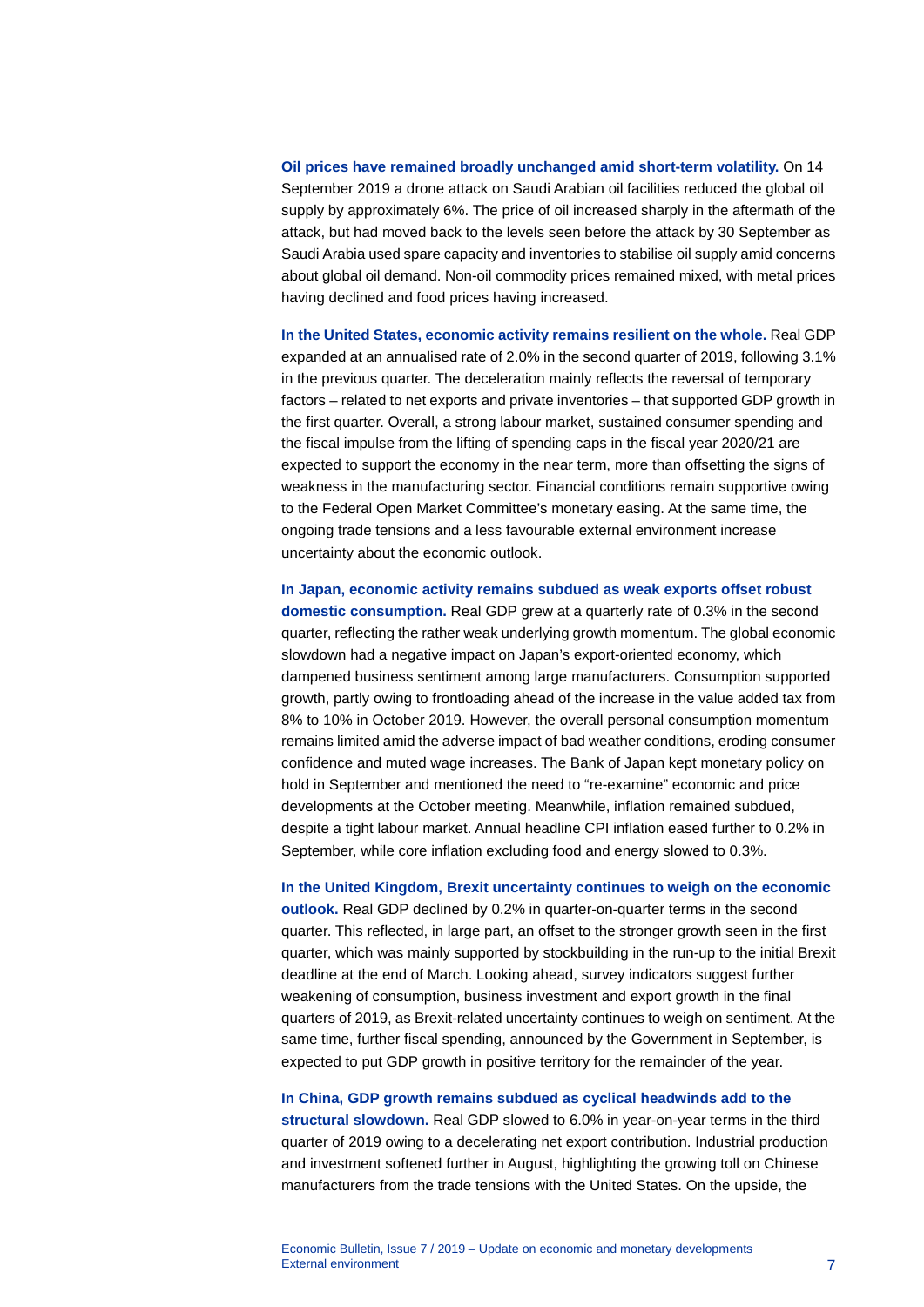manufacturing PMI returned to above the neutral threshold in September, possibly signalling a bottoming-out of the manufacturing sector. In addition, car sales recovered somewhat in August from the lows in early 2019, but their annual growth remains in negative territory. Overall, China's growth slowdown is due to both cyclical and structural factors. The structural slowdown is driven by a rebalancing of the economy away from investment, and implies a slowdown of potential growth that mainly reflects a slower pace of capital accumulation and unfavourable demographics. At the same time, cyclical headwinds, reflecting weaker manufacturing activity amid uncertainty relating to the trade tensions, add downward pressure on growth. Fiscal and monetary policy measures remain supportive, with the aim of stabilising growth.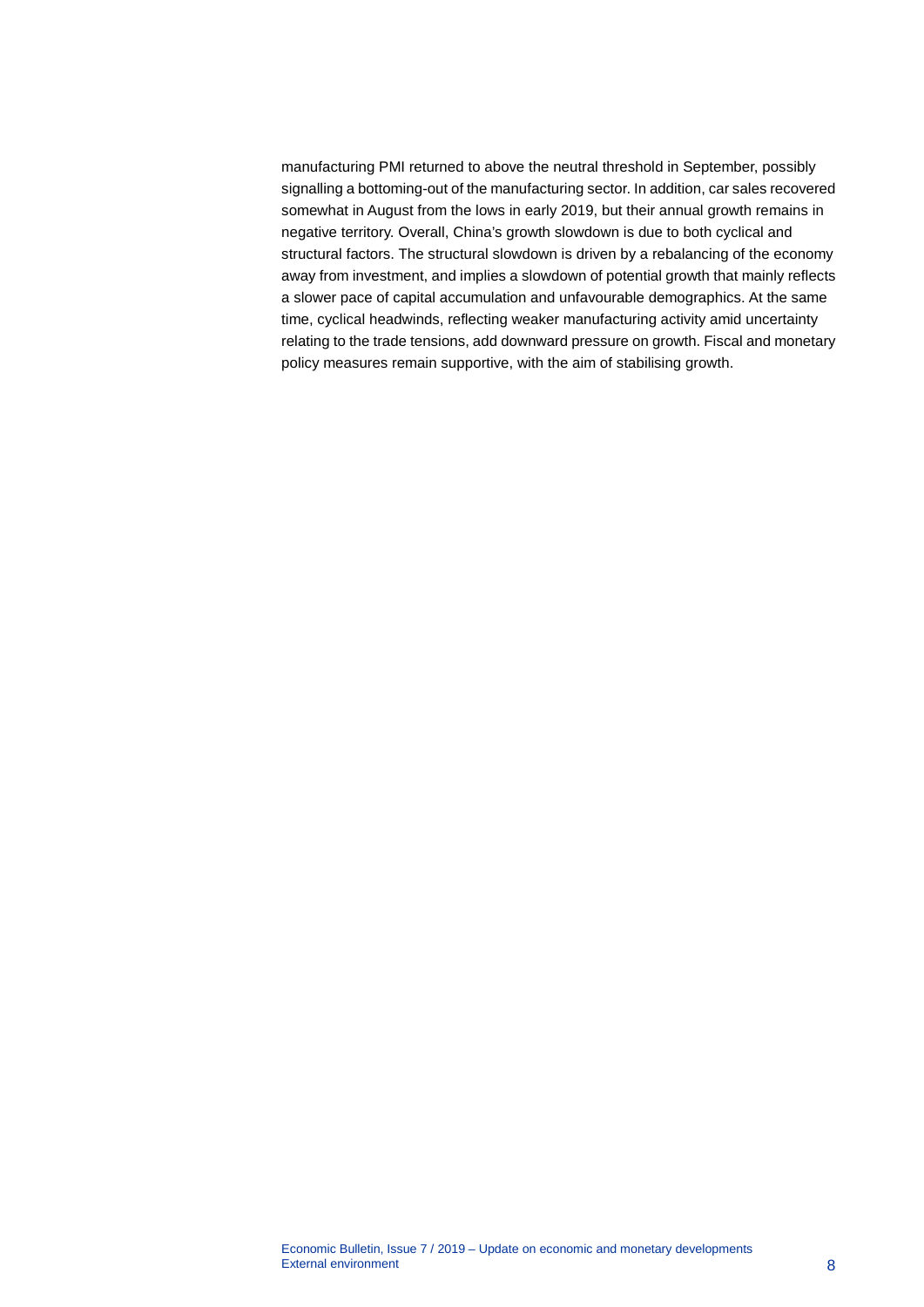### 2 Financial developments

<span id="page-9-0"></span>**Long-term sovereign yields in the euro area have increased somewhat, albeit with some fluctuations, halting the downward trend that started in late 2018.**

During the period under review (12 September to 23 October 2019), the GDP-weighted euro area ten-year sovereign bond yield increased by 11 basis points to 0.06% (see Chart 3), on the back of higher risk-free rates amid receding global political tensions. Ten-year sovereign bond yields in the United Kingdom also increased over the review period, to around 0.69%, while the equivalent yields in the United States decreased slightly, to 1.77%.

### **Chart 3**

#### Ten-year sovereign bond yields



Sources: Thomson Reuters and ECB calculations.

Notes: Daily data. The vertical grey line denotes the start of the review period on 12 September 2019. The latest observations are for 23 October 2019.

### **Euro area sovereign bond spreads relative to the risk-free overnight index swap (OIS) rate remained broadly stable during the review period.** The spreads on

German, French and Italian ten-year sovereign bonds rose by 3, 5 and 7 basis points respectively to reach -0.24%, 0.07% and 1.23%. By contrast, Spanish, Portuguese and Greek spreads declined by 9, 15 and 34 basis points respectively to 0.43%, 0.35% and 1.47%, leaving the GDP-weighted spread for the euro area unchanged at 0.21%.

**Broad indices of euro area equity prices rose on the back of a decrease in the equity risk premium.** Over the review period equity prices of euro area financials and non-financial corporations (NFCs) increased by 5.2% and 0.2% respectively. The negative effect on equity prices stemming from higher risk-free rates and somewhat lower longer-term earnings expectations was more than offset by a reduction in the equity risk premium, which may partly reflect some relaxation of global trade tensions and of imminent Brexit-related risks.

**Euro area corporate bond spreads remained stable over the review period.** The gains in equity prices mentioned above were not reflected in movements in corporate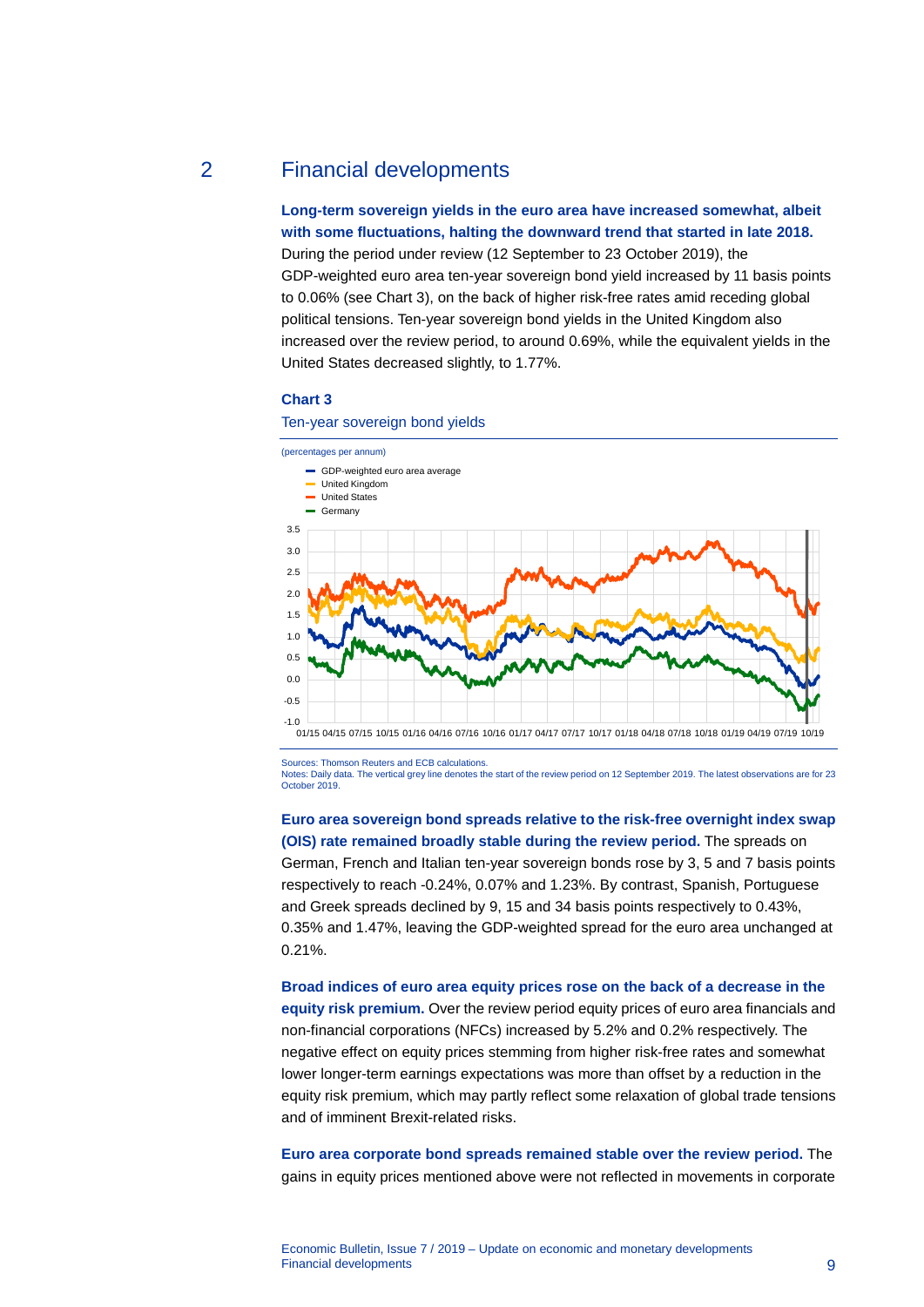bond spreads. Spreads on both investment-grade NFC bonds and financial sector bonds relative to the risk-free rate remain virtually unchanged from the beginning of the review period and stand at 67 and 146 basis points respectively. Overall, although corporate bond spreads are currently higher than the lows reached in early 2018, they remain some 25 basis points below the levels observed in March 2016, prior to the announcement and subsequent launch of the corporate sector purchase programme.

### **The euro overnight index average (EONIA) and the new benchmark euro short-term rate (€STR) averaged -45 basis points and -54 basis points respectively over the review period.** Both rates are around 10 basis points down on the average levels recorded in August 2019, reflecting the cut in the deposit facility rate (DFR) which took effect on 18 September 2019. The methodology for computing EONIA changed on 2 October 2019; it is now calculated as the €STR plus a fixed spread of 8.5 basis points (see Box 1). Excess liquidity decreased by approximately €74 billion to around €1,687 billion. This decline mainly reflects voluntary repayments in the second series of targeted longer-term refinancing operations (TLTRO II) and, to a lesser extent, an increase in liquidity-absorbing autonomous factors.

**The EONIA forward curve shifted upwards over the review period, indicating lower market expectations of another DFR cut.** The curve reaches a low of around -0.53% in early 2021, which means that a further cut of 10 basis points in the DFR is not fully priced in anymore. Overall, the curve remains below zero for horizons up to 2026, reflecting continued market expectations of a prolonged period of negative interest rates.

**In foreign exchange markets, the euro broadly strengthened in trade-weighted terms over the review period (see Chart 4), supported by an increase in interest rate differentials.** The nominal effective exchange rate of the euro, as measured against the currencies of 38 of the euro area's most important trading partners, appreciated by 0.6%. This reflects a strengthening of the euro against major currencies, including the US dollar (by 1.5%), the Chinese renminbi (by 1.3%), the Japanese yen (by 2.1%) and the Swiss franc (by 1.0%). The euro also appreciated vis-à-vis the currencies of most emerging market economies. Over the same period, the euro weakened against the pound sterling (by 2.8%) amid news pointing towards an increased likelihood of a smooth Brexit, and also depreciated slightly against the Polish zloty (by 1.2%), the Czech koruna (by 0.7%) and the Hungarian forint (by 0.5%).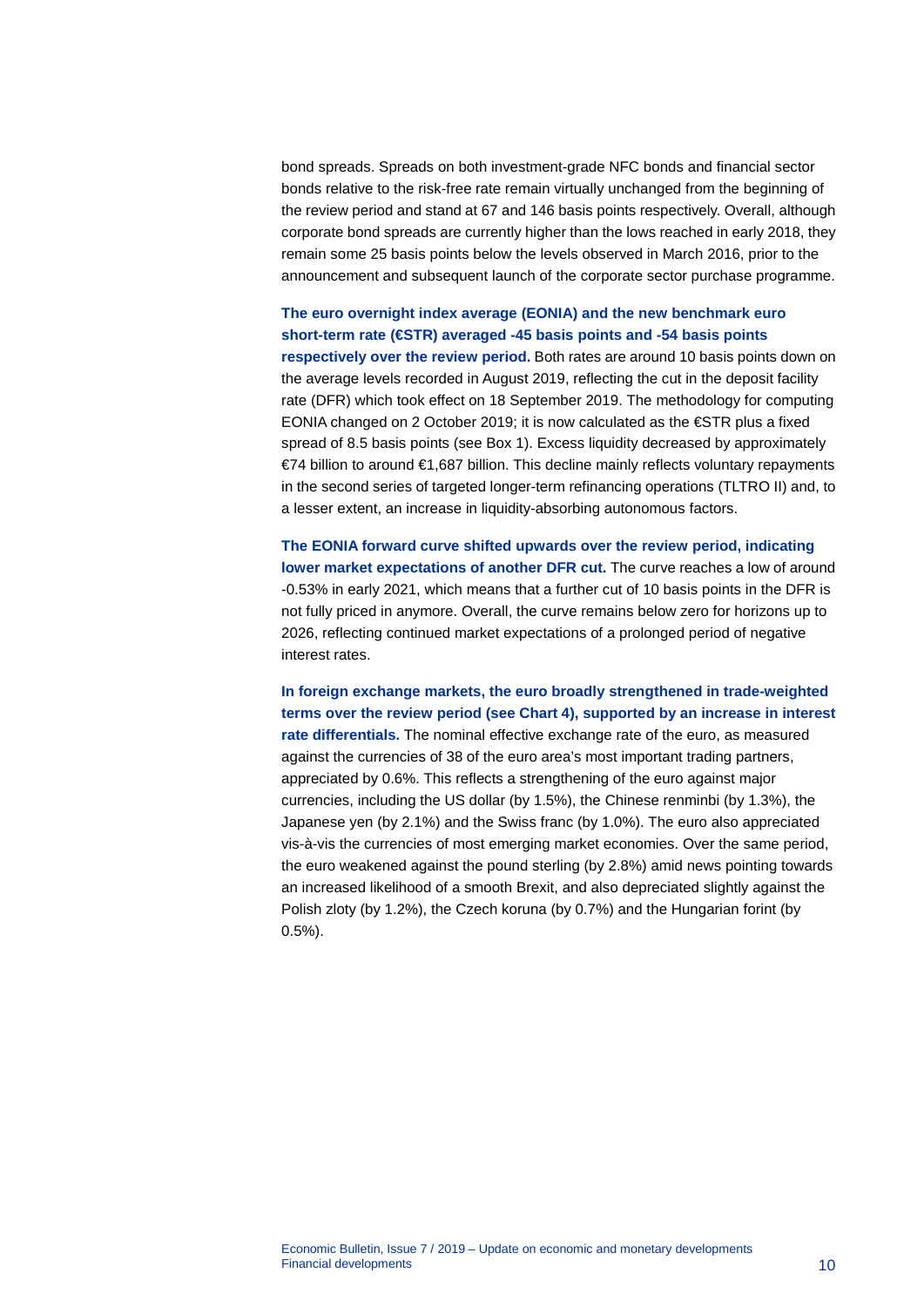### **Chart 4**



### Changes in the exchange rate of the euro vis-à-vis selected currencies

Source: ECB.

Notes: "EER-38" is the nominal effective exchange rate of the euro against the currencies of 38 of the euro area's most important trading<br>partners. A positive (negative) change corresponds to an appreciation (depreciation)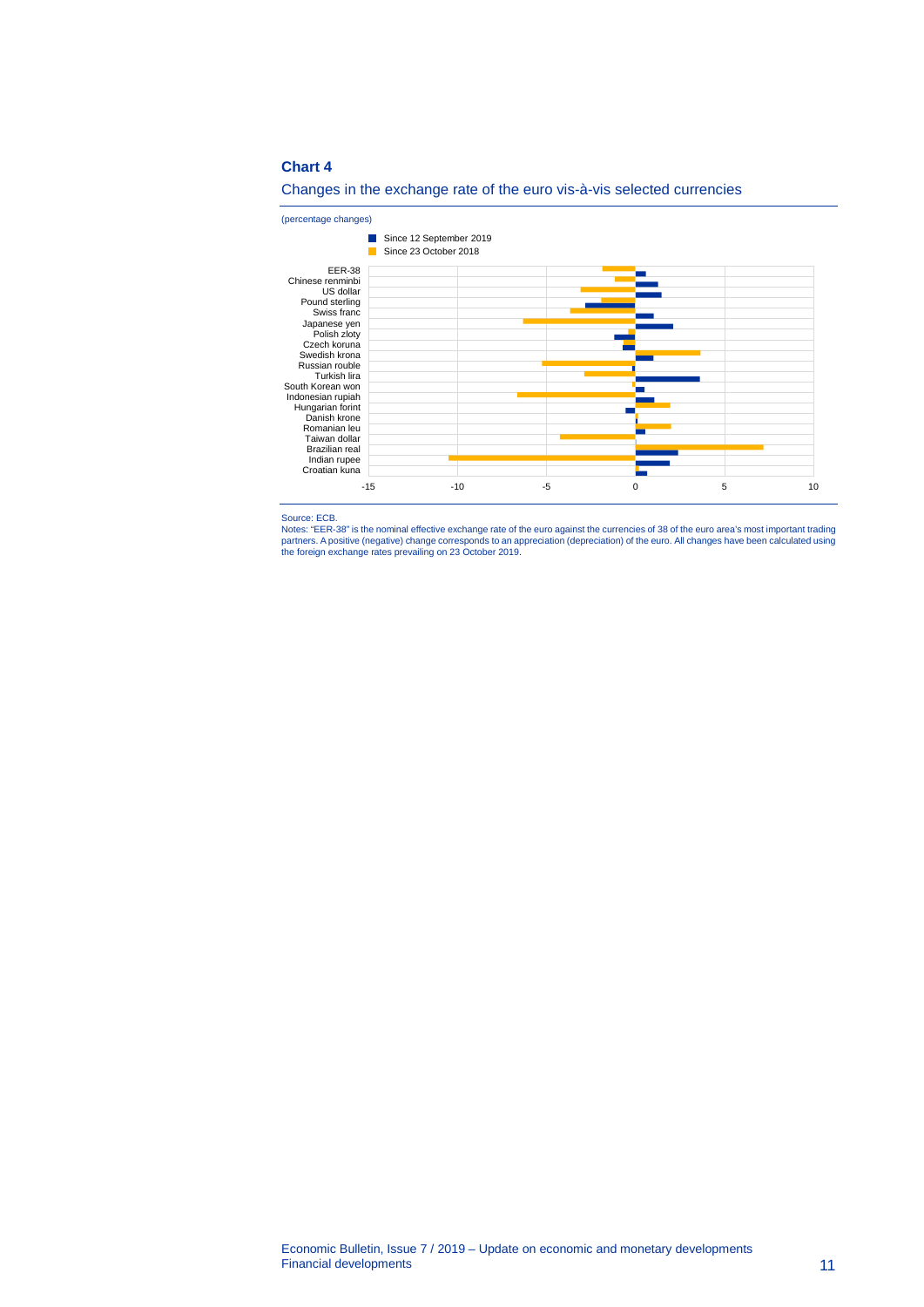### 3 Economic activity

### <span id="page-12-0"></span>**Real GDP growth slowed in the second quarter of 2019 on the back of weak**

**trade.** Output in the euro area rose by 0.2%, quarter on quarter, in the second quarter of 2019, following growth of 0.4% in the first quarter (see Chart 5). Domestic demand continued to contribute positively to GDP growth, whereas net trade made a negative contribution. Changes in inventories provided a neutral contribution (close to zero). Economic indicators point to ongoing, but slow, growth in the second half of 2019.

### **Chart 5**

Euro area real GDP, Economic Sentiment Indicator and composite output Purchasing Managers' Index



Sources: Eurostat, European Commission, Markit and ECB calculations.

Notes: The Economic Sentiment Indicator (ESI) is standardised and rescaled to have the same mean and standard deviation as the Purchasing Managers' Index (PMI). The latest observations are for the second quarter of 2019 for real GDP and September 2019 for the ESI and the PMI.

**Euro area labour markets remained resilient.** Employment increased by 0.2% in the second quarter of 2019, down from 0.4% in the first quarter, and in line with the moderation in output growth. Employment growth was broad-based across countries and sectors. Employment has risen for 24 consecutive quarters since mid-2013, with the number of people employed increasing by about 11.2 million. Hourly productivity growth was zero in quarter-on-quarter terms in the second quarter of 2019, after a small increase in the first quarter.

**Looking ahead, recent data and survey indicators continue to point to positive but moderate employment growth.** The euro area unemployment rate stood at 7.4% in August, down from 7.5% in July. Short-term survey indicators, despite declining from the high levels recorded in 2018, suggest that near-term employment growth will continue to be positive, supported by the services sector.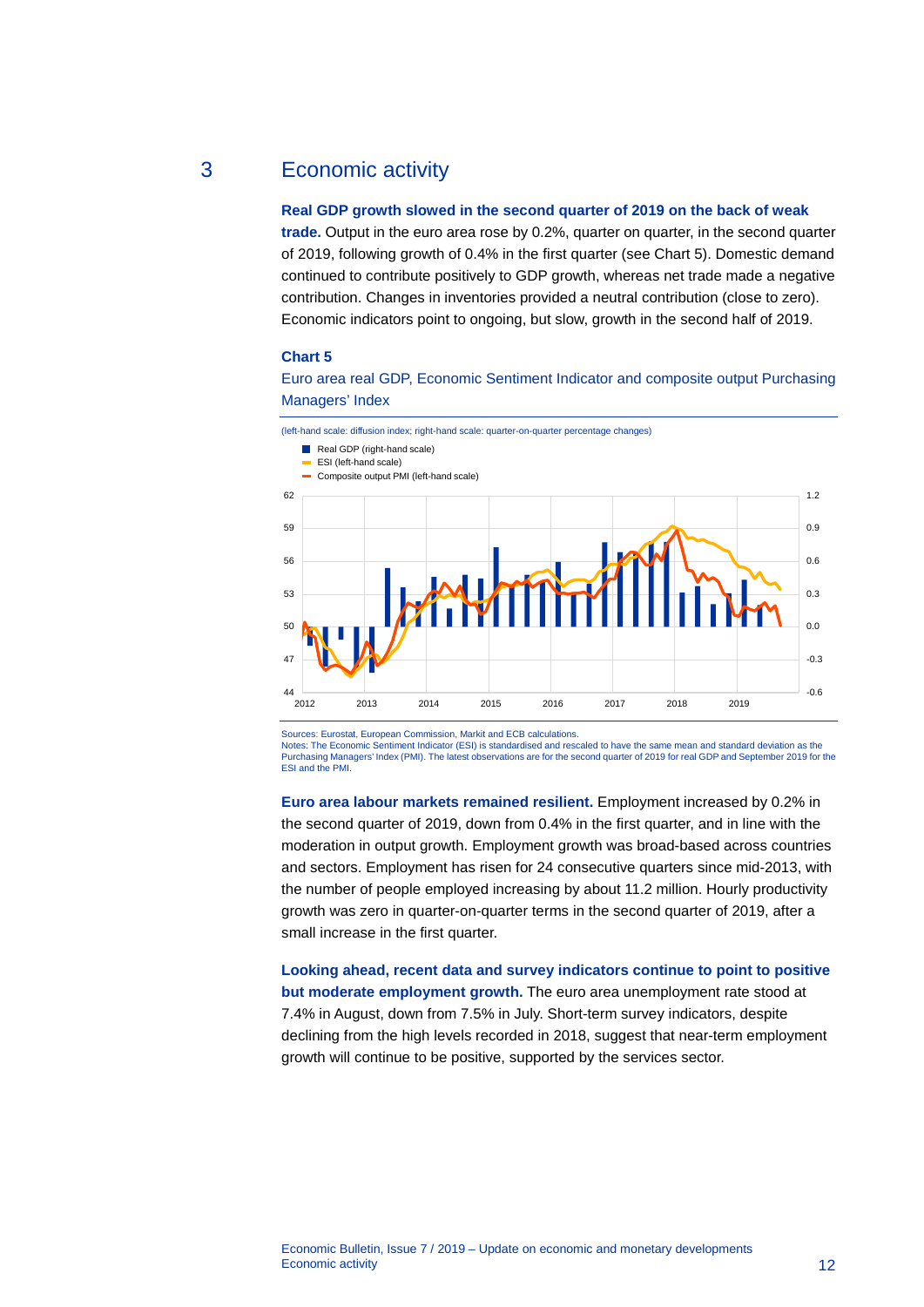#### **Chart 6**





(left-hand scale: quarter-on-quarter percentage changes, diffusion index; right-hand scale: percentages of labour force)

Sources: Eurostat, Markit and ECB calculations.

Notes: The Purchasing Managers' Index (PMI) is expressed as a deviation from 50 divided by 10. The latest observations are for the<br>second quarter of 2019 for employment, September 2019 for the PMI and August 2019 for the u

### **Rising employment continues to support household income and consumer**

**spending.** Private consumption rose by 0.2%, quarter on quarter, in the second quarter of 2019, following somewhat stronger growth in the previous quarter. Household real disposable income has been largely insulated from the recent economic slowdown. Annual growth of real gross disposable income rose from 2.1% in the first quarter to 2.2% in the second quarter. Overall, employment growth has remained resilient during the slowdown, supporting labour income. In addition, lower direct taxes and social security contributions, reflecting fiscal measures in a number of euro area countries, have contributed positively to households' purchasing power. The saving ratio increased further in the second quarter of 2019, as income growth outpaced consumption growth.

**Looking ahead, private consumption should continue to grow steadily.** Recent data on the volume of retail sales and new passenger car registrations point to somewhat lower consumption growth in the third quarter of 2019 compared with the second quarter. However, other indicators support the picture of steady consumption dynamics. Consumer confidence, which started to decline at the end of 2017, has stabilised in the course of 2019 and stood in October close to the level recorded at the beginning of the year. The latest survey results also signal favourable labour market conditions, which should continue to support household income and consumer spending.

**Business investment is expected to remain subdued in a context of elevated uncertainty and low profit margins, while nevertheless supported by favourable**  financing conditions. Non-construction investment rose by 11%, quarter on quarter, in the second quarter of 2019. This was largely due to a strong increase in Ireland, reflecting the openness and volatile capital flows of the Irish economy. Incoming data suggest ongoing but moderate business investment growth in the euro area in the near term. Industrial production of capital goods stood on average in July and August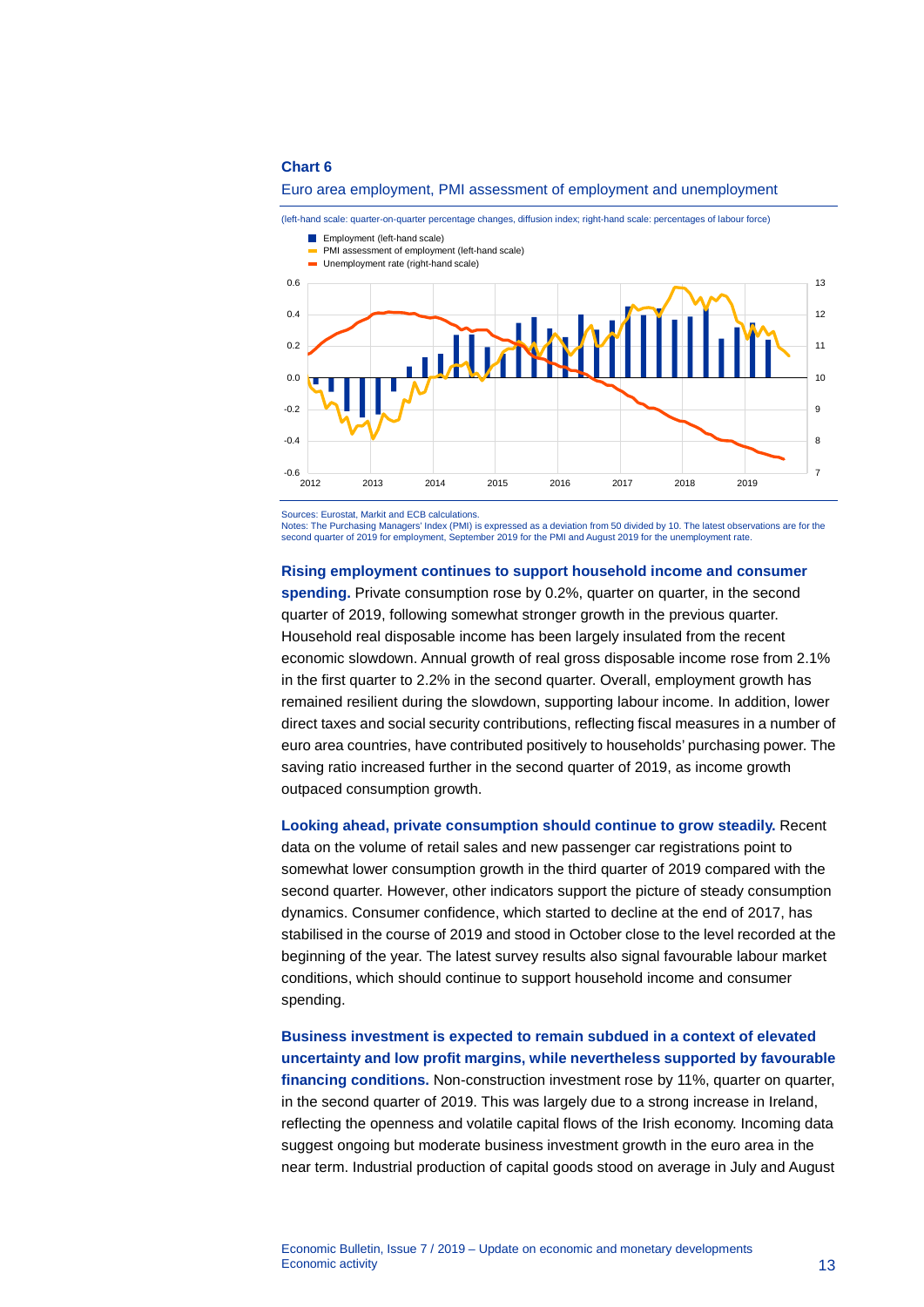0.5% above its average level in the previous quarter. However, industrial confidence in the capital goods producing sector declined in September, in the context of intensifying trade disputes and geopolitical risks. Weak firm profit margins, on a downward trend since mid-2017, also suggest a drag on business investment growth. Moreover, the level of capacity utilisation in manufacturing, in continuous decline since the first quarter of 2018, reached almost its historical average in the third quarter of this year after more than two years above it. On a more positive note, favourable financing conditions, reflected in the access to credit for non-financial corporations, will continue to support business investment.

### **Housing investment growth is expected to remain weak in the near term.**

Quarterly growth in housing investment came to a halt in the second quarter of 2019, after 1.4% in the previous quarter, posting the lowest outcome in four years. Recent short-term indicators and survey results suggest weak momentum in the third quarter, although they remain above historical averages. The European Commission's construction confidence indicator for the third quarter points to positive, albeit decelerating, momentum. Similarly, the Purchasing Managers' Index (PMI) for construction output in the third quarter stood below the average level recorded in the previous quarter and indicated broadly flat growth in the construction sector.

**Extra-euro area exports of goods and services stagnated and imports rose in the second quarter, while intra-euro area trade weakened further.** After a short recovery in the first quarter, extra-euro area goods and services exports stagnated in the second quarter of 2019, with a reversal of stockbuilding in the United Kingdom. Developments in intermediate and capital goods in particular weighed on extra-euro area exports. Extra-euro area imports of goods and services increased on account of strong growth in Irish imports. Intra-euro area exports and imports both weakened in the second quarter after a soft rebound in the first quarter. Looking at monthly figures, euro area goods trade was broadly stable at weak levels in August in nominal terms, with extra-euro area and intra-euro area trade following divergent paths. While extra-euro area goods exports recovered somewhat in August (increasing by 0.4% month on month, after 0.2% in July), extra-euro area goods imports contracted by 1.2%. Intra-euro area goods exports continued to weaken (by 1.6% month on month), while imports also fell, by 0.4%. Leading indicators point to continued anaemic growth of extra-euro area exports. The PMI for new manufacturing export orders and the European Commission's indicator on the assessment of export order books fell again in September. At the same time, shipping indicators show signs of bottoming out at very low levels.

**Incoming data and survey results point to moderate but positive economic growth in the second half of 2019.** This growth pattern can be primarily attributed to weak global trade and prolonged uncertainties. For instance, industrial production stood on average in July and August below its average level in the second quarter, thus pointing to a further quarter-on-quarter fall in production in the third quarter. As regards more timely survey data, in the third quarter both the European Commission's Economic Sentiment Indicator and the composite output PMI were below their respective average levels in the second quarter. For both surveys, the decline was more pronounced for the manufacturing sector than the services sector (see Box 2 for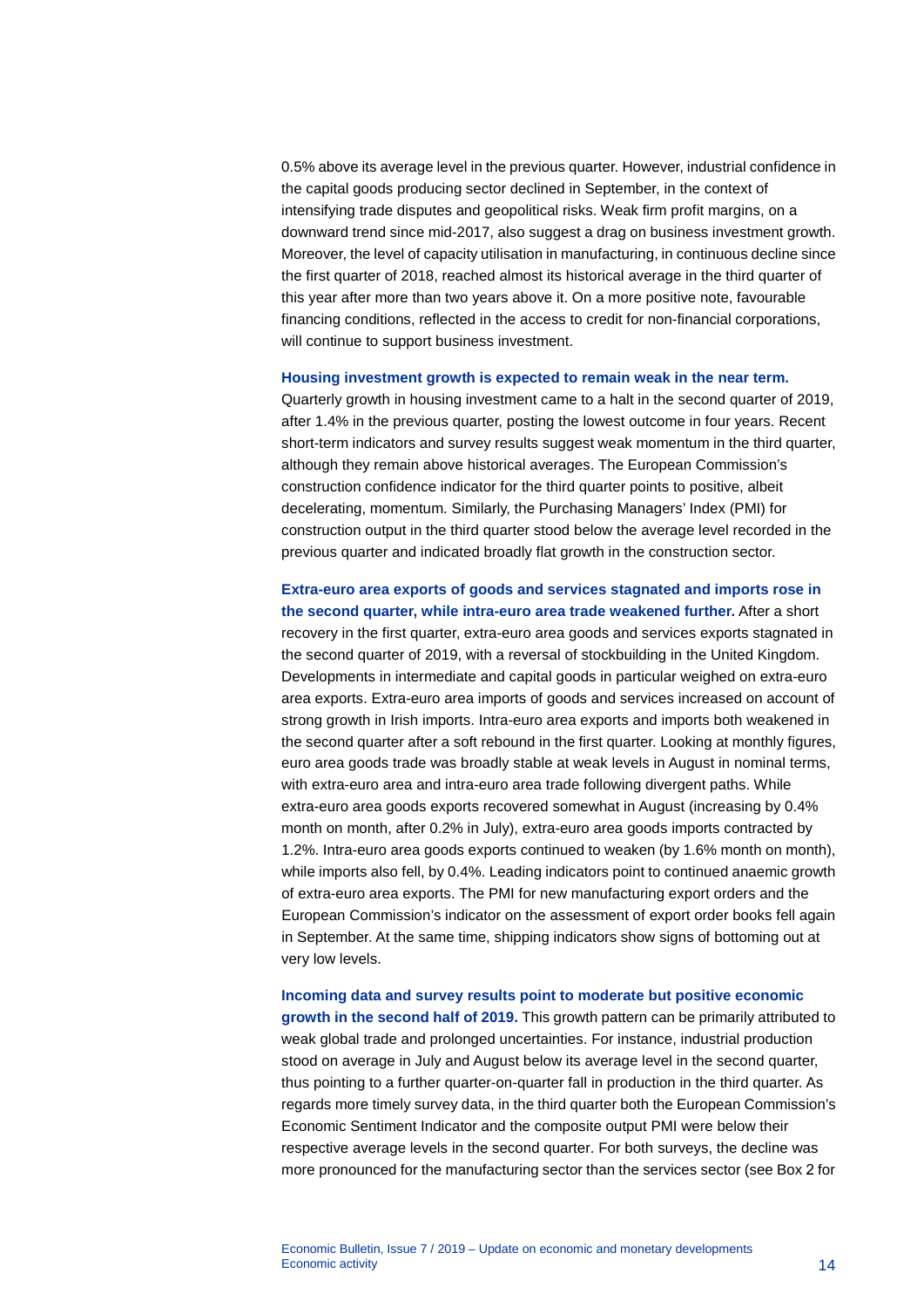a more in-depth analysis of the relationship between developments in the services and manufacturing sectors).

**Looking ahead, the euro area expansion will continue to be supported by favourable financing conditions.** In addition, growth should be underpinned by further employment gains, rising wages and the ongoing – albeit somewhat slower – expansion in global activity. The results of the latest round of th[e ECB Survey of](http://www.ecb.europa.eu/stats/prices/indic/forecast/html/index.en.html)  [Professional Forecasters,](http://www.ecb.europa.eu/stats/prices/indic/forecast/html/index.en.html) conducted in early October, showed that the private sector GDP growth forecasts for 2019, 2020 and 2021 had been revised down compared with the previous round, conducted in early July.

**The risks surrounding the euro area growth outlook remain on the downside.** In particular, these risks pertain to the prolonged presence of uncertainties, related to geopolitical factors, rising protectionism and vulnerabilities in emerging markets.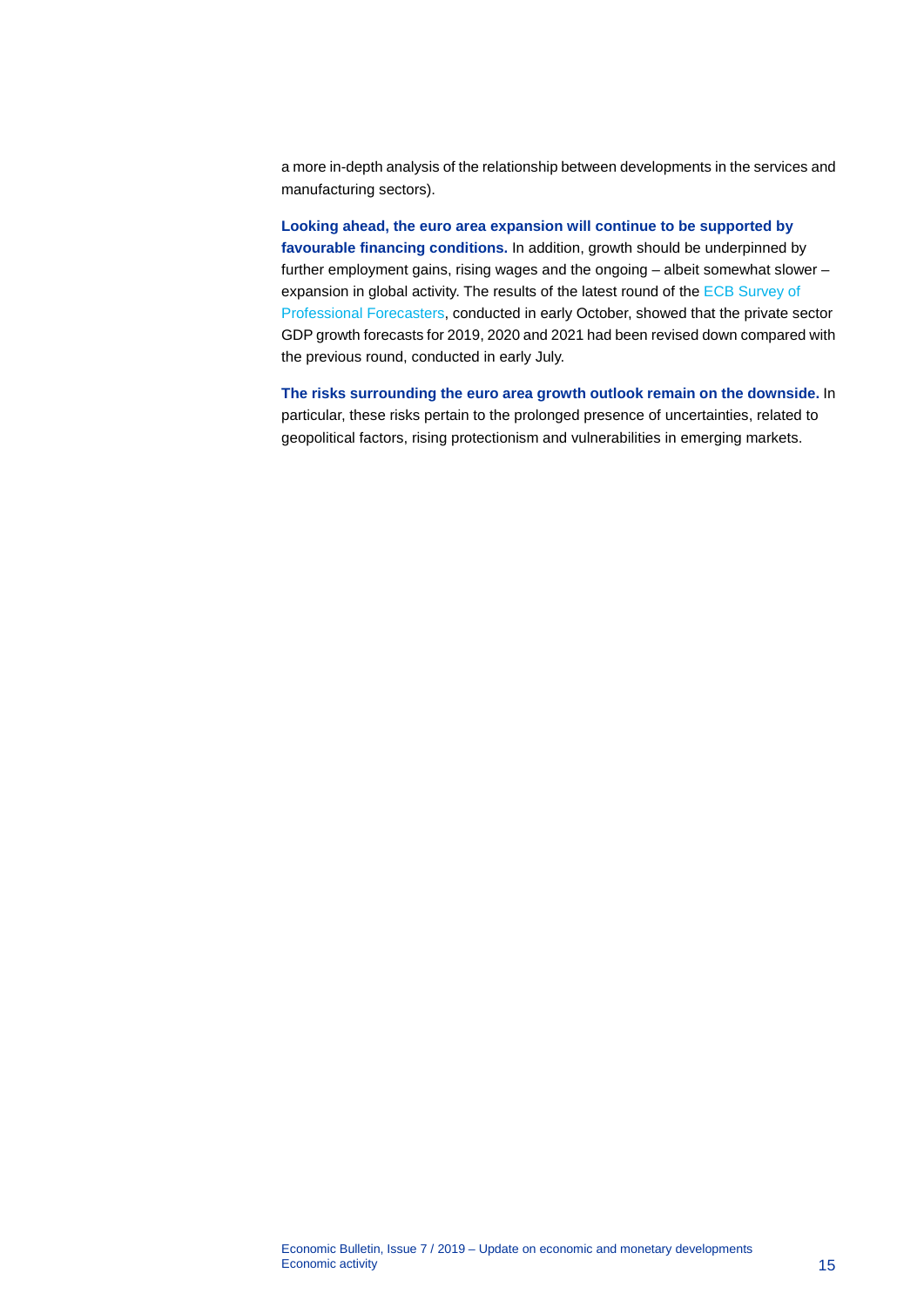### 4 Prices and costs

<span id="page-16-0"></span>**HICP inflation decreased to 0.8% in September 2019, down from 1.0% in August 2019.** This decrease in the inflation rate reflected a decrease in energy and food inflation. Energy inflation further unwound from the high rates seen in late 2018 and was negative in September.

### **Chart 7**





Sources: Eurostat and ECB calculations.

<span id="page-16-1"></span>-

Notes: The latest observations are for September 2019. Growth rates for 2015 are distorted upwards owing to a methodological change<br>(see the box entitled "A new method for the package holiday price index in Germany and its (see the box entitled ["A new method for the package holiday price index in Germany and its impact on HICP inflation rates",](https://www.ecb.europa.eu/pub/economic-bulletin/focus/2019/html/ecb.ebbox201902_05%7E8d798731bd.en.html) *Economic Bulletin*, Issue 2, ECB, 2019).

### **Measures of underlying inflation remained generally muted and continued to**

**move sideways.** HICP inflation excluding energy and food increased to 1.0% in September, up from 0.9% in August, and remains affected by methodological changes.[1](#page-16-1) HICP inflation excluding energy, food, travel-related items and clothing stood at 1.1% in September, where it has remained since May. Signals from other measures of underlying inflation, including the Persistent and Common Component of Inflation (PCCI) indicator and the Supercore indicator, $<sup>2</sup>$  $<sup>2</sup>$  $<sup>2</sup>$  also pointed to a continuation</sup> of the broad sideways movement now seen for several quarters.

### **Pipeline price pressures for HICP non-energy industrial goods weakened**

**slightly.** The annual rate of change in producer prices for domestic sales of non-food consumer goods was 0.8% in August, unchanged from July. The annual rate of change in import prices for non-food consumer goods saw a moderate decrease to 0.4% in August from 0.6% in July. At the earlier stages of the supply chain, producer price inflation for intermediate goods weakened marginally, declining to -0.4% in

Changes in the statistical accounting of package holiday prices in Germany are estimated to have had a downward impact on HICP inflation excluding food and energy in the euro area. For details, see the box entitled "Dampening special effect in the HICP in July 2019" in the article entitled ["Economic conditions in](https://www.bundesbank.de/resource/blob/803776/df0480f0ba055fcac652f9780a27c6ef/mL/2019-08-konjunktur-data.pdf)  [Germany",](https://www.bundesbank.de/resource/blob/803776/df0480f0ba055fcac652f9780a27c6ef/mL/2019-08-konjunktur-data.pdf) *Monthly Report*, Deutsche Bundesbank, August 2019, pp. 57-59.

<span id="page-16-2"></span><sup>2</sup> For further information on these measures of underlying inflation, see Boxes 2 and 3 in the article entitled ["Measures of underlying inflation for the euro area"](https://www.ecb.europa.eu/pub/economic-bulletin/articles/2018/html/ecb.ebart201804_03.en.html), *Economic Bulletin*, Issue 4, ECB, 2018.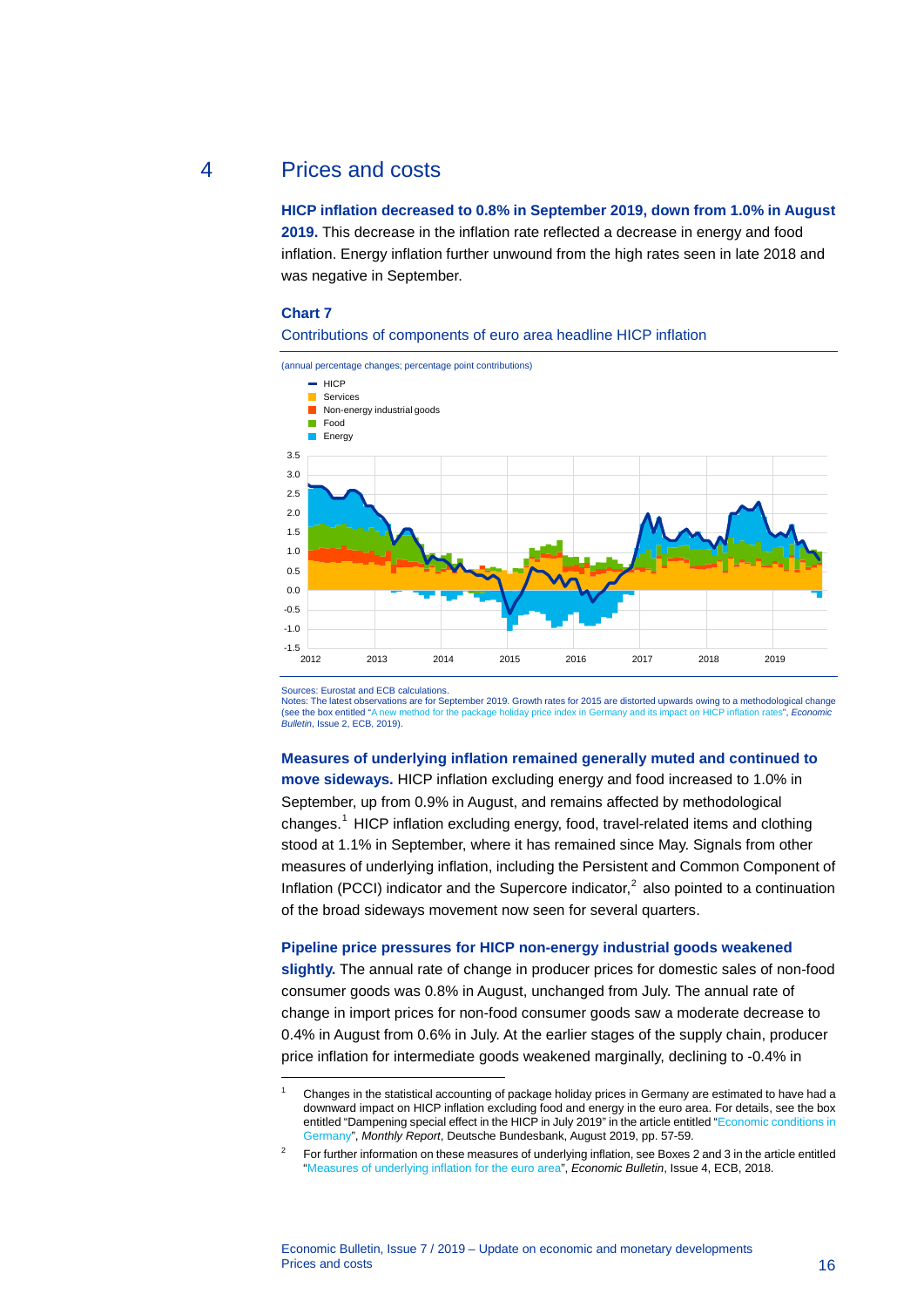August from -0.3% in July. Similarly, import price inflation for intermediate goods decreased to -0.3% in August from 0.0% in July. Global producer price inflation excluding energy also declined further to 2.0% in August from 2.5% in July and was below its long-term average of 2.3%.

**Wage growth remained robust.** Annual growth in compensation per employee stood at 2.3% in the first quarter of 2019 and 2.2% in the second quarter of 2019. The figures for the first and second quarters of 2019 were affected by a significant drop in social security contributions in France due to legislative changes. $3$  Annual growth in wages and salaries per employee, which excludes social security contributions and is hence not affected by the legislative change in France, was 2.5% in the second quarter, compared with 2.6% in the first quarter and 2.3% on average for the previous year. Annual growth in compensation per employee has stabilised since mid-2018 at a level slightly above its historical average of 2.1%.<sup>[4](#page-17-1)</sup>

### **Market-based indicators of longer-term inflation expectations have remained subdued while survey-based expectations decreased slightly.** The five-year

forward inflation-linked swap rate five years ahead stood at 1.20% on 23 October 2019, broadly in line with the level which prevailed in early September and eight basis points above a new all-time low of 1.12% reached on 3 October 2019. The market-based probability of deflation remains contained, despite exhibiting a continued upward trend over the review period. At the same time, the forward profile of market-based indicators of inflation expectations continues to point to a prolonged period of low inflation. The results of the [ECB Survey of Professional Forecasters](https://www.ecb.europa.eu/stats/ecb_surveys/survey_of_professional_forecasters/html/ecb.spf2019q4%7E909ade9ae4.en.html) (SPF) for the fourth quarter of 2019 show point forecasts for annual HICP inflation averaging 1.2%, 1.2% and 1.4% for 2019, 2020 and 2021 respectively. These results represent downward revisions of 0.1 percentage points for 2019 and 2021 and of 0.2 percentage points for 2020 compared with the previous survey round. The revisions are mainly attributable to lower oil prices, a weaker growth outlook, downward surprises in recent inflation outcomes and heightened uncertainties regarding trade and Brexit. Average longer-term inflation expectations remained at 1.7%.

-

<span id="page-17-0"></span><sup>&</sup>lt;sup>3</sup> This was related to a permanent reduction in employers' social security contributions in France, replacing the tax credit for competitiveness and employment (*crédit d'impôt pour la compétitivité et l'emploi* – CICE), in the first quarter of 2019.

<span id="page-17-1"></span><sup>4</sup> The historical average is based on data from the first quarter of 1999 to the second quarter of 2019.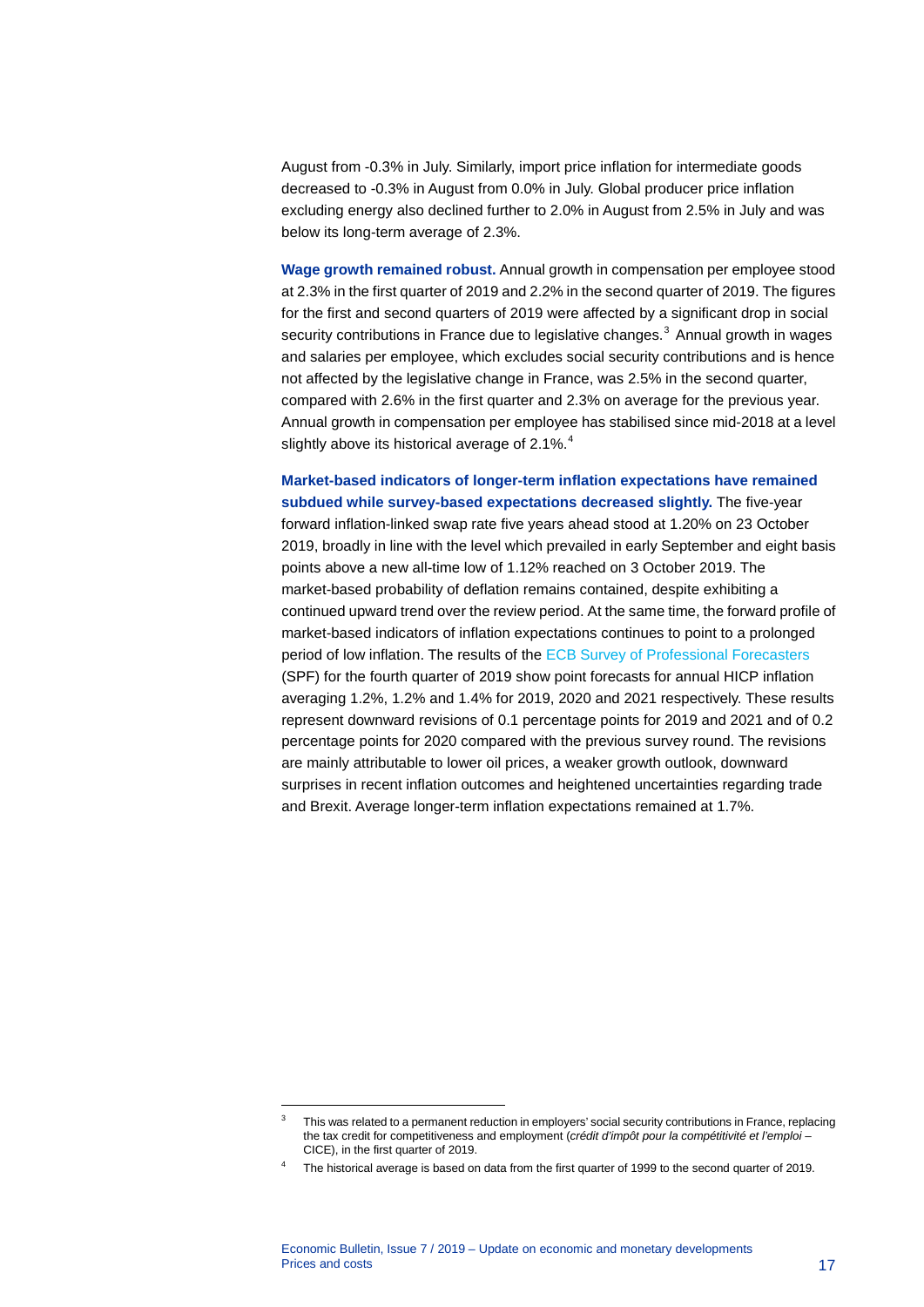### **Chart 8**

### Market and survey-based indicators of inflation expectations

(annual percentage changes)

SPF Q4 2019 SPF Q3 2019 SPF Q2 2019 Consensus Economics forecasts (October 2019) Market-based indicators of inflation expectations (October 2019) ECB staff macroeconomic projections for the euro area (September 2019)  $=$  HICP 2.5 2.0  $\bullet$ â  $\bullet$ 1.5 Š 1.0 0.5 0.0 -0.5  $-1.0$ <br>2014 2014 2015 2016 2017 2018 2019 2020 2021 2022 2023 2024

Sources: ECB Survey of Professional Forecasters (SPF), ECB staff macroeconomic projections for the euro area (September 2019) and

Consensus Economics (17 October 2019).<br>Notes: The SPF for the fourth quarter of 2019 was conducted between 1 and 7 October 2019. The market-implied curve is based on the<br>one-year spot inflation rate and the one-year forwar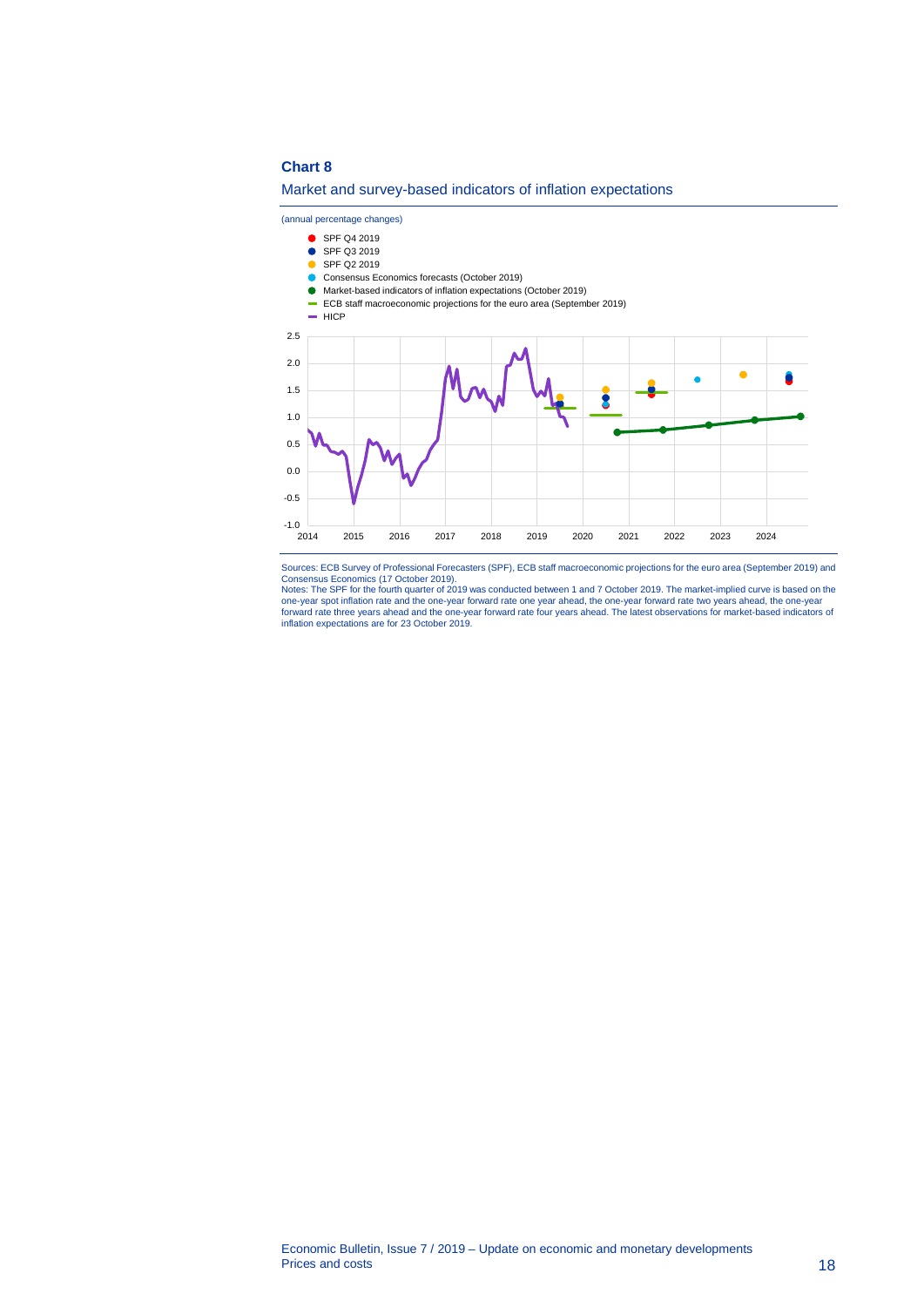### 5 Money and credit

<span id="page-19-0"></span>**Broad money growth remained robust in August.** The annual growth rate of M3 increased to 5.7% in August 2019, up from 5.1% in July, on account of a positive base effect (see Chart 9). M3 growth continued to be supported by the lower opportunity cost of holding M3, while the positive contribution of net purchases under the APP to annual M3 growth faded out. The narrow monetary aggregate M1, which includes the most liquid components of M3, continued to be the main contributor to broad money growth. With an annual growth rate of 8.4% in August 2019, up from 7.8% in July, it was around two percentage points above its local trough in January 2019. Among M1 components, the annual growth of currency in circulation remained solid, though not exceptionally high by historical standards, pointing to no pervasive substitution into cash.

### **Chart 9**

### M3 and its counterparts

(annual percentage changes; contributions in percentage points; adjusted for seasonal and calendar effects)





Source: ECB

Notes: Credit to the private sector includes MFI loans to the private sector and MFI holdings of securities issued by the euro area private non-MFI sector. As such, it also covers the Eurosystem's purchases of non-MFI debt securities under the corporate sector purchase programme. The latest observation is for August 2019.

2013 2014 2015 2016 2017 2018 2019

**External monetary flows stabilised and credit to the private sector remained the main source of money growth.** The fading APP impulse to M3 growth (see the red bars in Chart 9) has been largely offset by positive contributions from credit to the private sector (see the blue bars in Chart 9). In addition, external monetary inflows (see the yellow bars in Chart 9) have contributed positively to M3 growth since October 2018. This development reflects increased interest among foreign investors in euro area assets. The contribution to M3 growth from credit to general government from euro area monetary financial institutions (MFIs) excluding the Eurosystem (see the light green bars in Chart 9) remained marginally negative. Likewise, the drag from longer-term financial liabilities on annual broad money growth remained small (see the dark green bars in Chart 9).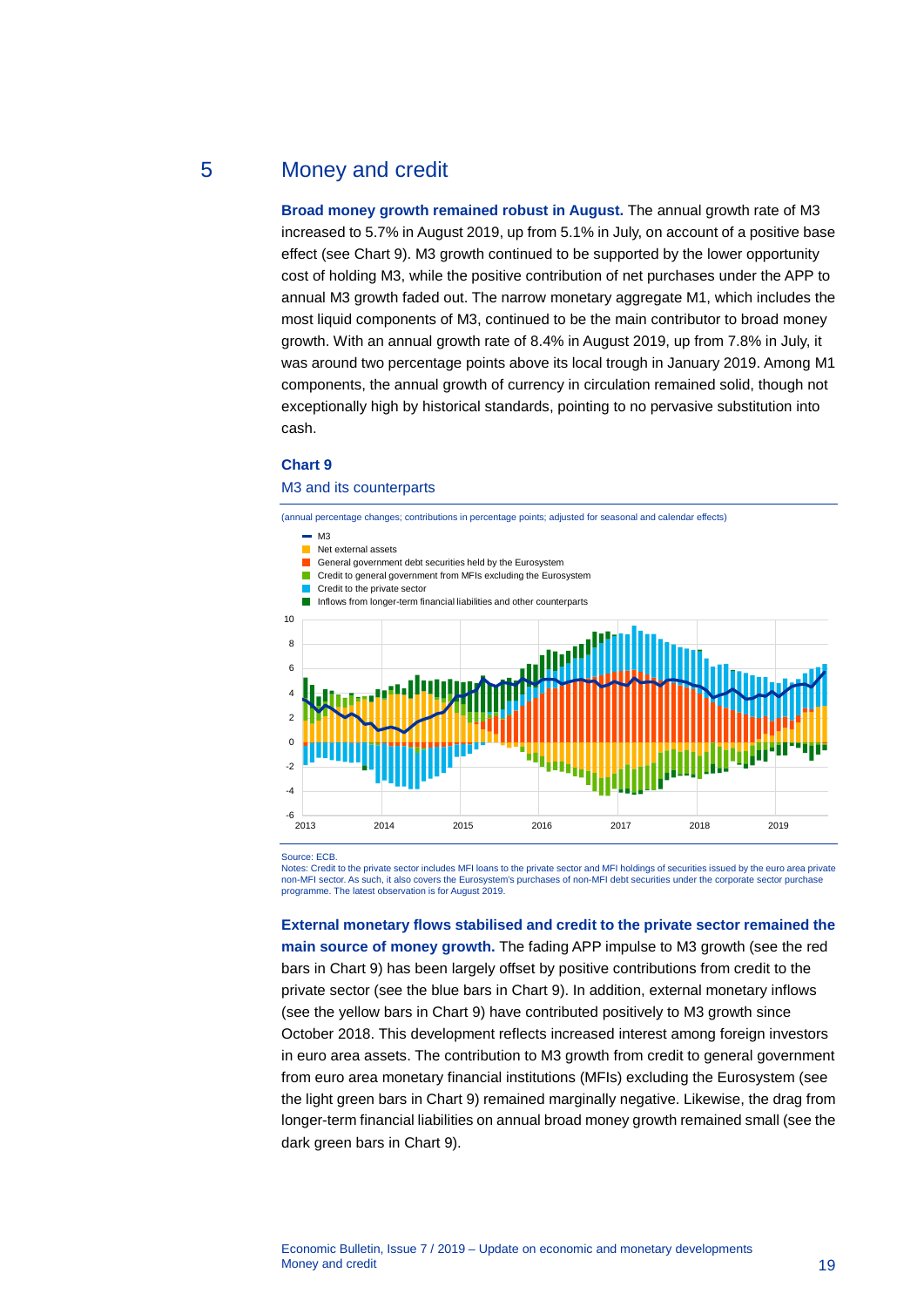### **The annual growth of loans to the private sector was broadly unchanged.** The

annual growth rate of MFI loans to the private sector (adjusted for loan sales, securitisation and notional cash pooling) increased to 3.8% in August 2019, from 3.7% in July (see Chart 10). This development was mainly due to the increase in the annual growth rate of loans to NFCs to 4.3% in August, from 4.0% in July, in part due to a one-off factor. Loans to households grew at an annual rate of 3.4% in August 2019, unchanged from July. In this respect, the turning point in September 2018 for loan growth to NFCs (when it peaked at 4.3%) is in line with its lagging cyclical pattern with respect to real economic activity and the 2018 slowdown in aggregate demand. Based on the same pattern, past improvements in fixed investment, which accounts for a large share of the growth in lending to NFCs, stabilised loan developments. Overall, loan growth continued to benefit from historically low bank lending rates and the overall favourable supply of bank loans, as also evidenced by the recent results of the [euro area bank lending survey.](http://www.ecb.europa.eu/stats/ecb_surveys/bank_lending_survey/html/index.en.html) In addition, banks have made progress in consolidating their balance sheets.

### **Chart 10**

#### Loans to the private sector



Source: ECB.

Notes: Loans are adjusted for loan sales, securitisation and notional cash pooling. The latest observation is for August 2019.

### **According to the October 2019** [euro area bank lending survey](http://www.ecb.europa.eu/stats/ecb_surveys/bank_lending_survey/html/index.en.html)**, credit standards for loans to enterprises and households for house purchases eased slightly.**

Risk perceptions related to the economic outlook continued to make a tightening contribution, whereas in the previous round banks had expected unchanged credit standards (banks' internal guidelines or loan approval criteria). Despite ongoing pressure from competition, and mainly driven by wider margins on riskier loans, credit terms and conditions (the actual conditions laid down in the loan contract) for loans to NFCs and housing loans tightened in the third quarter of 2019. Benefiting from the low interest rate environment, demand for loans continued to increase for both housing loans and consumer credit. Favourable housing market prospects also continued to support demand for housing loans. At the same time, demand remained broadly stable for loans to enterprises. This happened because, for the first time since 2013, inventories and recourse to working capital contributed negatively to loan demand. Furthermore, euro area banks indicated that the APP was continuing to make a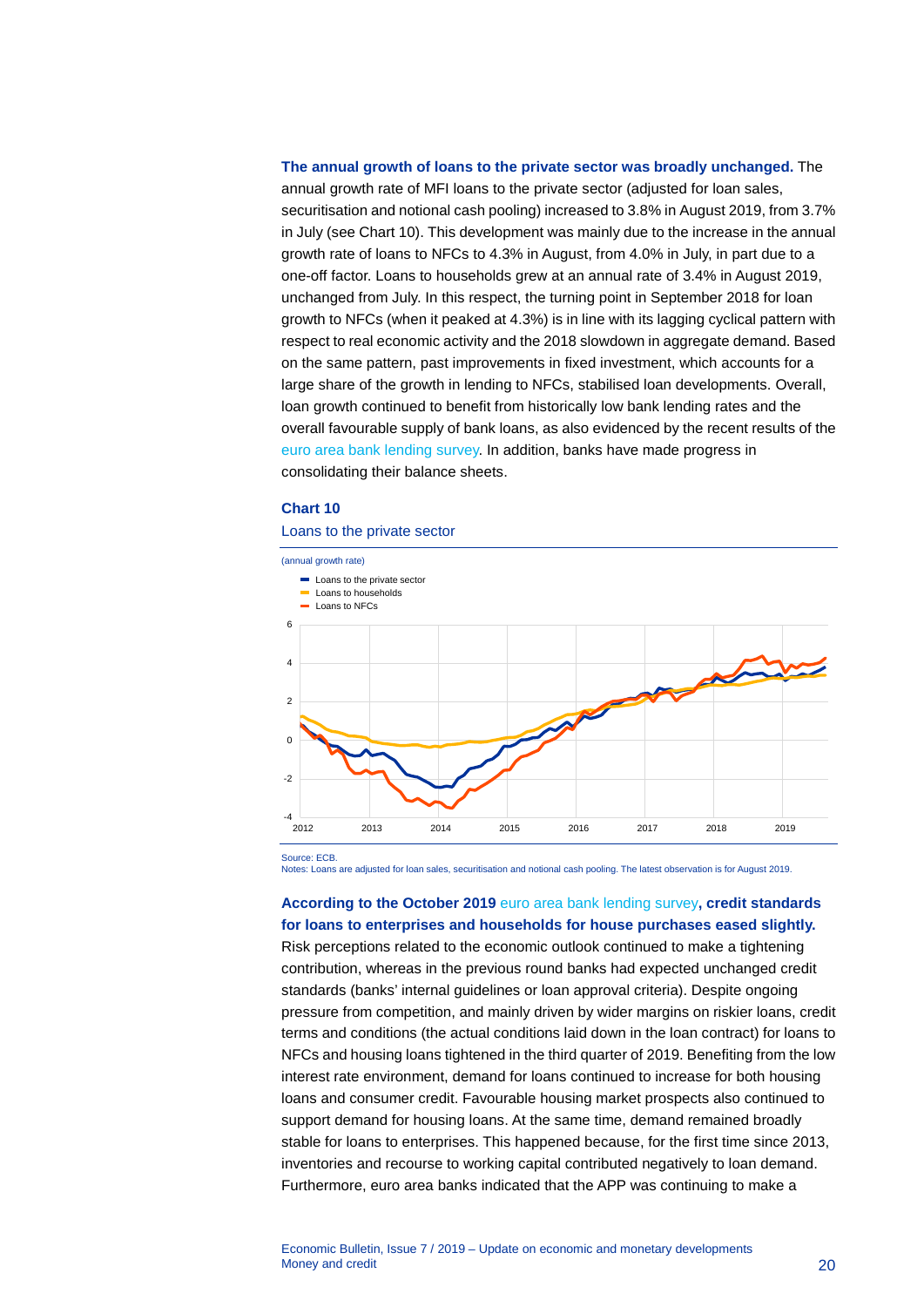positive impact on their lending volumes, liquidity position and market financing conditions, while contributing negatively to their profitability. Banks also reported that the negative deposit facility rate had contributed to an increase in lending volumes and a decrease in lending rates across all loan categories, but had had a negative impact on their net interest income.

**Lending rates have continued to moderate in line with market reference rates, thereby supporting euro area economic growth.** In August 2019 the composite bank lending rates for both loans to NFCs and housing loans reached new historical lows, at 1.52% and 1.56% respectively (see Chart 11). Competitive pressures and more favourable bank funding costs dampened lending rates for loans to euro area NFCs and households. Overall, composite bank lending rates for loans to NFCs and households have fallen significantly since the ECB's credit easing measures were announced in June 2014. Between May 2014 and August 2019 composite lending rates on loans to NFCs and households fell by around 140 and 135 basis points, respectively. The reduction in bank lending rates for loans to NFCs, including those for loans to small firms (assuming that very small loans of up to €0.25 million are primarily granted to small firms) was particularly significant in those euro area countries that were most exposed to the financial crisis. Overall, this indicates a more uniform transmission of monetary policy to bank lending rates across euro area countries and across firm sizes.

#### **Chart 11**





Source: ECB.

Notes: Composite bank lending rates are calculated by aggregating short and long-term rates using a 24-month moving average of new business volumes. The latest observation is for August 2019.

### **In August 2019 net issuance of debt securities by euro area NFCs was slightly negative, but this did not stop the upward trend in annual flows that started at the beginning of 2019.** The latest ECB data indicate that, on a net basis, the total flow of debt securities issued by NFCs was slightly negative in August 2019. However, the negative reading in August is in line with the series' seasonal pattern and is affected by the redemption of debt securities issued by a single NFC in one Member State. Overall, the annual flows of debt securities continued to increase, returning to the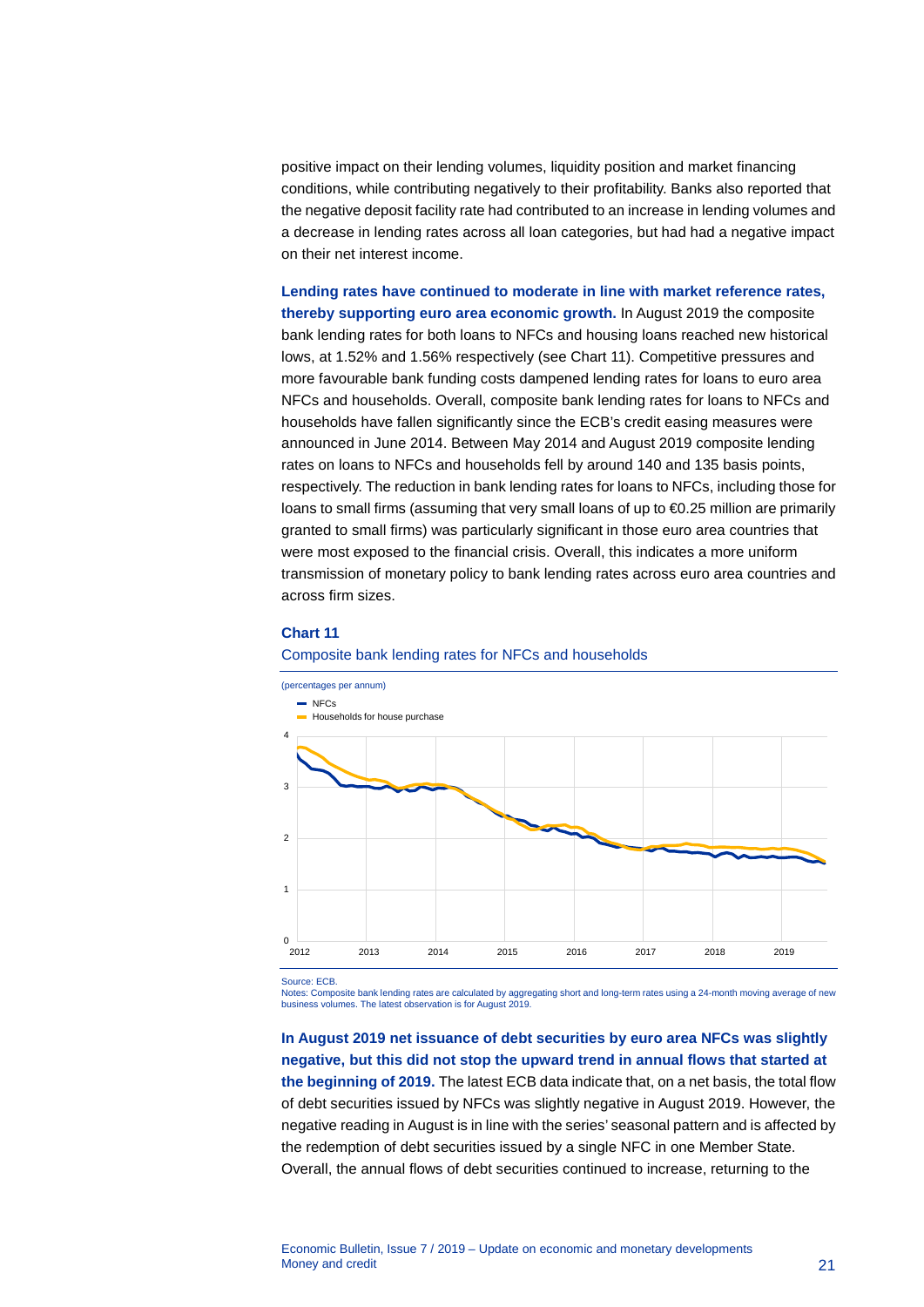levels recorded at the end of 2017 (see Chart 12). Available market data suggest that net issuance of debt securities – by both investment grade and high-yield firms – remained quite strong at the end of the third quarter of 2019. In August 2019 total net issuance of quoted shares by NFCs was negative, thereby continuing the downward trend which had started at the end of 2018 and was only broken temporarily in April 2019. Negative issuance of NFC listed shares appears to have been related to both the weakness in merger and acquisition (M&A) activity and the use of share buy-backs, including cancellations, in corporate balance sheet management.

#### **Chart 12**

Source: ECB.





Notes: Monthly figures based on a 12-month rolling period. The latest observation is for August 2019.

### **Financing costs for euro area NFCs are estimated to have declined since**

**August 2019.** The overall nominal cost of external financing for NFCs, comprising bank lending, debt issuance in the market and equity finance, stood at 4.7% in August 2019, but is projected to have declined more recently to levels close to those recorded in the spring and early summer of 2019. As a result, the cost of financing in October 2019 is estimated to be 15 basis points above the historical low of April 2019, but far below the levels observed in the summer of 2014. The estimated decline in the cost of financing since August 2019 is entirely accounted for by the decline in the cost of equity, which is only partially balanced by a slight increase in the cost of market-based debt, which hit its historical low in August 2019. Since August the cost of equity has declined because of lower risk premia, reflecting, among other things, some relaxation of global trade tensions and Brexit-related risks. The slight increase since August in the cost of market-based debt reflects the increase in the long-term risk free rate, which may be related to, among other factors, a reduction in market expectations of further interest rate cuts.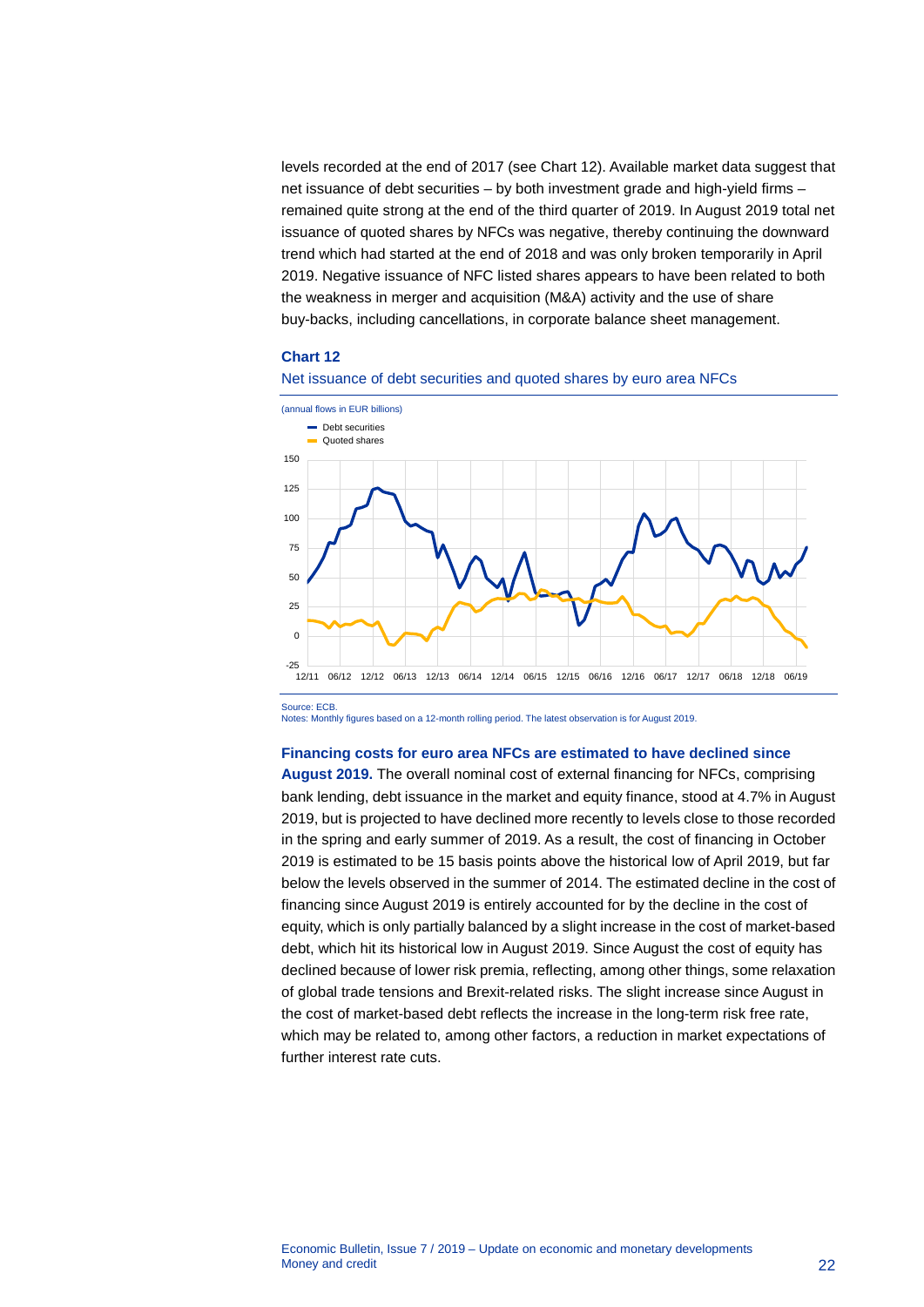# <span id="page-23-0"></span>Boxes

### 1 Goodbye EONIA, welcome €STR!

<span id="page-23-1"></span>**Prepared by Pascal Nicoloso and Vladimir Tsonchev**

**On 2 October 2019, the ECB began publishing the new overnight unsecured benchmark rate for the euro area, the euro short-term rate or €STR.** The rate is computed entirely based on transactions in euro with financial counterparties as reported under the Money Market Statistical Reporting (MMSR) Regulation (Regulation (EU) No 1333/2014) and reflects the wholesale euro unsecured borrowing costs of euro area banks<sup>[5](#page-23-2)</sup>, in contrast to EONIA that measured interbank lending. The rate is published on each TARGET2 business day at 08:00 CET and is based on transactions conducted and settled on the previous TARGET2 business day. A data sufficiency policy ensures that the rate is representative by requiring that (a) at least 20 of the banks currently reporting under the MMSR Regulation should submit contributions and (b) the five largest reporting agents should not report more than 75% of a given day's turnover.

On 2 October 2019, following the recommendations of a private sector working group<sup>[6](#page-23-3)</sup> and a public consultation, the administrator of EONIA, the European Money Markets Institute, changed the EONIA methodology so that, until its discontinuation on 3 January 2022, it is determined as a fixed spread of 8.5 basis points over the €STR. This effectively puts an end to a 20-year period in which EONIA was the reference for short-term interest rates for the euro area.

### **The launch of the €STR was successful from both a technical and a market**

**perspective.** The launch of the new reference rate and the change to the EONIA methodology had been well communicated to and anticipated by the financial industry, resulting in no serious disruptions. For example, internal systems were adjusted to take into account the new timing for publishing the reference rate (in the morning of the day following the reference date). Moreover, the first transactions indexed to the €STR in the over-the-counter swap market took place, as did the first securities issuances.

**The process for producing the €STR on a daily basis has worked smoothly and reliably thanks to the commitment of the entire Eurosystem and the banks reporting under the MMSR Regulation.** Moreover, the €STR methodology has shown its reliability, as illustrated by two examples. First, the pass-through of the ECB's deposit facility rate cut on 18 September was full and immediate, as shown by pre-€STR data, and since 1 October the rate and distribution of the underlying transactions at the 25th and 75th percentiles have remained fairly stable, with volumes ranging between €29 billion and €35 billion (see Chart A). Second, the bank holiday in Germany on 3 October 2019 had a negligible impact on the rate and its various

-

 $5$  For more information on the  $\epsilon$ STR and the statement of methodology, see the ECB's [website.](https://www.ecb.europa.eu/stats/financial_markets_and_interest_rates/euro_short-term_rate/html/eurostr_overview.en.html)

<span id="page-23-3"></span><span id="page-23-2"></span>For information on the working group on euro risk-free rates, see the ECB'[s website.](https://www.ecb.europa.eu/paym/initiatives/interest_rate_benchmarks/WG_euro_risk-free_rates/html/index.en.html?itm_medium=media_objects_links)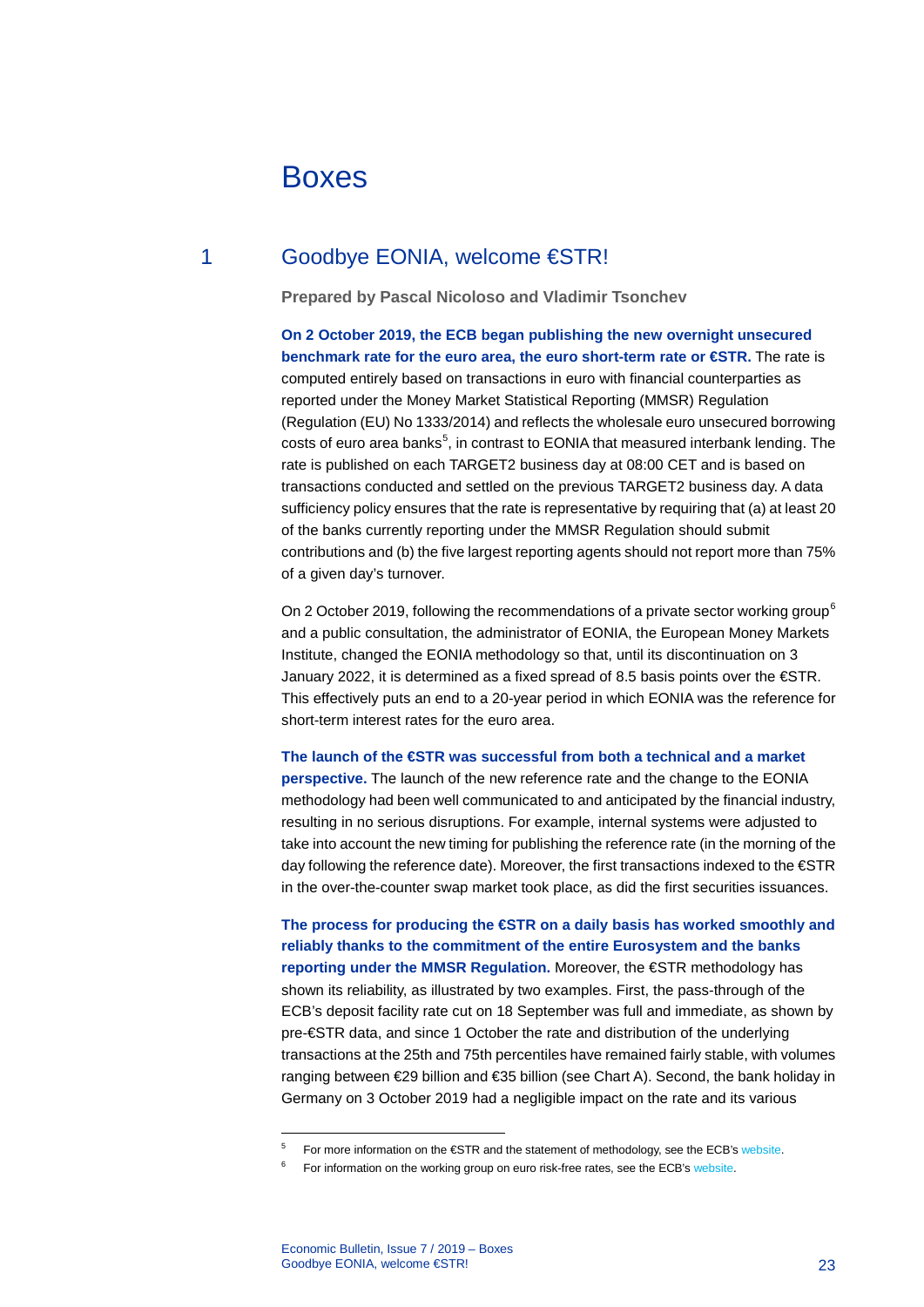metrics. While the volume declined by €4.3 billion on that day compared with the day before, a comfortable gap remained between the participation and concentration metrics and the contingency thresholds that define the data sufficiency policy as explained in paragraph one (see Chart B).

### **Chart A**

### €STR since 9 September 2019



Source: ECB.

Note: Pre-€STR until 30 September, €STR from 1 October onwards.

#### **Chart B**

#### €STR contingency metrics since 9 September 2019

(left-hand scale: percentages; right-hand scale: number of banks)



Source: ECB.

Note: Pre-€STR until 30 September, €STR from 1 October onwards.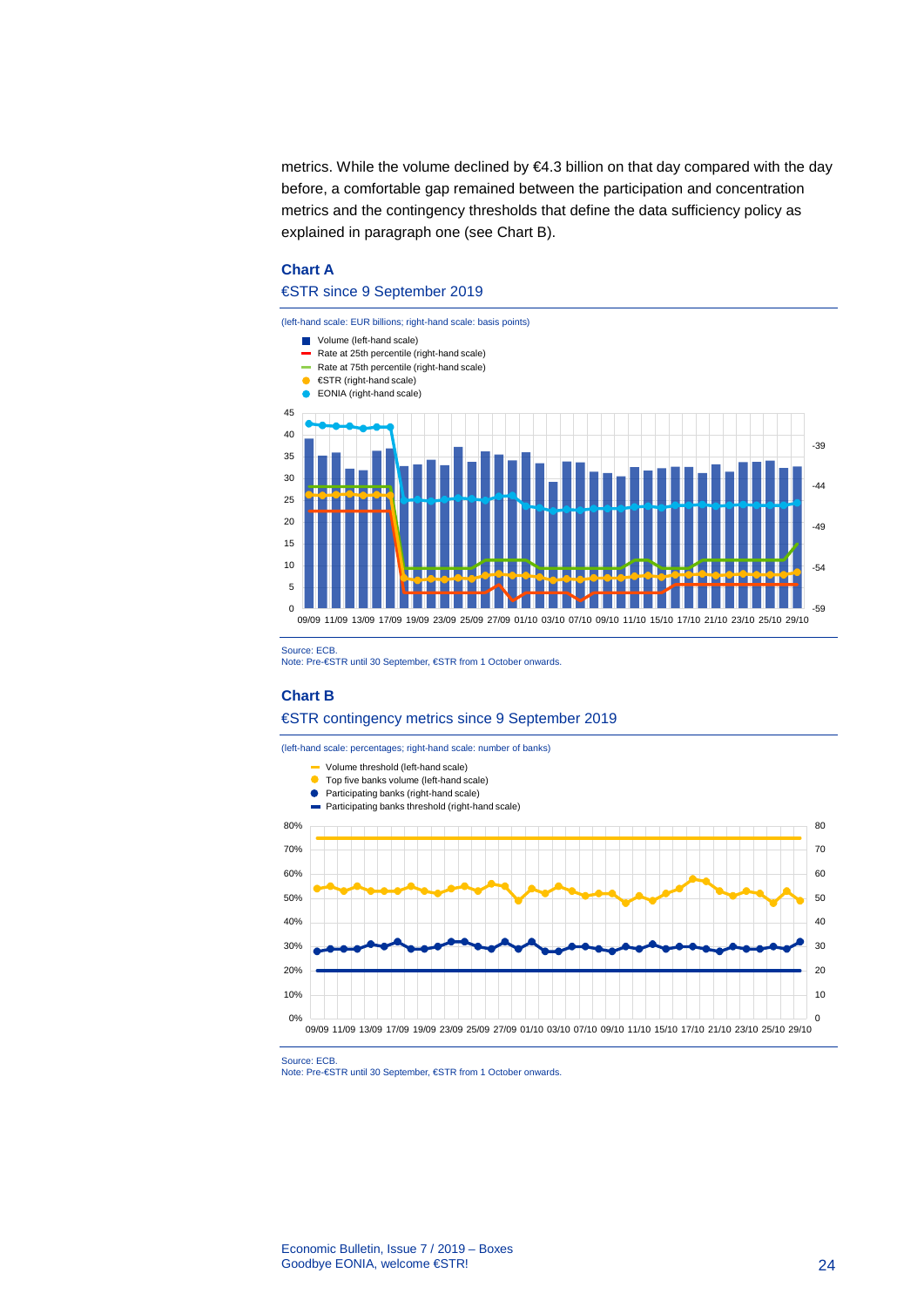## 2 Developments in the services sector and its relationship with manufacturing

<span id="page-25-0"></span>**Prepared by Magnus Forsells, Neale Kennedy and Lisa Marie Timm**

**This box looks at the euro area services sector and its relationship with manufacturing, focusing particularly on the extent to which the services sector could be affected by the recent slowdown in manufacturing.** Economic growth in the euro area has been slower in recent quarters, mainly reflecting the impact on the euro area manufacturing sector of the ongoing weakness in international trade in an environment of prolonged global uncertainties. However, activity levels in the services sector have so far been relatively robust in the face of this downturn in manufacturing. This is likely to stem from the resilient developments in domestic demand, supported by the very accommodative monetary policy stance, which continues to support labour markets and create favourable financing conditions. The services sector is an important driver of overall economic activity in the euro area, constituting over 70% of total value added.

**The services sector is very heterogeneous.** Considering services as a whole, it is useful to distinguish between market and non-market services. The latter, comprising sectors such as education and health services, constitutes around one-third of total services. Its growth tends to be relatively stable and non-cyclical (see Chart A), as it was in the economic expansion starting in 2013 (following the sovereign debt crisis) and has been during the economic slowdown starting in 2018. Market services typically exhibit more cyclical growth patterns. This sub-group of services includes diverse sectors such as wholesale/retail trade and real estate services (constituting some 15% and 11% of total value added respectively), which are more oriented towards consumers, as well as finance and insurance activities (5% of value added) and other more business-oriented services. Unlike the manufacturing sector, these sectors have continued to expand at relatively strong rates in recent quarters.

### **Chart A**

#### Growth of value added in services compared with manufacturing



Sources: Eurostat and ECB calculations.

Note: The grey areas represent recession periods as identified by th[e CEPR Euro Area Business Cycle Dating Committee.](https://cepr.org/content/euro-area-business-cycle-dating-committee)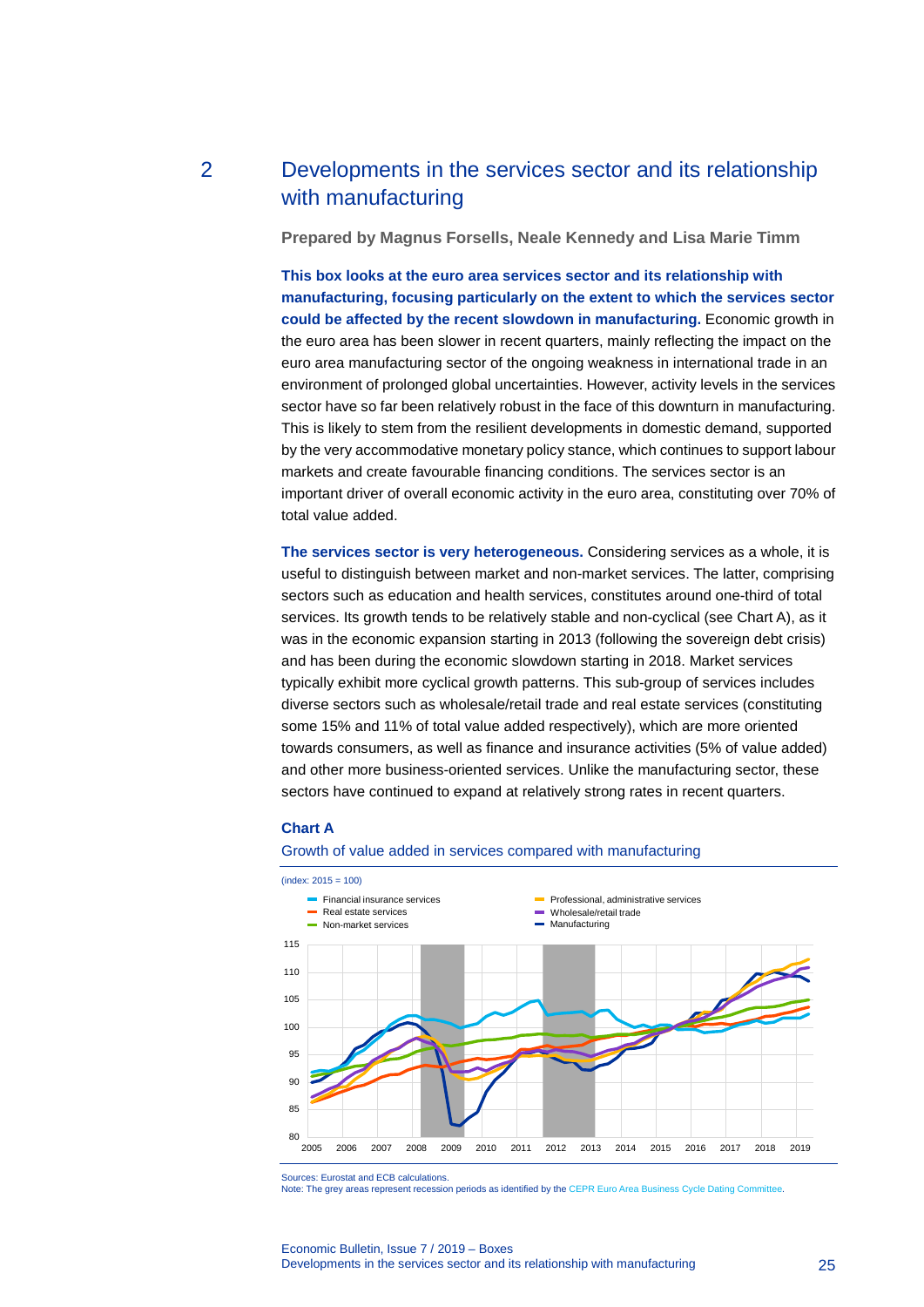**The risk of spillovers from manufacturing to services is particularly relevant in the area of business services.** Developments in a number of sectors which together may be classified as business services are shown in Chart B. These sectors cover a part of transportation; a part of information technology and service activities; professional, scientific and technical services; and some administrative and support services. Together they comprise around 14% of total value added. Although these sectors generally shared the pattern of a downturn during the financial crisis in 2008-09, they remained fairly resilient in 2011-12. During the latest slowdown in manufacturing, they have mostly continued to increase at a robust pace. At the same time, growth rates have varied significantly across different sectors in recent years. Those which are more knowledge-intensive appear to have been growing very rapidly, but there is also some evidence that activity in other sectors flattened out at around the turn of the year.

### **Chart B**





Sources: Eurostat and ECB calculations.

Note: Sector names refer to the NACE Rev. 2 classification system. H52: warehousing and transportation support; H53: postal and courier activities; J62: computer programming, consultancy and related activities; J63: information service activities; M69-71: legal and accounting, management consultancy, and architectural and engineering activities; M73: advertising and market research; N78-82: employment activities, travel agency, tour operator reservation service and related activities, security and investigation, cleaning activities and office administration.

**Analysis of the correlation between the manufacturing sector and different parts of the services sector confirms different degrees of co-movement, particularly during cyclical downturns.** The main co-movement between manufacturing and services is for parts of market services, including business

services. Five-year rolling correlations of the annual growth rates of market, non-market and business services with manufacturing are shown in Chart C. The correlations vary over time, particularly the correlation between non-market services and manufacturing, which declines during the recession periods. It has been higher in the last few years, when there has been positive and stable growth in both sectors. In market and business services, on the other hand, the correlations are generally much higher and more stable over the whole sample period. Recently, though, they have fallen, possibly because domestic demand has been more resilient than in previous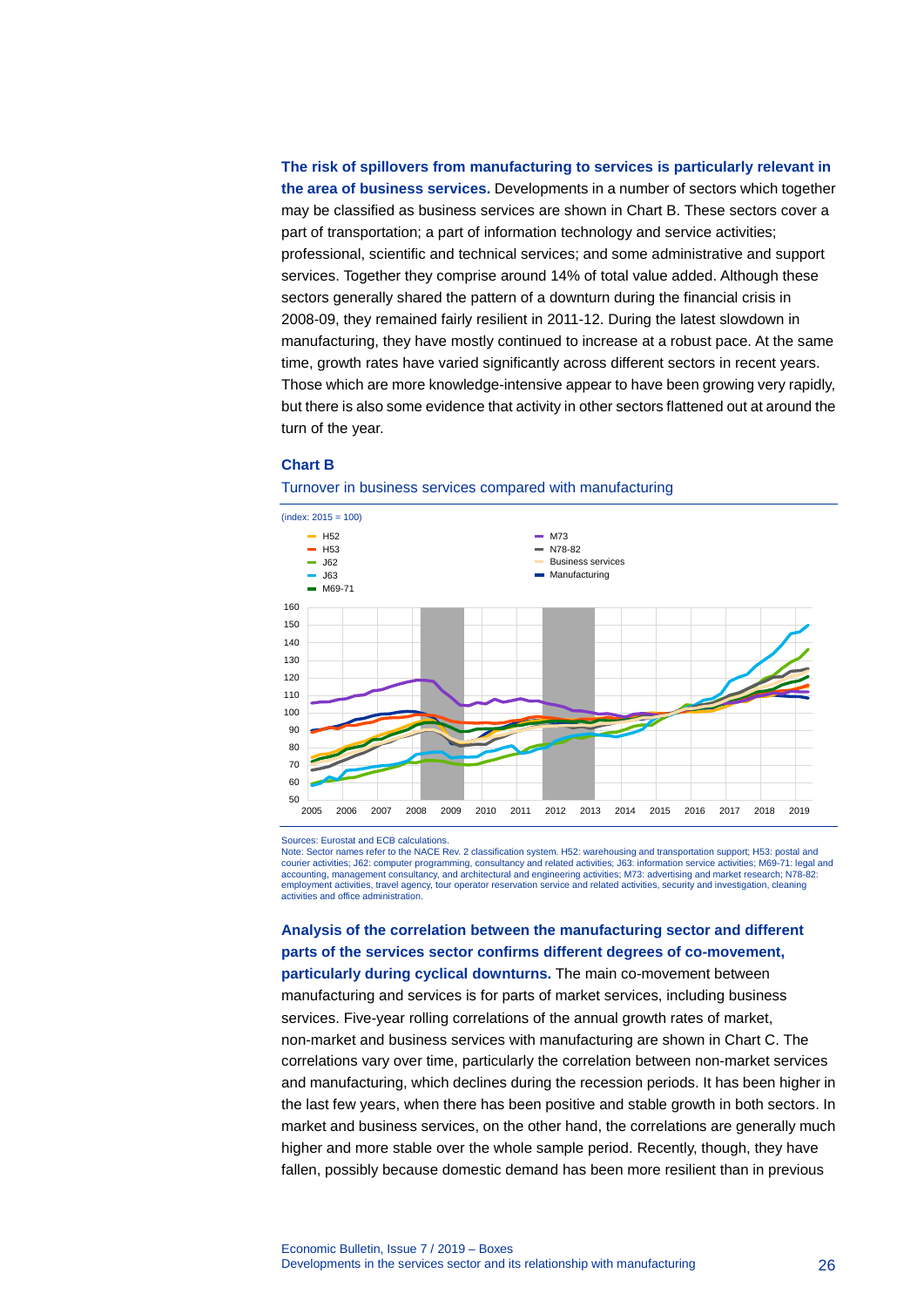periods, a reflection of the very accommodative monetary policy stance, which continues to support labour markets and create favourable financing conditions.

#### **Chart C**

Five-year rolling window correlations of services sectors with manufacturing



Source: ECB calculations.

Notes: Correlations are computed for year-on-year growth rates of the respective services sector with manufacturing value added growth. Business services is computed as a weighted average of the components.

### **So far, there has been little sign that weaker demand has affected business services, although recent survey data point to a slowdown in growth.** Evidence

from the European Commission's business surveys, which also allow a focus on business services, suggests that the significance of insufficient demand as a factor limiting production in business services remains below its long-term average and has not changed much in recent quarters (Chart D). This contrasts with the picture for the manufacturing sector, where demand has weakened distinctly since end-2017. However, more timely survey results have recently declined, suggesting a slowdown in growth. Thus, developments in business services, as well as other important services sectors, need to be monitored closely in coming months for signs of spillovers from the manufacturing slowdown.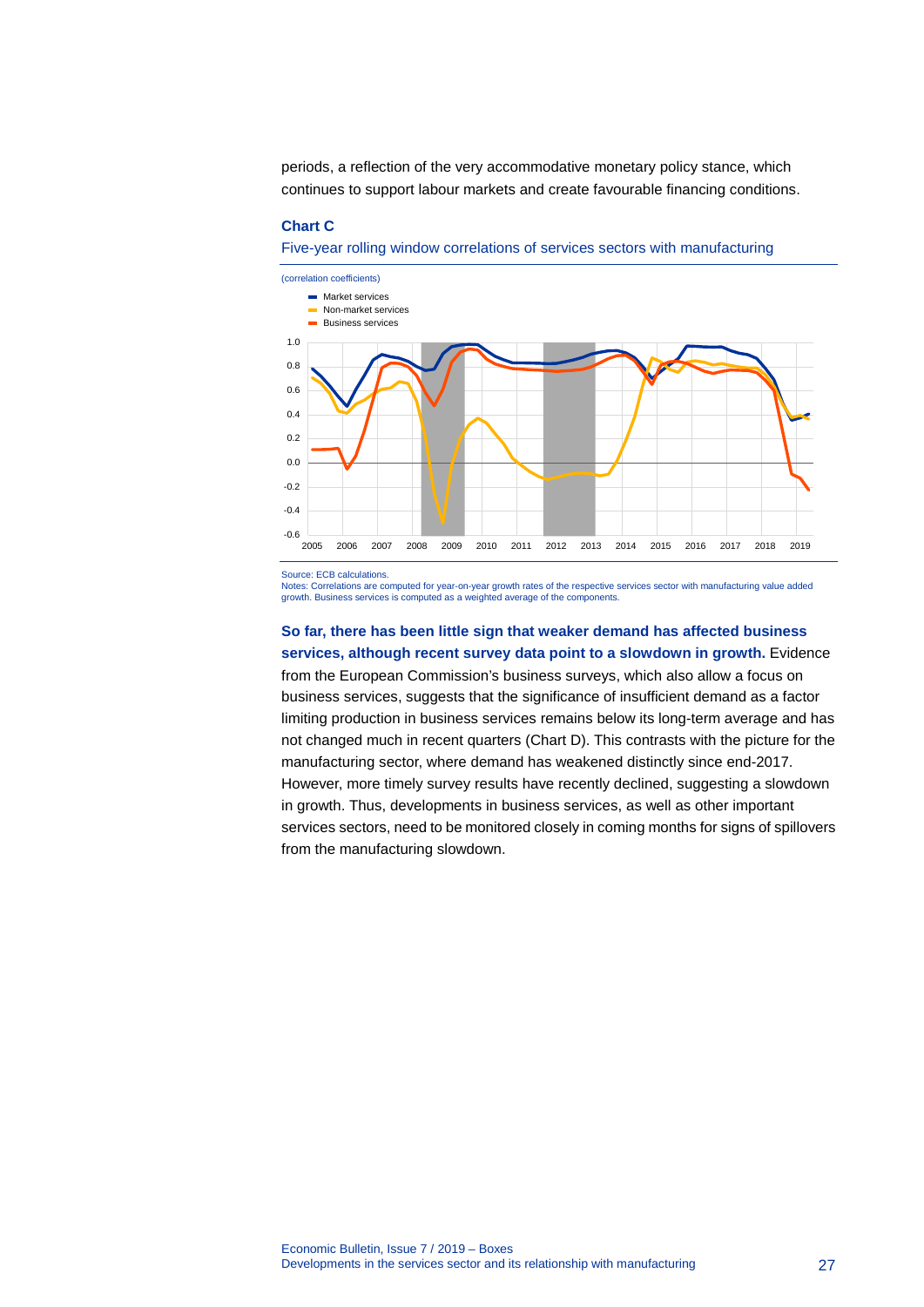### **Chart D**





Source: European Commission. Notes: For a description of the sub-groups of business services see the note to Chart B. The long-term average refers to the period 2003-19.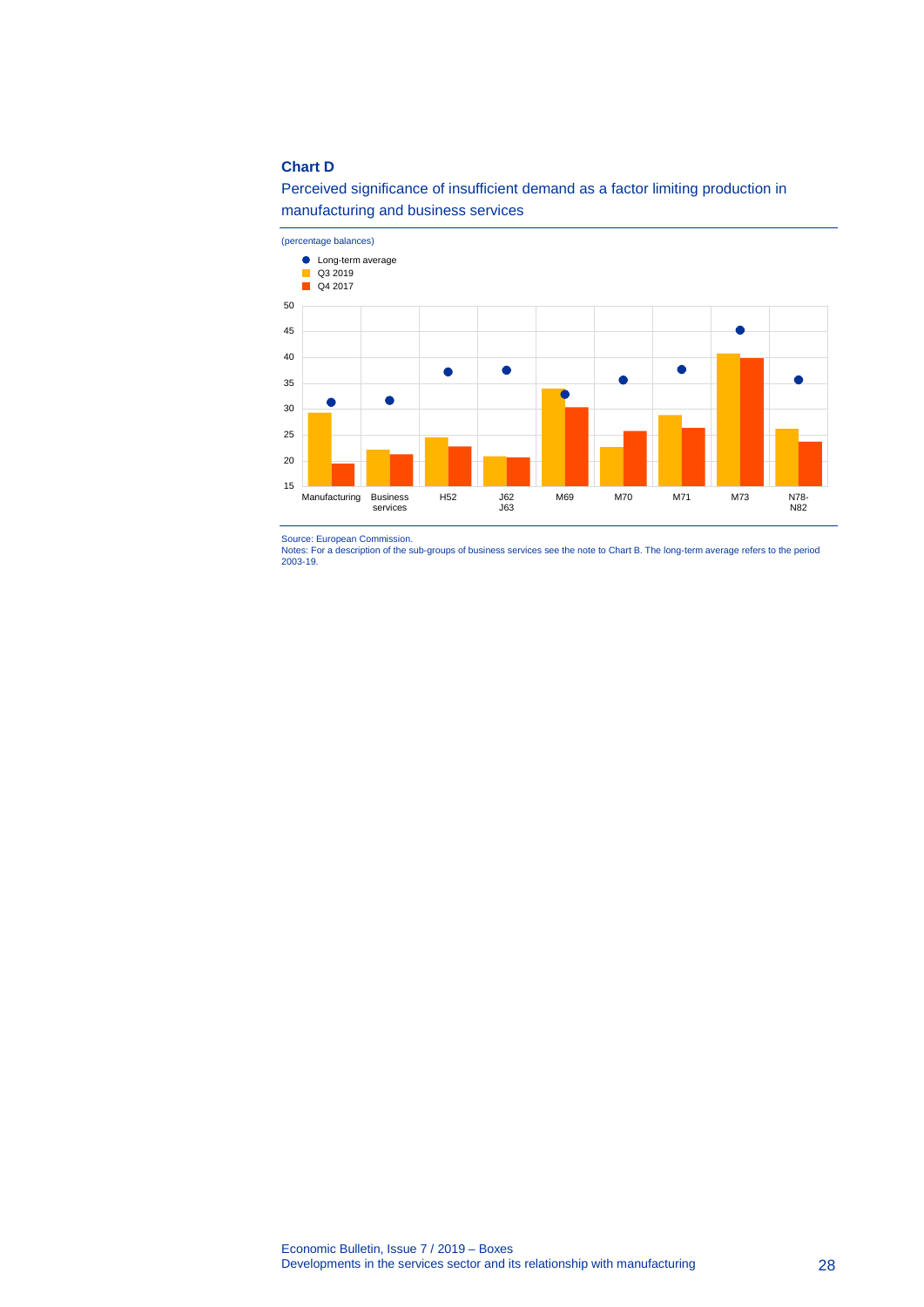## 3 A stylised tracer for labour market cycles in the euro area based on assessments by corporate executives

### <span id="page-29-0"></span>**Prepared by Vasco Botelho**

**This box assesses the current cyclical position of the euro area labour market by means of a stylised tracer for employment and output fluctuations using the Purchasing Managers' Index (PMI) survey data.** The PMI is a set of monthly indicators which, owing to their timeliness and monthly frequency, can be used to predict movements in the growth rate of key macroeconomic variables, such as employment and real GDP. However, the monthly PMI data can also be very volatile over time, as they contain information not only on structural factors and the cyclical position of the economy, but also on assessments by corporate executives regarding the immediate reactions of their firms to idiosyncratic events over time. This latter component of the PMI data is likely to be affected by possible measurement errors or by information asymmetries. As such, a stylised labour market tracer $^7$  $^7$  is constructed by applying a low-pass filter to the underlying monthly PMI data on employment and output, with a view to smoothing the PMI data and isolating the relevant information in order to assess the current cyclical position of the labour market.

### **The stylised tracer for labour market cycles in the euro area is created by juxtaposing the developments in the PMI tracer for employment with those of**

**the PMI tracer for output.** If the PMI tracer for employment shows a level above (below) 50, it implies that employment is expected to grow (decline) that month. The same holds for the relationship between the level of the PMI tracer for output and expected developments in real GDP that month. Given the interpretability of PMI data to aggregate developments in employment and GDP, the stylised tracer for the labour market cycles in the euro area is created visually by plotting the levels of the PMI tracers for employment and output against their respective month-on-month variations. This allows four positions in the labour market cycle to be identified: (1) a level above 50 and which shows a month-on-month increase is interpreted as an expansion; (2) a level above 50 but falling month on month indicates a slowdown; (3) a level below 50 but decreasing is considered to indicate a downturn; (4) when the level is below 50 but shows monthly improvements, this denotes a recovery. In addition, a local peak (or trough) is achieved whenever the tracer shows no change over the month and is at a level above (or below) 50.

Economic Bulletin, Issue 7 / 2019 – Boxes A stylised tracer for labour market cycles in the euro area based on assessments by corporate executives **29** and  $\overline{a}$  29

<span id="page-29-1"></span>-

<sup>7</sup> The approach undertaken in this box is similar to the Economic Climate Tracer (ECT) developed by the European Commission and applied to its Business and Consumer Surveys. For further details on how to produce the ECT, please see the relate[d methodological documentation.](http://www.oecd.org/sdd/leading-indicators/39578745.pdf) Information on the most recent ECT can be accessed in the European Commission's publication "European Business Cycle Indic  $3r<sup>d</sup>$  [Quarter 2019"](https://ec.europa.eu/info/sites/info/files/economy-finance/tp035_en.pdf). The data visualisation techniques employed in this box are comparable to those used by the European Commission. The stylised tracer in this box differs from the ECT, as it uses the approximate bandpass filter developed in Christiano, L. J. and Fitzgerald, T. J., "The Band Pass Filter", *International Economic Review*, Vol. 44, No 2, 2003, pp. 435-465, which allows for a decomposition of each PMI indicator into a trend component, a cyclical component and a high frequency component able to capture the exuberance of changes in the PMI data and link them to very short fluctuations in the economy (cycles shorter than six quarters). The stylised tracer in this box is then constructed as the sum of the trend and cyclical components for the PMI for employment. A similar approach is applied to the PMI for output to compare the current cyclical position of the labour market with that of economic activity.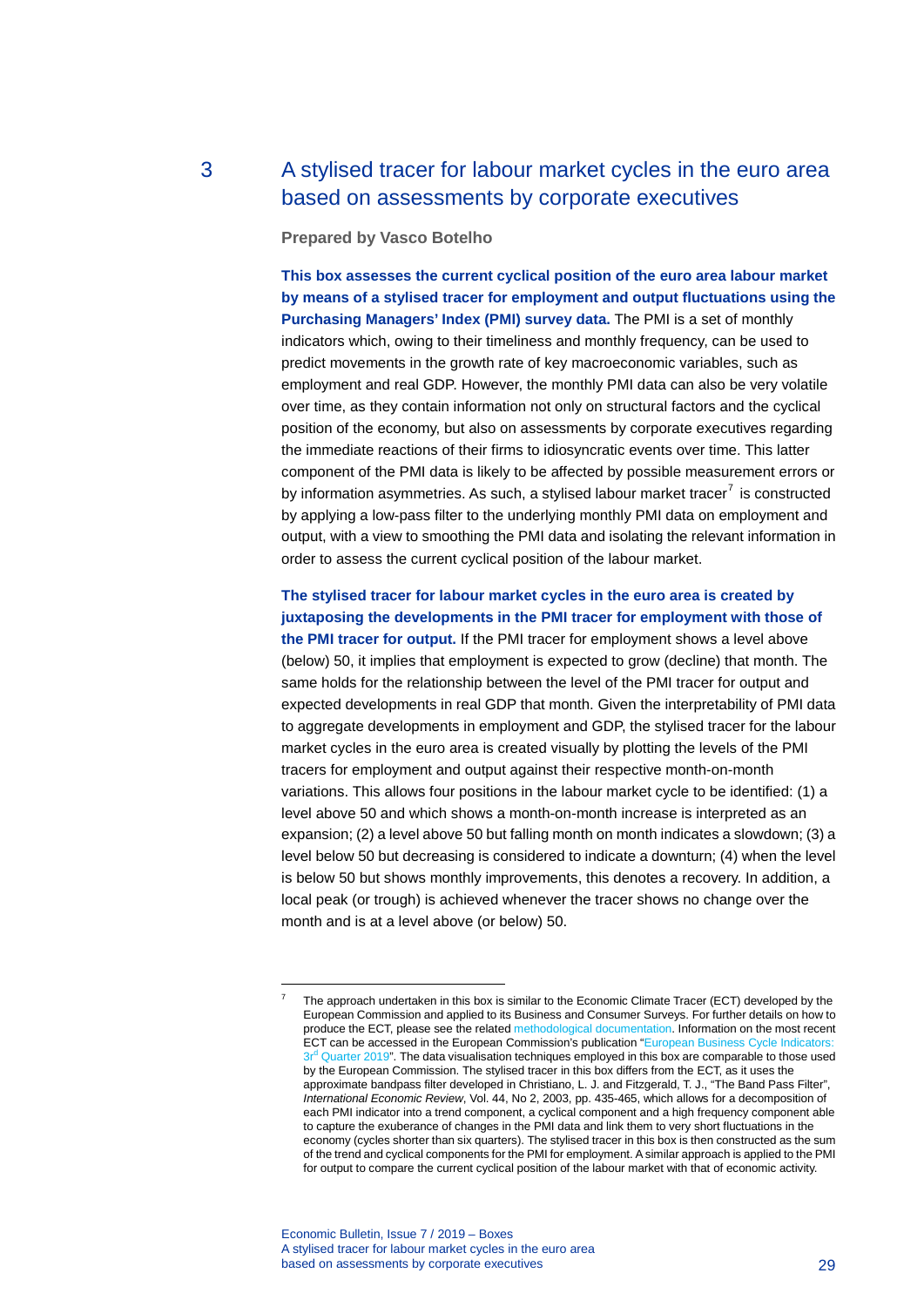### **The stylised labour market tracer for the euro area points towards a slowdown in the labour market since February 2018, with the tracer for employment lagging that for output.**[8](#page-30-0) Chart A shows the cyclical position of the euro area labour market over the past seven years, from September 2012 to September 2019. The cyclical assessment by corporate executives of their firms' employment and production developments is a leading indicator for the aggregate developments in hard data, in particular at the start of the current recovery. According to the stylised tracers based on the PMI for employment and output, the euro area labour market has experienced a recovery since December 2012, while output has been on a recovery path since September 2012. This is a couple of months earlier than the official trough announced for the euro area economy by the Centre for Economic Policy Research's Euro Area Business Cycle Dating Committee. In September 2019 the euro area labour market is still assessed as being in slowdown territory, with the tracer for employment in slowdown territory since February 2018 and the tracer for output since October 2017. As such, current employment and output fluctuations are seen to be consistent with a more mature phase in the cycle, which is usually characterised by movements within the expansion-slowdown territory.

#### **Chart A**

<span id="page-30-0"></span>-







Sources: Markit and ECB staff calculations. Note: The latest observation is for September 2019.

**The slowdown in the euro area labour market is characterised by a dichotomy between weakness in the manufacturing sector and resilience in the services sector (see Chart B).**<sup>[9](#page-30-1)</sup> The tracer for employment suggests that the labour market in

Economic Bulletin, Issue 7 / 2019 – Boxes A stylised tracer for labour market cycles in the euro area based on assessments by corporate executives 30 and 30 and 30 and 30 and 30 and 30 and 30 and 30 and 30 and 30  $\sigma$ 

The lagging developments in employment compared with those for output are consistent with the existence of adjustment costs to the labour input or with labour market rigidities at firm level. As such, the stylised labour market tracer provides evidence that firms consider adjusting other factors of production (including changes in the intensive margin of labour input) in response to fluctuations in their production levels before optimising their respective employment levels through adjustments to their hiring and firing processes. The lagged response of employment to GDP is also apparent in the national accounts data, as described in the box entitle[d "Employment growth and GDP in the euro area",](https://www.ecb.europa.eu/pub/economic-bulletin/focus/2019/html/ecb.ebbox201902_03%7E29ccc5ebf4.en.html) *Economic Bulletin*, Issue 2, ECB, 2019.

<span id="page-30-1"></span>See the box entitled "Developments in the services sector and its relationship with manufacturing", *Economic Bulletin*, Issue 7, ECB, 2019.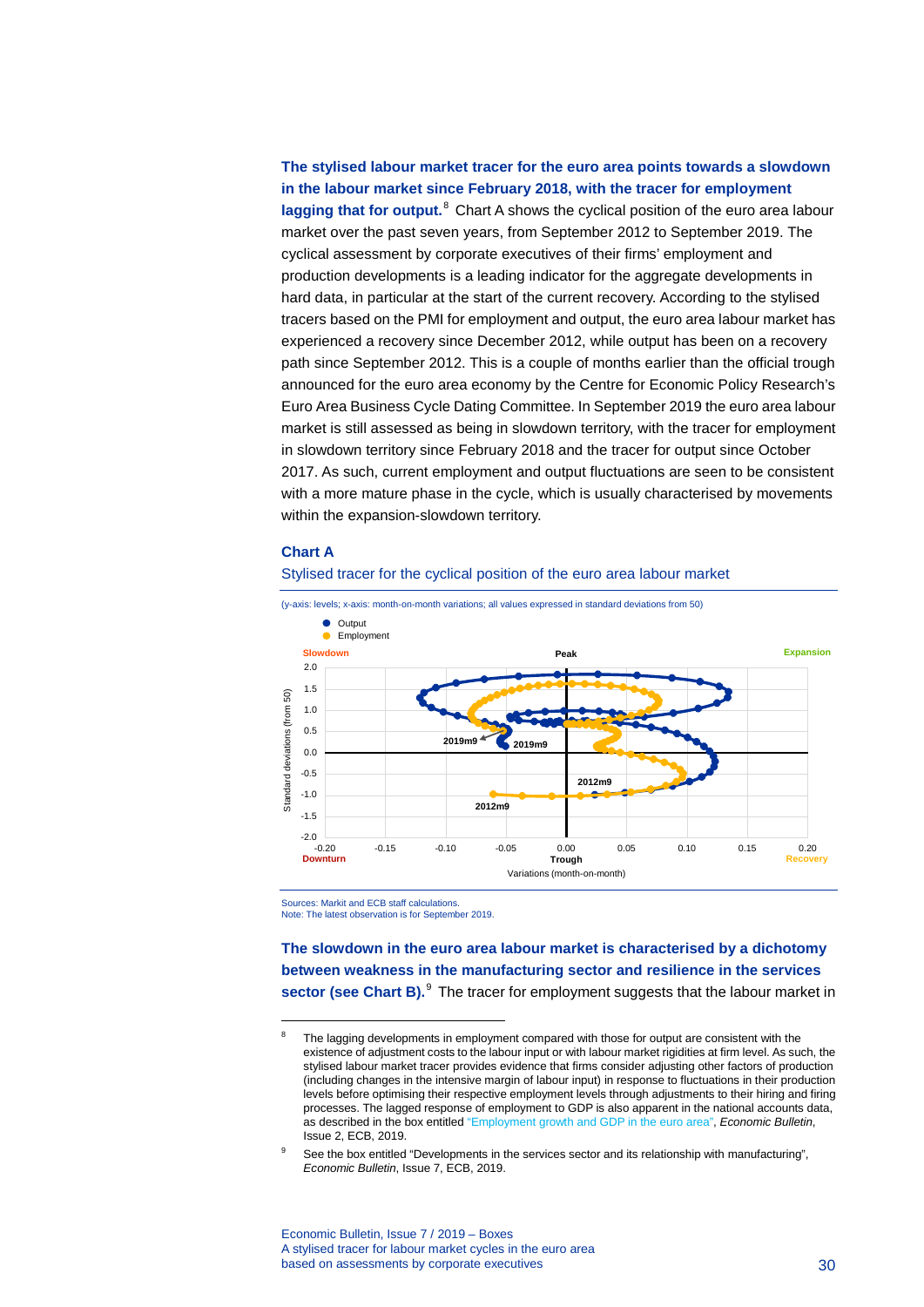manufacturing entered a downturn in May 2019, three months later than output, after having been assessed as being in slowdown territory since December 2017. At the same time, employment in the services sector is perceived to be moving within the expansion-slowdown territory, with the tracer for employment in this sector being more resilient than the tracer for employment in manufacturing. The resilience of employment in the services sector seems broadly consistent with the developments in economic activity in the sector, despite the month-on-month variations in the tracer for output becoming slightly more negative in recent months. Meanwhile the tracer for output in manufacturing entered downturn territory, which could signal potential risks related to the transmission of the weakness in manufacturing to the services sector. Heuristically, as employment developments lag behind changes in economic activity for both sectors, the transmission of the weakness in manufacturing to output developments in the services sector makes close monitoring of the euro area labour market and of the channels causing this effect essential going forward.

### **Chart B**

#### Stylised labour market tracer for manufacturing and for the services sector





Sources: Markit and ECB staff calculations.

Note: The latest observation is for September 2019.

Economic Bulletin, Issue 7 / 2019 – Boxes A stylised tracer for labour market cycles in the euro area based on assessments by corporate executives 31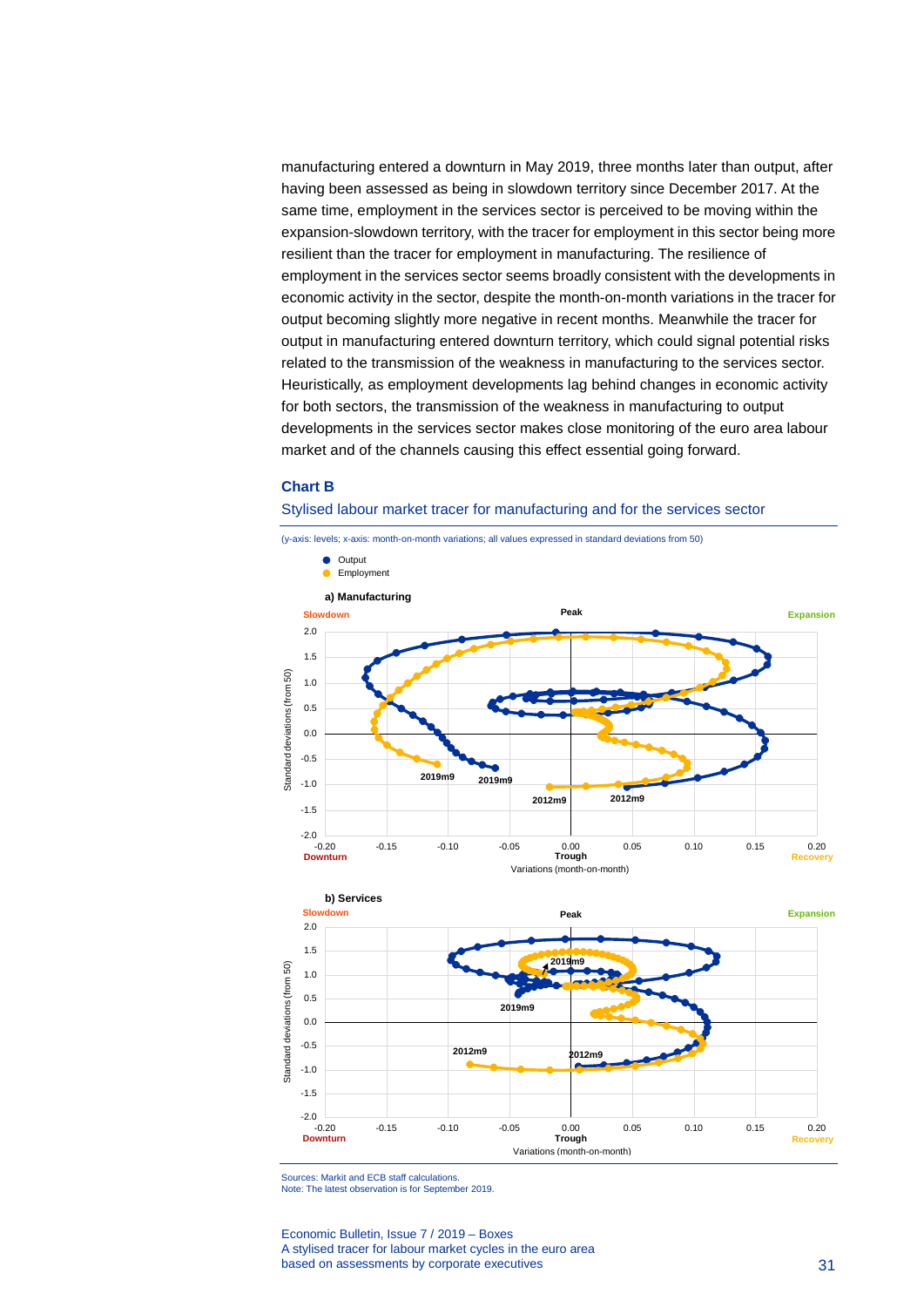**Using a more granular approach to assess the current position in the labour market cycle suggests that the weakness in manufacturing is more prevalent in the capital goods and motor vehicles industries, while the resilience of the services sector is broad-based across industries.** In September 2019 the weakness in employment in the manufacturing sector is tracked as being most prevalent among capital goods and intermediates, in particular the manufacturing of rubber and plastic, the manufacturing of machinery and equipment, and the motor vehicles industries. The weakness in employment in the manufacturing sector is not observed in the cyclical position of the industries producing consumer goods, a sector that is supported by robust domestic demand despite the current slowdown in economic activity.<sup>[10](#page-32-0)</sup> On the other hand, the performance of the services sector labour market remains broad-based within the expansion-slowdown territories, with employment developments in services sector industries showing a degree of resilience to the current weakness in manufacturing.

**Overall, these results suggest that the services sector continues to support employment growth in the euro area, while employment in manufacturing has been weaker since May 2019.** The question is whether there will be any negative spillovers from manufacturing to services, particularly of weaknesses stemming from the transportation industry.<sup>[11](#page-32-1)</sup> According to the tracer for output, transportation has weakened in 2019, in parallel with the observed weakness in manufacturing. As such, there are downward risks from a possible propagation of the weakness in transportation to other services sector industries owing to its centrality in the relationship between manufacturing and services. Looking ahead, and given that the tracer for employment seems to be lagging changes in the tracer for output, the downward risk of transmission of the weakness in manufacturing to the services sector strengthens the need for close monitoring of the euro area labour market. As a caveat, the stylised tracer discussed in this box should be treated with caution during periods characterised by high uncertainty and around cyclical turning points, as the methodological approach can be somewhat prone to large changes induced by new data releases.

Economic Bulletin, Issue 7 / 2019 – Boxes A stylised tracer for labour market cycles in the euro area based on assessments by corporate executives 32

-

<span id="page-32-1"></span><span id="page-32-0"></span><sup>10</sup> See the box entitled ["Understanding the slowdown in growth in 2018"](https://www.ecb.europa.eu/pub/economic-bulletin/focus/2018/html/ecb.ebbox201808_03.en.html), *Economic Bulletin*, Issue 8, ECB, 2018.

These transmission channels can be either domestic or foreign in nature, as described in the box entitled ["Domestic versus foreign factors behind the fall in euro area industrial production",](https://www.ecb.europa.eu/pub/economic-bulletin/focus/2019/html/ecb.ebbox201906_03%7E75b19fe5c6.en.html) *Economic Bulletin*, Issue 6, ECB, 2019. In particular, the relevant external shocks for the transportation industry could encompass weaker foreign demand or changes in oil prices, while the relevant adverse domestic shock would come from a weakening in the demand for the transportation industry coming through the domestic weakness in manufacturing. See Burstein et al., "Distribution costs and real exchange rate dynamics during exchange-rate-based stabilizations", *Journal of Monetary Economics*, Vol. 50(6), 2003, pp. 1189-1214 for details on the interlinkages in production between transportation and other industries. This paper provides evidence on the centrality of the transportation industry in the relationship between manufacturing and the remaining services sector, by showing that distribution costs are an important component of the selling price (and costs) of retail products for final consumers.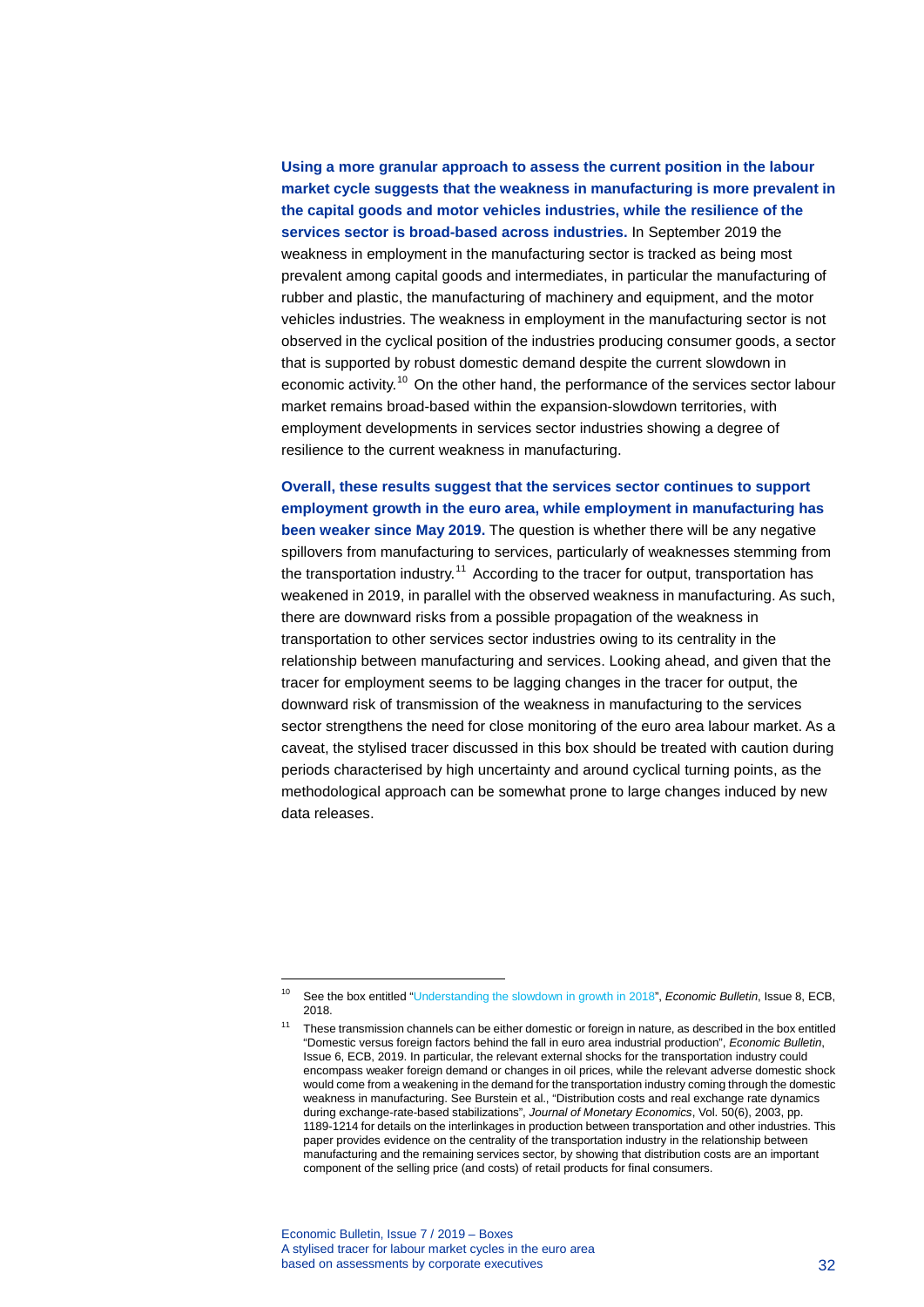## 4 Price-setting behaviour: insights from a survey of large firms

<span id="page-33-0"></span>**Prepared by Richard Morris and Rupert de Vincent-Humphreys**

**This box summarises the findings of an ad hoc ECB survey of leading euro area firms about their price-setting behaviour.** Firms' price-setting strategies are crucial pointers for understanding how prices adjust to shocks and, therefore, implicitly the effect of monetary policy on inflation. Surveys are a useful tool for collating evidence in this regard, as illustrated, in particular, in the seminal work of Blinder<sup>[12](#page-33-1)</sup>. Survey evidence of the price-setting behaviour of firms in the euro area was collated some time ago in the context of the Eurosystem Inflation Persistence Network (see Fabiani et al., 2005<sup>13</sup>). Our survey draws on elements of those earlier surveys, while also gathering more qualitative evidence concerning the various dimensions of price-setting.

**The main objective of the survey was to obtain an overview of how firms set prices, including the following specific dimensions.** Do firms discriminate across geographical markets, by type of customer or sales platform? How often do they typically review and change their prices? What considerations do firms take into account when setting prices? Which aspects of price-setting behaviour are likely to give rise to sluggish price adjustment? Responses were received from 58 leading non-financial companies that operate across the euro area. The global sales of these firms would be the equivalent of around 2% of euro area economy-wide output. The firms are split roughly equally between industrial and services sector activities. The sample can also be split roughly equally between: (i) firms which mainly supply consumers; (ii) firms which supply businesses which mainly supply consumers; and (iii) firms which supply businesses which, in turn, mainly supply other businesses. In other words, responses were obtained from firms at various points in the supply chain.

**Most firms said that they vary their prices by geographical market and by type of customer (see Chart A).** Varying prices by geographical market was seen to be necessary in order to adapt to local demand and supply conditions. Many firms said that they faced different local production costs, including labour, skills, tax, regulatory and logistical costs. Differences in locally-supplied inputs could also affect product quality. Customer preferences also varied across geographical regions, thus requiring different branding and/or service levels. As to varying prices by type of customer, in business-to-business sales, the volume of the contract was significant, with the imperative to attract and retain strategic customers. Respondents also cited the importance of distinguishing between wholesale and retail and/or between professional and private customers. Finally, discounts could be given to certain customers depending on how high the risk of losing them was assessed to be.

-

<span id="page-33-1"></span><sup>12</sup> See Blinder, A. S., "On sticky prices: academic theories meet the real world", in *Monetary Policy*, Gregory Mankiw, (ed.), The University of Chicago Press, 1994.

<span id="page-33-2"></span><sup>13</sup> See Fabiani, S. et al., "The pricing behaviour of firms in the euro area – new survey evidence", *Working Paper Series*, No 535, ECB, October 2005.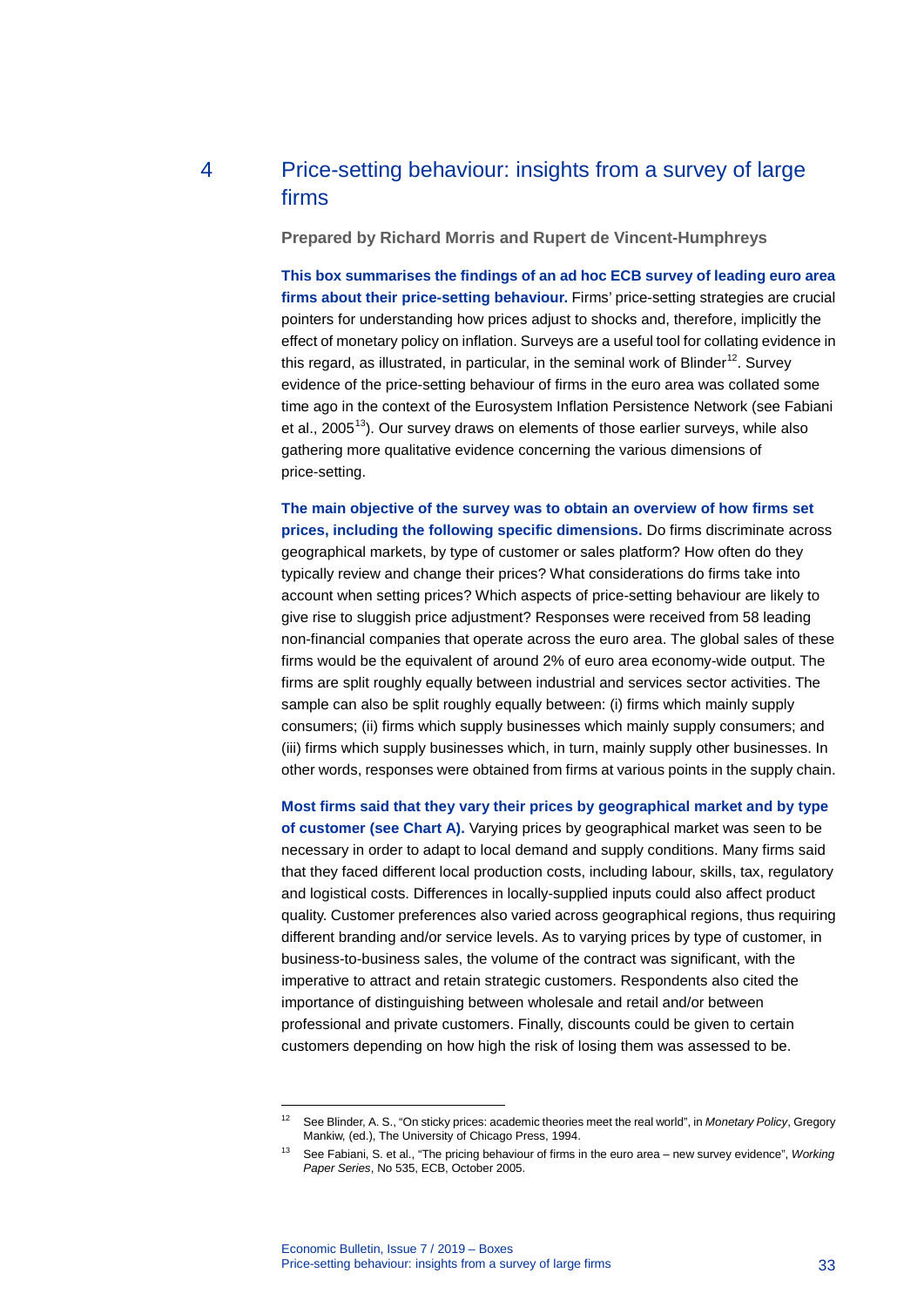**Most firms stated that their prices did not depend on the sales platform.** Hence, for example, most firms charged the same price for online sales as for sales in the store or over the phone. However, the prices of some products differed from prices of equivalent products sold on other platforms, simply because they were only available online. Compared to equivalent products available on other platforms, costs for these online products were lower, warranted by the fact that that they involved fewer services. In business-to-business segments, prices for equivalent products would often differ in bulk contracts as compared to tenders or market-based transactions.

#### **Chart A**





Source: ECB staff calculations.

-

**The typical frequency of price reviews and changes varies across sectors of the economy (see Chart B).** Firms were asked to focus on their main (or representative) product and given a choice of frequencies at which price reviews and changes were carried out.<sup>[14](#page-34-0)</sup> These ranged from "daily" to "less than every three years", with firms also being able to indicate that prices were only reviewed or changed "irregularly/in response to specific events". Some firms indicated that they reviewed prices both at a regular frequency and irregularly in response to specific events.

<span id="page-34-0"></span><sup>&</sup>lt;sup>14</sup> A price review is understood as meaning that current prices are analysed and a decision is taken as to whether or not – and if so by how much – to change those prices. Price changes can therefore only be as frequent as, or less frequent than, the price reviews.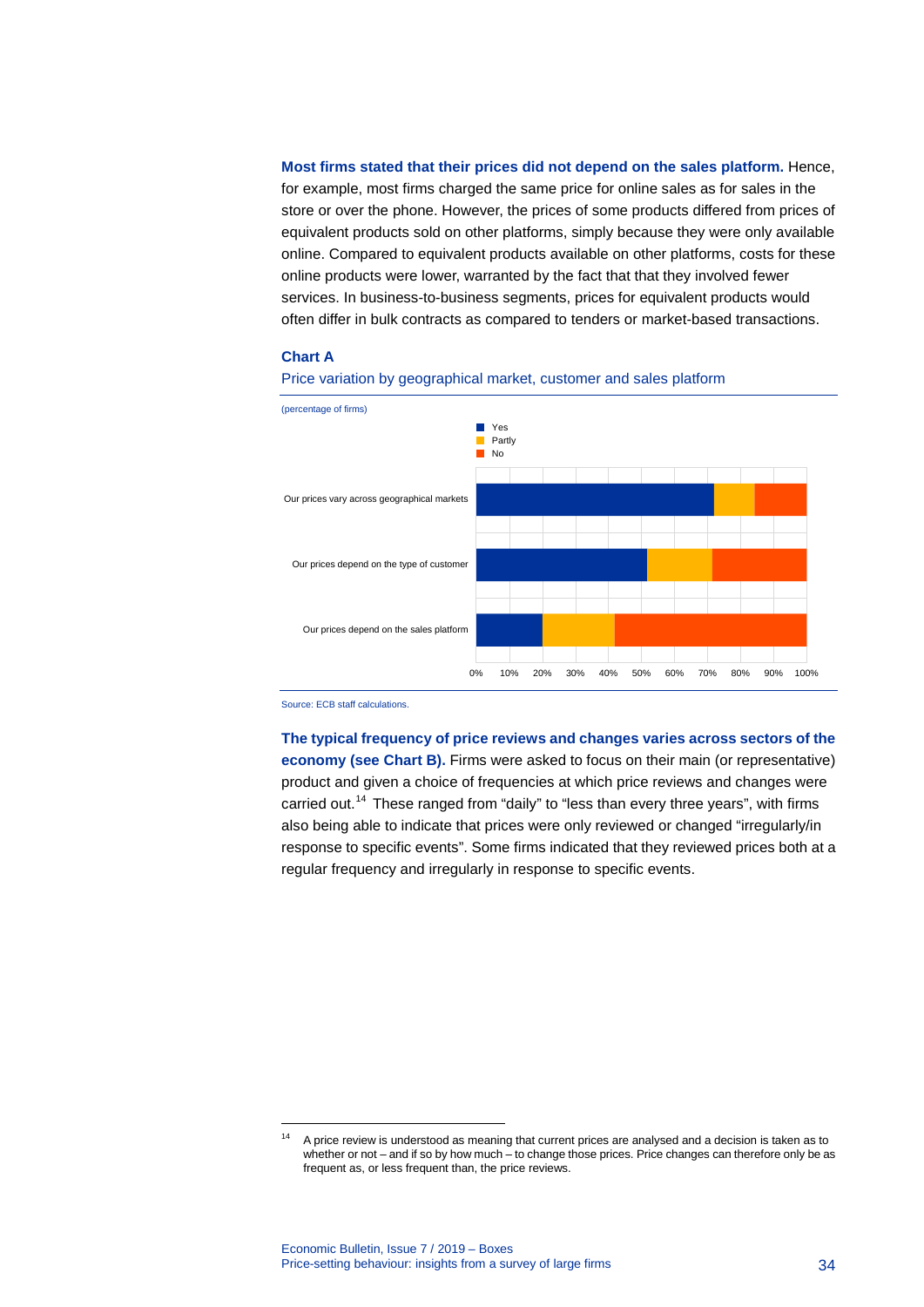### **Chart B**



Typical frequency of price reviews and price changes for a representative product

Source: ECB staff calculations.

-

Note: The bars reporting the share of firms that reviewed or changed prices "irregularly or in response to events" includes only those firms which did not otherwise indicate a typical frequency of price reviews and/or changes.

### **The frequency of price reviews and changes tends to be highest in the retail sector and lowest in consumer and business services, with the manufacturing**

**sector somewhere in between.** Most retailers who replied to the survey said that they reviewed their prices on a monthly, weekly or even daily basis, depending on their range of products. They also tended to change prices with considerable frequency. In the manufacturing sector, price reviews were typically carried out monthly, however, prices usually only changed on a quarterly, semi-annual or annual basis. Meanwhile, if we exclude retail trade and transport (where prices are driven in part by the fuel element), the majority of respondents in other services sectors said that they typically reviewed and changed prices annually. Still, identifying a "typical" frequency of price review and/or change is clearly difficult for firms with a large range of products and different customer or contract types.

# **When setting prices, firms pay most attention to their competitors' prices, closely followed by supply costs and product demand (see Chart C).** In the

survey, respondents were given a list of factors and asked to judge whether these were "not important", "important" or "very important" when setting prices. When scoring their answers with "0", "1" or "2" respectively, respondents overall considered their competitors' prices to be the most important factor when setting prices. This was closely followed by the cost of raw materials and other supply costs and the demand for the given product or service. Labour costs were also deemed important.<sup>[15](#page-35-0)</sup> The importance of competitors' prices appears greater the closer the business is to the consumer, whereas further upstream, cost and demand considerations play a more significant role.

<span id="page-35-0"></span><sup>&</sup>lt;sup>15</sup> Whether or not "labour costs" or "raw material costs and other supply costs" were deemed important depends, in large part, on the company's cost base. If these two factors are considered together, then "input costs" would be the single most important consideration for these firms when setting prices.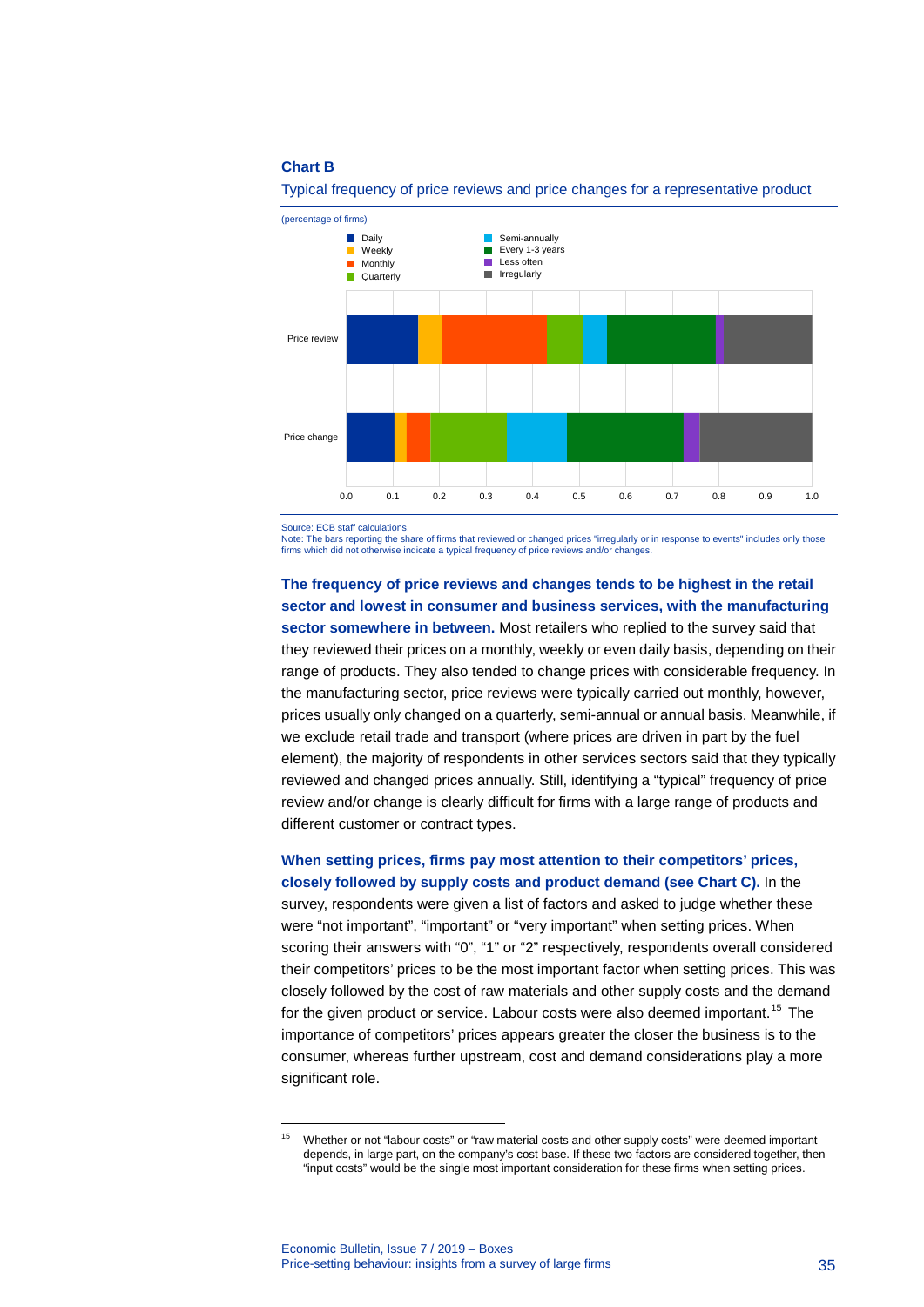### **Chart C**



#### Information that firms consider when setting prices

Source: ECB staff calculations.

# **Increases in average selling prices are achieved, to a large extent, by introducing new products with higher value content (see Chart D).** Half of the respondents said that the introduction of new products with higher value content was

"very important" and a further one-third said that this was "important" for raising average selling prices. Overall, the introduction of new products was regarded as being (slightly) more important than increasing the prices of existing products; and this was particularly the case for businesses selling directly to consumers. Rebranding or changing the specification of existing products was less important, albeit still considered important by around one-third of firms. Based on what firms said about how their price-setting behaviour had changed over the past five to ten years, the focus on adding value targeted at specific customers appears to be an increasing trend in response to increasing global competition and greater price transparency driven by the internet.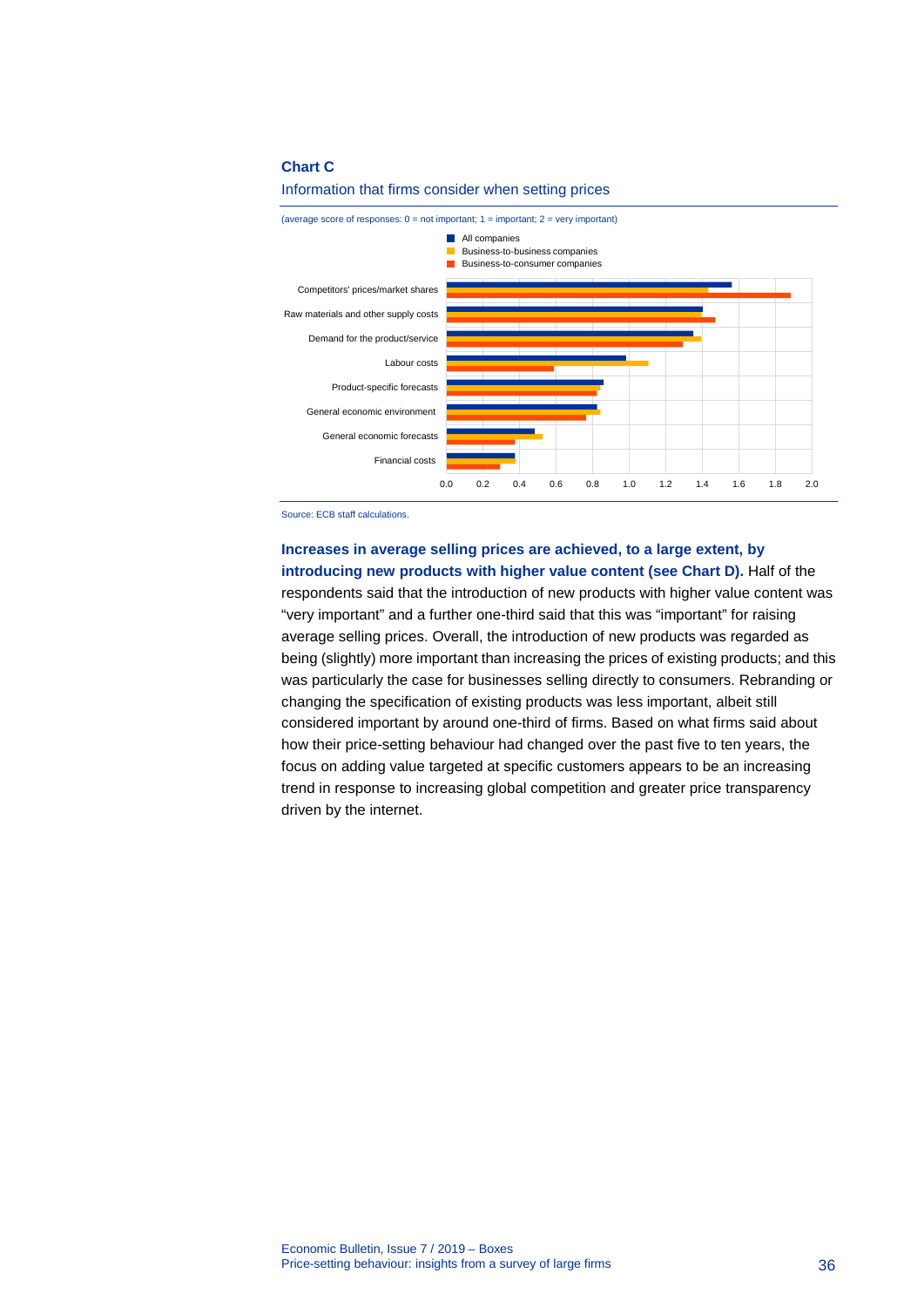### **Chart D**

### How increases in average selling prices are achieved



Source: ECB staff calculations.

#### **Firms' pricing strategies are consistent with a range of theories concerning**

**"sticky prices".** Firms were presented with a number of statements, each of which related to a different theory of sticky prices, as originally surveyed by Blinder (see the table below). Chart E plots the scores of the responses against the scores (and ranking) seen in Blinder's survey, as well as against the results obtained in the survey undertaken by the Eurosystem Inflation Persistence Network (IPN) in 2005. For firms overall, the roles of cost-based pricing, contracts (either explicit or implicit) and coordination failure would appear to be the main causes of price stickiness. For more consumer-oriented firms, an understanding that customers expect prices to remain roughly the same (implicit contracts) and the targeting of psychological price thresholds are likely to be important causes of sluggish price adjustment.

| <b>Theory</b>                      | <b>Survey statement</b>                                                                                                                     |
|------------------------------------|---------------------------------------------------------------------------------------------------------------------------------------------|
| <b>Coordination failure</b>        | We are hesitant to change prices for fear that our competitors will not follow suit.                                                        |
| <b>Cost-based pricing</b>          | We raise prices when we realise cost increases.                                                                                             |
| <b>Change in non-price factors</b> | We prefer to vary other elements of our products or services (e.g. warranty, delivery lag, customer<br>services) rather than change prices. |
| <b>Implicit contracts</b>          | We understand that our customers expect prices to remain roughly the same regardless of the<br>economic environment.                        |
| <b>Explicit contracts</b>          | We have contracts that limit our ability to change prices as costs change.                                                                  |
| <b>Cost of price adjustment</b>    | It is costly for us to change prices.                                                                                                       |
| <b>Pricing thresholds</b>          | We target price points that better influence pricing behaviour.                                                                             |
| <b>Constant marginal cost</b>      | Our costs don't change much as we increase production and we try to maintain a standard profit.                                             |
| <b>Hierarchical delays</b>         | Delays within our organisation slow down pricing decisions.                                                                                 |
| <b>Judging quality by price</b>    | We don't reduce prices because our customers may take this as a reduction in the quality of our<br>product or service.                      |

Economic Bulletin, Issue 7 / 2019 – Boxes Price-setting behaviour: insights from a survey of large firms 37

ï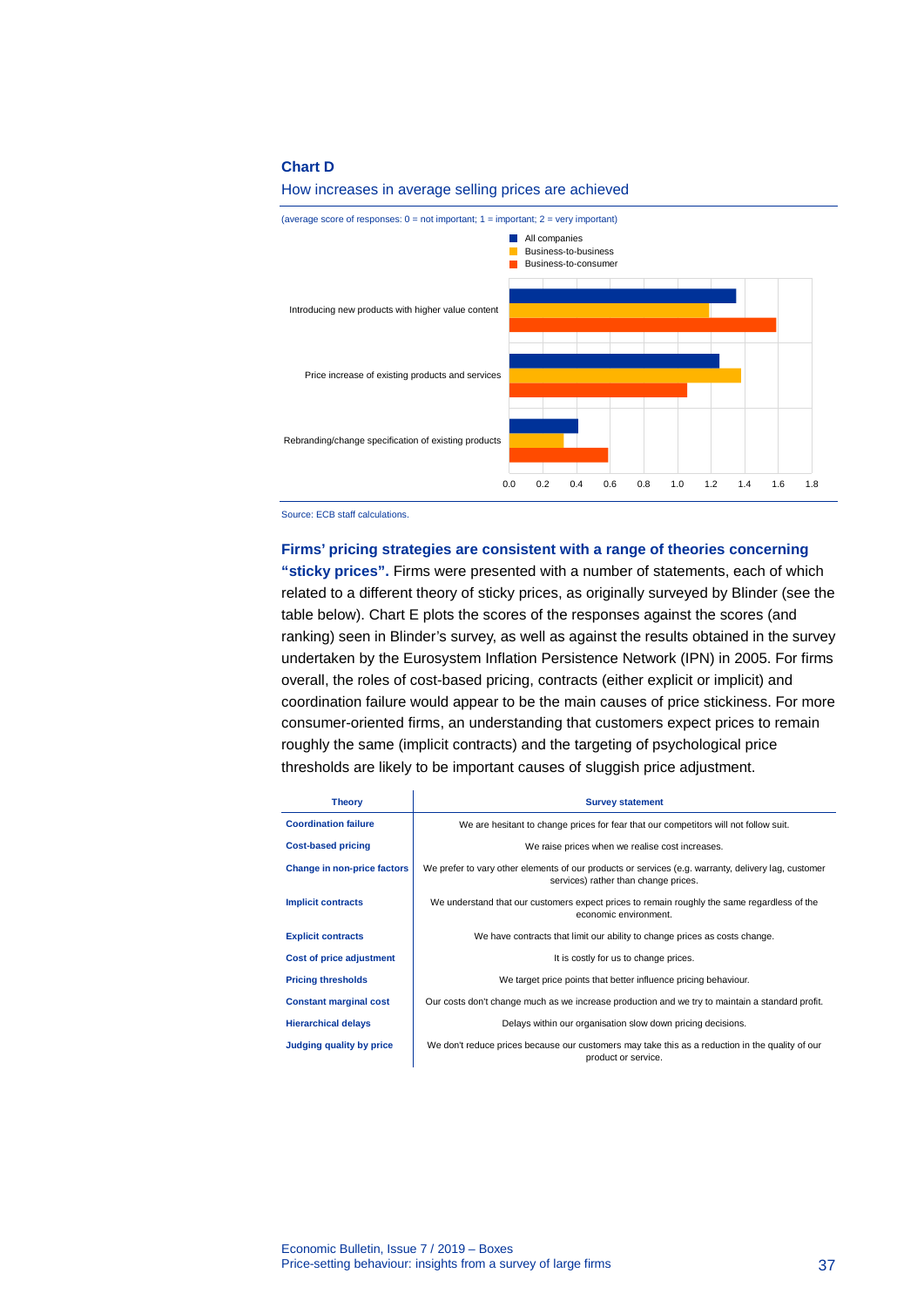### **Chart E**

### Price-setting behaviour and possible causes of sluggish price adjustment

#### (average score of responses)



- A Business-to-consumer companies (left-hand scale)
- Blinder's (1994) survey (right-hand scale)
- Eurosystem IPN (2005) survey (right-hand scale)



Source: ECB staff calculations. Notes: For this ECB survey: 0 = unimportant; 1 = important; 2 = very important. For Blinder's (1994) survey and the Eurosystem IPN (2005) survey: 1 = totally unimportant; 2 = of minor importance; 3 = moderately important; 4 = very important. Theories are ordered<br>according to their scoring (highest to lowest) in Blinder's (1994) survey. The "constant m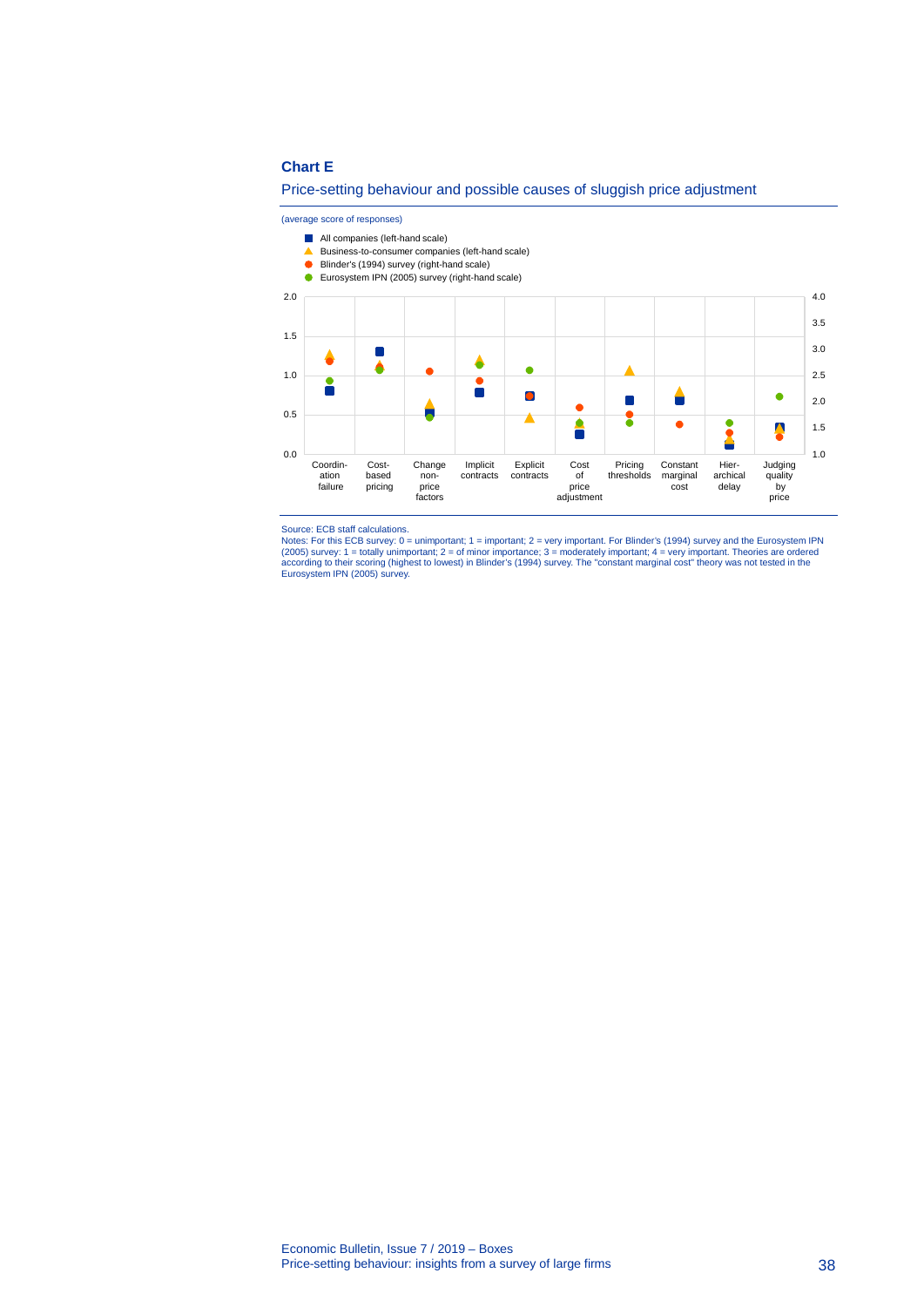# Article

# 1 Trends in central banks' foreign currency reserves and the case of the ECB

### **Prepared by Livia Chiţu, Joaquim Gomes and Rolf Pauli**

This article begins with a review of the global trends in central banks' foreign currency reserve holdings in terms of their size, adequacy and composition, and follows on to examine the ECB's foreign currency reserves. Just as the reasons for holding reserves have changed over time and across countries, so too have the size and composition of those reserves. Views on appropriate adequacy metrics have also changed. Global foreign currency reserves grew markedly after the Asian financial crisis of the late 1990s, with emerging markets accumulating large reserves to self-insure against potential shocks. In some cases, the growth in reserves was a by-product of export-led growth strategies. While global foreign currency reserves have traditionally been invested primarily in US dollar-denominated financial assets, in recent years holdings have become more diversified in terms of both currency and asset classes.

The second section of the article describes how the ECB's foreign currency reserves are invested in the light of its main purpose, which is to ensure that the Eurosystem has a sufficient amount of liquid resources whenever they are needed for its foreign exchange policy operations involving non-EU currencies. The investment framework includes three layers of governance, representing: i) the strategic investment policy; ii) medium-term tactical positioning; and iii) day-to-day portfolio management. The way in which the framework involves the national central banks (NCBs) of the Eurosystem in the active management of the ECB's foreign currency reserves is both unique and intricate. The article describes this active management approach, the internal competition between NCB portfolio managers and the diversification of portfolio management styles that the framework fosters.

# 1 Trends in central banks' foreign reserve holdings

**Foreign currency reserves generally refer to readily available holdings in monetary authorities' safe external assets.** These authorities are, typically, the central bank, the Treasury or the Ministry of Finance of the country concerned. Total official reserves are the broadest definition of international reserves, including both foreign currency reserves and non-currency reserves. Foreign currency reserves, which comprise external assets generally controlled by national monetary authorities, consist of securities and deposits. They are established by way of foreign reserve policy decisions on, for example, foreign exchange market interventions or the management of reserve portfolios. Such interventions might involve shifts across currency denominations, asset classes and maturities. The other component of official reserves, which generally makes up a smaller share of total official reserves, includes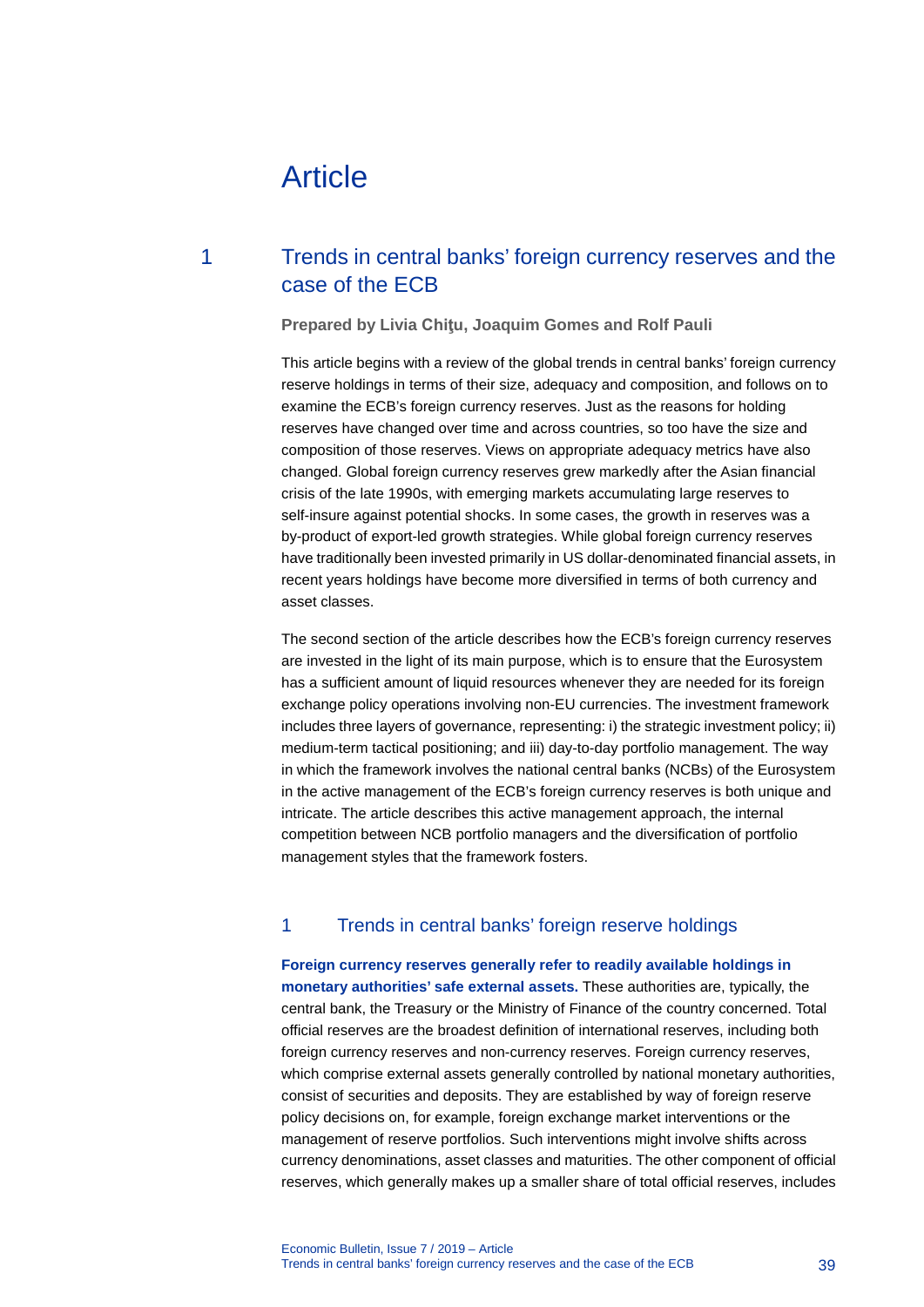monetary gold and claims on international financial institutions that can be rapidly converted into foreign currency reserves. These are special drawing rights (SDRs), the reserve position at the International Monetary Fund (IMF) and other reserve assets consisting of financial derivatives, loans to non-bank non-residents and others. While this article focuses on the main component of total official reserves, namely the foreign currency reserves component, it also includes a box describing gold developments.<sup>[16](#page-40-0)</sup>

### **1.1 Main objectives of holding foreign currency reserves**

**Foreign currency reserves are an important element of the macro-policy toolkit.** A number of countries developed the practice of holding foreign currency reserves in the mid-nineteenth century to back their liabilities and domestic currency with a view to supplementing their gold and silver reserves.<sup>[17](#page-40-1)</sup> Since then, the reasons for holding foreign currency reserves have evolved over time and across countries. One possible use of foreign currency reserves, common to both advanced and emerging market economies, is to enable them to carry out foreign exchange interventions, if deemed necessary. In emerging markets, foreign currency reserves serve a broader range of purposes.

# **Foreign currency reserves are generally held for traditional operational purposes as well as for precautionary and non-precautionary policy objectives.**

Traditional operational purposes include facilitating regular international debt and import-related payments made on behalf of the government; smoothing out payment schedules; serving as collateral to relax external borrowing constraints; or underpinning monetary policy with respect to liquidity operations.<sup>[18](#page-40-2)</sup> From a precautionary perspective, countries hold reserves as a buffer to absorb or self-insure against balance of payment shocks, including sudden stops in international capital flows; to provide foreign currency liquidity to banks in stressed situations; and to mitigate volatility in foreign exchange markets.<sup>[19](#page-40-3)</sup> In countries with non-floating exchange rates, reserves act as a buffer to cover monetary liabilities. Countries with

<span id="page-40-0"></span><sup>&</sup>lt;sup>16</sup> Views regarding which assets should be considered as official reserves have evolved over time, with the IMF providing a harmonised framework for central banks' reporting around the world. Since 2001 the IMF has published guidelines for reporting data on international reserves and foreign currency liquidity. According to the definition in the sixth edition of the IMF's Balance of Payments Manual (BPM6), reserve assets are those external assets that are readily available to and controlled by monetary authorities for meeting balance of payments financing needs, for intervention in exchange markets to affect the currency exchange rate, and for other related purposes, such as maintaining confidence in the currency and the economy, and serving as a basis for foreign borrowing.

<span id="page-40-1"></span><sup>&</sup>lt;sup>17</sup> The National Bank of Belgium was the first central bank to begin accumulating foreign currencydenominated assets, which it used in foreign exchange market intervention and other operations. Other central banks followed this practice, because safe and liquid assets denominated in a currency readily convertible into gold, such as the pound sterling, the French franc or the Deutsche Mark, offered advantages over gold itself, as they made it possible to economise gold, their supply was not dependent on haphazard mining discoveries and they were remunerated (see Chiţu, L., Eichengreen, B. and Mehl, A., "Mars or Mercury? The Geopolitics of International Currency Choice", *Economic Policy*, July 2019, pp. 1-44). For further details on the origins and history of foreign exchange reserves, see, for example, Chiţu, L., Eichengreen, B. and Mehl, A.[, How Global Currencies Work: Past, Present and Future,](https://press.princeton.edu/titles/11124.html) Princeton University Press, Princeton, 2017.

<span id="page-40-3"></span><span id="page-40-2"></span><sup>18</sup> See also Jones, B., "Central Bank Reserve Management and International Financial Stability – Some Post-Crisis Reflections", *IMF Working Paper* No 18/31, 2018.

<sup>&</sup>lt;sup>19</sup> The precautionary motive whereby reserves act as a buffer to absorb transitory shocks to the balance of payments was pioneered by Heller, H., "Optimal international reserves", *Economic Journal,* Vol. *76,* 1966, pp. 296-311.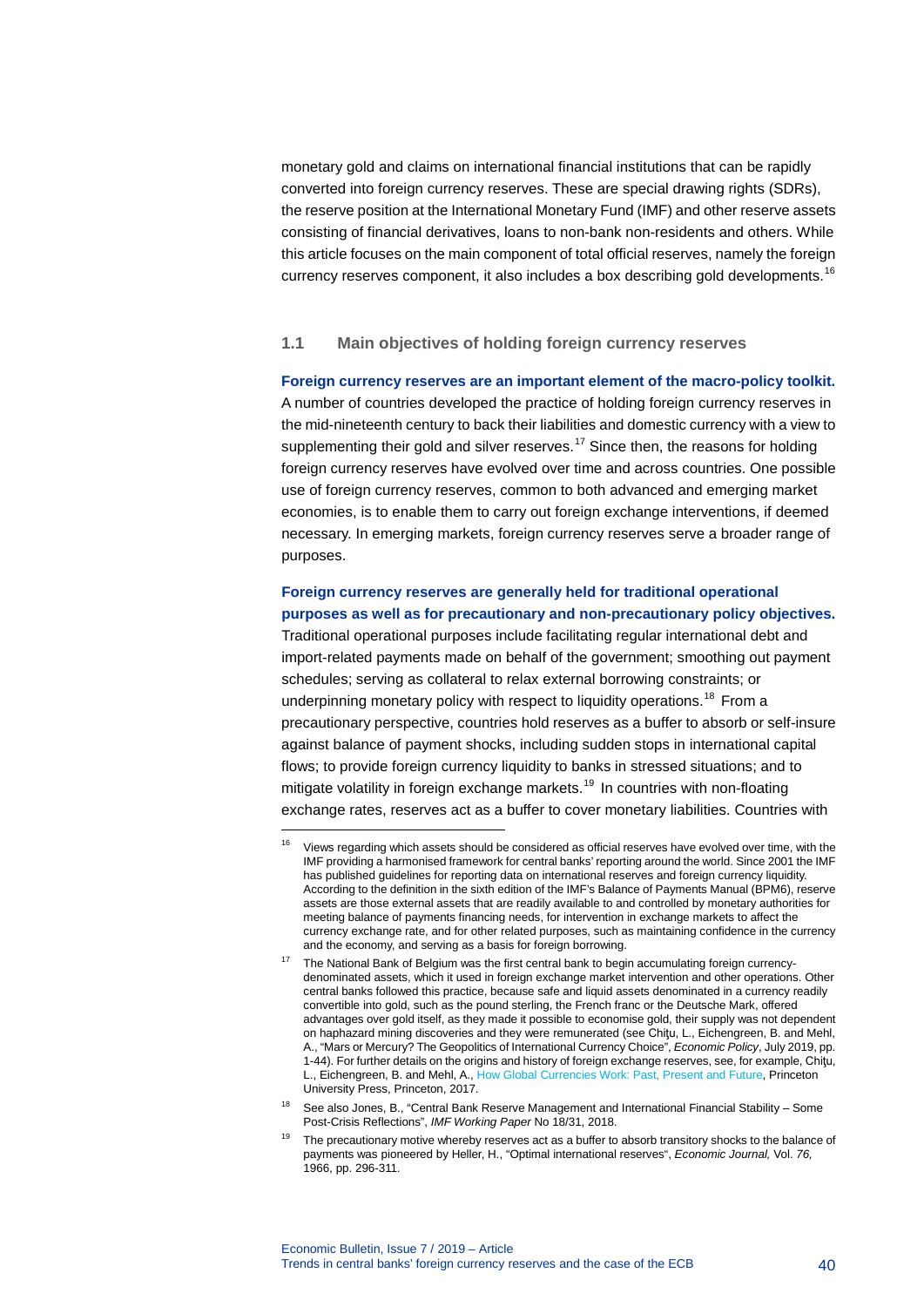exchange rate flexibility need lower reserve holdings, as the exchange rate can act as a buffer and help absorb external shocks. However, exchange rate adjustment can also have adverse consequences, for instance if there are large currency mismatches or foreign currency exposures on the country's external balance sheet. Foreign currency reserves can, in that case, play a stabilising role as they may discourage one-way bets during episodes of financial stress.<sup>[20](#page-41-0)</sup> Other studies point to non-precautionary or mercantilist motives, suggesting that economies accumulate foreign currency reserves to prevent their exchange rate from appreciating, the aim being to maintain external competitiveness and promote export-led growth.<sup>[21](#page-41-1)</sup>

**As for the ECB, the main purpose of holding foreign currency reserves is to ensure that the Eurosystem has a sufficient amount of liquid resources, whenever needed, for its foreign exchange policy operations involving non-EU currencies.** The euro's external value is not a policy target for the ECB.<sup>[22](#page-41-2)</sup> Against this background, the ECB's rationale for holding foreign currency reserves is to be able to intervene in the foreign exchange market whenever needed, to prevent disorderly market conditions that could have an adverse impact on price stability in the euro area and at the global level. Such market conditions have been rare since the inception of the euro. The ECB's foreign currency reserves were therefore only used to fund interventions in September/November 2000 and in March 2011.<sup>[23](#page-41-3)</sup>

# **1.2 Size of global foreign currency reserves**

-

**Total foreign currency reserves held globally increased to over USD 11 trillion at the end of 2018, a tenfold increase compared with 30 years ago.** Around two-thirds of global foreign currency reserves are held by emerging and developing economies. After the Bretton Woods system was brought to an end, global foreign currency reserve holdings grew sharply, particularly among advanced economies, despite the fact that it was widely expected that the shift to floating exchange rates would reduce the appeal of holding foreign currency reserves.<sup>[24](#page-41-4)</sup> Following the Asian

<span id="page-41-0"></span> $20$  Countries with less flexible exchange rates therefore tend to hold more reserves (as a share of GDP), although the holdings of countries with flexible regimes are also sizeable and have been rising since the global financial crisis (see, for example, Cabezas, L and De Gregorio, J., "Accumulation of reserves in emerging and developing countries: mercantilism versus insurance", *[Review of World Economics,](https://link.springer.com/journal/10290)* June 2019, pp 1-39 and De Gregorio, J., Eichengreen, B., Takatoshi, I. and Wyplosz, C., "IMF Reform: The Unfinished Agenda", *Geneva Reports on the World Economy,* 2018).

<span id="page-41-1"></span><sup>&</sup>lt;sup>21</sup> For further details on financial and monetary mercantilism, see, for example, Aizenman, J. and Lee, J., "Financial versus Monetary Mercantilism: Long-run View of Large International Reserves Hoarding", *The World Economy*, Vol. 31, Issue 5, 2008.

<span id="page-41-2"></span><sup>&</sup>lt;sup>22</sup> The ECB monitors developments and reports on the international role of the euro on an annual basis. For further details on the international role of the euro, see th[e ECB report on the international role of the](https://www.ecb.europa.eu/pub/ire/html/ecb.ire201906%7Ef0da2b823e.en.html)  euro, [2019.](https://www.ecb.europa.eu/pub/ire/html/ecb.ire201906%7Ef0da2b823e.en.html)

<span id="page-41-4"></span><span id="page-41-3"></span><sup>&</sup>lt;sup>23</sup> Further information about the Eurosystem's foreign exchange operations is available on the ECB's website; see press releases o[f 22 September 2019,](https://www.ecb.europa.eu/press/pr/date/2000/html/pr000922.en.html) [3 November 2000](https://www.ecb.europa.eu/press/pr/date/2000/html/pr001103.en.html) and [18 March 2011.](https://www.ecb.europa.eu/press/pr/date/2011/html/pr110318.en.html)

 $24$  The collapse of the Bretton Woods system has sometimes been thought to have triggered a shift in the demand for and composition of reserves. The transition to flexible exchange rates should in theory enable countries to economise on reserves, since the exchange rate can partly absorb external shocks (see, for example, Frenkel, J., "International Reserves: Pegged Exchange Rates and Managed Float," in Karl Brunner and Allan Meltzer (eds.), *Public Policies in Open Economies*, Carnegie-Rochester Conference Series on Public Policy, Vol. 9, 1978, pp. 111-140, as well as Chiţu, L., Eichengreen, B. and Mehl, A., ["Stability or upheaval? The currency composition of international reserves in the long run",](https://link.springer.com/article/10.1057/imfer.2015.19) *IMF Economic Review,* 64(2), 2016, pp. 354-380).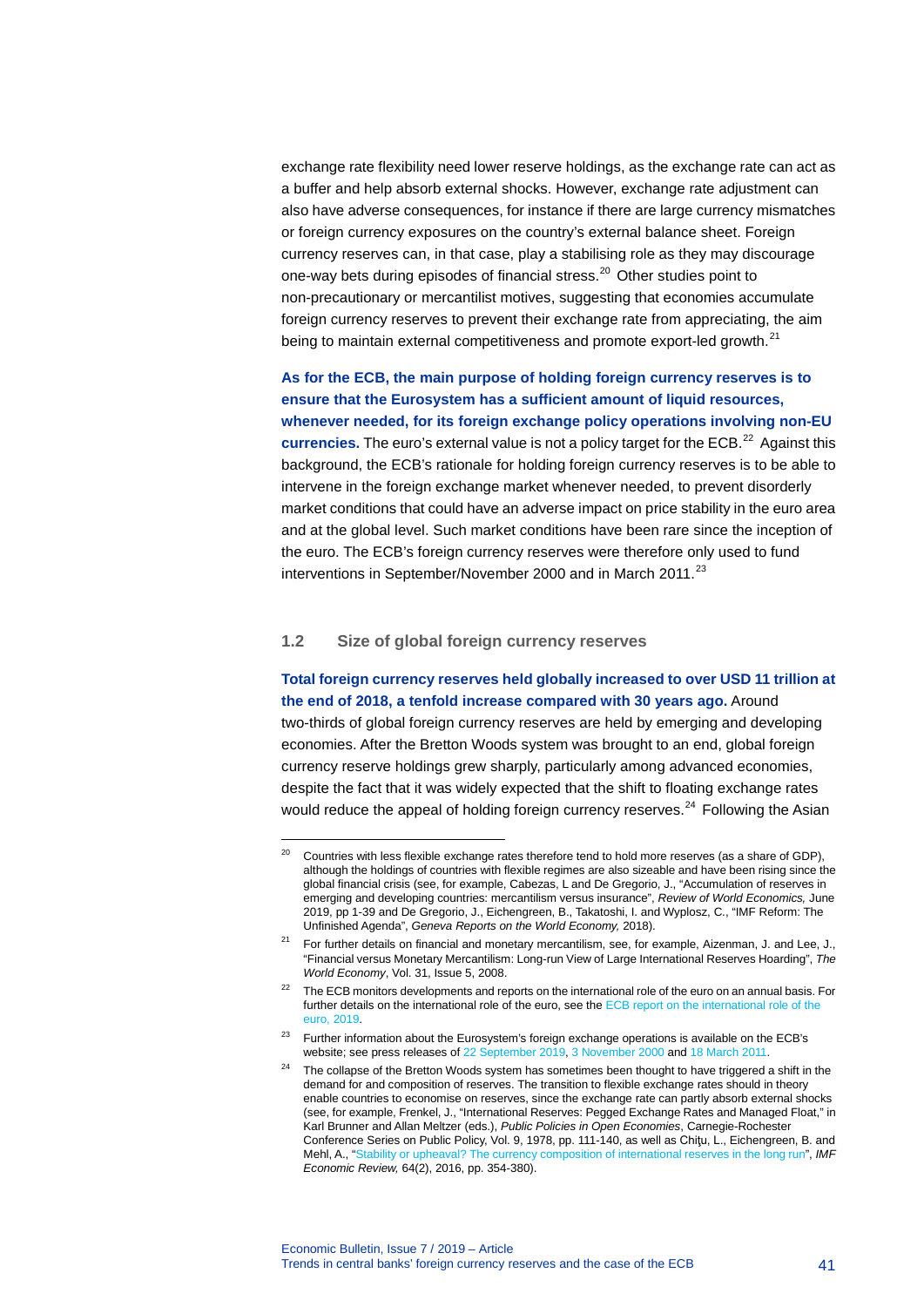crisis, emerging market and commodity-exporting economies also began accumulating sizeable foreign currency reserves, with China accounting for the largest share of that increase. Commodity-exporting countries saw an even more rapid accumulation of reserves after 2005, as surging commodity prices contributed to their large balance of payment surpluses. The increase in foreign currency reserve holdings was widespread, with advanced economies' holdings also increasing, albeit modestly. Global foreign currency reserve holdings continued to grow in the wake of the global financial crisis, as some countries were reluctant to use their reserves, fearing that doing so might send a negative signal about potential exchange rate pressures.<sup>[25](#page-42-0)</sup> More recent developments suggest that foreign currency reserves have levelled off since 2015 (see Chart 1).<sup>[26](#page-42-1)</sup>

**Research suggests that the significant accumulation of foreign currency reserves by emerging markets since the turn of the millennium has been driven by both precautionary and non-precautionary motives.** Most studies provide two main explanations. One is that precautionary motives encourage countries to hold foreign currency reserves to manage situations of financial distress, mainly sudden stops in capital flows, as discussed in Section 1.1. The lessons of the financial crises of the late 1990s led many emerging market countries to accumulate foreign currency reserves when opening up their economies to global trade and finance. Moreover, some of the Asian economies sought to self-insure to avoid requesting external IMF financial assistance. Other studies point to additional drivers of reserve accumulation related to potential vulnerabilities and market failures in the international monetary and financial system. These include uncertainty about international liquidity availability in a financial crisis, capital flow volatility or global imbalances.<sup>[27](#page-42-2)</sup> However, several studies have found that precautionary motives alone are not enough to explain the magnitude of the reserve accumulation of the 2000s. Non-precautionary or mercantilist motives, whereby economies accumulate reserves to maintain external competiveness and boost exports, have also played an important role. $^{28}$  $^{28}$  $^{28}$  There are, however, also costs associated with reserve accumulation, particularly when this accumulation is excessive.<sup>[29](#page-42-4)</sup>

<span id="page-42-0"></span><sup>&</sup>lt;sup>25</sup> On the "fear of losing international reserves", see, for example, Aizenman, J. and Sun, Y., "The financial crisis and sizable international reserves depletion: From 'fear of floating' to the 'fear of losing international reserves'?" *International Review of Economics and Finance*, Elsevier, Vol. 24(C), 2012, pp. 250-269.

<span id="page-42-1"></span><sup>&</sup>lt;sup>26</sup> Some studies point to the existence of a potential structural break in the determinants of reserve holdings in the post-global financial crisis period that would justify this trend (see, for example, Aizenman, J[.,](https://www.sciencedirect.com/science/article/pii/S0261560614002083#!) [Cheung,](https://www.sciencedirect.com/science/article/pii/S0261560614002083#!) Y.-W. and Ito, H. (2012), "International reserves before and after the global crisis: Is there no end to hoarding?", *Journal of International Money and Finance*, Vol. 52, April 2015, pp. 102-126.

<span id="page-42-2"></span><sup>27</sup> For a review, see, for example, "Reserve Accumulation and International Monetary Stability", *IMF Policy Paper*, April 2010.

<sup>28</sup> See, for example, Aizenman, J. and Lee, J., op.cit.

<span id="page-42-4"></span><span id="page-42-3"></span><sup>29</sup> For further details on these costs, see, for instance, Chiṭu, L., ["Reserve accumulation, inflation and moral](https://www.ecb.europa.eu/pub/pdf/scpwps/ecbwp1880.en.pdf)  [hazard: evidence from a natural experiment"](https://www.ecb.europa.eu/pub/pdf/scpwps/ecbwp1880.en.pdf), *Working Paper Series,* No 1880, ECB, Frankfurt am Main, January 2016.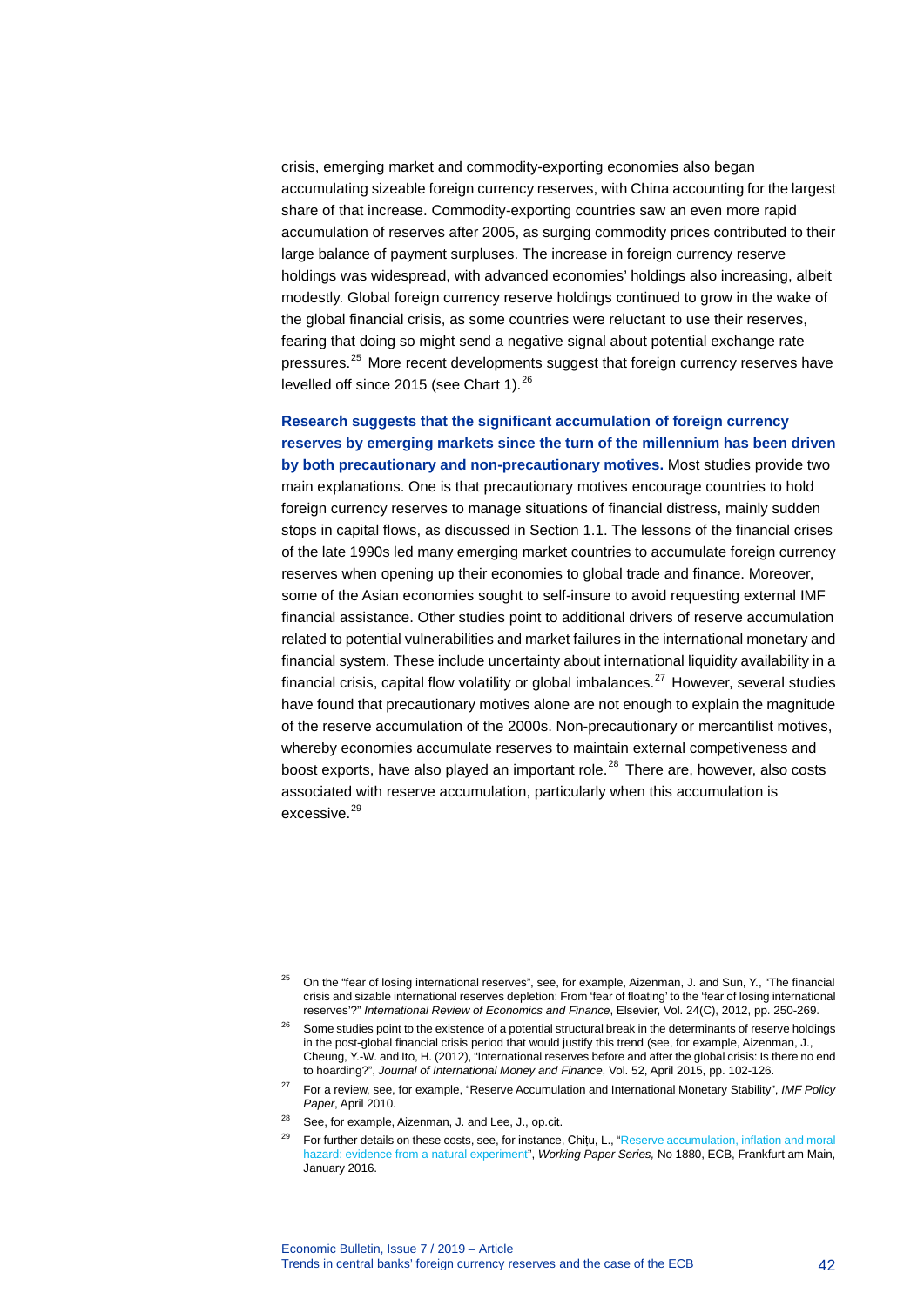### **Chart 1**

-

### Global foreign currency reserves

**Developments in global holdings of foreign currency reserves and breakdown by main country groups**



Sources: IMF COFER, Haver Analytics and ECB calculations.

Note: The breakdown between advanced and emerging economies is no longer available since China started reporting data for the IMF **COFER** 

**In the case of the ECB, its total official reserve assets, including both foreign currency and non-foreign currency reserves, were equivalent to around EUR 68.6 billion at the end of 2018.** [30](#page-43-0) These reserves comprise around EUR 49 billion in foreign currencies (US dollar, Japanese yen and onshore Chinese renminbi) and around EUR 18.2 billion in gold, with the remaining assets held in IMF SDRs. Official reserves were initially transferred to the ECB by the NCBs of those EU Member States that had adopted the euro, $31$  in proportion to their share in the ECB's capital subscription $32$ .

# **At the end of 2018, the entire Eurosystem held EUR 719 billion in total official reserve assets, including the ECB's official reserve assets.** As this figure

indicates, the NCBs hold significant additional official reserves on top of those held by the ECB. The NCBs have full autonomy over the management of their official reserve assets in terms of asset allocation, risk/return profile and management style and have multiple investment purposes for the assets. While the ECB's official reserve assets can be regarded as the Eurosystem's most liquid tranche that would be used as the first reserve pool to fund any foreign exchange interventions, the official reserves held

<span id="page-43-0"></span><sup>&</sup>lt;sup>30</sup> According to the [IMF template for international reserves](https://www.ecb.europa.eu/stats/balance_of_payments_and_external/international_reserves/templates/html/index.en.html) published on a monthly basis on the ECB's website

<span id="page-43-1"></span><sup>&</sup>lt;sup>31</sup> This follows from Article 30.1 of the Statute of the European System of Central Banks and of the ECB, which states that "the ECB shall be provided by the national central banks with foreign reserve assets, other than Member States' currencies, euro, IMF reserve positions and SDRs […]". The total amount of these transfers was capped at the equivalent of EUR 50 billion in the original Statute, but has since been increased to around EUR 58 billion as new members have joined the ESCB. See the Guideline of the European Central Bank of 3 November 1998, as amended by th[e Guideline of 16 November 2000](https://www.ecb.europa.eu/ecb/legal/pdf/en_ecb_2000_15.pdf) on the composition, valuation and modalities for the initial transfer of foreign reserve assets and the denomination and remuneration of equivalent claims.

<span id="page-43-2"></span><sup>&</sup>lt;sup>32</sup> Further information o[n capital subscription](https://www.ecb.europa.eu/ecb/orga/capital/html/index.en.html) is available on the ECB's website.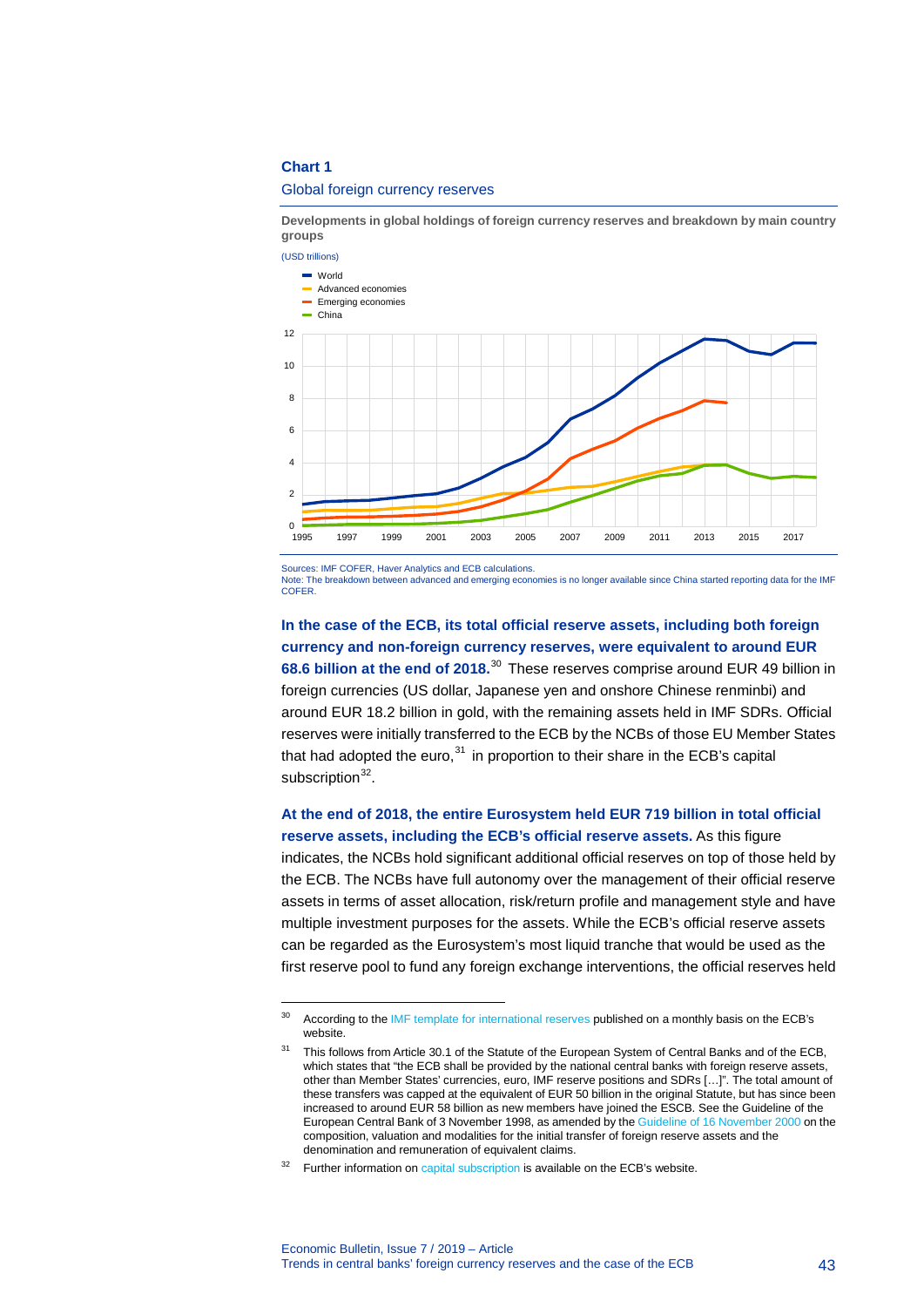by the NCBs can be seen as separate and autonomous investment tranches. Nevertheless, according to the Statute of the European System of Central Banks,<sup>[33](#page-44-0)</sup> a part of these reserves should be readily available for intervention purposes at short notice, if necessary. Chart 2 illustrates the development of these official reserves, whose market value has changed over time to reflect inflows and outflows, investment income and fluctuations in the market prices of investments and exchange rates.

### **Chart 2**

### Official reserve assets of the ECB and the Eurosystem



Source: ECB

-

### **1.3 Adequacy of foreign currency reserves**

### **Whether the level of foreign currency reserve holdings is deemed to be**

**adequate hinges on several factors.** These include both the rationale for and the cost of holding reserves; the level of domestic financial development; the credibility of monetary policy and the exchange rate regime; whether the economy is (unofficially) dollarised or euroised; its trade and financial openness; and the range of instruments available for domestic monetary operations. There is therefore little consensus in the academic literature on a single measure of reserve adequacy that would capture all of these dimensions.

**Several metrics of adequacy have been developed over time.** They primarily focus on increasing a country's resilience, particularly to sudden capital flow reversals, and therefore have tended to focus on emerging and developing economies. As a result, they may be less relevant to advanced economies. One traditional rule of thumb relates to the number of months that imports can be sustained should all financial inflows in reserve currencies, arising for example from export revenues and

<span id="page-44-0"></span><sup>&</sup>lt;sup>33</sup> See Article 30.4 of the Statute of the European System of Central Banks and of the European Central [Bank.](https://www.ecb.europa.eu/ecb/legal/pdf/oj_c_2016_202_full_en_pro4.pdf)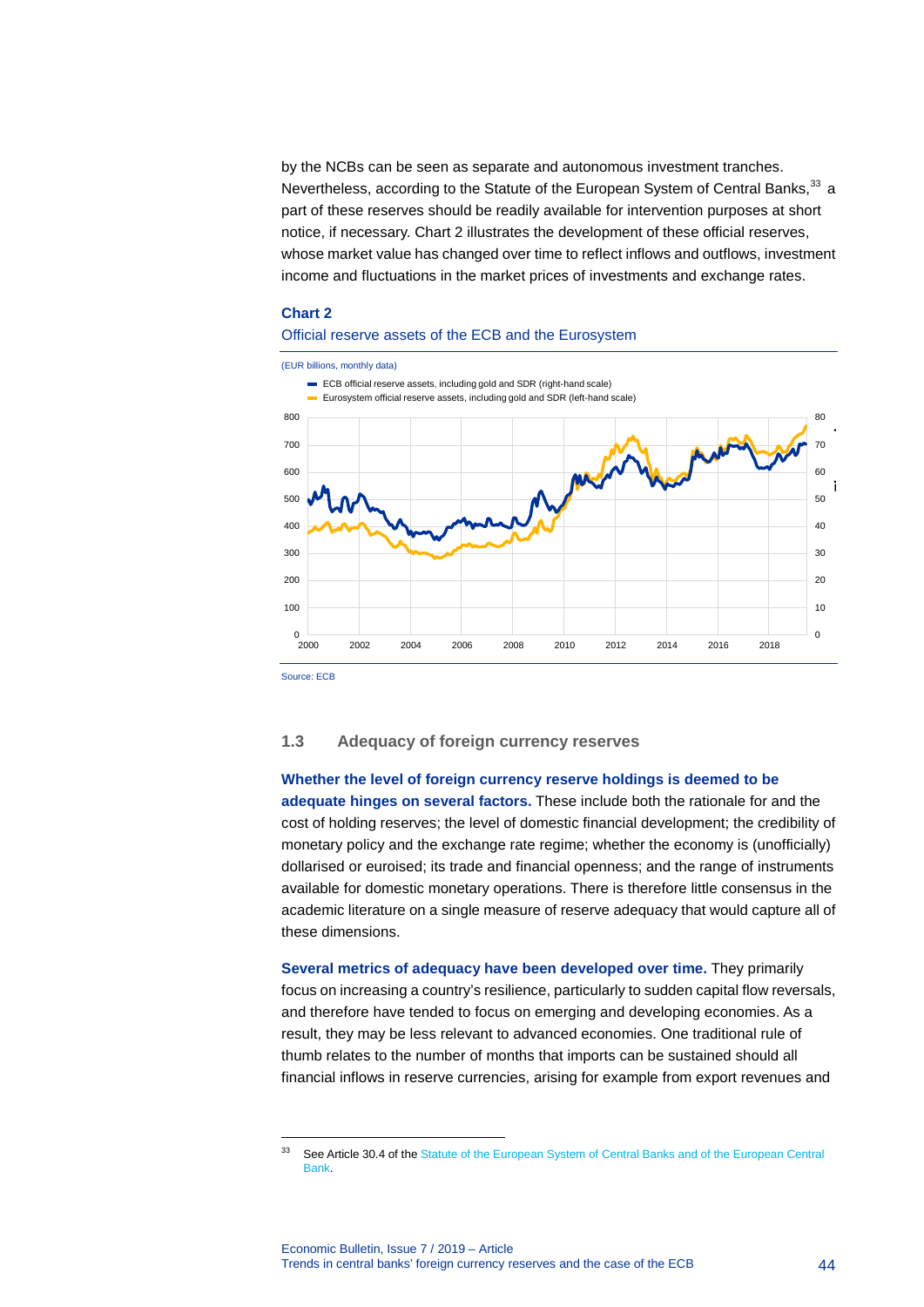external financing, dry up. It is commonly argued that reserves should cover at least three months of imports.

As global financial integration has progressed, another metric that has become widely used is the "Greenspan-Guidotti rule", which suggests that reserves should cover 100% of short-term external debt to insure against rollover risk in the event of a sudden stop in foreign financing.<sup>[34](#page-45-0)</sup> More recently, it has been argued that reserve adequacy should be judged in relation to the risks of both external and internal drains ("twin drains") – that is, the risk that capital outflows reflect not just non-residents withdrawing capital but also residents seeking to move funds out of the country. As a result, countries with open financial markets should hold foreign currency reserves proportionate to the size of their banking systems. One common metric used in this context is that foreign currency reserves should cover at least 20% of broad money to account for capital flights.<sup>[35](#page-45-1)</sup> Still newer approaches use stylised modelling assumptions and calibrations. The IMF has also developed a risk-weighted reserve adequacy metric to capture potential losses of reserves as a result of a decline in external demand, terms-of-trade shocks, rollover risk or capital flight risk, thus encompassing drains on reserves from various sources.<sup>[36](#page-45-2)</sup> These metrics and models notwithstanding, assessments of reserve adequacy often tend, in practice, to rely mainly on comparisons with a country's closest peers, leading to a competition in reserve accumulation – the "Machlup problem", or "keeping up with the Joneses", a motive for reserve accumulation. This may, in turn, amplify accumulation or discourage economies from drawing on their reserves when the need arises.<sup>[37](#page-45-3)</sup>

**Advanced economies, particularly major reserve currency issuers, have a less pressing need to hold reserves.** Given the free-floating currency regime, the traditional metrics mentioned above, developed essentially for emerging market economies, are less suited to assessing reserve adequacy in advanced economies. Although it is difficult to assess the optimal level of foreign currency reserves to be held for conducting effective foreign exchange interventions, recent research has found that the average daily intervention volume in the foreign exchange markets (of 33 emerging and advanced economies) equals around 0.02-0.05% of a country's GDP, depending on the currency regime (higher for narrow-band regimes, lower for floating regimes). Under floating currency regimes, the baseline success rate of the foreign

<span id="page-45-0"></span><sup>&</sup>lt;sup>34</sup> Keynes mentioned the advisability of having sufficient reserves to cover external drains as early as 1930, in his Treatise on Money (Keynes, John Maynard, "Treatise on Money", London, 1930).

<span id="page-45-1"></span><sup>35</sup> See Obstfeld, M., Shambaugh, J. and Taylor, A., "Financial Stability, the Trilemma, and International Reserves", *American Economic Journal: Macroeconomics*, 2(2), 2010, pp. 57-94. Having sufficient reserves to cover potential "twin drains" was suggested by Henry Thornton back in the 19th century (1802).

<span id="page-45-2"></span><sup>&</sup>lt;sup>36</sup> As such, the IMF risk-weighted metric is a function of exports, short and long-term debt, and broad money. The relative weights assigned to these variables are based on observed outflows from emerging markets during periods of exchange market pressure. The metric also takes into account the exchange rate regime and whether there are capital controls in place. For further details, see "Assessing Reserve Adequacy", *IMF Policy Paper*, February 2011.

<span id="page-45-3"></span>See, for example, Cheung, Y. and Qian, X., "Hoarding of International Reserves: Mrs Machlup's Wardrobe and the Joneses", *Review of International Economics*, Vol. 17 (4), 2009, pp. 824-843 and Eichengreen, B., "Global Monetary Order", in Vitor Constâncio and Philipp Hartmann (eds.), *The Future of the International Monetary and Financial Architecture, ECB Forum on Central Banking*, *Conference Proceedings*, 2016.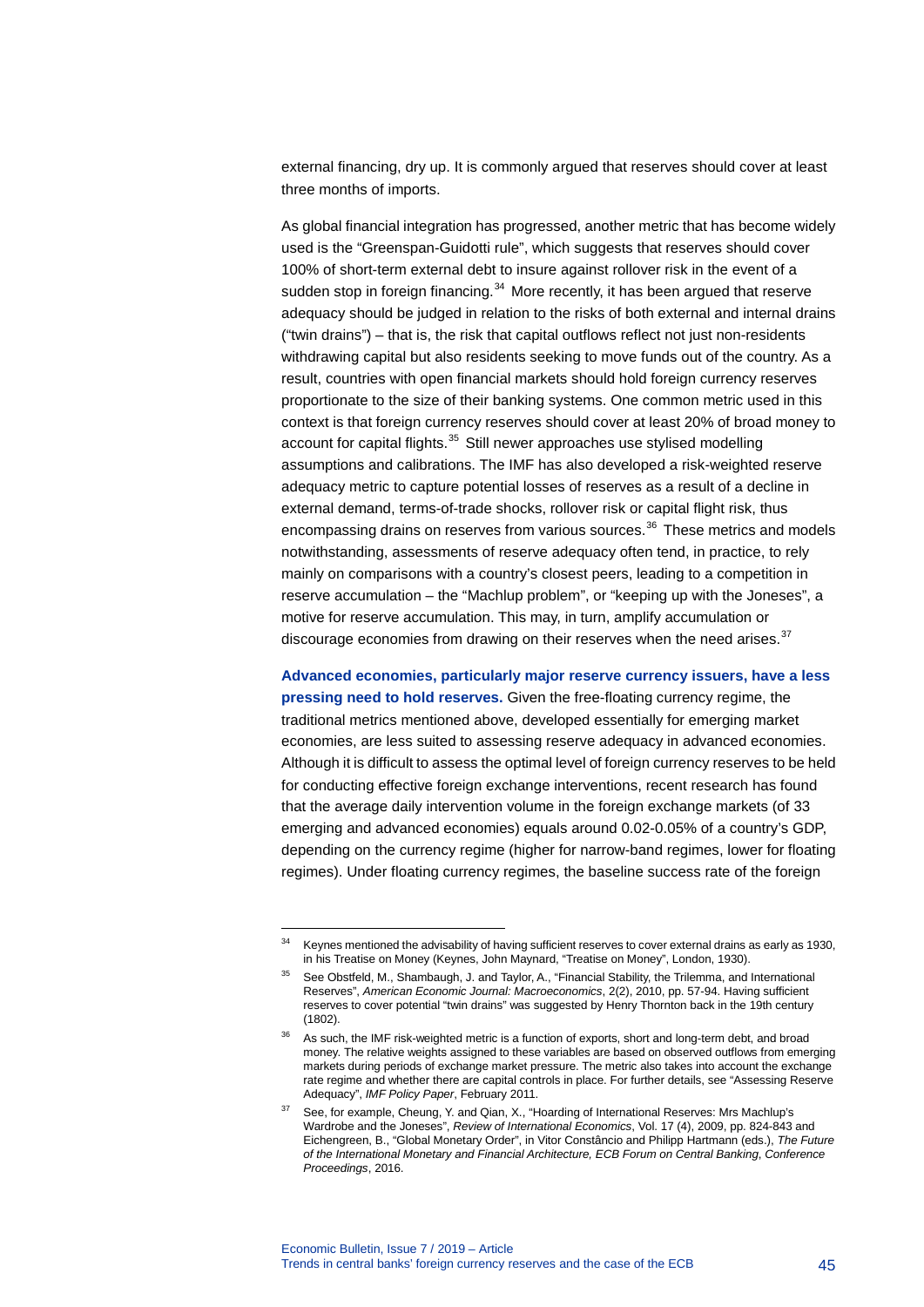exchange interventions is around 60%, considering the intended objective of the intervention as identified.<sup>[38](#page-46-0)</sup>

**Policy signalling and the availability of funding arrangements are also relevant factors when considering the amount of reserves that advanced economies would need to enable them to conduct foreign exchange interventions effectively.** For most advanced economies the exchange rate is not a target of monetary policy, but rather an endogenous variable affecting the main target variable(s) of monetary policy (e.g. inflation expectations). Therefore, foreign exchange interventions and their communication should typically be consistent with the main objectives of monetary policy. When a central bank publicly announces its interventions, this strengthens the overall policy message it wants to convey, which likely lowers the need for actual market operations. Foreign exchange intervention is found to be more effective if it is accompanied by verbal intervention, particularly in turbulent times<sup>[39](#page-46-1)</sup>. Moreover, advanced economies may also have easier access to alternative means for funding possible currency intervention. For example, they can use foreign exchange swaps without immediate depletion of foreign currency reserves. In the specific case of the Eurosystem, the ECB has the ability, when needed, to make further calls on NCBs for additional foreign reserve assets.<sup>[40](#page-46-2)</sup>

# **1.4 Global trends in the currency composition of global foreign reserves**

**Global foreign currency reserves are mainly invested in US dollar-denominated financial assets, while the euro is the second most-used reserve currency.** The

US dollar continues to be the pre-eminent currency of issuance of safe assets, most notably in the large and liquid US Treasury market. Based on IMF Currency Composition of Official Foreign Exchange Reserves (COFER) data<sup>[41](#page-46-3)</sup>, at constant exchange rates, the US dollar's share of globally disclosed holdings of foreign exchange reserves stood at around 62% at the end of 2018, against 69% in 2007 (i.e. immediately before the global financial crisis) and 71% in 1999 at the start of

<span id="page-46-0"></span><sup>38</sup> See, for example, Fratzscher, M., Gloede, O., Menkhoff, L., Sarno, L. and Stoehr, T., "When is Foreign Exchange Intervention Effective? Evidence from 33 Countries", *American Economic Journal: Macroeconomics*, 11(1), 2019, pp.132-156. The authors used three criteria to assess the success of FX interventions in general: i) the ability of intervention to change the direction of the exchange rate ("event" criterion); ii) the ability to smooth the path of the exchange rate ("smoothing" criterion); and iii) the ability of intervention to stabilise the exchange rate to keep it in a narrow band ("stabilisation" criterion). For the floating exchange rate regimes, the baseline success rate is based mainly on the "event" criterion.

<span id="page-46-1"></span><sup>39</sup> See, for example, Fratzscher et al. 2019, op.cit.

<span id="page-46-3"></span><span id="page-46-2"></span><sup>40</sup> In accordance with Article 30.4 of th[e ESCB and ECB Statute.](https://www.ecb.europa.eu/ecb/legal/pdf/c_32620121026en_protocol_4.pdf)

<sup>41</sup> China started to report its foreign currency reserve composition to the IMF COFER database in 2015. Given its sizeable reserves, China's reporting to the IMF COFER database may have had a notable impact on the relative shares of reserve currencies.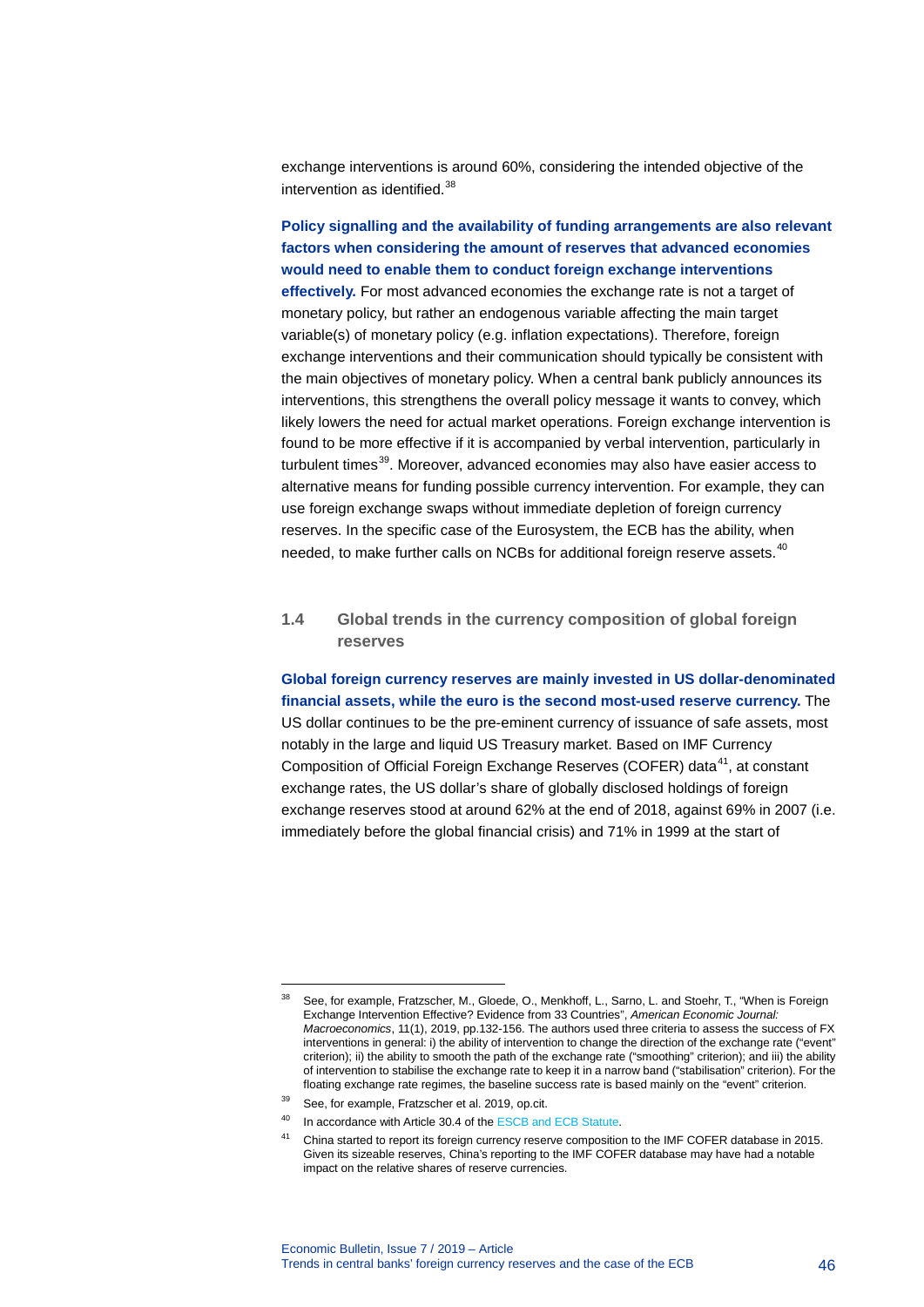Economic and Monetary Union. The euro accounted for roughly 20% of global foreign exchange reserves at the end of 2018, against 22% in 2007 and 19% in 1999.<sup>[42](#page-47-0)</sup> <sup>[43](#page-47-1)</sup>

**Global reserve managers have in recent years diversified their portfolios towards non-traditional reserve currencies, including Chinese renminbi.** Before the global financial crisis, the US dollar and the euro accounted jointly for almost 90% of foreign currency reserve holdings. Since the crisis, however, the rise in the share of non-traditional reserve currencies such as the Canadian dollar, the Australian dollar and the Chinese renminbi in global reserves has been notable. Non-traditional reserve currencies now account for almost 8% of globally disclosed holdings, up from less than 2% before 2007. The share of the Chinese renminbi reached almost 2% of global foreign currency reserves at the end of 2018, double that of early 2017 (see Chart 3).

### **Chart 3**

-

#### Currency composition of global foreign currency reserves

**Developments in the shares of the euro, US dollar, non-traditional currencies and other currencies in global official holdings of foreign exchange reserves**

(percentages; at constant Q4 2018 exchange rates)



Sources: IMF, Haver Analytics and ECB calculations.

Notes: Non-traditional currencies include the Australian dollar, the Canadian dollar, the Chinese renminbi and other currencies not included in the SDR basket. Other currencies (than the US dollar, the euro and non-traditional currencies) refer mainly to the Japanese yen, the pound sterling and the Swiss franc.

# **Recent anecdotal and research-based evidence suggests that geopolitical considerations may also have an impact on reserve management decisions.**

Tentative evidence suggests that concerns about US/China trade tensions, Brexit and unilateral sanctions may support the diversification of reserves towards other

<span id="page-47-0"></span>For further details on the international role of the euro, see the ECB report on the international role of the [euro \(2019\).](https://www.ecb.europa.eu/pub/ire/html/ecb.ire201906%7Ef0da2b823e.en.html) For further details on the international role of currencies and on the rise of the US dollar, see, for example, Chiţu, L., Eichengreen, B., and Mehl, A., ["How Global Currencies Work: Past, Present and](https://press.princeton.edu/titles/11124.html)  [Future",](https://press.princeton.edu/titles/11124.html) Princeton University Press, Princeton, 2017 and Chiţu, L., Eichengreen, B. and Mehl, A., ["When](https://www.sciencedirect.com/science/article/pii/S0304387813001351)  [did the dollar overtake sterling as the leading international currency? Evidence from the bond markets"](https://www.sciencedirect.com/science/article/pii/S0304387813001351), *Journal of Development Economics*, Vol. 111, November 2014, pp. 225-245.

<span id="page-47-1"></span><sup>&</sup>lt;sup>43</sup> A much debated aspect of the international reserve status of currencies is whether the demand for safe and liquid assets by foreign official investors improves the financing conditions faced by the government issuing the currency. For an overview of academic studies on this topic and an empirical analysis that finds evidence for such effect, see Gräb, J., Kostka, T., and Quint, D., "Quantifying the "exorbitant privilege" – potential benefits from a stronger international role of the euro", in th[e ECB report on the](https://www.ecb.europa.eu/pub/ire/html/ecb.ire201906%7Ef0da2b823e.en.html)  [international role of the euro \(2019\).](https://www.ecb.europa.eu/pub/ire/html/ecb.ire201906%7Ef0da2b823e.en.html)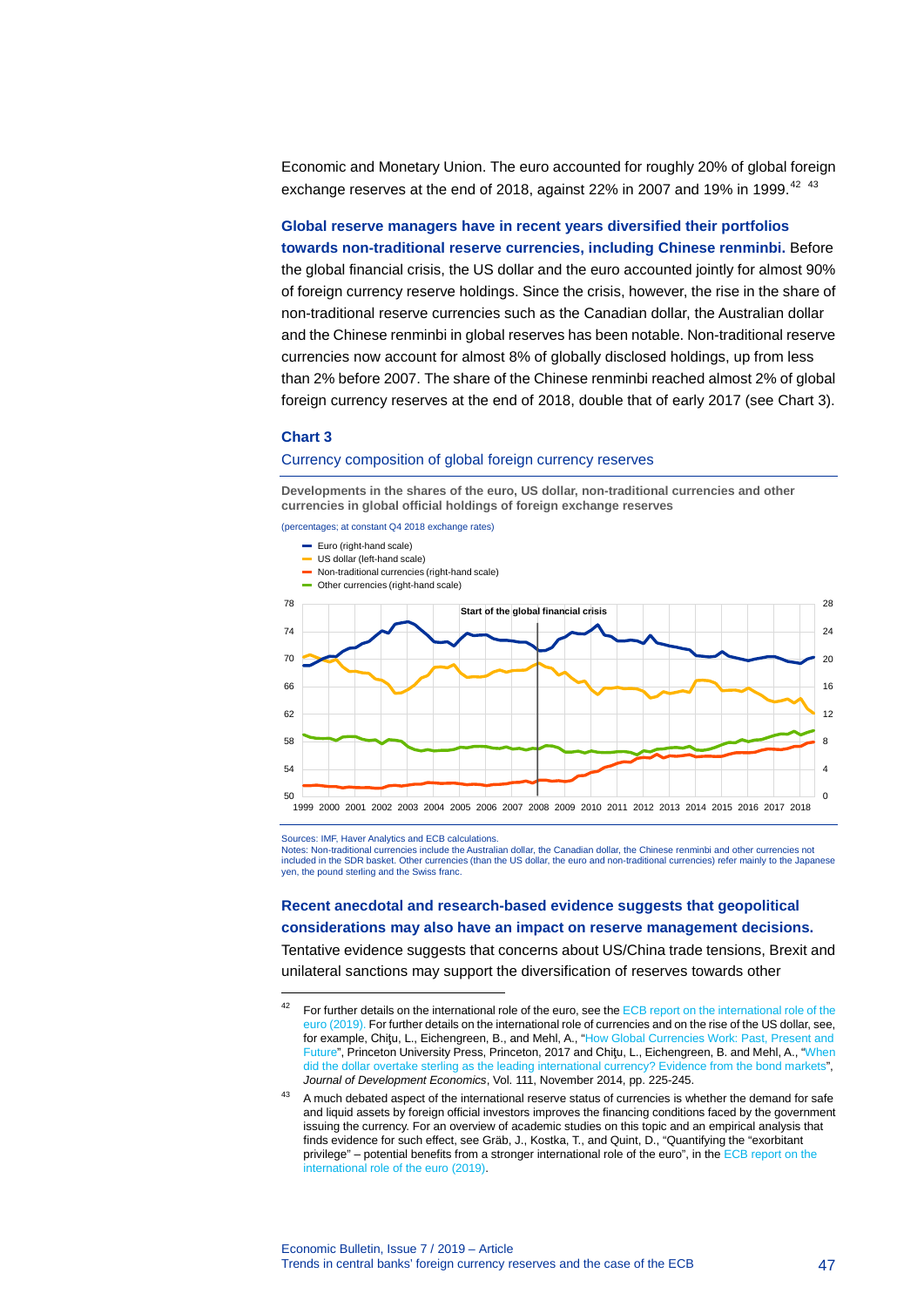currencies and asset classes. $44-45$  $44-45$  $44-45$  It is, however, difficult to assess the specific considerations underlying decisions by official reserve holders, in view, not least, of the limited public information on the currency composition of central banks' reserve portfolios.[46](#page-48-2) Anecdotal evidence aside, recent research on the role of economic and geopolitical considerations in the currency composition of foreign exchange reserves found support for both.<sup>[47](#page-48-3)</sup>

**The ECB's official reserves are currently invested in US dollars, Japanese yen, Chinese renminbi, gold and SDRs.** The currency composition of the ECB's official reserves reflects policy considerations, in other words, the ability to conduct and fund effective interventions in euro against other major currencies. From this point of view, the US dollar and the Japanese yen are the two most relevant intervention currencies (see Chart 4). The Chinese renminbi was added in 2017 after its inclusion in the SDR basket in 2016 and given its increasing international role and the importance of China as one of the euro area's largest trading partners.<sup>[48](#page-48-4)</sup> Where the ECB engages in foreign exchange transactions to adjust the composition of the foreign currency reserves, it is to ensure compliance with the Foreign Exchange Global Code  $(FXGC)$ .<sup>[49](#page-48-5)</sup> The FXGC is a set of global principles of good practice in the foreign exchange market that has been developed to provide a common code of conduct to promote the integrity and effective functioning of the wholesale foreign exchange market $50$ 

The ECB's current gold holdings represent about 26% of its total official reserves, compared with 15% in 1999. This increase is a result of the significant increase in the gold price over the past two decades. As a percentage of total reserves, the ECB's gold holding is broadly similar to that of many other central banks in advanced economies. Box 1 discusses the main developments of the gold market during the 20 years of the Central Bank Gold Agreements.

<span id="page-48-0"></span><sup>44</sup> See "HSBC Reserve Management Trends 2019", *Central Banking Publications*, 29 April 2019. The survey of 80 central bank reserve managers covering USD 6.9 trillion of reserves shows that nearly three-quarters of the respondents identified international trade tensions as the most or second most pressing issue for them in 2019. 80% of the survey respondents saw geopolitical forces as affecting the currency allocation of official foreign reserves.

<span id="page-48-1"></span>One example is Russia, one of the world's largest reserve holders, which, in the wake of new rounds of US sanctions, sold around USD 100 billion worth of US dollar-denominated reserves and purchased almost USD 90 billion worth of euro-denominated and Chinese renminbi-denominated assets in the second quarter of 2018. With a share of 32%, the euro is now the main currency of denomination of Russia's foreign exchange reserve holdings, ahead of the US dollar and the Chinese renminbi, with shares of 22% and 15%, respectively. For further details, see also th[e ECB report on the international role](https://www.ecb.europa.eu/pub/ire/html/ecb.ire201906%7Ef0da2b823e.en.html)  [of the euro.](https://www.ecb.europa.eu/pub/ire/html/ecb.ire201906%7Ef0da2b823e.en.html)

<span id="page-48-2"></span> $46$  In the above-mentioned survey, just over one-third of respondents were of the opinion that geopolitical forces would impact their own allocation directly and almost all the respondents indicated that the US dollar was "still the safe haven currency".

<span id="page-48-3"></span> $47$  For a quantitative analysis of the role of economic and geopolitical considerations in the currency composition of reserves, see, for example, Chiţu, L., Eichengreen, B., and Mehl, A., "Mars or Mercury? The Geopolitics of International Currency Choice", *Economic Policy,* July 2019, pp. 1-44.

<span id="page-48-4"></span><sup>48</sup> Se[e press release.](https://www.ecb.europa.eu/press/pr/date/2017/html/ecb.pr170613.en.html)

<span id="page-48-5"></span><sup>49</sup> All central banks in the European System of Central Banks (ESCB) are strongly committed to supporting and promoting adherence to the FXGC. See the related [press release.](https://www.ecb.europa.eu/press/pr/date/2017/html/ecb.pr171129_2.en.html)

<span id="page-48-6"></span>With regard to central banks, the FXGC applies to all currency market operations, except where this would inhibit the discharge of their organisational policy mandate. See th[e FXGC.](https://www.globalfxc.org/docs/fx_global.pdf)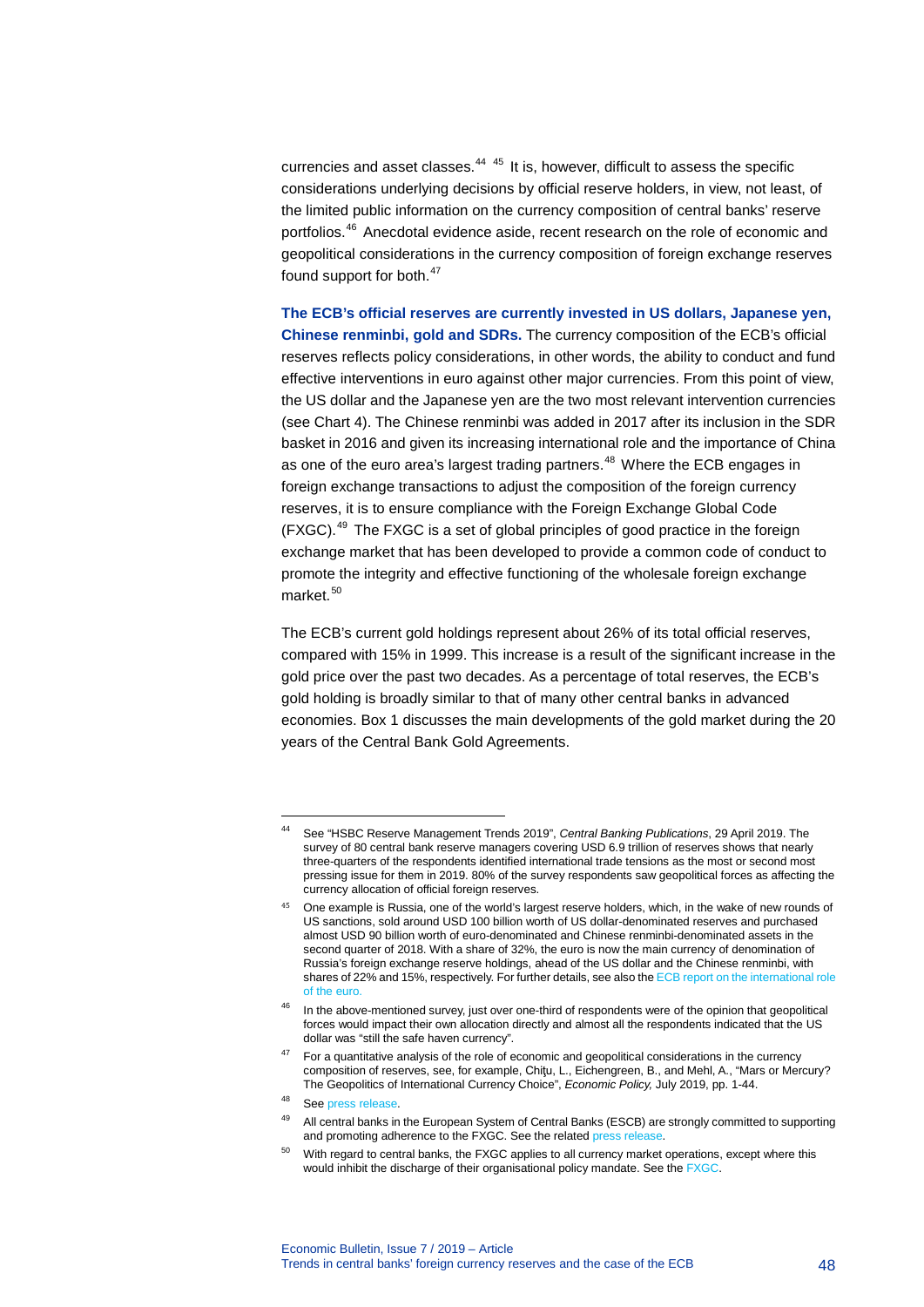### **Chart 4**

Composition of the ECB's official reserves



### **Box 1**

### The gold market during the 20 years of Central Bank Gold Agreements

**Prepared by Ludovit Kutnik and Etienne Port**

-

**The last Central Bank Gold Agreement (CBGA) expired in September 2019 after 20 years of such agreements.** The CBGAs' signatories included the Eurosystem and the central banks of Sweden, Switzerland and – initially – the United Kingdom. The first CBGA<sup>[51](#page-49-0)</sup> was set up in 1999 for a five-year period, when concerns about the negative market impact of uncoordinated gold sales by central banks were evident, and increasing, in the gold market. The goal of the CBGAs was to help stabilise the gold market by alleviating these concerns, relieving downward pressure on gold prices, and contributing towards more balanced supply and demand conditions by limiting and coordinating central banks' gold sales. The Agreement was renewed three times, each time for a five-year period. The terms of the last two CBGAs became less and less stringent, reflecting the improving conditions in the gold market. This change in the terms mainly took the form of an adjustment of the signatories' sale quotas and a relaxation of the constraints on the use of derivatives (see Chart A). Over the full CBGA period since 1999, the price of gold has increased around five-fold. The market impact on gold prices in CBGA announcements, including the one on the expiry of the last CBGA, was negligible. The exception to this was the initial CBGA announcement, which was a novelty and a surprise.

<span id="page-49-0"></span><sup>51</sup> <https://www.ecb.europa.eu/press/pr/date/1999/html/pr990926.en.html>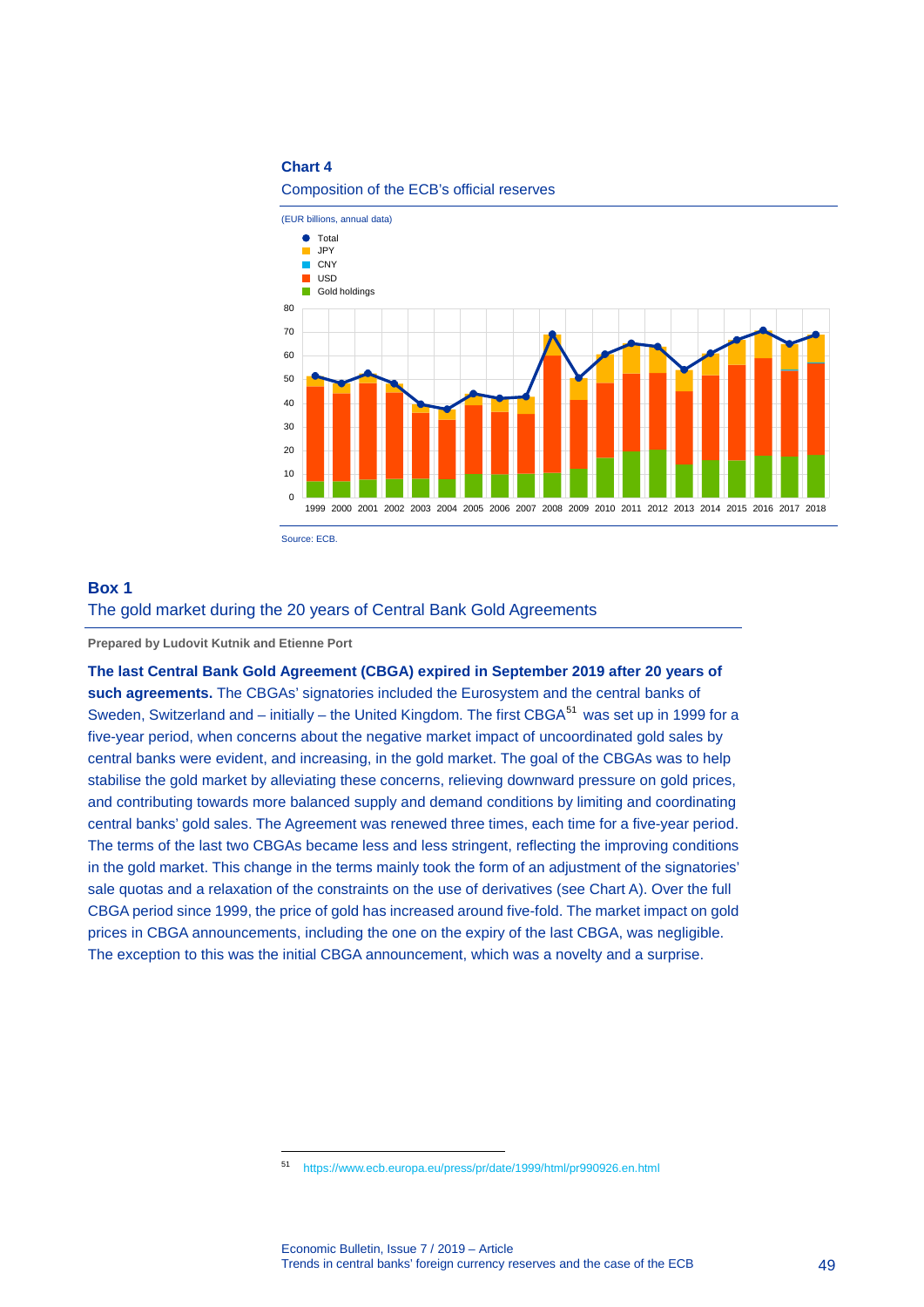### **Chart A**



### Gold sales by CBGA signatories and gold price developments

Sources: International Monetary Fund International Financial Statistics, European Central Bank, Bloomberg. Note: The vertical lines represent the expiry dates of the successive CBGAs.

-

**Since 1999 the gold market has grown and matured in terms of liquidity and investor base.**[52](#page-50-0) The structure of the gold market differs from that of other financial assets, as gold does not only serve investment purposes, but also has practical uses. At the time of the first CBGA, the diversity of demand for physical gold was low and concentrated in jewellery, while the contribution to demand from the official sector was negative. Over time, innovations in financial engineering facilitated the use of gold as a financial instrument, thanks to the development of exchange-traded products tracking gold prices and backed by physical gold. These flexible and liquid investment vehicles helped broaden the range of investors by easing the access of retail and pension funds to gold exposure.<sup>[53](#page-50-1)</sup> Diversity in gold demand increased most visibly during and after the global financial crisis, driven initially by a surge in retail investment in gold bars and later also by demand from the official sector. More recently, the sources of demand have remained diverse and broadly stable (see Chart B). The higher investor involvement in the gold market since the first CBGA is reflected in the trading of gold products and derivatives, both on exchanges and in the over-the-counter (OTC) market.<sup>[54](#page-50-2)</sup> Market liquidity and its ability to absorb large-volume gold transactions have improved continuously, thereby lowering the need for the CBGA.

<span id="page-50-0"></span> $52$  The comparison is between current conditions and those prevailing in 1999, when the CBGA was initially introduced

<span id="page-50-1"></span><sup>&</sup>lt;sup>53</sup> At the end of 2018, gold-backed investments in exchange-traded funds amounted to around 2,300 tonnes, according to Thomson Reuters GFMS data.

<span id="page-50-2"></span><sup>54</sup> For example, the average trading volume of gold futures contracts trading at COMEX has increased multiple times over the past 20 years (according to Bloomberg), while the net volume of Loco London gold transfers (in USD terms) settled between the five clearing members of London Precious Metals Clearing Limited (LPMCL) has increased several times during the same period (according to the clearing statistics provided by the London Bullion Market Association (LBMA)).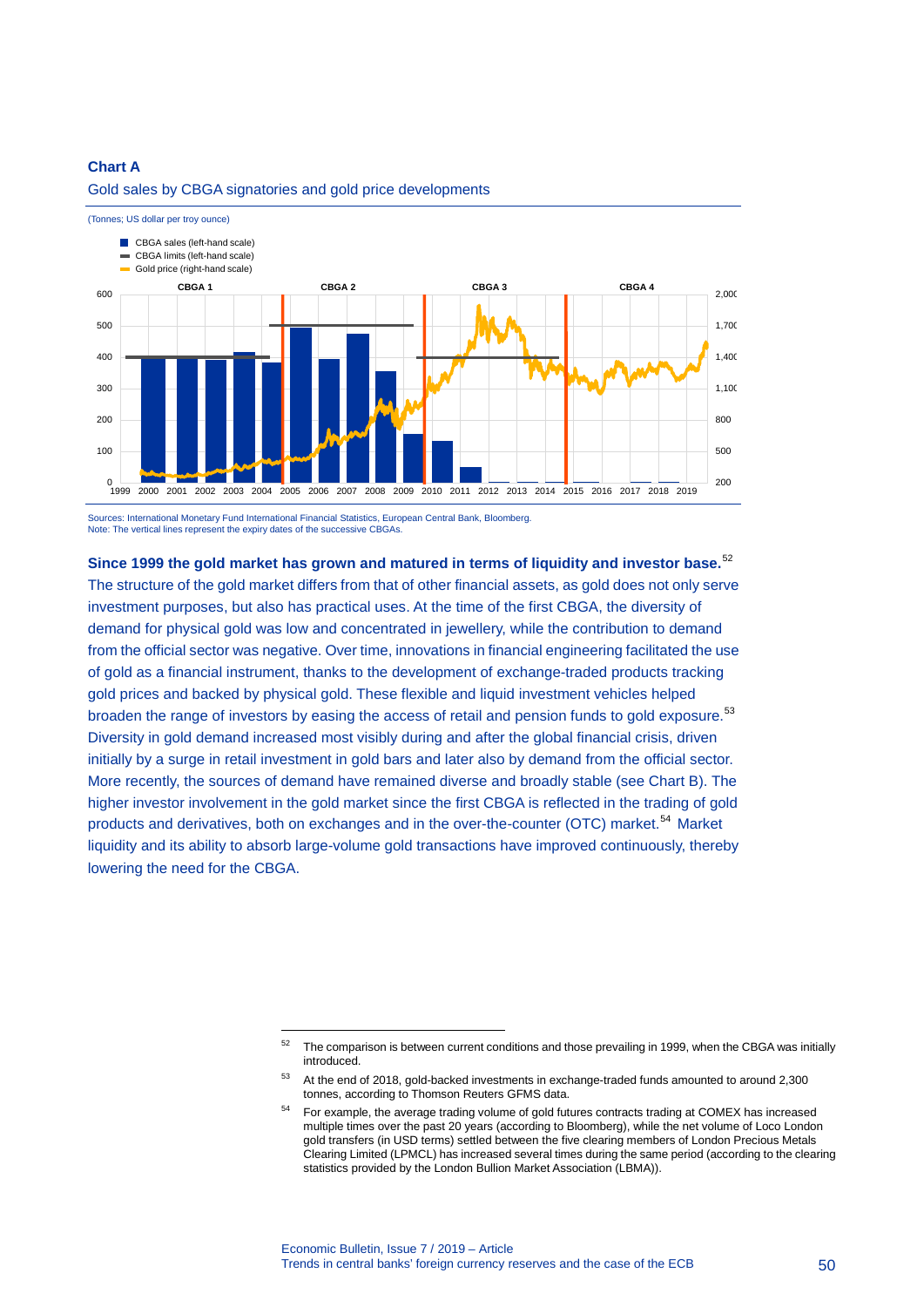# **Chart B**

### Structure of gold demand



Sources: Thomson Reuters (GFMS), European Central Bank.

<span id="page-51-0"></span>-

**Central banks and other official institutions have become net buyers of gold over the current decade, mainly as a result of demand from emerging markets.** The turning point came at around the time of the global financial crisis, when, after years of net selling, the contribution of the official sector to overall gold demand turned positive, with the stabilisation of CBGA signatories' gold holdings and new buying activity by other central banks. Several factors may have supported this renewed interest in gold, mainly from developing countries<sup>[55](#page-51-0)</sup> (see Chart C). First, gold has benefited from its status as a safe-haven asset with the ability to preserve wealth over the long term with no risk of default. Second, gold offers diversification benefits from a portfolio management perspective as, in general, it has a low correlation with other assets but a positive correlation with inflation and a negative one with real bond yields and US dollar developments. Other supporting factors are the low or negative interest rate environment in major reserve currencies, the reshaping of the global geopolitical landscape and the authorities' efforts, in some countries, to back the national currency with physical assets.

<sup>55</sup> Two countries, China and Russia, have accounted for more than two-thirds of the overall net buying activity in gold by the official sector since 2009, according to the World Gold Council.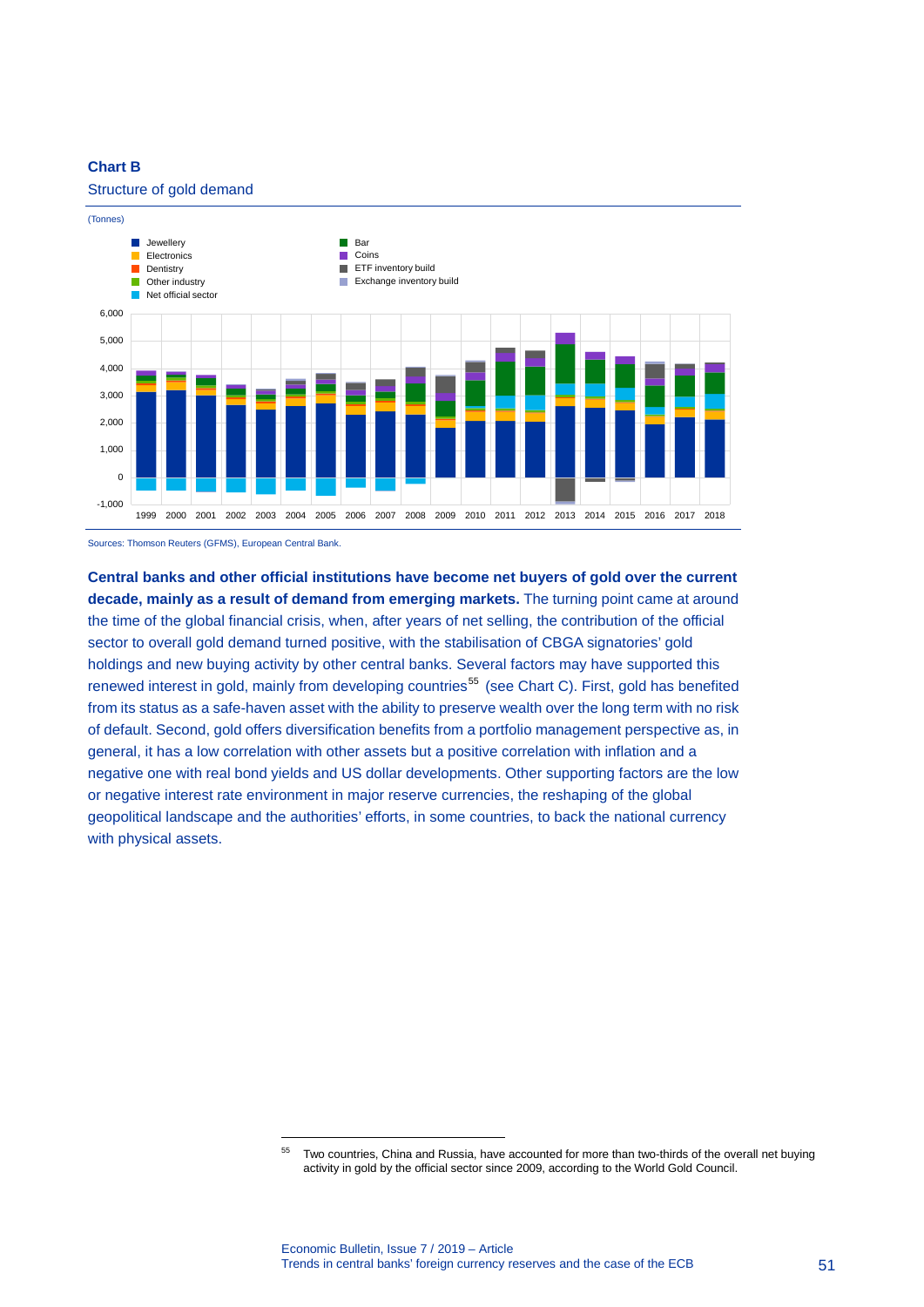# **Chart C**



Gold holdings of selected central banks

Sources: World Gold Council, ECB.

**With regard to market functioning and gold market governance, a number of initiatives were taken to promote "a robust, fair, effective and appropriately transparent market".** First, the London Bullion Market Association (LBMA)<sup>[56](#page-52-0)</sup> published a Global Precious Metals Code (Code) that was adopted by the main precious metals market participants.<sup>[57](#page-52-1)</sup> The Code sets out the best practices expected from market participants in the global OTC wholesale precious metals market. Its achievement in this respect is similar to that of the FXGC for the foreign exchange market. Second, to foster greater transparency, the LBMA began to publish new trade data<sup>[58](#page-52-2)</sup> and other statistics for the precious metals market.

# 2 The management of the ECB's foreign currency reserves

The investment framework for the management of the ECB's foreign currency reserves is designed to ensure that they are readily available for policy purposes.<sup>[59](#page-52-3)</sup>

**2.1 From high-level objective to concrete investment principles**

**The main investment principles for the portfolio management of the ECB's foreign currency reserves are, in order of importance, liquidity, security and** 

<span id="page-52-0"></span><sup>56</sup> <http://www.lbma.org.uk/global-precious-metals-code>

<span id="page-52-1"></span><sup>&</sup>lt;sup>57</sup> The LBMA published the Code in May 2017 and all LBMA members had signed a Statement of Commitment by 1 June 2018.

<span id="page-52-3"></span><span id="page-52-2"></span> $58$  The new trade data are more granular and reported with a higher frequency.

For a broad overview of central bank reserve management frameworks, see, for example, Jones, B., "Central Bank Reserve Management and International Financial Stability – Some Post-Crisis Reflections", *IMF Working Paper*, 18/31, 2018.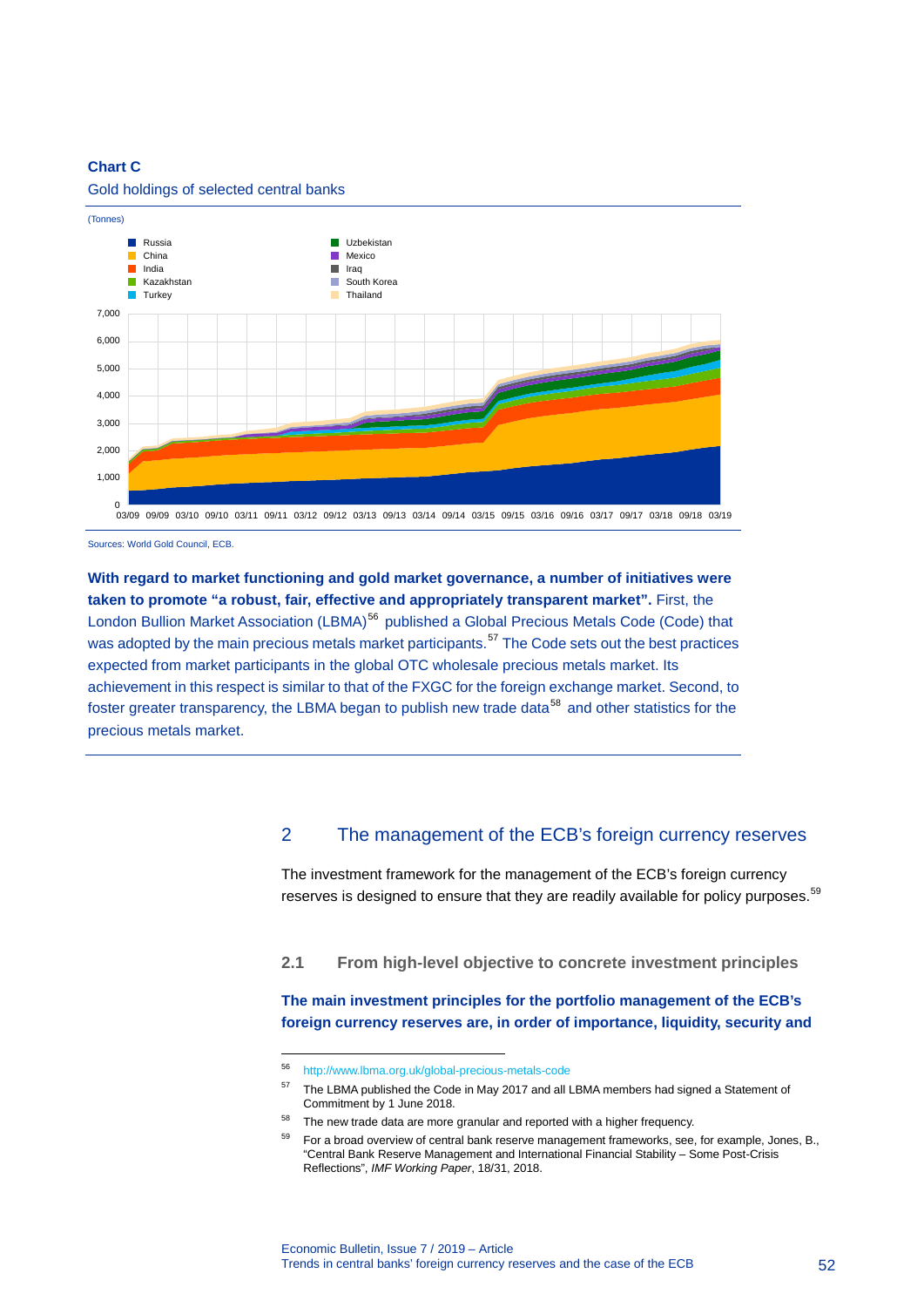**return.** The liquidity of the investments has priority in order to fulfil the main purpose of the ECB's foreign currency reserves, which is to ensure that the ECB can, at any time, conduct foreign exchange operations, if needed. This means that it must be possible to convert the portfolio into cash balances in a short time frame and at minimal cost. To achieve this, a large share of the foreign reserves is invested in US and Japanese government bonds with a relatively short residual maturity. These are regarded as the most liquid instruments available in their respective currencies. Moreover, the high creditworthiness of the issuers and the relatively short duration of the portfolios serve the second investment principle: the preservation of the capital of the ECB's foreign currency reserves. Subject to the principles of liquidity and security, the investment framework is designed to maximise investment returns. To this end, the Eurosystem: i) applies active portfolio management with incentives to make use of an allocated risk budget; and ii) allows the use of investment instruments that yield a spread over government bonds or facilitate the expression of investment views. These include supranational and agency bonds, money market and bond futures, commercial bank deposits, repos and reverse repos, foreign exchange hedged swaps and interest rate swaps. Investments in each of these instruments are subject to risk management limits.

# **2.2 The organisational structure of foreign reserve management**

**The management of the ECB's foreign currency reserves is organised in three layers: i) a strategic benchmark; ii) a tactical benchmark; and iii) day-to-day portfolio management by NCBs (Figure 1).** The main rationale for this three-layer structure is that it ensures that investments are made in accordance with the long-term risk/return preferences of the Governing Council, while providing the flexibility to actively benefit from investment opportunities over a shorter investment horizon.

### **Figure 1**

#### The three layers for the management of the ECB's foreign currency reserves



Source: ECB.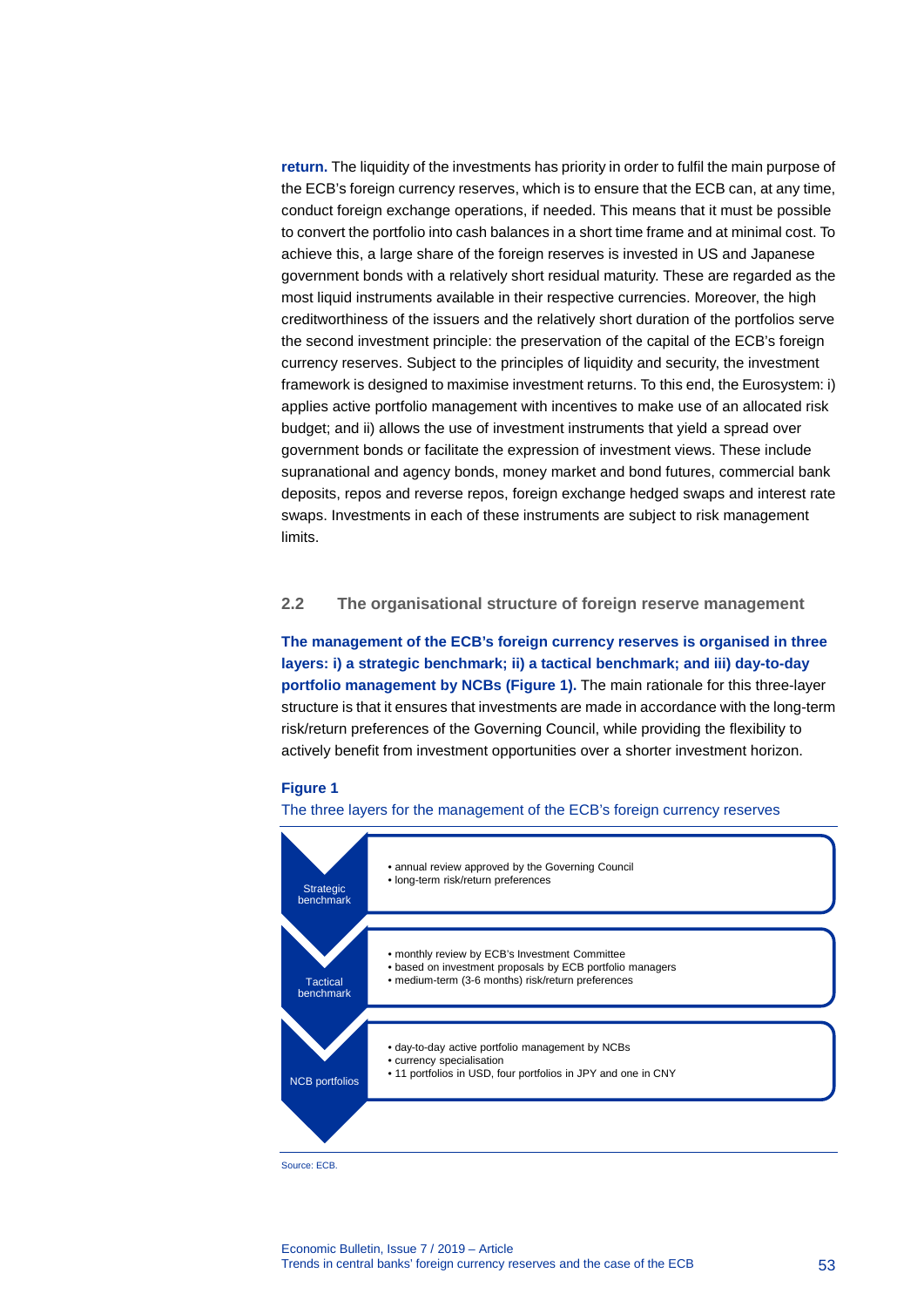# **The strategic benchmark is designed to reflect the ECB's long-term risk/return preferences, given the principles of liquidity and security.** The strategic benchmark allocation is based on a modelling framework developed in-house which translates the ECB's risk/return preferences into a multi-objective function incorporating the investment principles presented in Section 2.1. The ECB's portfolio optimisation process for the strategic benchmark consists of two components. A "through-the-cycle" component identifies efficient portfolio allocations based on long-term expectations of risks and returns through the economic cycle. A "point-in-time" component complements the long-term perspective by reassessing the utility of the through-the-cycle efficient portfolios, taking into account financial variables and the current and projected state of the economy. Once the Governing Council approves the key characteristics of the strategic benchmark portfolios (e.g. modified duration, allocation per maturity bucket and asset class) for each currency, the ECB's risk management unit translates those characteristics into an investment portfolio, providing security-level detail.

**The tactical benchmark is the first active layer aiming to outperform the strategic benchmark.** It is designed to allow for adjustments to the risk/return characteristics of the strategic benchmark on the basis of medium-term (three to six months) investment views, taking into account prevailing financial market and macroeconomic conditions. The degree of freedom to express such views is laid down in internal investment guidelines, while the management responsibility for the tactical benchmark is assigned to an Investment Committee (ICO). This committee has members from the investment, risk management and compliance units of the ECB.

**The ICO discusses and assesses proposals by the ECB's portfolio managers and, on a monthly basis, submits the final recommendations for approval by the Executive Board.** To give a concrete example of how this is done, the analysis of the economic outlook, monetary policy developments, bond market valuation and other relevant variables might lead ECB portfolio managers to expect that yields in one of the relevant bond markets will increase in the coming three to six months. Rising yields would imply declining bond values. This expectation might lead portfolio managers to propose to the ICO that the benchmark should be adjusted in such a way that the tactical benchmark excludes some of the bonds included in the strategic benchmark. Instead, the tactical benchmark could hold a larger share of the invested funds in short-term money market investments, thereby reducing the interest rate sensitivity of the tactical benchmark by comparison with the strategic benchmark. If the ICO and the Executive Board accept this proposal, the adjustment is made. The change to the tactical benchmark is then communicated to the NCBs' portfolio managers with some lead time to allow them to prepare the implementation of this benchmark adjustment in the actual portfolios.

**The management of the ECB portfolio by NCBs constitutes the second active layer, the investment returns of which are measured against the tactical benchmark.** Unlike the internally maintained strategic and tactical benchmarks, the actual management of the investment portfolios is organised in a decentralised manner within the Eurosystem. Subject to the rules set by a guideline governing the NCBs' management of the ECB's foreign currency reserves, the NCBs act as agents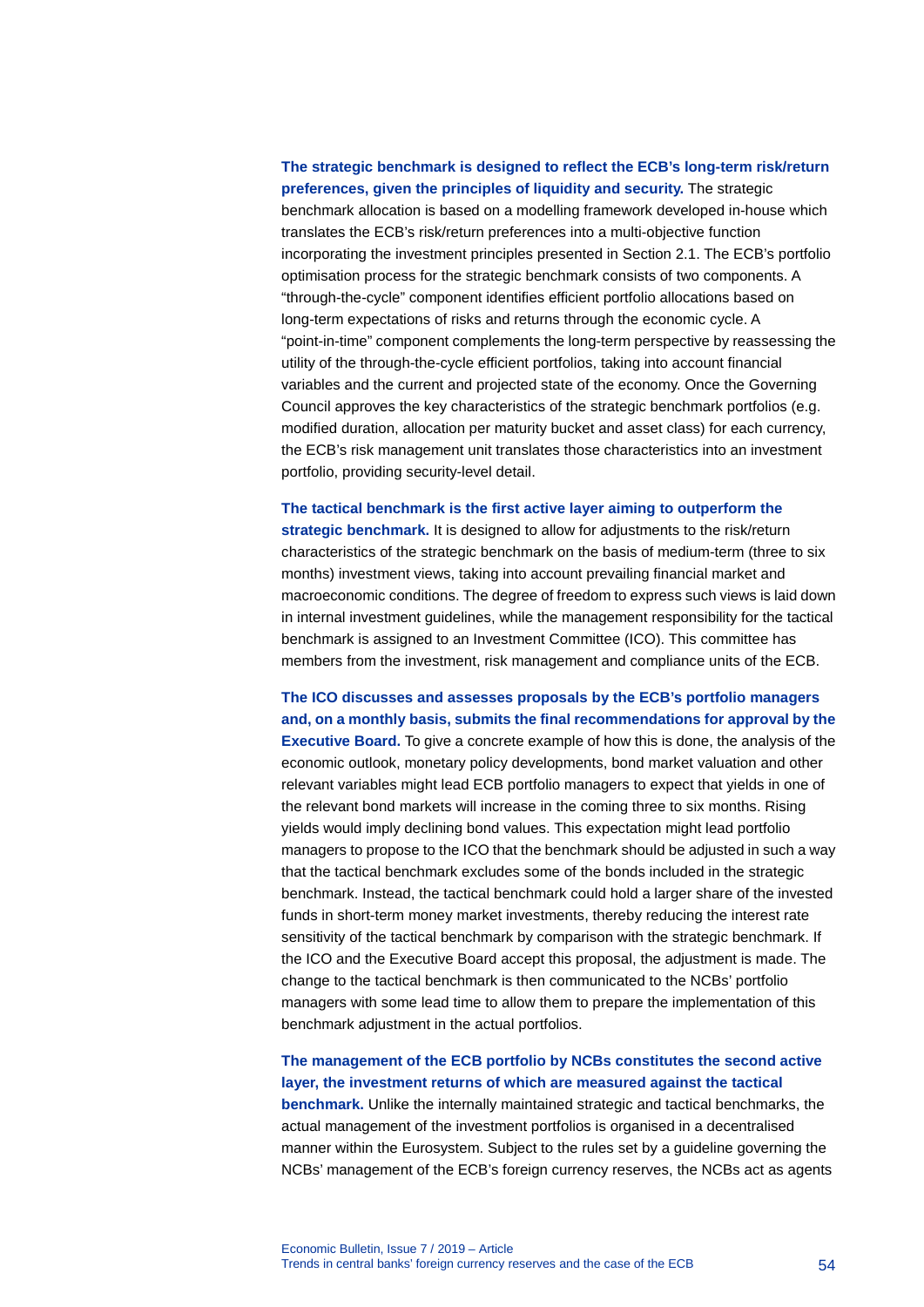of the ECB. When NCBs carry out transactions for the ECB's foreign currency reserves they disclose their agency status to their counterparties before entering into transactions, with the ECB acting as the principal for all counterparties. The Eurosystem has a dedicated working group which regularly discusses all issues related to the foreign currency reserve management framework and the actual management of the ECB's foreign currency reserves.

**All NCBs that manage a portfolio for the ECB have an identical mandate to manage the reserves prudently in such a way as to maximise their value within the internal investment framework decided by the Governing Council.** The NCBs can make and implement investment decisions on a daily basis, applying the investment horizon that best suits their preferred investment style (covered in Section 2.3).

# **The ECB's foreign currency reserves are currently distributed across 11 portfolios in US dollars, four portfolios in Japanese yen and one portfolio for**

**the Chinese renminbi.** This distribution reflects a currency specialisation by NCBs. At the inception of the euro, all NCBs were still assumed to manage portfolios in both US dollars and Japanese yen in proportion to their share in the ECB capital key. However, in 2006 a currency specialisation scheme was implemented. This scheme envisaged that NCBs would typically choose one currency portfolio according to their preferences, subject to the ECB's aim of keeping a reasonable number of portfolios per currency.<sup>[60](#page-55-0)</sup> The aim was to maintain an efficient framework, including by limiting the number of (small) portfolios, as more countries were expected to join the euro area, while facilitating more focused investment activities and leveraging NCBs' different expertise and management styles. Since then, most of the new euro area NCBs have decided to pool "their" share of the ECB reserves with that of another NCB. Every three years the Governing Council reviews the allocation of portfolios and may decide to change the currency allocation.

# **2.3 The active management of the ECB's foreign currency reserves – incentives and management styles**

**Active management, competition between NCB portfolio managers and diversification of portfolio management styles are key characteristics of the ECB's foreign currency reserve management framework, which is intended to generate a steady stream of additional investment returns compared with the strategic benchmark.** Over time, all active layers have made a positive contribution to the strategic benchmark returns for all reserve currencies. As illustrated in Chart 5, for the US dollar portfolios, all individual NCB portfolios have, on average, contributed positively. Chart 5 also highlights that the average tracking errors<sup>[61](#page-55-1)</sup> of the individual

<span id="page-55-0"></span>Article 12.1 of the ESCB and ECB Statute states that "(...) the ECB shall have recourse to the national central banks to carry out operations which form part of the tasks of the ESCB". This initially implied that all NCBs participated in the active management of the ECB's foreign reserves. However, since 1 January 2006 NCBs have been free to abstain from participating in operational activities related to the management of the ECB's foreign reserves. This allows specialisation and the pooling of portfolios.

<span id="page-55-1"></span> $61$  Tracking error refers to the annualised standard deviation of daily differences between portfolio return and tactical benchmark return.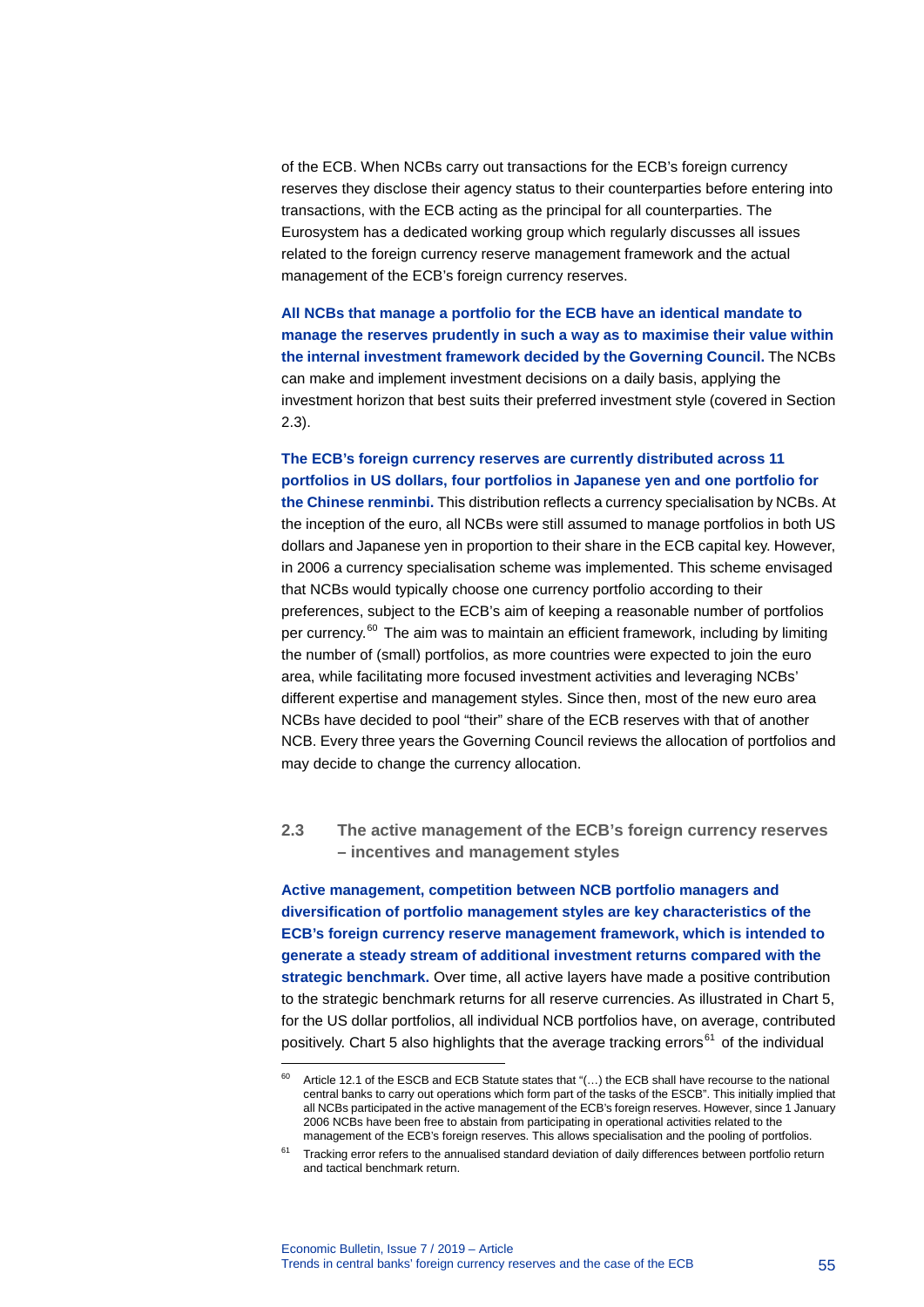portfolios range from approximately 0.05% to 0.4%, illustrating differences in the active risk-taking behaviour of the NCBs.

#### **Chart 5**

### Risk and return in NCB portfolios for the USD portfolio



Source: ECB.

-

**Active portfolio management takes place within a specific risk budget for both the tactical benchmark and the actual portfolios.** This budget is defined in terms of relative value-at-risk (VaR) $62$ . The ECB's independent risk management function is responsible for defining and maintaining the parameters within which portfolio managers can actively take risk. The risk budget allocated to the tactical benchmark typically exceeds that of the NCBs' portfolios by a factor of 2. This illustrates that tactical management provides an opportunity to adjust the risk characteristics of the benchmark meaningfully if the ICO believes, for example, that an adjustment is required by developments in the economic cycle. The role of the NCB portfolio managers (anticipating day-to-day developments in markets) can be expected to involve more moderate risk adjustments, but with greater flexibility.

**In addition, the investment framework includes incentives for the active layers to actively use the risk budget.** At the tactical benchmark level, the incentive consists of an internal target, set by the ICO, for outperforming the strategic benchmark. The ICO sets this relative return target every year for each currency portfolio. The target is a prominent element of the overall annual performance targets for ECB portfolio managers preparing ICO proposals. This is in line with best asset management practices, which allow portfolio managers to better calibrate their positions in order to reach the target.

# **With regard to actual portfolio management, a performance-based internal ranking of Eurosystem NCBs provides for competition and has been an**

<span id="page-56-0"></span>VaR is the maximum loss not exceeded at a certain confidence level over a specific time horizon. For example, if a portfolio has a one-year 99% VaR of EUR 1 million, this means that there is a 1% probability that the portfolio will lose more than EUR 1 million over one year. Relative VaR is a measure of the risk of losses with respect to the benchmark result and is defined as the VaR of the difference portfolio (i.e. the actual minus the market-value-scaled benchmark portfolio).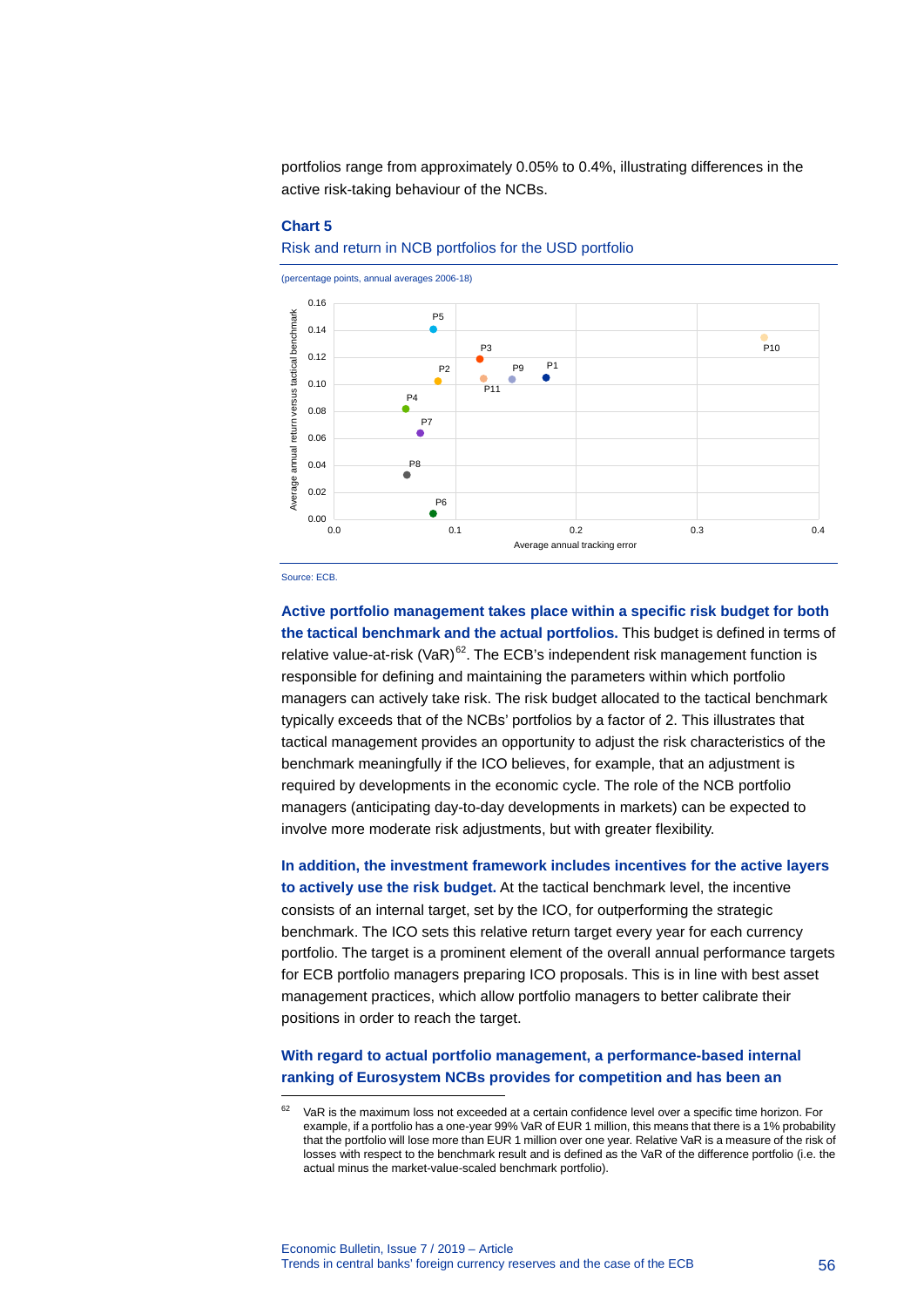**important tool in fostering risk-taking.** On a monthly basis, the ECB compiles and distributes an updated ranking to the NCB portfolio managers, allowing them to monitor and benchmark each other's performance. At the end of the year, the ranking is shared with the Governing Council, which ensures that strong performers are duly recognised. According to internal surveys, the ranking and its dissemination is seen to be an important motivation for risk-taking among portfolio managers.<sup>[63](#page-57-0)</sup> In this respect, Scalia and Sahel  $(2011)^{64}$  $(2011)^{64}$  $(2011)^{64}$  analysed the behaviour of NCB portfolio managers involved in the ECB's foreign currency reserve management and found some evidence of risk-shifting behaviour by these managers, related to their year-to-date ranking. For example, some of the portfolio managers seemed to increase their relative risk-taking in the second half of the year if they had achieved a lower ranking in the first half.

**Even though the performance ranking gives portfolio managers an incentive to keep up with their peers, the relative performance of NCBs seems to exhibit persistence over time.** For example, Chart 6 (upper panel) shows the average ranking of all NCB portfolios over the 2006-12 period on the x-axis, and the average ranking over 2013-18 on the y-axis. The chart shows that, broadly speaking, two groups of NCBs can be identified that ranked either relatively high or relatively low in both periods. Chart 6 (lower panel) illustrates the trend in the annual performance ranking, showing that the cumulative ranking difference between the top and bottom performers increased steadily between 2006 and 2018. These indications of persistence may be related to a number of factors, such as portfolio managers' skills and NCBs' portfolio management styles and risk appetite (as seen in Chart 5). Indeed, some NCBs take on positions that are, on average, small (in terms of outright duration and yield curve) and make relatively few positioning changes over time, while others take on relatively large positions and change them more frequently. These style differences point to the diversification effects of having several active portfolios.

<span id="page-57-0"></span><sup>&</sup>lt;sup>63</sup> In addition to the ranking, portfolio managers are also committed to using a minimum percentage of the daily relative VaR limit, on average over the medium term. The risk usage is monitored and discussed periodically among portfolio managers to encourage self-enforcement.

<span id="page-57-1"></span><sup>64</sup> See Sahel, B. and Scalia, A., "Ranking, risk-taking and effort: an analysis of the ECB's foreign reserves management", *Working Paper Series*, No 1377, ECB, Frankfurt am Main, 2011.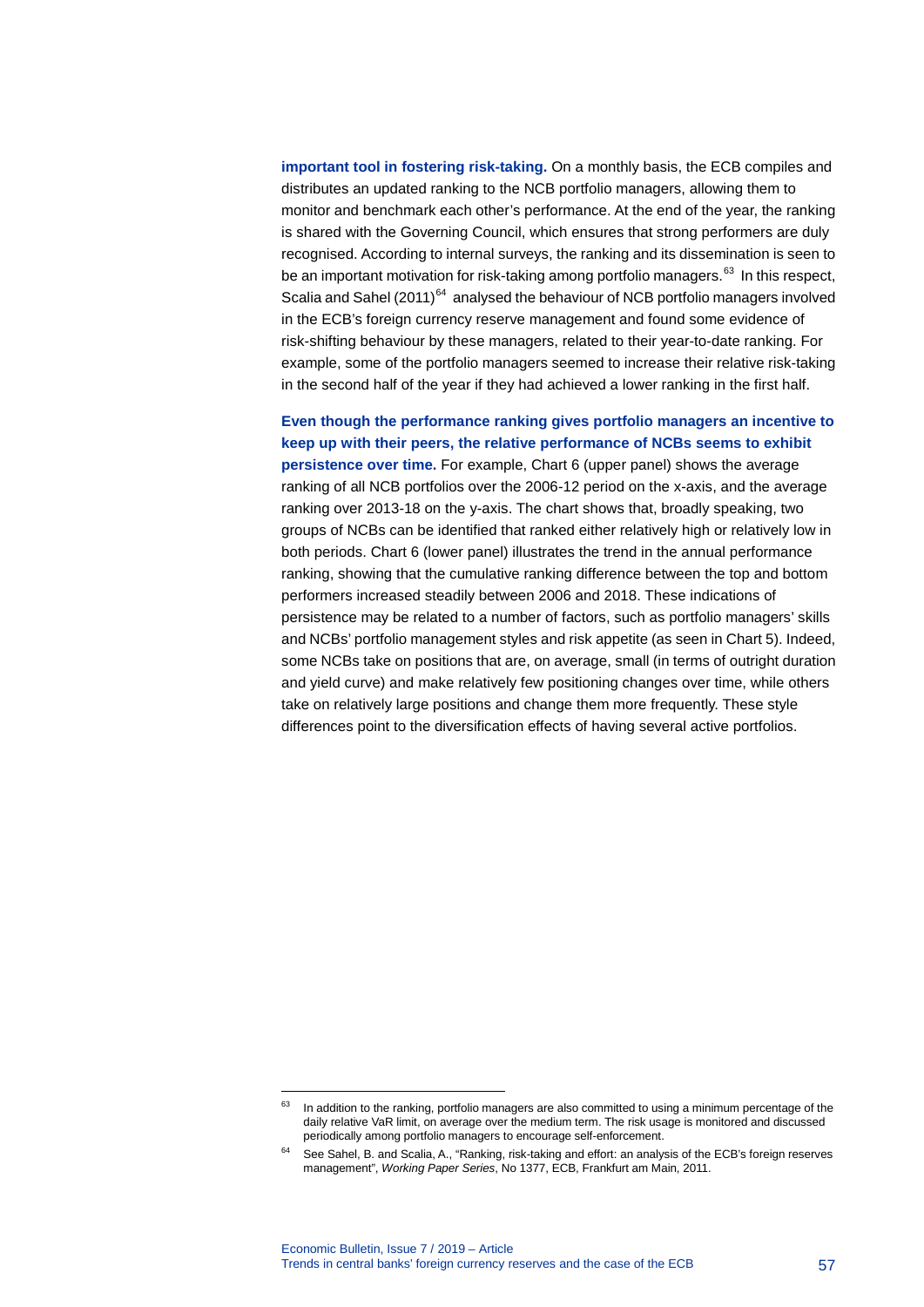#### **Chart 6**





Source: ECB.

# **Conclusion**

**As the reasons for holding foreign currency reserves have evolved over time and across countries, so have the size and composition of those reserves.** Global foreign currency reserves have grown markedly, especially since the Asian crisis of the late 1990s, with emerging markets accumulating large amounts of foreign currency reserves to self-insure against potential shocks but also, in some cases, as a by-product of export-led growth strategies. While global foreign currency reserves were traditionally invested primarily in US dollar-denominated financial assets, holdings have become more diversified in terms of both currency and asset classes.

**As for the ECB, the main purpose of its foreign currency reserves is to ensure that, whenever needed, the Eurosystem has a sufficient amount of liquid resources for foreign exchange policy operations.** The composition of the ECB's foreign currency reserves has remained broadly stable over time, with the exception of the recent addition of the Chinese renminbi.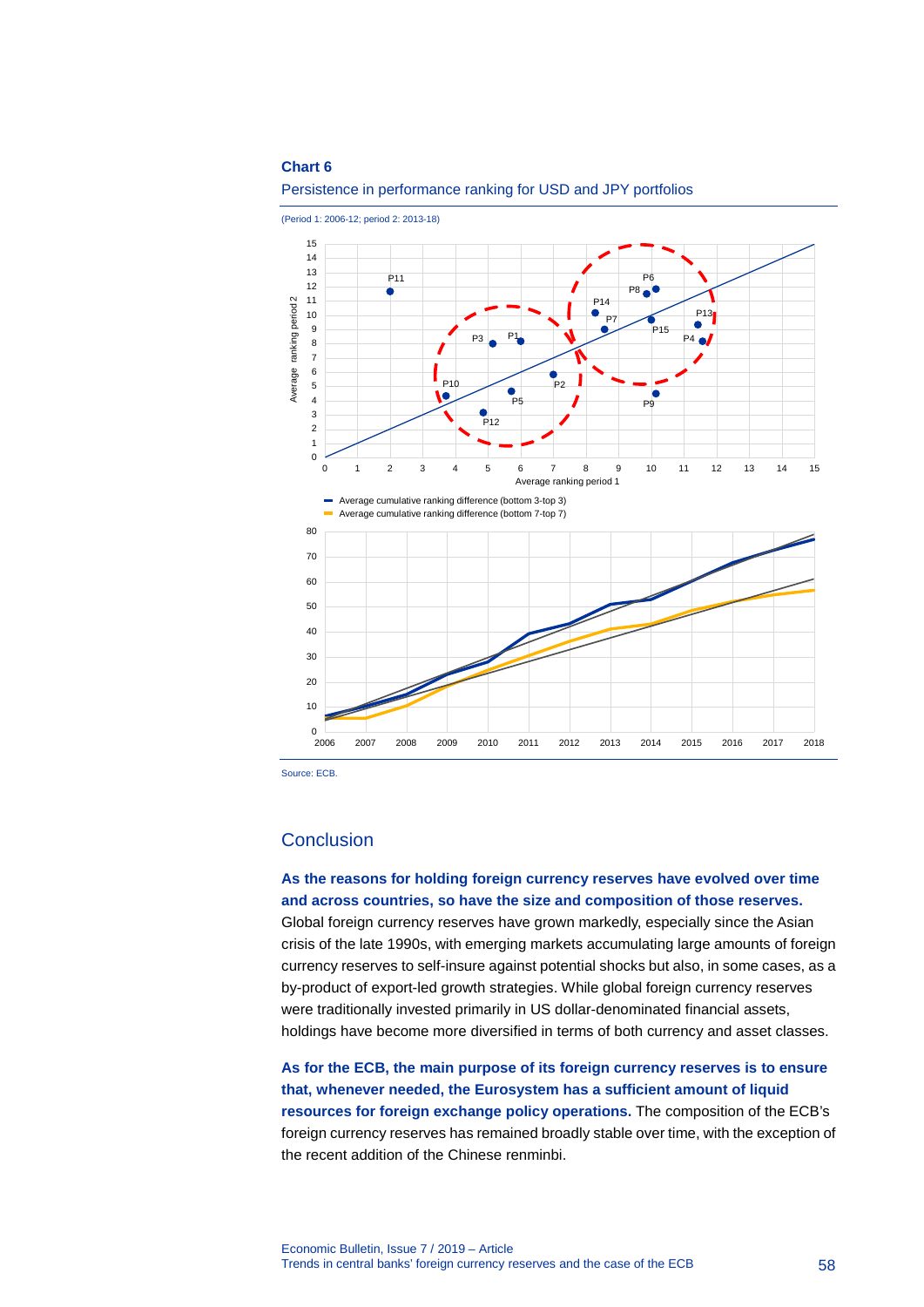**The investment framework of the ECB's foreign currency reserves has evolved over time with a view to encouraging efficiency and creating incentives for the use of the available risk budget by active layers, while ensuring that the reserves are readily available for policy purposes.** The decentralised management of the reserves by NCBs is a unique characteristic of the framework. It offers benefits, including information sharing and promoting best practice among portfolio managers. Active management, encouraged by the competition between NCB portfolio managers, and the diversification of portfolio management styles have been key characteristics of the investment framework and have contributed to generating a steady stream of additional investment returns above the strategic benchmark return.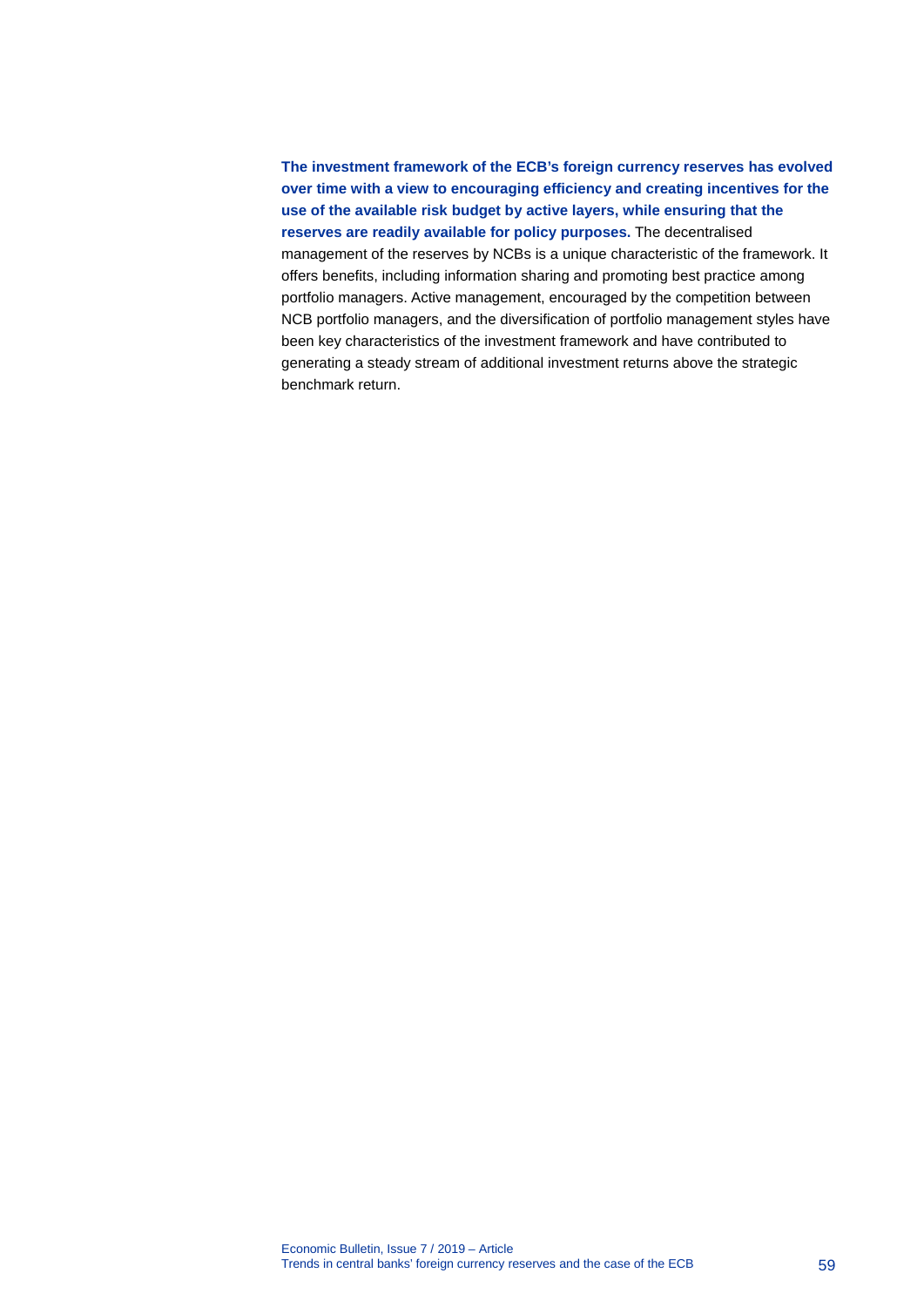# **Statistics**

# **Contents**

 $\mathcal{A}^{\mathcal{A}}$ 

| 1 External environment   | S <sub>2</sub> |
|--------------------------|----------------|
| 2 Financial developments | $S_3$          |
| 3 Economic activity      | S8             |
| 4 Prices and costs       | S 14           |
| 5 Money and credit       | S 18           |
| 6 Fiscal developments    | S 23           |

# Further information

 $\mathcal{A}^{\mathcal{A}}$ 

| ECB statistics can be accessed from the Statistical Data Warehouse (SDW):                | http://sdw.ecb.europa.eu/                                  |
|------------------------------------------------------------------------------------------|------------------------------------------------------------|
| Data from the statistics section of the Economic Bulletin are available from the SDW:    | http://sdw.ecb.europa.eu/reports.do?node=1000004813        |
| A comprehensive Statistics Bulletin can be found in the SDW:                             | http://sdw.ecb.europa.eu/reports.do?node=1000004045        |
| Methodological definitions can be found in the General Notes to the Statistics Bulletin: | http://sdw.ecb.europa.eu/reports.do?node=10000023          |
| Details on calculations can be found in the Technical Notes to the Statistics Bulletin:  | http://sdw.ecb.europa.eu/reports.do?node=10000022          |
| Explanations of terms and abbreviations can be found in the ECB's statistics glossary:   | http://www.ecb.europa.eu/home/glossary/html/glossa.en.html |

# Conventions used in the tables

| $\overline{\phantom{a}}$ | data do not exist/data are not applicable |  |
|--------------------------|-------------------------------------------|--|
|                          | data are not yet available                |  |
| $\cdots$                 | nil or negligible                         |  |
| (p)                      | provisional                               |  |
| s.a.                     | seasonally adjusted                       |  |
| n.s.a.                   | non-seasonally adjusted                   |  |

 $\frac{1}{2}$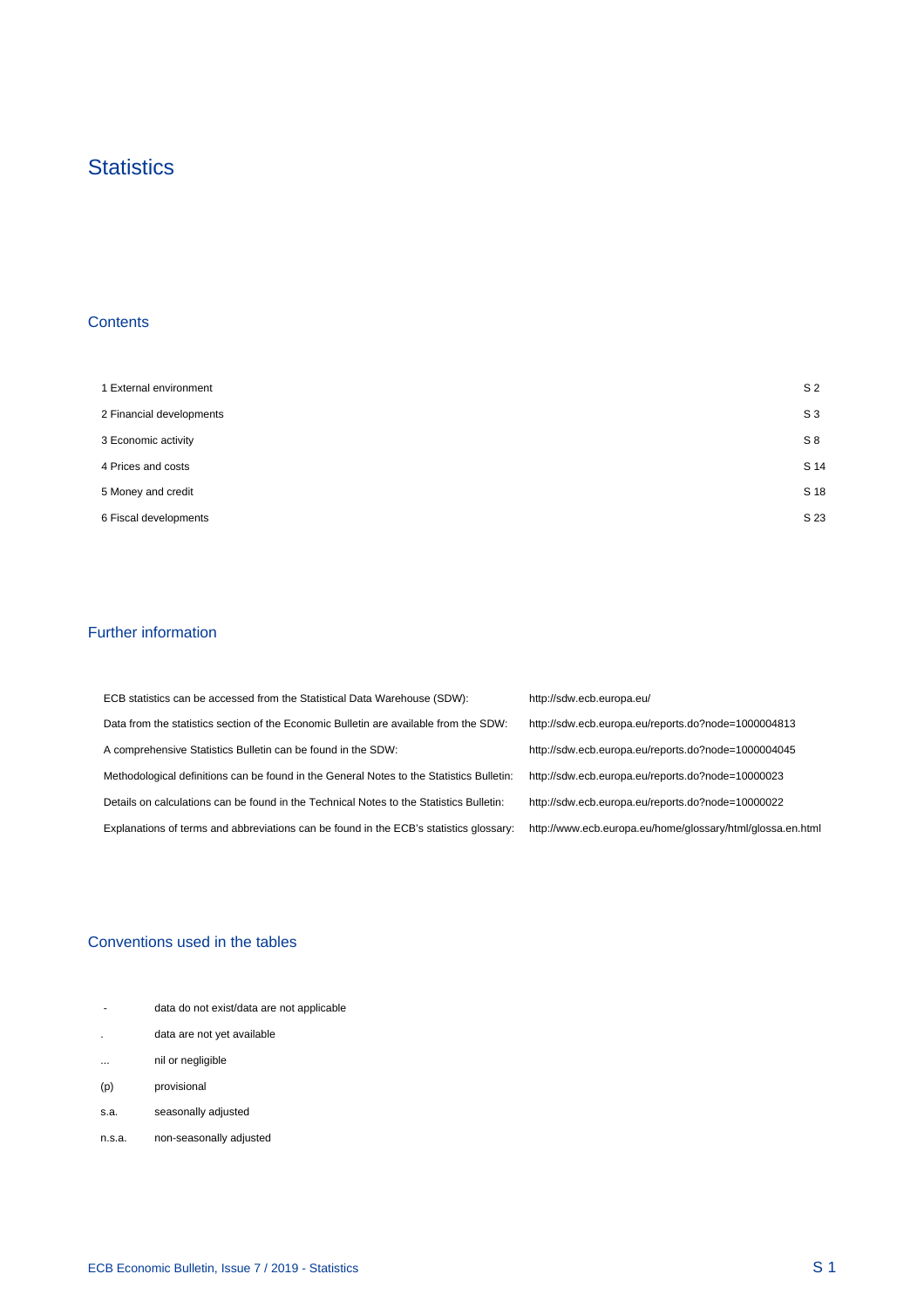# <span id="page-61-0"></span>1 External environment

# 1.1 Main trading partners, GDP and CPI

|                                  |                   |                         | GDP <sup>1)</sup><br>(period-on-period percentage changes) |                   |                   |                                                           | <b>CPI</b><br>(annual percentage changes) |                                                       |                                |                                    |                          |                          |                                                 |  |
|----------------------------------|-------------------|-------------------------|------------------------------------------------------------|-------------------|-------------------|-----------------------------------------------------------|-------------------------------------------|-------------------------------------------------------|--------------------------------|------------------------------------|--------------------------|--------------------------|-------------------------------------------------|--|
|                                  | G <sub>20</sub>   | United<br><b>States</b> | <b>United</b><br>Kingdom                                   | Japan             | China             | Memo item:<br>euro area                                   | <b>Total</b>                              | <b>OECD</b> countries<br>excluding food<br>and energy | <b>United</b><br><b>States</b> | <b>United</b><br>Kingdom<br>(HICP) | Japan                    | China                    | Memo item:<br>euro area <sup>2)</sup><br>(HICP) |  |
|                                  |                   | $\overline{2}$          | 3                                                          |                   | 5                 | 6                                                         | ۰,                                        | 8                                                     | 9                              | 10                                 | 11                       | 12                       | 13                                              |  |
| 2016<br>2017<br>2018             | 3.3<br>3.8<br>3.7 | 1.6<br>2.4<br>2.9       | 1.9<br>1.9<br>1.4                                          | 0.6<br>1.9<br>0.8 | 6.7<br>6.8<br>6.6 | 1.9<br>2.5<br>1.9                                         | 1.1<br>2.3<br>2.6                         | 1.9<br>1.9<br>2.1                                     | 1.3<br>2.1<br>2.4              | 0.7<br>2.7<br>2.5                  | $-0.1$<br>0.5<br>1.0     | 2.0<br>1.6<br>2.1        | 0.2<br>1.5<br>1.8                               |  |
| 2018 Q3<br>Q4                    | 0.8<br>0.7        | 0.7<br>0.3              | 0.6<br>0.3                                                 | $-0.5$<br>0.4     | 1.6<br>1.5        | 0.2<br>0.3                                                | 2.9<br>2.8                                | 2.2<br>2.3                                            | 2.6<br>2.2                     | 2.5<br>2.3                         | 1.1<br>0.8               | 2.3<br>2.2               | 2.1<br>1.9                                      |  |
| 2019 Q1<br>Q2                    | 0.8<br>0.7        | 0.8<br>0.5              | 0.6<br>$-0.2$                                              | 0.5<br>0.3        | 1.4<br>1.6        | 0.4<br>0.2                                                | 2.2<br>2.3                                | 2.2<br>2.2                                            | 1.6<br>1.8                     | 1.9<br>2.0                         | 0.3<br>0.8               | 1.8<br>2.6               | 1.4<br>1.4                                      |  |
| 2019 Apr.<br>May<br>June<br>July |                   |                         |                                                            |                   | ٠                 | $\overline{\phantom{0}}$<br>$\overline{\phantom{0}}$<br>- | 2.5<br>2.2<br>2.1<br>2.1                  | 2.2<br>2.1<br>2.2<br>2.3                              | 2.0<br>1.8<br>1.6<br>1.8       | 2.1<br>2.0<br>2.0<br>2.1           | 0.9<br>0.7<br>0.7<br>0.5 | 2.5<br>2.7<br>2.7<br>2.8 | 1.7<br>1.2<br>1.3<br>1.0                        |  |
| Aug.<br>Sep.                     |                   |                         |                                                            |                   |                   |                                                           | 1.9                                       | 2.3                                                   | 1.7<br>1.7                     | 1.7<br>1.7                         | 0.3<br>0.2               | 2.8                      | 1.0<br>0.8                                      |  |

Sources: Eurostat (col. 3, 6, 10, 13); BIS (col. 9, 11, 12); OECD (col. 1, 2, 4, 5, 7, 8).

1) Quarterly data seasonally adjusted; annual data unadjusted.

2) Data refer to the changing composition of the euro area.

# 1.2 Main trading partners, Purchasing Managers' Index and world trade

|                                                  |                                              |                                              |                                              | Merchandise<br>imports <sup>1)</sup>         |                                              |                                              |                                                 |                                              |                                              |                              |                                   |                                 |  |
|--------------------------------------------------|----------------------------------------------|----------------------------------------------|----------------------------------------------|----------------------------------------------|----------------------------------------------|----------------------------------------------|-------------------------------------------------|----------------------------------------------|----------------------------------------------|------------------------------|-----------------------------------|---------------------------------|--|
|                                                  |                                              |                                              | <b>Composite Purchasing Managers' Index</b>  |                                              |                                              |                                              | Global Purchasing Managers' Index <sup>2)</sup> |                                              |                                              |                              |                                   |                                 |  |
|                                                  | Global <sup>2)</sup>                         | <b>United</b><br><b>States</b>               | <b>United</b><br>Kingdom                     | Japan                                        | China                                        | Memo item:<br>euro area                      | Manufacturing                                   | <b>Services</b>                              | New export<br>orders                         | Global                       | Advanced<br>economies             | Emerging<br>market<br>economies |  |
|                                                  |                                              |                                              | 3                                            |                                              | 5                                            | 6                                            |                                                 | 8                                            | 9                                            | 10                           | 11                                | 12                              |  |
| 2016<br>2017<br>2018                             | 51.6<br>53.2<br>53.4                         | 52.4<br>54.3<br>55.0                         | 53.4<br>54.7<br>53.3                         | 50.5<br>52.5<br>52.1                         | 51.4<br>51.8<br>52.3                         | 53.3<br>56.4<br>54.6                         | 51.7<br>53.8<br>53.1                            | 52.0<br>53.8<br>53.8                         | 50.1<br>52.8<br>50.9                         | 1.1<br>5.8<br>4.4            | 1.4<br>3.1<br>3.1                 | 0.9<br>7.6<br>5.2               |  |
| 2018 Q4                                          | 53.1                                         | 54.7                                         | 51.4                                         | 52.3                                         | 51.5                                         | 52.3                                         | 52.0                                            | 53.5                                         | 49.9                                         | $-0.8$                       | 1.6                               | $-2.4$                          |  |
| 2019 Q1<br>Q2<br>Q <sub>3</sub>                  | 52.8<br>51.5<br>51.4                         | 54.8<br>51.8<br>51.4                         | 50.6<br>50.5<br>50.1                         | 50.6<br>50.8<br>51.3                         | 51.5<br>51.6<br>51.4                         | 51.5<br>51.8<br>51.2                         | 50.9<br>50.4<br>50.4                            | 53.4<br>51.8<br>51.8                         | 49.6<br>49.4<br>48.5                         | $-0.7$<br>$-0.8$             | $-0.1$<br>$-1.3$                  | $-1.0$<br>$-0.4$                |  |
| 2019 Apr.<br>May<br>June<br>July<br>Aug.<br>Sep. | 52.3<br>51.1<br>51.0<br>51.7<br>51.1<br>51.4 | 53.0<br>50.9<br>51.5<br>52.6<br>50.7<br>51.0 | 50.9<br>50.9<br>49.7<br>50.7<br>50.2<br>49.3 | 50.8<br>50.7<br>50.8<br>50.6<br>51.9<br>51.5 | 52.7<br>51.5<br>50.6<br>50.9<br>51.6<br>51.9 | 51.5<br>51.8<br>52.2<br>51.5<br>51.9<br>50.1 | 51.1<br>50.3<br>49.6<br>49.9<br>50.4<br>50.9    | 52.7<br>51.3<br>51.5<br>52.3<br>51.3<br>51.6 | 49.6<br>49.4<br>49.2<br>49.0<br>47.7<br>48.6 | 0.0<br>0.4<br>-0.8<br>$-0.8$ | $-1.1$<br>$-0.8$<br>$-1.3$<br>0.3 | 0.7<br>1.2<br>$-0.4$<br>$-1.5$  |  |

Sources: Markit (col. 1-9); CPB Netherlands Bureau for Economic Policy Analysis and ECB calculations (col. 10-12).

1) Global and advanced economies exclude the euro area. Annual and quarterly data are period-on-period percentages; monthly data are 3-month-on-3-month percentages. All data are seasonally adjusted.

2) Excluding the euro area.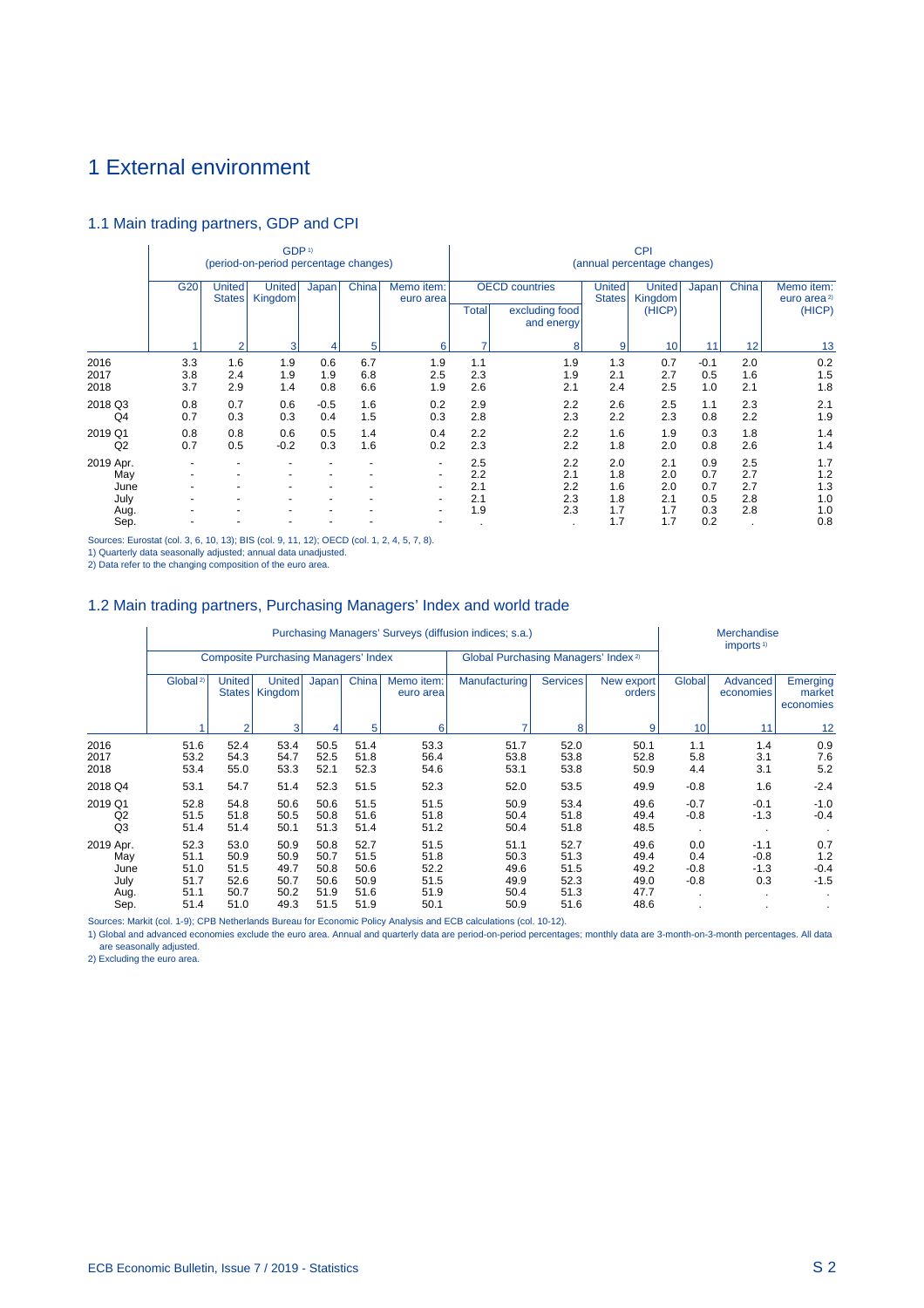#### <span id="page-62-0"></span>2.1 Money market interest rates (percentages per annum; period averages)

|           |           |                | Euro area <sup>1)</sup> |           |           | <b>United States</b> | Japan    |
|-----------|-----------|----------------|-------------------------|-----------|-----------|----------------------|----------|
|           | Overnight | 1-month        | 3-month                 | 6-month   | 12-month  | 3-month              | 3-month  |
|           | deposits  | deposits       | deposits                | deposits  | deposits  | deposits             | deposits |
|           | (EONIA)   | (EURIBOR)      | (EURIBOR)               | (EURIBOR) | (EURIBOR) | (LIBOR)              | (LIBOR)  |
|           |           | $\overline{2}$ | 3                       | 4         | 5         | 6                    |          |
| 2016      | $-0.32$   | $-0.34$        | $-0.26$                 | $-0.17$   | $-0.03$   | 0.74                 | $-0.02$  |
| 2017      | $-0.35$   | $-0.37$        | $-0.33$                 | $-0.26$   | $-0.15$   | 1.26                 | $-0.02$  |
| 2018      | $-0.36$   | $-0.37$        | $-0.32$                 | $-0.27$   | $-0.17$   | 2.31                 | $-0.05$  |
| 2019 Mar. | $-0.37$   | $-0.37$        | $-0.31$                 | $-0.23$   | $-0.11$   | 2.61                 | $-0.07$  |
| Apr.      | $-0.37$   | $-0.37$        | $-0.31$                 | $-0.23$   | $-0.11$   | 2.59                 | $-0.06$  |
| May       | $-0.37$   | $-0.37$        | $-0.31$                 | $-0.24$   | $-0.13$   | 2.53                 | $-0.07$  |
| June      | $-0.36$   | $-0.38$        | $-0.33$                 | $-0.28$   | $-0.19$   | 2.40                 | $-0.07$  |
| July      | $-0.37$   | $-0.40$        | $-0.36$                 | $-0.35$   | $-0.28$   | 2.29                 | $-0.07$  |
| Aug.      | $-0.36$   | $-0.41$        | $-0.41$                 | $-0.40$   | $-0.36$   | 2.16                 | $-0.10$  |
| Sep.      | $-0.40$   | $-0.45$        | $-0.42$                 | $-0.39$   | $-0.34$   | 2.13                 | $-0.09$  |

Source: ECB. 1) Data refer to the changing composition of the euro area, see the General Notes.

# 2.2 Yield curves

(End of period; rates in percentages per annum; spreads in percentage points)

|                      |                               |                               | Spot rates                    |                               |                      |                      | <b>Spreads</b>               |                      | Instantaneous forward rates   |                               |                      |                      |  |
|----------------------|-------------------------------|-------------------------------|-------------------------------|-------------------------------|----------------------|----------------------|------------------------------|----------------------|-------------------------------|-------------------------------|----------------------|----------------------|--|
|                      |                               |                               | Euro area 1), 2)              |                               |                      | Euro area 1), 2)     | United States United Kingdom | Euro area 1), 2)     |                               |                               |                      |                      |  |
|                      | 3 months                      | year                          | 2 years                       | 5 years                       | 10 years             | 10 years<br>- 1 year | 10 years<br>- 1 year         | 10 years<br>- 1 year | 1 year                        | 2 years                       | 5 years              | 10 years             |  |
|                      |                               | $\mathfrak{p}$                | 3                             | 4                             | 5                    | 6                    | 7                            | 8                    | 9                             | 10 <sup>1</sup>               | 11                   | 12                   |  |
| 2016<br>2017<br>2018 | $-0.93$<br>$-0.78$<br>$-0.80$ | $-0.82$<br>$-0.74$<br>$-0.75$ | $-0.80$<br>$-0.64$<br>$-0.66$ | $-0.47$<br>$-0.17$<br>$-0.26$ | 0.26<br>0.52<br>0.32 | 1.08<br>1.26<br>1.07 | 1.63<br>0.67<br>0.08         | 1.17<br>0.83<br>0.51 | $-0.78$<br>$-0.66$<br>$-0.67$ | $-0.75$<br>$-0.39$<br>$-0.45$ | 0.35<br>0.66<br>0.44 | 1.35<br>1.56<br>1.17 |  |
| 2019 Mar.<br>Apr.    | $-0.57$<br>$-0.56$            | $-0.61$<br>$-0.60$            | $-0.62$<br>$-0.59$            | $-0.45$<br>$-0.39$            | $-0.01$<br>0.08      | 0.60<br>0.67         | 0.00<br>0.12                 | 0.35<br>0.43         | $-0.64$<br>$-0.62$            | $-0.59$<br>$-0.54$            | $-0.02$<br>0.08      | 0.75<br>0.88         |  |
| May<br>June          | $-0.57$<br>$-0.60$            | $-0.64$<br>$-0.69$            | $-0.69$<br>$-0.75$            | $-0.56$<br>$-0.64$            | $-0.13$<br>$-0.26$   | 0.51<br>0.43         | $-0.08$<br>0.07              | 0.24<br>0.14         | $-0.72$<br>$-0.78$            | $-0.72$<br>$-0.79$            | $-0.17$<br>$-0.29$   | 0.64<br>0.44         |  |
| July<br>Aug.         | $-0.67$<br>$-0.84$            | $-0.74$<br>$-0.88$            | $-0.79$<br>$-0.93$            | $-0.72$<br>$-0.92$            | $-0.39$<br>$-0.65$   | 0.35<br>0.23         | 0.02<br>$-0.27$              | 0.09<br>0.03         | $-0.82$<br>$-0.94$            | $-0.84$<br>$-1.00$            | $-0.45$<br>$-0.73$   | 0.25<br>$-0.12$      |  |
| Sep.                 | $-0.70$                       | $-0.76$                       | $-0.81$                       | $-0.77$                       | $-0.52$              | 0.24                 | $-0.10$                      | 0.03                 | $-0.83$                       | $-0.86$                       | $-0.58$              | $-0.02$              |  |

Source: ECB. 1) Data refer to the changing composition of the euro area, see the General Notes.

2) ECB calculations based on underlying data provided by EuroMTS and ratings provided by Fitch Ratings.

# 2.3 Stock market indices

| (index levels in points; period averages) |  |  |  |
|-------------------------------------------|--|--|--|
|-------------------------------------------|--|--|--|

|                         | Dow Jones EURO STOXX indices                        |                                                                                      |                                                             |                                                             |                                                             |                                                             |                                                             |                                                             |                                                             |                                                             |                                                             |                                                             |                                    | Japan                                                                                                                                    |
|-------------------------|-----------------------------------------------------|--------------------------------------------------------------------------------------|-------------------------------------------------------------|-------------------------------------------------------------|-------------------------------------------------------------|-------------------------------------------------------------|-------------------------------------------------------------|-------------------------------------------------------------|-------------------------------------------------------------|-------------------------------------------------------------|-------------------------------------------------------------|-------------------------------------------------------------|------------------------------------|------------------------------------------------------------------------------------------------------------------------------------------|
|                         |                                                     | <b>Benchmark</b>                                                                     |                                                             |                                                             |                                                             |                                                             |                                                             | Main industry indices                                       |                                                             |                                                             |                                                             |                                                             |                                    |                                                                                                                                          |
|                         | Broad <sup>®</sup><br>index                         | 50 <sub>0</sub>                                                                      | <b>Basic</b><br>materials                                   | Consumer Consumer<br>services                               | goods                                                       | gas                                                         |                                                             |                                                             | Oil and Financials Industrials Technology                   |                                                             |                                                             | Utilities Telecoms Health care                              | <b>Standard</b><br>& Poor's<br>500 | Nikkei<br>225                                                                                                                            |
|                         |                                                     | $\mathcal{P}$                                                                        | 3                                                           |                                                             | 5                                                           | 6                                                           | -                                                           | 8                                                           | 9                                                           | 10 <sub>1</sub>                                             | 11                                                          | 12                                                          | 13                                 | 14                                                                                                                                       |
| 2016<br>2017<br>2018    | 321.6<br>376.9<br>375.5                             | 3,003.7<br>3.491.0<br>3,386.6                                                        | 620.7<br>757.3<br>766.3                                     | 250.9<br>268.6<br>264.9                                     | 600.1<br>690.4<br>697.3                                     | 278.9<br>307.9<br>336.0                                     | 148.7<br>182.3<br>173.1                                     | 496.0<br>605.5<br>629.5                                     | 375.8<br>468.4<br>502.5                                     | 248.6<br>272.7<br>278.8                                     | 326.9<br>339.2<br>292.9                                     | 770.9<br>876.3<br>800.5                                     |                                    | 2,094.7 16,920.5<br>2.449.1 20.209.0<br>2,746.2 22,310.7                                                                                 |
| 2019 Mar. 365.7 3.332.9 | May 369.4<br>June 369.7<br>Aug. 363.6<br>Sep. 379.7 | Apr. 379.0 3,458.8<br>3.385.4<br>3.406.0<br>July 380.0 3,507.8<br>3,355.3<br>3,514.5 | 718.3<br>750.9<br>710.2<br>722.6<br>739.6<br>704.2<br>738.2 | 272.1<br>277.8<br>267.4<br>264.9<br>271.8<br>262.0<br>271.3 | 692.2<br>731.0<br>721.6<br>728.5<br>752.7<br>722.8<br>751.1 | 339.9<br>341.6<br>324.7<br>323.2<br>329.3<br>303.0<br>319.7 | 157.6<br>163.8<br>157.0<br>152.0<br>155.8<br>144.1<br>151.8 | 621.0<br>652.7<br>643.9<br>652.3<br>666.2<br>639.4<br>669.4 | 493.4<br>522.5<br>519.6<br>517.5<br>548.2<br>523.4<br>545.0 | 307.8<br>311.9<br>312.0<br>323.9<br>326.4<br>325.7<br>338.5 | 297.0<br>296.9<br>290.9<br>296.6<br>292.2<br>281.9<br>294.7 | 755.1<br>749.6<br>732.7<br>734.0<br>769.2<br>778.9<br>804.3 |                                    | 2.804.0 21.414.9<br>2.903.8 21.964.9<br>2.854.7 21.218.4<br>2,890.2 21,060.2<br>2,996.1 21,593.7<br>2.897.5 20.629.7<br>2,982.2 21,585.5 |

Source: ECB.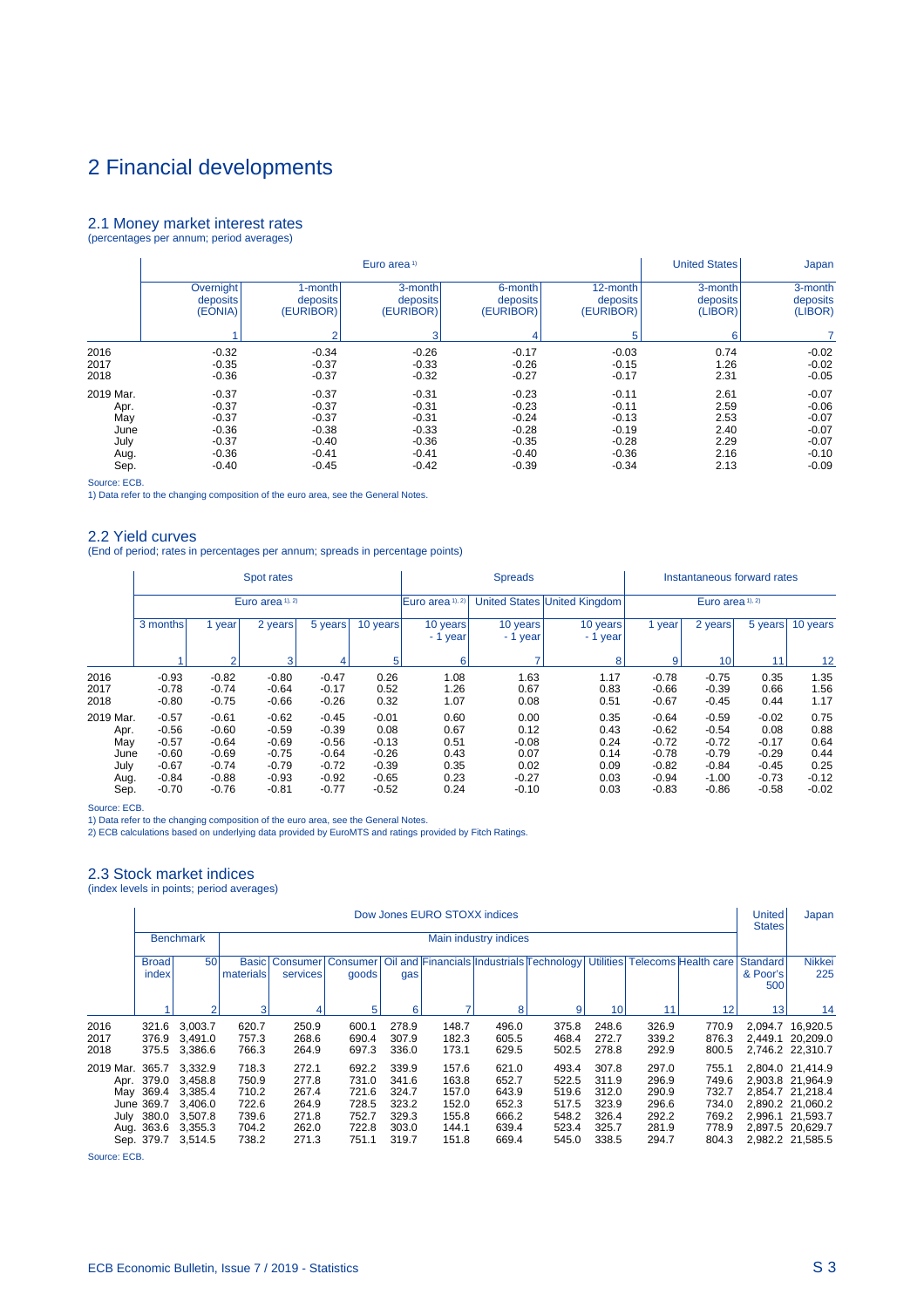#### 2.4 MFI interest rates on loans to and deposits from households (new business) 1), 2) (Percentages per annum; period average, unless otherwise indicated)

|            |       | <b>Deposits</b> |                |       | loans              | credit |                                               | Revolving Extended Loans for consumption |             |                   | Loans for house purchase<br>Loans<br>to sole |                   |        |             |                                    |           |
|------------|-------|-----------------|----------------|-------|--------------------|--------|-----------------------------------------------|------------------------------------------|-------------|-------------------|----------------------------------------------|-------------------|--------|-------------|------------------------------------|-----------|
|            | Over- | Redeem-         | <b>With</b>    |       | and                |        | card   By initial period   APRC <sup>3)</sup> |                                          | proprietors | By initial period |                                              |                   |        |             | <b>APRC</b> <sup>3</sup> Composite |           |
|            | night | able            | an agreed      |       | <b>loverdrafts</b> | credit |                                               | of rate fixation                         |             | and               | of rate fixation                             |                   |        |             |                                    | cost-of-  |
|            |       | at              | maturity of:   |       |                    |        |                                               |                                          |             | unincor-          |                                              |                   |        |             |                                    | borrowing |
|            |       | notice          |                |       |                    |        | Floating                                      | Over                                     |             | porated           | Floating                                     | Over <sub>1</sub> | Over 5 | Over        |                                    | indicator |
|            |       | of up!          | $Up$ to        | Over  |                    |        | rate and                                      |                                          |             | partner-          | rate and                                     | and up            | and up | 10          |                                    |           |
|            |       | to $3$          | $\overline{2}$ | 2     |                    |        | up to                                         | year                                     |             | ships             | up to                                        | to $5$            |        | to 10 years |                                    |           |
|            |       | months          | years          | years |                    |        | 1 year                                        |                                          |             |                   | year                                         | years             | years  |             |                                    |           |
|            |       | $\mathfrak{p}$  | 3              | 4     | 5                  | 6      | ۰,                                            | 8                                        | 9           | 10                | 11                                           | 12                | 131    | 14          | 15                                 | 16        |
| 2018 Sep.  | 0.03  | 0.45            | 0.30           | 0.69  | 6.04               | 16.71  | 5.30                                          | 5.74                                     | 6.27        | 2.33              | 1.60                                         | 1.81              | 1.91   | 1.85        | 2.08                               | 1.79      |
| Oct.       | 0.03  | 0.45            | 0.29           | 0.73  | 5.97               | 16.73  | 5.06                                          | 5.71                                     | 6.23        | 2.45              | 1.60                                         | 1.80              | 1.91   | 1.86        | 2.09                               | 1.80      |
| Nov.       | 0.04  | 0.44            | 0.29           | 0.73  | 5.93               | 16.67  | 4.94                                          | 5.68                                     | 6.18        | 2.37              | 1.61                                         | 1.85              | 1.94   | 1.88        | 2.11                               | 1.81      |
| Dec.       | 0.03  | 0.43            | 0.30           | 0.78  | 5.87               | 16.68  | 4.92                                          | 5.47                                     | 5.98        | 2.27              | 1.61                                         | 1.80              | 1.91   | 1.84        | 2.10                               | 1.80      |
| 2019 Jan.  | 0.03  | 0.42            | 0.33           | 0.74  | 5.92               | 16.63  | 5.32                                          | 5.82                                     | 6.33        | 2.36              | 1.61                                         | 1.81              | 1.89   | 1.86        | 2.09                               | 1.82      |
| Feb.       | 0.03  | 0.42            | 0.32           | 0.70  | 5.97               | 16.61  | 5.28                                          | 5.71                                     | 6.27        | 2.41              | 1.59                                         | 1.84              | 1.87   | 1.84        | 2.09                               | 1.80      |
| Mar.       | 0.03  | 0.40            | 0.30           | 0.76  | 5.90               | 16.65  | 5.41                                          | 5.61                                     | 6.18        | 2.36              | 1.60                                         | 1.80              | 1.83   | 1.81        | 2.06                               | 1.78      |
| Apr.       | 0.03  | 0.40            | 0.32           | 0.75  | 5.88               | 16.66  | 5.56                                          | 5.63                                     | 6.19        | 2.36              | 1.60                                         | 1.77              | 1.77   | 1.77        | 2.02                               | 1.75      |
| May        | 0.03  | 0.43            | 0.31           | 0.79  | 5.81               | 16.67  | 5.61                                          | 5.76                                     | 6.34        | 2.33              | 1.58                                         | 1.79              | 1.73   | 1.74        | 1.99                               | 1.72      |
| June       | 0.03  | 0.43            | 0.32           | 0.82  | 5.81               | 16.63  | 5.43                                          | 5.67                                     | 6.24        | 2.31              | 1.56                                         | 1.73              | 1.67   | 1.65        | 1.95                               | 1.67      |
| July       | 0.03  | 0.43            | 0.31           | 0.80  | 5.75               | 16.58  | 5.74                                          | 5.73                                     | 6.30        | 2.34              | 1.56                                         | 1.71              | 1.59   | 1.57        | 1.90                               | 1.61      |
| Aug. $(p)$ | 0.03  | 0.43            | 0.28           | 0.78  | 5.74               | 16.60  | 6.15                                          | 5.75                                     | 6.34        | 2.25              | 1.51                                         | 1.68              | 1.53   | 1.50        | 1.84                               | 1.56      |

Source: ECB.

1) Data refer to the changing composition of the euro area.

2) Including non-profit institutions serving households.

3) Annual percentage rate of charge (APRC).

# 2.5 MFI interest rates on loans to and deposits from non-financial corporations (new business) 1), 2)<br>(Percentages per annum; period average, unless otherwise indicated)

|           |                | <b>Deposits</b> |                                | <b>Revolving</b><br>loans and | Other loans by size and initial period of rate fixation |                        |             |                                   |             |        |          |                     |        |                        |
|-----------|----------------|-----------------|--------------------------------|-------------------------------|---------------------------------------------------------|------------------------|-------------|-----------------------------------|-------------|--------|----------|---------------------|--------|------------------------|
|           | Over-<br>night |                 | With an agreed<br>maturity of: | overdrafts                    |                                                         | up to EUR 0.25 million |             | over EUR 0.25 and up to 1 million |             |        |          | over EUR 1 million  |        | borrowing<br>indicator |
|           |                |                 |                                |                               | <b>Floating</b>                                         | Over                   | <b>Over</b> | Floating                          | <b>Over</b> | Over   | Floating | Over                | Over   |                        |
|           |                | $Up$ to         | Over                           |                               | rate                                                    | 3 months               | 1 year      | rate                              | 3 months    | 1 year |          | rate $ 3$ months    | 1 year |                        |
|           |                |                 | 2 years 2 years                |                               | and up to                                               | and up to              |             | and up to                         | and up to   |        |          | and up to and up to |        |                        |
|           |                |                 |                                |                               | 3 months                                                | 1 year                 |             | 3 months                          | 1 year      |        | 3 months | 1 year              |        |                        |
|           |                |                 |                                |                               |                                                         |                        |             |                                   |             |        |          |                     |        |                        |
|           |                | $\overline{2}$  | 3                              | 4                             | 5                                                       | 6                      |             | 8                                 | 9           | 10     | 11       | 12                  | 13     | 14                     |
| 2018 Sep. | 0.03           | 0.08            | 0.44                           | 2.22                          | 2.21                                                    | 2.35                   | 2.31        | 1.65                              | 1.54        | 1.67   | 1.13     | 1.40                | 1.69   | 1.65                   |
| Oct.      | 0.03           | 0.06            | 0.52                           | 2.22                          | 2.13                                                    | 2.43                   | 2.33        | 1.66                              | 1.60        | 1.69   | 1.23     | 1.10                | 1.66   | 1.64                   |
| Nov.      | 0.03           | 0.06            | 0.63                           | 2.19                          | 2.19                                                    | 2.40                   | 2.34        | 1.67                              | 1.60        | 1.67   | 1.20     | 1.35                | 1.69   | 1.66                   |
| Dec.      | 0.03           | 0.07            | 0.53                           | 2.18                          | 2.20                                                    | 2.29                   | 2.25        | 1.60                              | 1.59        | 1.67   | 1.21     | 1.39                | 1.59   | 1.63                   |
| 2019 Jan. | 0.03           | 0.05            | 0.54                           | 2.22                          | 2.15                                                    | 2.40                   | 2.32        | 1.67                              | 1.62        | 1.72   | 1.13     | 1.30                | 1.61   | 1.63                   |
| Feb.      | 0.03           | 0.03            | 0.52                           | 2.21                          | 2.15                                                    | 2.41                   | 2.33        | 1.65                              | 1.63        | 1.70   | 1.13     | 1.39                | 1.56   | 1.64                   |
| Mar.      | 0.03           | 0.07            | 0.62                           | 2.17                          | 2.17                                                    | 2.38                   | 2.30        | 1.66                              | 1.58        | 1.68   | 1.19     | 1.36                | 1.57   | 1.65                   |
| Apr.      | 0.03           | 0.06            | 0.54                           | 2.19                          | 2.19                                                    | 2.36                   | 2.26        | 1.67                              | 1.60        | 1.64   | 1.16     | 1.33                | 1.44   | 1.62                   |
| May       | 0.03           | 0.04            | 0.46                           | 2.15                          | 2.18                                                    | 2.38                   | 2.29        | 1.66                              | 1.59        | 1.63   | 1.09     | 1.16                | 1.50   | 1.57                   |
| June      | 0.03           | 0.03            | 0.56                           | 2.17                          | 2.13                                                    | 2.33                   | 2.25        | 1.63                              | 1.55        | 1.56   | 1.09     | 1.28                | 1.39   | 1.55                   |
| July      | 0.03           | 0.04            | 0.57                           | 2.11                          | 2.07                                                    | 2.50                   | 2.20        | 1.66                              | 1.57        | 1.54   | 1.17     | 1.32                | 1.39   | 1.57                   |
| Aug. (p)  | 0.03           | $-0.04$         | 0.54                           | 2.08                          | 2.07                                                    | 2.36                   | 2.19        | 1.64                              | 1.59        | 1.53   | 1.06     | 1.32                | 1.39   | 1.52                   |

Source: ECB.

1) Data refer to the changing composition of the euro area.<br>2) In accordance with the ESA 2010, in December 2014 holding companies of non-financial groups were reclassified from the non-financial corporations sector to the corporations sector.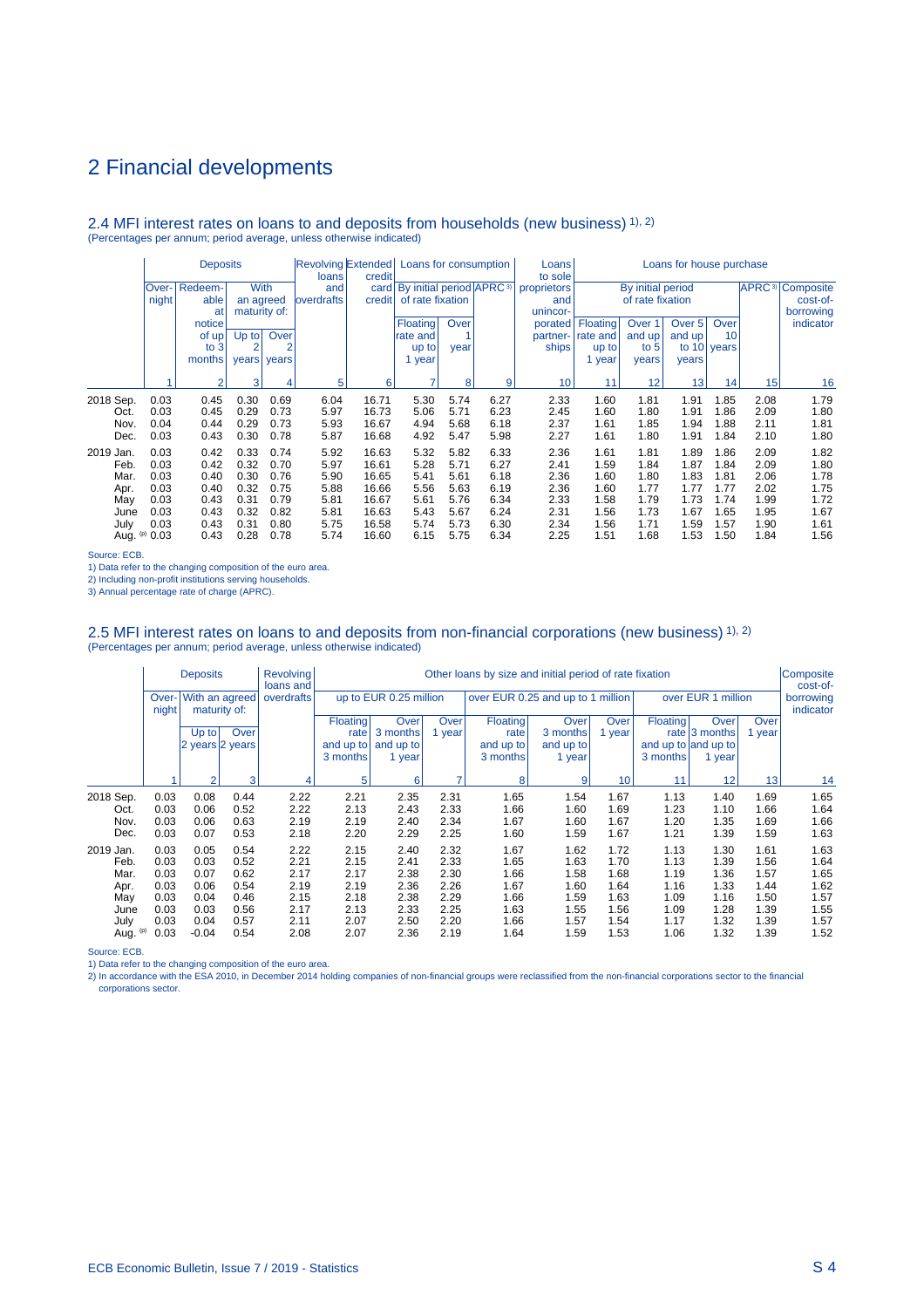# 2.6 Debt securities issued by euro area residents, by sector of the issuer and initial maturity (EUR billions; transactions during the month and end-of-period outstanding amounts; nominal values)

|                  |              |                           |                        |              | <b>Outstanding amounts</b>   |         |                            |     |                           |              | Gross issues <sup>1)</sup> |                              |                           |                |
|------------------|--------------|---------------------------|------------------------|--------------|------------------------------|---------|----------------------------|-----|---------------------------|--------------|----------------------------|------------------------------|---------------------------|----------------|
|                  | <b>Total</b> | <b>MFIs</b><br>(including |                        |              | Non-MFI corporations         |         | General government   Total |     | <b>MFIs</b><br>(including |              |                            | Non-MFI corporations         | <b>General government</b> |                |
|                  |              | Euro-                     | Financial              |              | Non-                         | Central | <b>Other</b>               |     | Euro-                     | Financial    |                            | Non-                         | Central                   | Other          |
|                  |              |                           | system)   corporations |              | financial                    | govern- | general                    |     | system)                   | corporations |                            | financial                    | qovern-                   | general        |
|                  |              |                           |                        |              | other than FVCs corporations | ment    | govern-                    |     |                           |              |                            | other than FVCs corporations | ment                      | govern-        |
|                  |              |                           | <b>MFIs</b>            |              |                              |         | ment                       |     |                           | <b>MFIs</b>  |                            |                              |                           | ment           |
|                  |              | $\overline{2}$            | 3                      | 4            | 5                            | 6       | 7                          | 8   | 9                         | 10           | 11                         | 12                           | 13                        | 14             |
|                  |              |                           |                        |              |                              |         | Short-term                 |     |                           |              |                            |                              |                           |                |
| 2016             | 1,241        | 518                       | 135                    |              | 59                           | 466     | 62                         | 349 | 161                       | 45           |                            | 31                           | 79                        | 33             |
| 2017             | 1,240        | 519                       | 155                    |              | 70                           | 438     | 57                         | 367 | 167                       | 54           |                            | 37                           | 79                        | 31             |
| 2018             | 1,221        | 504                       | 174                    |              | 72                           | 424     | 47                         | 389 | 171                       | 66           |                            | 41                           | 76                        | 35             |
| 2019 Mar.        | 1.330        | 564                       | 178                    |              | 98                           | 435     | 55                         | 431 | 186                       | 81           |                            | 44                           | 79                        | 40             |
| Apr.             | 1,320        | 561                       | 170                    |              | 109                          | 418     | 61                         | 423 | 195                       | 70           |                            | 53                           | 58                        | 47             |
| May              | 1,343        | 573                       | 174                    |              | 115                          | 422     | 59                         | 446 | 196                       | 74           |                            | 56                           | 83                        | 37             |
|                  | June 1,319   | 556                       | 179                    |              | 100                          | 428     | 56                         | 380 | 152                       | 78           |                            | 45                           | 71                        | 35             |
| July             | 1,344        | 576                       | 177                    |              | 110                          | 424     | 57                         | 457 | 204                       | 75           |                            | 56                           | 76                        | 45             |
| Aug.             | 1,371        | 587                       | 184                    |              | 113                          | 424     | 63                         | 389 | 165                       | 75           |                            | 39                           | 71                        | 38             |
|                  |              |                           |                        |              |                              |         | Long-term                  |     |                           |              |                            |                              |                           |                |
| 2016             | 15,372       | 3,695                     | 3,174                  | ä,           | 1.177                        | 6,685   | 641                        | 219 | 62                        | 53           |                            | 19                           | 78                        | 8              |
| 2017             | 15,353       | 3,560                     | 3,049                  | ä,           | 1,236                        | 6,865   | 642                        | 247 | 66                        | 73           |                            | 18                           | 83                        | $\overline{7}$ |
| 2018             | 15,746       | 3,688                     | 3,151                  | ä,           | 1,261                        | 7,021   | 626                        | 229 | 64                        | 68           |                            | 16                           | 75                        | 6              |
| 2019 Mar. 16,017 |              | 3,755                     | 3,201                  | ä,           | 1,295                        | 7,125   | 641                        | 269 | 76                        | 63           |                            | 25                           | 88                        | 17             |
|                  | Apr. 15,992  | 3,748                     | 3,183                  | ÷.           | 1,300                        | 7,120   | 641                        | 234 | 55                        | 68           |                            | 19                           | 84                        | 8              |
|                  | May 16,054   | 3.767                     | 3,201                  |              | 1.299                        | 7,151   | 635                        | 247 | 62                        | 80           |                            | 13                           | 86                        | $\overline{7}$ |
|                  | June16,113   | 3,768                     | 3,217                  | $\mathbf{r}$ | 1,307                        | 7,188   | 633                        | 245 | 61                        | 76           |                            | 23                           | 80                        | 5              |
|                  | July 16,184  | 3,790                     | 3,258                  |              | 1,317                        | 7,183   | 636                        | 253 | 71                        | 72           |                            | 24                           | 78                        | 8              |
|                  | Aug. 16,192  | 3,785                     | 3,255                  |              | 1,314                        | 7,199   | 638                        | 123 | 25                        | 43           |                            | 8                            | 41                        | 6              |

Source: ECB.

1) For the purpose of comparison, annual data refer to the average monthly figure over the year.

# 2.7 Growth rates and outstanding amounts of debt securities and listed shares (EUR billions; percentage changes)

|                                                  |                                                                      |                                                                |                                                                | <b>Debt securities</b>      |                                                                |                                                                |                                                    |                                                                |                                                          | <b>Listed shares</b>                                           |                                                                |
|--------------------------------------------------|----------------------------------------------------------------------|----------------------------------------------------------------|----------------------------------------------------------------|-----------------------------|----------------------------------------------------------------|----------------------------------------------------------------|----------------------------------------------------|----------------------------------------------------------------|----------------------------------------------------------|----------------------------------------------------------------|----------------------------------------------------------------|
|                                                  | <b>Total</b>                                                         | <b>MFIs</b><br>(including                                      |                                                                | <b>Non-MFI</b> corporations |                                                                |                                                                | General government                                 | <b>Total</b>                                                   | <b>MFIs</b>                                              | <b>Financial</b><br>corporations                               | Non-<br>financial                                              |
|                                                  |                                                                      | Eurosystem)                                                    | Financial<br>corporations<br>other than<br><b>MFIs</b>         |                             | Non-<br>financial<br><b>FVCs</b> corporations                  | Central<br>qovernment                                          | Other<br>general<br>qovernment                     |                                                                |                                                          | <b>MFIs</b>                                                    | other than   corporations                                      |
|                                                  | 4                                                                    | $\overline{2}$                                                 | 3                                                              | 4                           | 5                                                              | 6                                                              | $\overline{7}$                                     | 8                                                              | 9                                                        | 10                                                             | 11                                                             |
|                                                  |                                                                      |                                                                |                                                                |                             |                                                                | <b>Oustanding amount</b>                                       |                                                    |                                                                |                                                          |                                                                |                                                                |
| 2016<br>2017<br>2018                             | 16,613.5<br>16,592.9<br>16,966.9                                     | 4.213.2<br>4.079.3<br>4,191.6                                  | 3,309.7<br>3,204.4<br>3,324.8                                  |                             | 1.236.0<br>1.305.6<br>1,333.0                                  | 7,150.9<br>7,303.6<br>7,444.8                                  | 703.7<br>699.9<br>672.7                            | 7.089.5<br>7,954.7<br>7,027.2                                  | 537.6<br>612.5<br>465.1                                  | 1.084.2<br>1.249.6<br>1,099.4                                  | 5,467.7<br>6,092.6<br>5,462.7                                  |
| 2019 Mar.<br>Apr.<br>May<br>June<br>July<br>Aug. | 17.347.3<br>17,312.0<br>17,396.7<br>17,432.6<br>17,527.5<br>17.563.4 | 4.319.1<br>4.309.2<br>4,340.5<br>4,324.1<br>4,366.2<br>4,372.3 | 3.378.8<br>3,352.8<br>3,375.4<br>3,396.5<br>3,435.1<br>3,439.1 |                             | 1.393.0<br>1.408.9<br>1.414.3<br>1.407.4<br>1.427.5<br>1,427.5 | 7,560.7<br>7,538.8<br>7,572.7<br>7,616.2<br>7,606.3<br>7,623.1 | 695.7<br>702.3<br>693.8<br>688.4<br>692.4<br>701.4 | 7.761.2<br>8,090.6<br>7,586.6<br>7,940.6<br>7,980.2<br>7,839.7 | 495.8<br>537.0<br>470.9<br>493.3<br>484.0<br>462.4       | 1.230.9<br>1.281.8<br>1.208.1<br>1,246.0<br>1,252.8<br>1.183.0 | 6,034.5<br>6,271.8<br>5,907.6<br>6,201.3<br>6,243.4<br>6,194.3 |
|                                                  |                                                                      |                                                                |                                                                |                             |                                                                | <b>Growth rate</b>                                             |                                                    |                                                                |                                                          |                                                                |                                                                |
| 2016<br>2017<br>2018                             | 0.3<br>1.3<br>1.9                                                    | $-3.0$<br>$-0.5$<br>1.7                                        | $-1.2$<br>0.1<br>3.0                                           |                             | 6.2<br>5.9<br>3.4                                              | 2.2<br>2.2<br>1.9                                              | $-0.1$<br>0.5<br>$-4.3$                            | 0.5<br>1.0<br>0.7                                              | 1.2<br>6.1<br>$-0.1$                                     | 0.9<br>2.8<br>2.4                                              | 0.4<br>0.2<br>0.4                                              |
| 2019 Mar.<br>Apr.<br>May<br>June<br>July<br>Aug. | 2.5<br>2.3<br>2.6<br>2.9<br>3.0<br>3.2                               | 3.1<br>3.0<br>3.9<br>4.5<br>5.2<br>4.9                         | 3.0<br>1.6<br>2.2<br>2.2<br>2.0<br>2.9                         |                             | 3.8<br>4.1<br>3.8<br>4.6<br>4.8<br>5.7                         | 2.1<br>2.1<br>2.1<br>2.3<br>2.0<br>2.2                         | 0.0<br>0.7<br>0.6<br>1.0<br>1.3<br>1.6             | 0.4<br>0.0<br>0.0<br>0.0<br>$-0.1$<br>$-0.1$                   | $-0.2$<br>$-0.2$<br>$-0.2$<br>$-0.1$<br>$-0.1$<br>$-0.1$ | 1.7<br>$-0.1$<br>$-0.2$<br>0.0<br>$-0.1$<br>$-0.1$             | 0.2<br>0.1<br>0.0<br>0.0<br>$-0.1$<br>$-0.2$                   |

Source: ECB.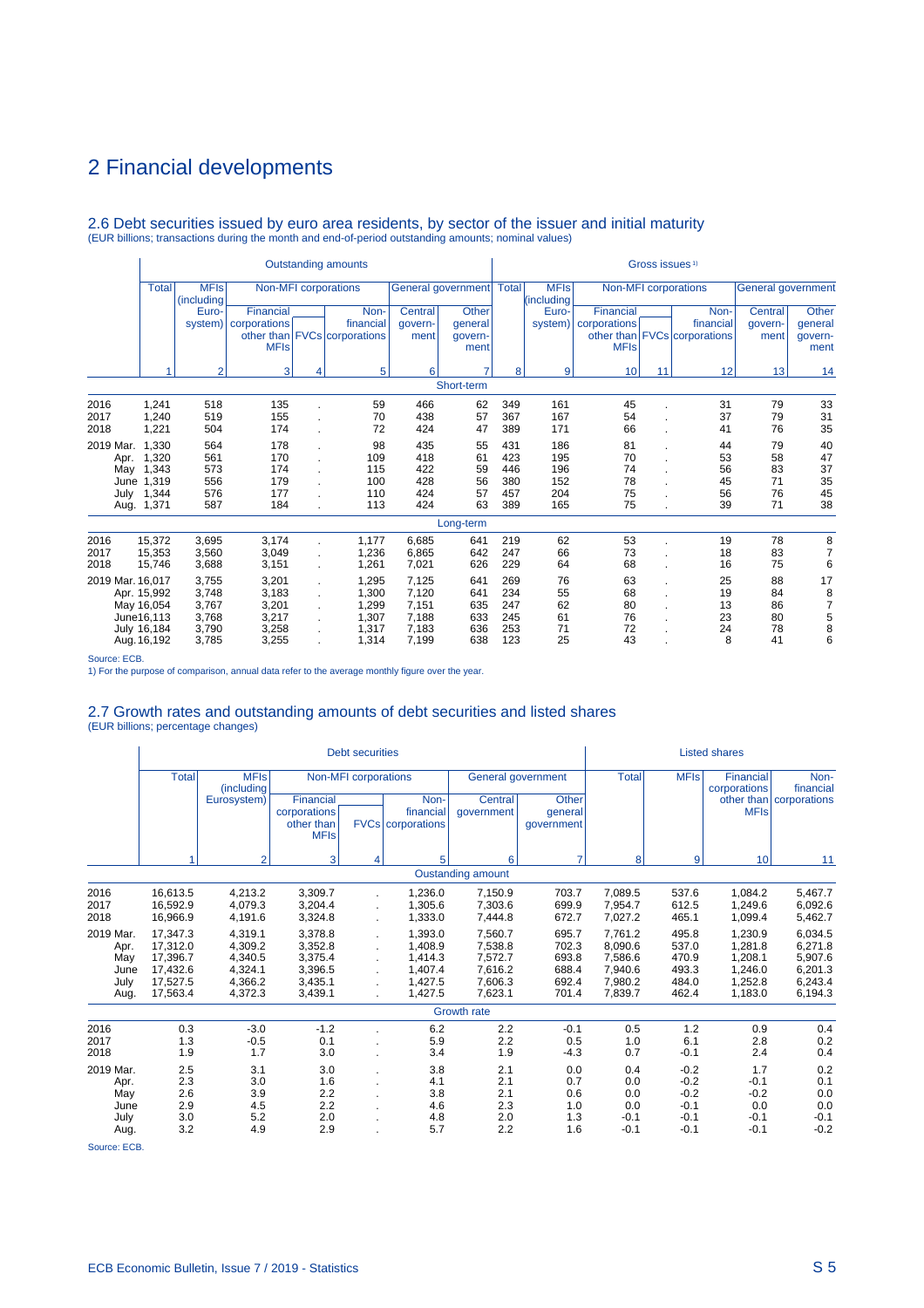# 2.8 Effective exchange rates 1)

| (period averages; index: 1999 Q1=100) |  |  |
|---------------------------------------|--|--|

|                                                  |                                              |                                              |                                              | <b>EER-38</b>                           |                      |                      |                                                    |                                              |
|--------------------------------------------------|----------------------------------------------|----------------------------------------------|----------------------------------------------|-----------------------------------------|----------------------|----------------------|----------------------------------------------------|----------------------------------------------|
|                                                  | Nominal                                      | <b>Real CPI</b>                              | Real PPI                                     | <b>Real GDP</b><br>deflator             | <b>Real ULCM</b>     | <b>Real ULCT</b>     | Nominal                                            | <b>Real CPI</b>                              |
|                                                  |                                              | $\mathfrak{p}$                               | 3                                            |                                         | 5                    | 6                    |                                                    | 8                                            |
| 2016<br>2017<br>2018                             | 94.4<br>96.6<br>98.9                         | 89.5<br>91.4<br>93.4                         | 90.8<br>91.9<br>93.4                         | 85.2<br>86.0<br>87.4                    | 80.0<br>78.8<br>79.2 | 90.2<br>90.6<br>91.5 | 109.7<br>112.0<br>117.9                            | 88.9<br>90.0<br>93.8                         |
| 2018 Q4                                          | 98.5                                         | 93.0                                         | 92.9                                         | 86.9                                    | 79.1                 | 91.0                 | 118.4                                              | 93.8                                         |
| 2019 Q1<br>Q2<br>Q3                              | 97.4<br>97.3<br>97.7                         | 91.7<br>91.4<br>91.5                         | 92.1<br>91.7<br>91.8                         | 85.7<br>85.5<br>$\blacksquare$          | 78.3<br>78.6         | 89.6<br>89.3         | 116.7<br>116.8<br>116.9                            | 92.1<br>91.9<br>91.5                         |
| 2019 Apr.<br>May<br>June<br>July<br>Aug.<br>Sep. | 96.7<br>97.4<br>97.9<br>97.5<br>98.1<br>97.4 | 91.0<br>91.4<br>91.9<br>91.3<br>91.9<br>91.2 | 91.3<br>91.8<br>92.1<br>91.5<br>92.2<br>91.6 |                                         |                      |                      | 116.1<br>117.0<br>117.4<br>116.5<br>117.6<br>116.7 | 91.4<br>91.9<br>92.2<br>91.3<br>92.0<br>91.2 |
|                                                  |                                              |                                              |                                              | Percentage change versus previous month |                      |                      |                                                    |                                              |
| 2019 Sep.                                        | $-0.7$                                       | $-0.7$                                       | $-0.7$                                       | Percentage change versus previous year  |                      |                      | $-0.8$                                             | $-0.9$                                       |
| 2019 Sep.                                        | $-2.0$                                       | $-2.9$                                       | $-2.2$                                       |                                         |                      |                      | $-3.1$                                             | $-4.5$                                       |

Source: ECB. 1) For a definition of the trading partner groups and other information see the General Notes to the Statistics Bulletin.

#### 2.9 Bilateral exchange rates (period averages; units of national currency per euro)

|                                                  | <b>Chinese</b><br>renminbi                         | Croatian<br>kuna                                   | Czech I<br>koruna                                        | krone                                              | forint                                                         | Danish Hungarian Japanese<br>yen                               | <b>Polish</b><br>zloty                             | sterling                                           | Pound Romanian<br>leu                                    | Swedish<br>krona                                         | <b>Swiss</b><br>franc                              | US<br><b>Dollar</b>                                |
|--------------------------------------------------|----------------------------------------------------|----------------------------------------------------|----------------------------------------------------------|----------------------------------------------------|----------------------------------------------------------------|----------------------------------------------------------------|----------------------------------------------------|----------------------------------------------------|----------------------------------------------------------|----------------------------------------------------------|----------------------------------------------------|----------------------------------------------------|
|                                                  |                                                    | $\overline{2}$                                     | 3                                                        |                                                    | 5                                                              | 6                                                              | ∍                                                  | 8                                                  | 9                                                        | 10                                                       | 11                                                 | 12                                                 |
| 2016<br>2017<br>2018                             | 7.352<br>7.629<br>7.808                            | 7.533<br>7.464<br>7.418                            | 27.034<br>26.326<br>25.647                               | 7.445<br>7.439<br>7.453                            | 311.438<br>309.193<br>318.890                                  | 120.197<br>126.711<br>130.396                                  | 4.363<br>4.257<br>4.261                            | 0.819<br>0.877<br>0.885                            | 4.4904<br>4.5688<br>4.6540                               | 9.469<br>9.635<br>10.258                                 | 1.090<br>1.112<br>1.155                            | 1.107<br>1.130<br>1.181                            |
| 2018 Q4                                          | 7.895                                              | 7.420                                              | 25.864                                                   | 7.462                                              | 322.995                                                        | 128.816                                                        | 4.299                                              | 0.887                                              | 4.6605                                                   | 10.320                                                   | 1.137                                              | 1.141                                              |
| 2019 Q1<br>Q2<br>Q3                              | 7.663<br>7.672<br>7.800                            | 7.422<br>7.418<br>7.394                            | 25.683<br>25.686<br>25.734                               | 7.464<br>7.467<br>7.463                            | 317.907<br>322.973<br>328.099                                  | 125.083<br>123.471<br>119.323                                  | 4.302<br>4.282<br>4.318                            | 0.873<br>0.875<br>0.902                            | 4.7358<br>4.7480<br>4.7314                               | 10.419<br>10.619<br>10.662                               | 1.132<br>1.126<br>1.096                            | 1.136<br>1.124<br>1.112                            |
| 2019 Apr.<br>May<br>June<br>July<br>Aug.<br>Sep. | 7.549<br>7.674<br>7.794<br>7.715<br>7.858<br>7.832 | 7.428<br>7.419<br>7.408<br>7.390<br>7.390<br>7.401 | 25.677<br>25.768<br>25.605<br>25.548<br>25.802<br>25.868 | 7.465<br>7.468<br>7.467<br>7.466<br>7.460<br>7.463 | 321.181<br>324.978<br>322.559<br>325.269<br>326.906<br>332.448 | 125.436<br>122.948<br>122.081<br>121.406<br>118.179<br>118.242 | 4.286<br>4.296<br>4.264<br>4.260<br>4.347<br>4.353 | 0.862<br>0.872<br>0.891<br>0.899<br>0.916<br>0.891 | 4.7584<br>4.7594<br>4.7250<br>4.7286<br>4.7280<br>4.7381 | 10.482<br>10.737<br>10.626<br>10.560<br>10.736<br>10.697 | 1.132<br>1.130<br>1.117<br>1.108<br>1.089<br>1.090 | 1.124<br>1.118<br>1.129<br>1.122<br>1.113<br>1.100 |
|                                                  |                                                    |                                                    |                                                          |                                                    |                                                                |                                                                | Percentage change versus previous month            |                                                    |                                                          |                                                          |                                                    |                                                    |
| 2019 Sep.                                        | $-0.3$                                             | 0.2                                                | 0.3                                                      | 0.0                                                | 1.7                                                            | 0.1                                                            | 0.1                                                | $-2.7$                                             | 0.2                                                      | $-0.4$                                                   | 0.1                                                | $-1.1$                                             |
|                                                  |                                                    |                                                    |                                                          |                                                    |                                                                |                                                                | Percentage change versus previous year             |                                                    |                                                          |                                                          |                                                    |                                                    |
| 2019 Sep.<br>Source: ECB.                        | $-2.0$                                             | $-0.4$                                             | 1.0                                                      | 0.1                                                | 2.3                                                            | $-9.4$                                                         | 1.2                                                | $-0.2$                                             | 2.0                                                      | 2.4                                                      | $-3.4$                                             | $-5.6$                                             |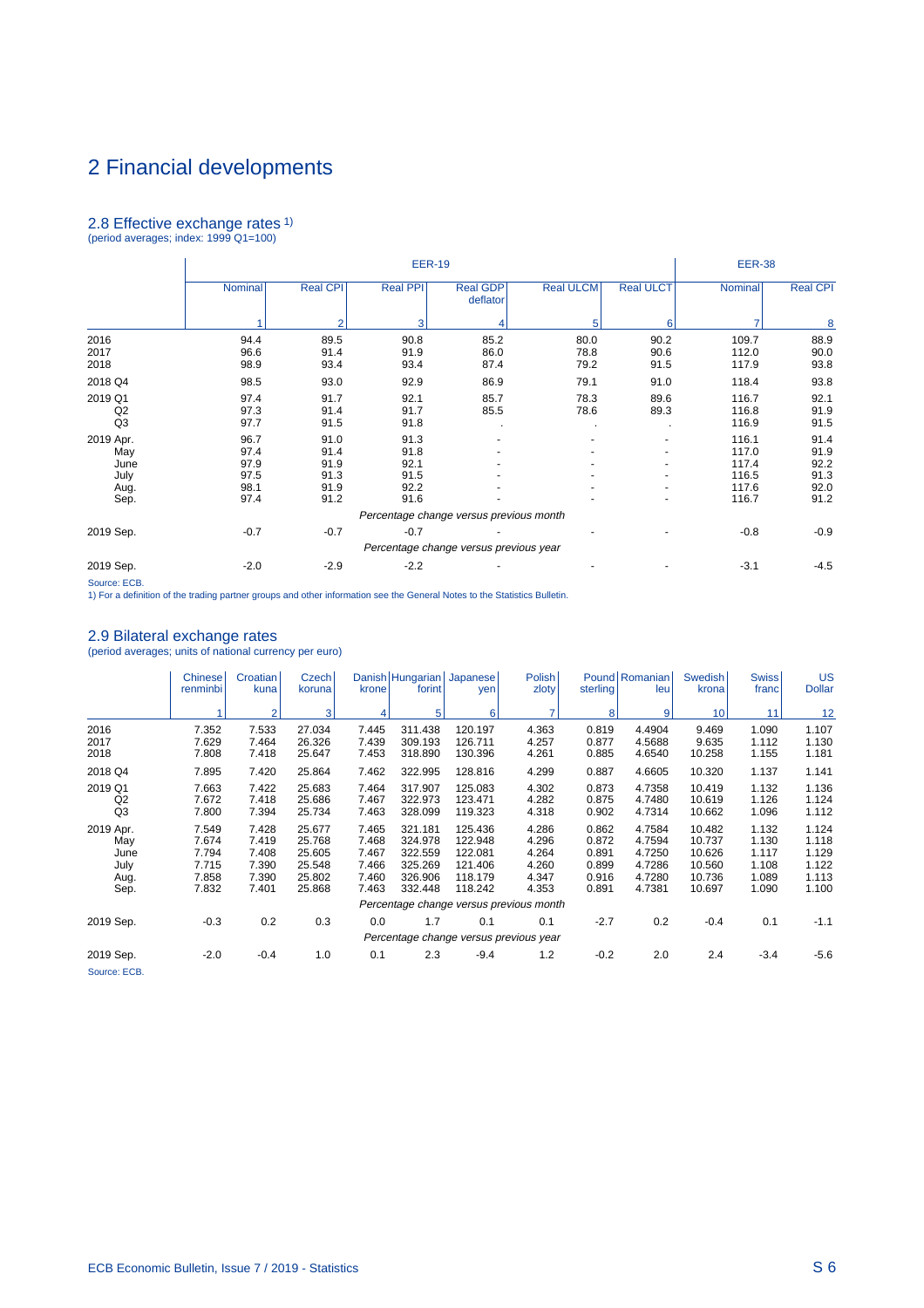|                           | Total <sup>1)</sup><br><b>Liabilities</b><br><b>Net</b><br><b>Assets</b> |                          |                         | <b>Direct</b><br>investment   |                                                                    | Portfolio<br>investment  |                         | <b>Net</b><br>financial<br>derivatives | Other investment         |                            | <b>Reserve</b><br>assets | Memo:<br><b>Gross</b><br>external |
|---------------------------|--------------------------------------------------------------------------|--------------------------|-------------------------|-------------------------------|--------------------------------------------------------------------|--------------------------|-------------------------|----------------------------------------|--------------------------|----------------------------|--------------------------|-----------------------------------|
|                           |                                                                          |                          |                         | <b>Assets</b>                 | Liabilities                                                        | <b>Assets</b>            | <b>Liabilities</b>      |                                        | <b>Assets</b>            | <b>Liabilities</b>         |                          | debt                              |
|                           |                                                                          | $\overline{2}$           | 3                       |                               | 5                                                                  | 6                        | 7                       | 8 <sup>1</sup>                         | $\overline{9}$           | 10                         | 11                       | 12                                |
|                           |                                                                          |                          |                         |                               | Outstanding amounts (international investment position)            |                          |                         |                                        |                          |                            |                          |                                   |
| 2018 Q3<br>Q4             | 26.129.9<br>25,399.7                                                     | 26.707.7<br>25,891.3     | $-577.8$<br>$-491.6$    | 11.198.5<br>10,895.1          | 9.161.6<br>9,041.6                                                 | 8.890.1<br>8,475.2       | 11.147.7<br>10,508.5    | $-72.5$<br>$-87.9$                     | 5.439.9<br>5,398.2       | 6.398.4<br>6,341.2         | 673.9<br>719.1           | 14.502.9<br>14,197.4              |
| 2019 Q1<br>Q2             | 26.652.9<br>26.837.0                                                     | 26.908.5<br>27,084.1     | $-255.6$<br>$-247.1$    | 11,179.5<br>11.064.3          | 9.124.4<br>9.096.4                                                 | 9.114.2<br>9,232.2       | 11.251.0<br>11.424.4    | $-91.4$<br>$-78.2$                     | 5.709.4<br>5.847.8       | 6.533.1<br>6,563.3         | 741.1<br>770.8           | 14.629.3<br>14,695.5              |
|                           |                                                                          |                          |                         |                               | Outstanding amounts as a percentage of GDP                         |                          |                         |                                        |                          |                            |                          |                                   |
| 2019 Q2                   | 229.0                                                                    | 231.1                    | $-2.1$                  | 94.4                          | 77.6                                                               | 78.8                     | 97.5                    | $-0.7$                                 | 49.9                     | 56.0                       | 6.6                      | 125.4                             |
|                           |                                                                          |                          |                         |                               |                                                                    | <b>Transactions</b>      |                         |                                        |                          |                            |                          |                                   |
| 2018 Q3<br>Q <sub>4</sub> | 62.8<br>$-407.0$                                                         | $-31.3$<br>$-470.9$      | 94.1<br>63.8            | $-79.2$<br>$-303.9$           | $-81.9$<br>$-195.0$                                                | 40.5<br>$-28.2$          | 6.1<br>$-158.2$         | 35.0<br>29.6                           | 65.3<br>$-110.4$         | 44.6<br>$-117.6$           | 1.2<br>5.8               |                                   |
| 2019 Q1<br>Q2             | 355.0<br>217.7                                                           | 303.6<br>180.7           | 51.4<br>37.0            | 90.6<br>$-47.3$               | 35.7<br>12.0                                                       | 58.6<br>49.5             | 141.8<br>91.3           | 2.2<br>30.2                            | 200.7<br>182.6           | 126.1<br>77.4              | 2.8<br>2.6               |                                   |
| 2019 Mar.<br>Apr.<br>May  | 45.2<br>157.3<br>86.0                                                    | $-1.0$<br>173.7<br>73.8  | 46.1<br>$-16.3$<br>12.2 | 3.1<br>21.4<br>9.0            | $-23.7$<br>49.0<br>16.1                                            | 20.1<br>$-7.6$<br>$-0.5$ | 61.3<br>$-10.6$<br>60.3 | 5.3<br>10.6<br>12.6                    | 11.6<br>129.8<br>63.2    | $-38.5$<br>135.3<br>$-2.6$ | 5.0<br>3.2<br>1.8        |                                   |
| June<br>July<br>Aug.      | $-25.6$<br>191.7<br>35.2                                                 | $-66.8$<br>176.2<br>11.4 | 41.2<br>15.5<br>23.9    | $-77.7$<br>$-14.6$<br>$-21.0$ | $-53.1$<br>2.4<br>$-30.6$                                          | 57.6<br>48.6<br>28.7     | 41.7<br>75.7<br>16.6    | 7.1<br>8.3<br>6.1                      | $-10.3$<br>142.3<br>20.7 | $-55.4$<br>98.1<br>25.4    | $-2.3$<br>7.1<br>0.8     |                                   |
|                           |                                                                          |                          |                         |                               | 12-month cumulated transactions                                    |                          |                         |                                        |                          |                            |                          |                                   |
| 2019 Aug.                 | 290.3                                                                    | 58.7                     | 231.5                   | $-398.2$                      | $-279.2$<br>12-month cumulated transactions as a percentage of GDP | 152.6                    | 207.8                   | 83.1                                   | 431.3                    | 130.2                      | 21.4                     |                                   |
|                           |                                                                          |                          |                         |                               |                                                                    |                          |                         |                                        |                          |                            |                          |                                   |
| 2019 Aug.                 | 2.5                                                                      | 0.5                      | 2.0                     | $-3.4$                        | $-2.4$                                                             | 1.3                      | 1.8                     | 0.7                                    | 3.7                      | 1.1                        | 0.2                      |                                   |

2.10 Euro area balance of payments, financial account (EUR billions, unless otherwise indicated; outstanding amounts at end of period; transactions during period)

Source: ECB.

1) Net financial derivatives are included in total assets.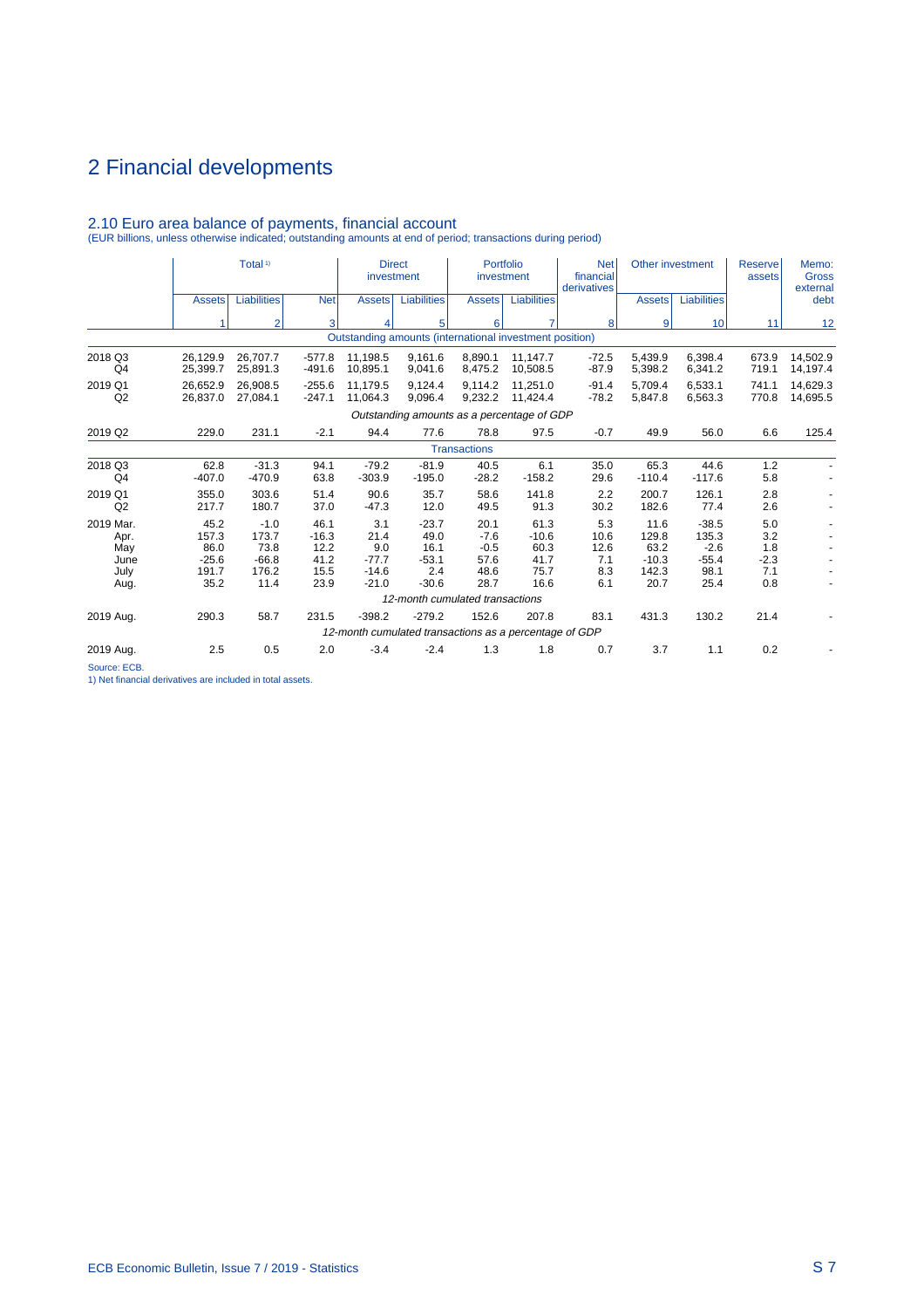# <span id="page-67-0"></span>3.1 GDP and expenditure components (quarterly data seasonally adjusted; annual data unadjusted)

|                           |                                  |                                  |                               |                                                                                    |                                                       |                                                                         | <b>GDP</b>              |                                      |                                                |                         |                                |                               |
|---------------------------|----------------------------------|----------------------------------|-------------------------------|------------------------------------------------------------------------------------|-------------------------------------------------------|-------------------------------------------------------------------------|-------------------------|--------------------------------------|------------------------------------------------|-------------------------|--------------------------------|-------------------------------|
|                           | <b>Total</b>                     |                                  |                               |                                                                                    |                                                       | Domestic demand                                                         |                         |                                      |                                                |                         | External balance <sup>1)</sup> |                               |
|                           |                                  | <b>Total</b>                     | Private<br>consumption        | Government<br>consumption                                                          |                                                       | Gross fixed capital formation<br><b>Total</b><br>construction machinery | <b>Total</b>            | Intellectual<br>property<br>products | <b>Changes</b> in<br>inventories <sup>2)</sup> | <b>Total</b>            | Exports <sup>1)</sup>          | Imports <sup>1)</sup>         |
|                           | 1                                | $\overline{2}$                   | 3                             | 4                                                                                  | 5                                                     | 6                                                                       | 7                       | 8                                    | 9                                              | 10                      | 11                             | 12                            |
|                           |                                  |                                  |                               |                                                                                    |                                                       | <b>Current prices (EUR billions)</b>                                    |                         |                                      |                                                |                         |                                |                               |
| 2016<br>2017<br>2018      | 10,817.0<br>11.200.9<br>11,561.2 | 10,339.5<br>10.707.5<br>11,060.8 | 5,858.7<br>6.036.9<br>6,207.5 |                                                                                    | 2,235.3 2,193.0<br>2.296.7 2.304.3<br>2,363.9 2,405.9 | 1,038.2<br>1.101.6<br>1,175.2                                           | 675.1<br>707.0<br>742.2 | 473.5<br>489.2<br>481.7              | 52.5<br>69.6<br>83.5                           | 477.5<br>493.4<br>500.4 | 4,928.9<br>5.297.9<br>5,547.4  | 4,451.4<br>4.804.5<br>5,047.0 |
| 2018 Q3<br>Q4             | 2,897.0<br>2,922.3               | 2.778.2<br>2,805.1               | 1.556.6<br>1,566.8            | 592.5<br>597.4                                                                     | 606.9<br>619.4                                        | 296.9<br>302.8                                                          | 187.7<br>188.8          | 120.7<br>126.1                       | 22.3<br>21.5                                   | 118.7<br>117.1          | 1,398.2<br>1,410.5             | 1,279.5<br>1,293.4            |
| 2019 Q1<br>Q2             | 2,945.4<br>2,965.9               | 2.814.2<br>2,864.5               | 1,575.2<br>1,587.9            | 602.2<br>607.6                                                                     | 626.2<br>660.8                                        | 310.9<br>311.0                                                          | 190.5<br>192.6          | 123.2<br>155.5                       | 10.5<br>8.0                                    | 131.2<br>101.4          | 1,425.7<br>1,430.8             | 1,294.5<br>1,329.4            |
|                           |                                  |                                  |                               |                                                                                    |                                                       | as a percentage of GDP                                                  |                         |                                      |                                                |                         |                                |                               |
| 2018                      | 100.0                            | 95.7                             | 53.7                          | 20.4                                                                               | 20.8                                                  | 10.2                                                                    | 6.4                     | 4.2                                  | 0.7                                            | 4.3                     |                                |                               |
|                           |                                  |                                  |                               |                                                                                    |                                                       | Chain-linked volumes (prices for the previous year)                     |                         |                                      |                                                |                         |                                |                               |
|                           |                                  |                                  |                               |                                                                                    |                                                       | quarter-on-quarter percentage changes                                   |                         |                                      |                                                |                         |                                |                               |
| 2018 Q3<br>Q4             | 0.2<br>0.3                       | 0.4<br>0.4                       | 0.2<br>0.4                    | 0.1<br>0.4                                                                         | 0.8<br>1.6                                            | 0.5<br>1.2                                                              | 0.7<br>0.4              | 1.5<br>4.4                           |                                                |                         | 0.4<br>0.9                     | 1.0<br>1.1                    |
| 2019 Q1<br>Q2             | 0.4<br>0.2                       | 0.1<br>1.4                       | 0.3<br>0.2                    | 0.4<br>0.4                                                                         | 0.5<br>5.6                                            | 1.7<br>$-0.1$                                                           | 0.7<br>1.6              | $-2.7$<br>26.4                       |                                                | $\blacksquare$          | 1.1<br>0.2                     | 0.4<br>2.8                    |
|                           |                                  |                                  |                               |                                                                                    |                                                       | annual percentage changes                                               |                         |                                      |                                                |                         |                                |                               |
| 2016<br>2017<br>2018      | 1.9<br>2.5<br>1.9                | 2.4<br>2.2<br>1.6                | 2.0<br>1.7<br>1.4             | 1.9<br>1.3<br>1.1                                                                  | 4.0<br>3.5<br>2.3                                     | 2.7<br>3.6<br>3.4                                                       | 5.8<br>4.0<br>4.3       | 4.5<br>2.4<br>$-2.8$                 |                                                |                         | 2.9<br>5.5<br>3.3              | 4.1<br>5.0<br>2.7             |
| 2018 Q3<br>Q4             | 1.6<br>1.2                       | 1.8<br>1.8                       | 1.1<br>1.1                    | 0.9<br>1.1                                                                         | 3.5<br>4.1                                            | 2.5<br>3.4                                                              | 4.6<br>2.3              | 4.0<br>8.7                           |                                                |                         | 3.1<br>1.7                     | 3.8<br>3.1                    |
| 2019 Q1<br>Q2             | 1.3<br>1.2                       | 1.4<br>2.4                       | 1.1<br>1.1                    | 1.3<br>1.3                                                                         | 4.2<br>8.7                                            | 5.0<br>3.2                                                              | 3.3<br>3.4              | 3.4<br>30.4                          |                                                | $\blacksquare$          | 3.4<br>2.5                     | 3.8<br>5.3                    |
|                           |                                  |                                  |                               | contributions to quarter-on-quarter percentage changes in GDP; percentage points   |                                                       |                                                                         |                         |                                      |                                                |                         |                                |                               |
| 2018 Q3<br>Q4             | 0.2<br>0.3                       | 0.4<br>0.4                       | 0.1<br>0.2                    | 0.0<br>0.1                                                                         | 0.2<br>0.3                                            | 0.0<br>0.1                                                              | 0.0<br>0.0              | 0.1<br>0.2                           | 0.1<br>$-0.2$                                  | $-0.2$<br>$-0.1$        |                                |                               |
| 2019 Q1<br>Q2             | 0.4<br>0.2                       | 0.1<br>1.3                       | 0.2<br>0.1                    | 0.1<br>0.1<br>contributions to annual percentage changes in GDP; percentage points | 0.1<br>1.2                                            | 0.2<br>0.0                                                              | 0.0<br>0.1              | $-0.1$<br>1.1                        | $-0.3$<br>0.0                                  | 0.3<br>$-1.1$           |                                | ä,                            |
| 2016                      | 1.9                              | 2.3                              | 1.1                           | 0.4                                                                                | 0.8                                                   | 0.3                                                                     | 0.4                     | 0.2                                  | 0.0                                            | $-0.4$                  |                                |                               |
| 2017<br>2018              | 2.5<br>1.9                       | 2.1<br>1.5                       | 0.9<br>0.7                    | 0.3<br>0.2                                                                         | 0.7<br>0.5                                            | 0.3<br>0.3                                                              | 0.3<br>0.3              | 0.1<br>$-0.1$                        | 0.2<br>0.0                                     | 0.5<br>0.4              |                                |                               |
| 2018 Q3<br>Q <sub>4</sub> | 1.6<br>1.2                       | 1.8<br>1.7                       | 0.6<br>0.6                    | 0.2<br>0.2                                                                         | 0.7<br>0.8                                            | 0.3<br>0.3                                                              | 0.3<br>0.1              | 0.2<br>0.4                           | 0.3<br>0.1                                     | $-0.1$<br>$-0.5$        |                                |                               |
| 2019 Q1<br>Q2             | 1.3<br>1.2                       | 1.4<br>2.3                       | 0.6<br>0.6                    | 0.3<br>0.3                                                                         | 0.9<br>1.8                                            | 0.5<br>0.3                                                              | 0.2<br>0.2              | 0.1<br>1.2                           | $-0.3$<br>$-0.4$                               | 0.0<br>$-1.1$           |                                |                               |

Sources: Eurostat and ECB calculations. 1) Exports and imports cover goods and services and include cross-border intra-euro area trade. 2) Including acquisitions less disposals of valuables.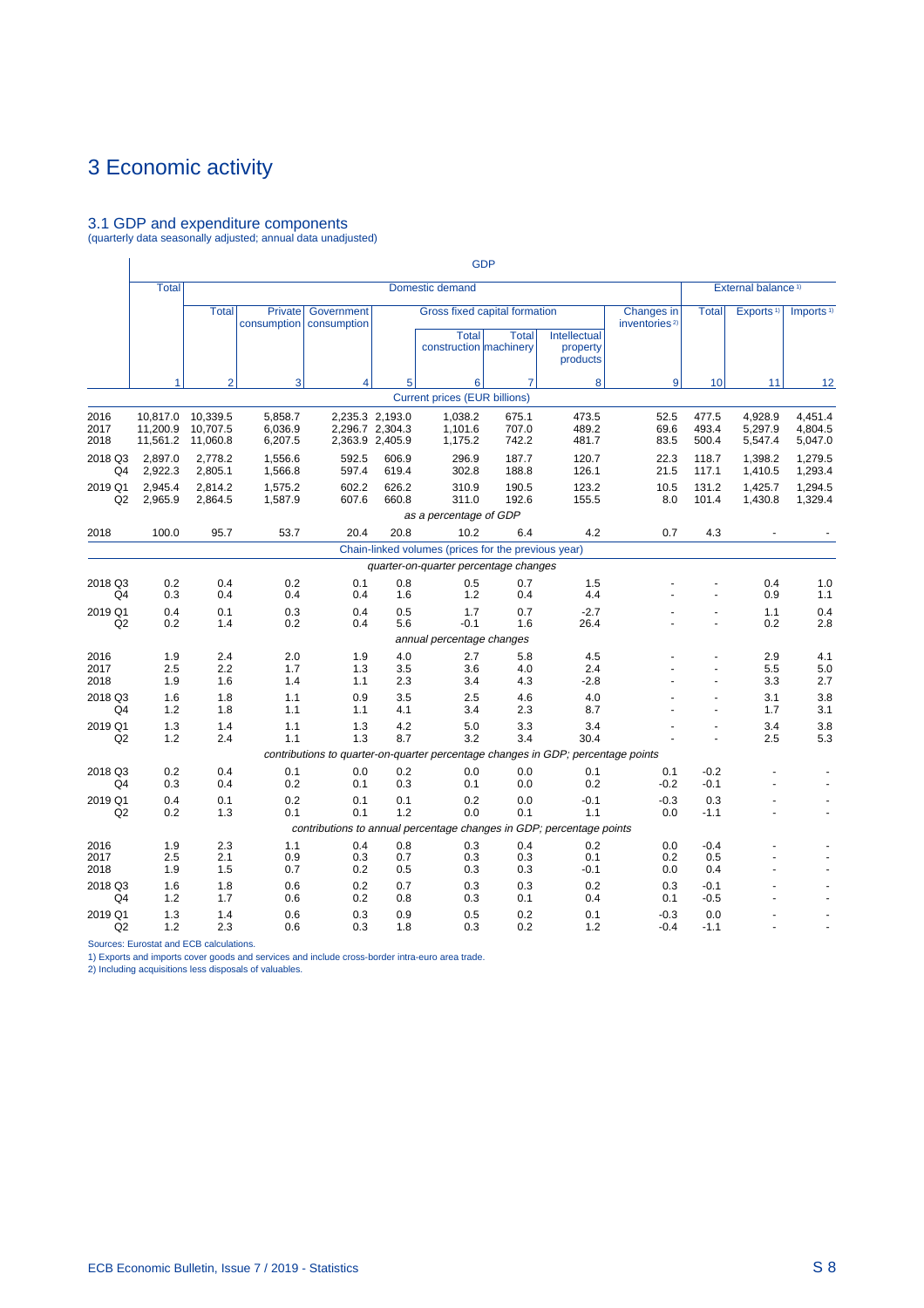# 3.2 Value added by economic activity (quarterly data seasonally adjusted; annual data unadjusted)

|                           |                                 |                         |                                                                                          |                         |                                                          |                                                        | Gross value added (basic prices)     |                               |                                                                              |                                                                        |                                                   | <b>Taxes less</b><br>subsidies |
|---------------------------|---------------------------------|-------------------------|------------------------------------------------------------------------------------------|-------------------------|----------------------------------------------------------|--------------------------------------------------------|--------------------------------------|-------------------------------|------------------------------------------------------------------------------|------------------------------------------------------------------------|---------------------------------------------------|--------------------------------|
|                           | <b>Total</b>                    | forestry and<br>fishing | Agriculture, Manufacturing<br>energy and<br>utilities                                    | Const-<br>ruction       | Trade,<br>transport,<br>modation<br>and food<br>services | Infor-<br>mation<br>accom- and com-<br>munica-<br>tion | Finance<br>and<br>insurance          | Real<br>estate                | Professional,<br>business and<br>support<br>services                         | Public ad-<br>ministration,<br>education,<br>health and<br>social work | Arts, enter-<br>tainment<br>and other<br>services | on<br>products                 |
|                           | 1                               | $\overline{2}$          | $\overline{3}$                                                                           | 4                       | 5 <sup>1</sup>                                           | 6                                                      | 7                                    | 8                             | 9                                                                            | 10                                                                     | 11                                                | 12                             |
|                           |                                 |                         |                                                                                          |                         |                                                          |                                                        | <b>Current prices (EUR billions)</b> |                               |                                                                              |                                                                        |                                                   |                                |
| 2016<br>2017<br>2018      | 9,703.7<br>10,040.0<br>10,356.2 | 161.1<br>176.2<br>177.7 | 1,931.6<br>1,991.7<br>2,041.5                                                            | 479.2<br>502.2<br>537.2 | 1,834.9<br>1,909.8<br>1,968.4                            | 444.3<br>468.8<br>488.5                                | 473.7<br>465.8<br>469.8              | 1,106.3<br>1,133.7<br>1,168.0 | 1,084.7<br>1,143.7<br>1,195.2                                                | 1,847.2<br>1,897.4<br>1,954.7                                          | 340.6<br>350.6<br>355.3                           | 1,113.3<br>1,160.9<br>1,205.0  |
| 2018 Q3<br>Q4             | 2,594.1<br>2,618.3              | 44.6<br>45.0            | 511.9<br>512.2                                                                           | 135.4<br>138.8          | 492.6<br>497.3                                           | 122.0<br>124.5                                         | 117.4<br>118.7                       | 292.3<br>295.0                | 299.5<br>303.6                                                               | 489.6<br>494.1                                                         | 88.7<br>89.3                                      | 302.9<br>303.9                 |
| 2019 Q1<br>Q2             | 2,639.1<br>2,657.4              | 45.8<br>46.6            | 514.6<br>512.6                                                                           | 142.8<br>144.2          | 502.2<br>505.8                                           | 125.5<br>127.9                                         | 117.4<br>118.5                       | 297.6<br>299.5                | 306.1<br>309.4                                                               | 497.1<br>501.6                                                         | 90.1<br>91.2                                      | 306.2<br>308.5                 |
|                           |                                 |                         |                                                                                          |                         |                                                          |                                                        | as a percentage of value added       |                               |                                                                              |                                                                        |                                                   |                                |
| 2018                      | 100.0                           | 1.7                     | 19.7                                                                                     | 5.2                     | 19.0                                                     | 4.7                                                    | 4.5                                  | 11.3                          | 11.5                                                                         | 18.9                                                                   | 3.4                                               |                                |
|                           |                                 |                         |                                                                                          |                         | Chain-linked volumes (prices for the previous year)      |                                                        |                                      |                               |                                                                              |                                                                        |                                                   |                                |
|                           |                                 |                         |                                                                                          |                         | quarter-on-quarter percentage changes                    |                                                        |                                      |                               |                                                                              |                                                                        |                                                   |                                |
| 2018 Q3<br>Q4             | 0.2<br>0.3                      | $-0.8$<br>0.9           | $-0.2$<br>$-0.4$                                                                         | 0.7<br>1.3              | 0.0<br>0.5                                               | 1.8<br>0.5                                             | 0.7<br>$-0.2$                        | 0.4<br>0.3                    | 0.2<br>0.8                                                                   | 0.3<br>0.4                                                             | 0.2<br>0.2                                        | 0.0<br>0.3                     |
| 2019 Q1                   | 0.5                             | 0.4                     | 0.0                                                                                      | 1.6                     | 0.9                                                      | 1.4                                                    | 0.3                                  | 0.5                           | 0.2                                                                          | 0.0                                                                    | 0.7                                               | 0.2                            |
| Q2                        | 0.1                             | $-0.6$                  | $-0.5$                                                                                   | $-0.2$                  | 0.1                                                      | 1.2                                                    | 0.8                                  | 0.2                           | 0.4                                                                          | 0.2                                                                    | 0.2                                               | 0.8                            |
|                           |                                 |                         |                                                                                          |                         |                                                          |                                                        | annual percentage changes            |                               |                                                                              |                                                                        |                                                   |                                |
| 2016<br>2017              | 1.8<br>2.6                      | $-2.0$<br>0.7           | 2.9<br>3.4                                                                               | 1.9<br>2.4              | 1.9<br>3.0                                               | 4.2<br>5.8                                             | $-1.0$<br>1.0                        | 0.6<br>0.8                    | 2.6<br>4.3                                                                   | 1.6<br>1.6                                                             | 0.0<br>1.5                                        | 2.7<br>2.1                     |
| 2018                      | 2.0                             | 1.2                     | 1.8                                                                                      | 3.4                     | 2.1                                                      | 4.4                                                    | 1.1                                  | 1.6                           | 3.3                                                                          | 1.0                                                                    | 0.4                                               | 1.5                            |
| 2018 Q3<br>Q4             | 1.6<br>1.2                      | 0.4<br>0.0              | 1.2<br>$-0.6$                                                                            | 3.3<br>3.6              | 1.8<br>1.5                                               | 4.7<br>3.7                                             | 1.3<br>0.7                           | 1.5<br>1.4                    | 2.6<br>2.6                                                                   | 0.7<br>0.8                                                             | 0.0<br>0.2                                        | 1.6<br>1.1                     |
| 2019 Q1<br>Q <sub>2</sub> | 1.4<br>1.1                      | 0.3<br>$-0.1$           | $-0.3$<br>$-1.1$                                                                         | 4.8<br>3.4              | 1.9<br>1.5                                               | 4.7<br>5.1                                             | 1.2<br>1.5                           | 1.4<br>1.4                    | 1.8<br>1.6                                                                   | 0.9<br>1.0                                                             | 0.9<br>1.3                                        | 0.9<br>1.3                     |
|                           |                                 |                         | contributions to quarter-on-quarter percentage changes in value added; percentage points |                         |                                                          |                                                        |                                      |                               |                                                                              |                                                                        |                                                   |                                |
| 2018 Q3<br>Q4             | 0.2<br>0.3                      | 0.0<br>0.0              | 0.0<br>$-0.1$                                                                            | 0.0<br>0.1              | 0.0<br>0.1                                               | 0.1<br>0.0                                             | 0.0<br>0.0                           | 0.0<br>0.0                    | 0.0<br>0.1                                                                   | 0.1<br>0.1                                                             | 0.0<br>0.0                                        |                                |
| 2019 Q1<br>Q2             | 0.5<br>0.1                      | 0.0<br>0.0              | 0.0<br>$-0.1$                                                                            | 0.1<br>0.0              | 0.2<br>0.0                                               | 0.1<br>0.1                                             | 0.0<br>0.0                           | 0.1<br>0.0                    | 0.0<br>0.0                                                                   | 0.0<br>0.0                                                             | 0.0<br>0.0                                        |                                |
|                           |                                 |                         |                                                                                          |                         |                                                          |                                                        |                                      |                               | contributions to annual percentage changes in value added; percentage points |                                                                        |                                                   |                                |
| 2016                      | 1.8                             | 0.0                     | 0.6                                                                                      | 0.1                     | 0.4                                                      | 0.2                                                    | $-0.1$                               | 0.1                           | 0.3                                                                          | 0.3                                                                    | 0.0                                               |                                |
| 2017<br>2018              | 2.6<br>2.0                      | 0.0<br>0.0              | 0.7<br>0.4                                                                               | 0.1<br>0.2              | 0.6<br>0.4                                               | 0.3<br>0.2                                             | 0.1<br>0.1                           | 0.1<br>0.2                    | 0.5<br>0.4                                                                   | 0.3<br>0.2                                                             | 0.1<br>0.0                                        |                                |
| 2018 Q3<br>Q4             | 1.6<br>1.2                      | 0.0<br>0.0              | 0.2<br>-0.1                                                                              | 0.2<br>0.2              | 0.3<br>0.3                                               | 0.2<br>0.2                                             | 0.1<br>0.0                           | 0.2<br>0.2                    | 0.3<br>0.3                                                                   | 0.1<br>0.2                                                             | 0.0<br>0.0                                        |                                |
| 2019 Q1<br>Q2             | 1.4<br>1.1                      | 0.0<br>0.0              | $-0.1$<br>$-0.2$                                                                         | 0.2<br>0.2              | 0.4<br>0.3                                               | 0.2<br>0.2                                             | 0.1<br>0.1                           | 0.2<br>0.2                    | 0.2<br>0.2                                                                   | 0.2<br>0.2                                                             | 0.0<br>0.0                                        |                                |

Sources: Eurostat and ECB calculations.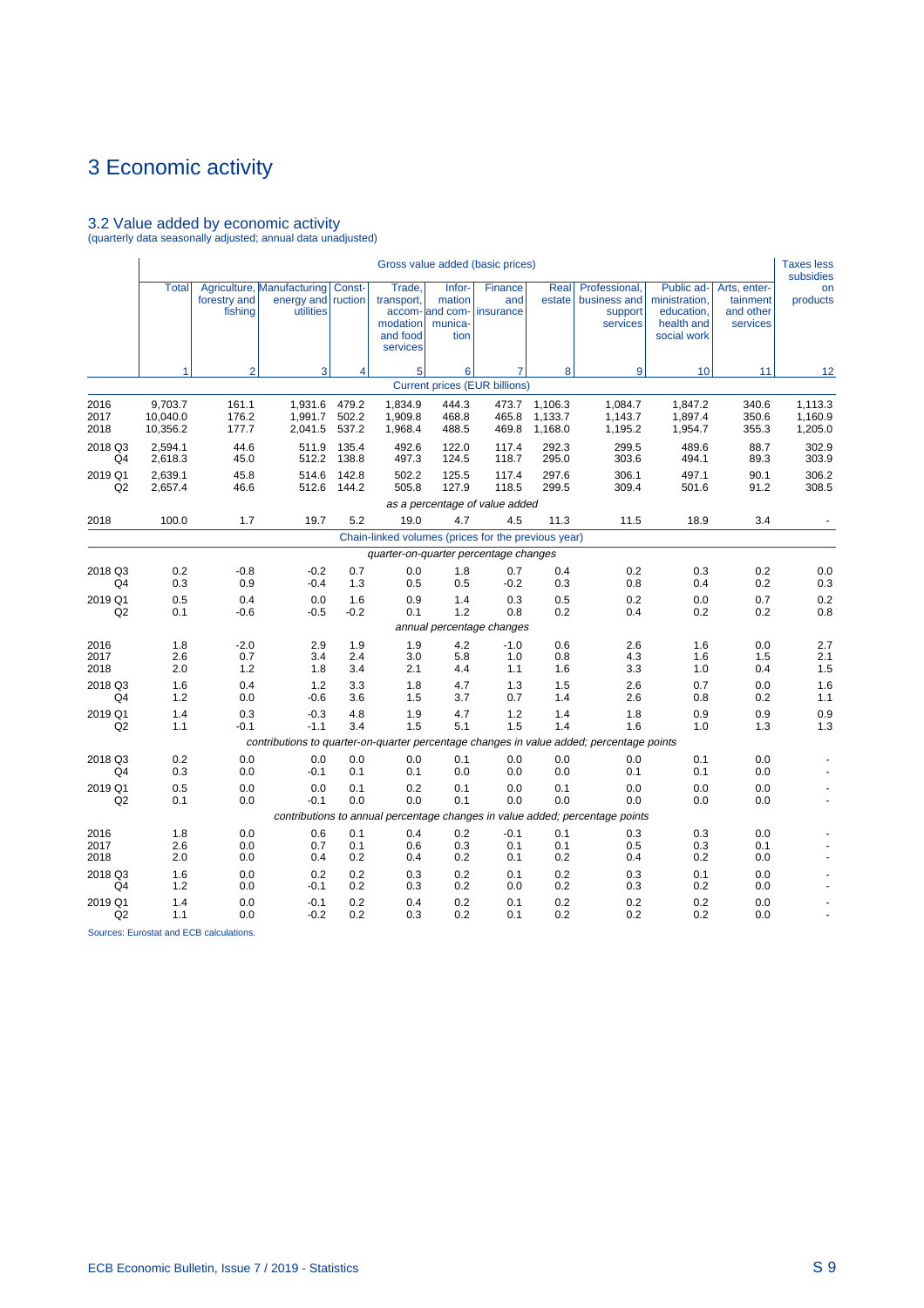3.3 Employment 1) (quarterly data seasonally adjusted; annual data unadjusted)

|         | Total <sup> </sup> |                | By employment<br><b>status</b> |                                                 |                                                   |                        |                                                                              |                                           | By economic activity             |                |                                                      |                                                                                 |                                                 |
|---------|--------------------|----------------|--------------------------------|-------------------------------------------------|---------------------------------------------------|------------------------|------------------------------------------------------------------------------|-------------------------------------------|----------------------------------|----------------|------------------------------------------------------|---------------------------------------------------------------------------------|-------------------------------------------------|
|         |                    | Employ-        | Self-<br>ees employed          | Agricul-<br>ture.<br>forestry<br>and<br>fishing | Manufac-<br>turing,<br>energy<br>and<br>utilities | Con-<br>struc-<br>tion | Trade,<br>transport,<br>accom-<br>modation<br>and food   munica-<br>services | $lnfor-$<br>mation<br>and<br>com-<br>tion | Finance<br>and<br>insur-<br>ance | Real<br>estate | Professional.<br>business and<br>support<br>services | <b>Public adminis-</b><br>tration, edu-<br>cation, health<br>and<br>social work | Arts,<br>entertainment<br>and other<br>services |
|         |                    | $\overline{2}$ | 3                              | 4                                               | 5                                                 | 6 <sup>1</sup>         | 7                                                                            | 8                                         | 9                                | 10             | 11                                                   | 12                                                                              | 13                                              |
|         |                    |                |                                |                                                 |                                                   |                        | Persons employed                                                             |                                           |                                  |                |                                                      |                                                                                 |                                                 |
|         |                    |                |                                |                                                 |                                                   |                        | as a percentage of total persons employed                                    |                                           |                                  |                |                                                      |                                                                                 |                                                 |
| 2016    | 100.0              | 85.2           | 14.8                           | 3.3                                             | 14.7                                              | 6.0                    | 24.9                                                                         | 2.8                                       | 2.6                              | 1.0            | 13.6                                                 | 24.4                                                                            | 7.0                                             |
| 2017    | 100.0              | 85.6           | 14.4                           | 3.2                                             | 14.6                                              | 6.0                    | 24.9                                                                         | 2.8                                       | 2.5                              | 1.0            | 13.8                                                 | 24.3                                                                            | 6.9                                             |
| 2018    | 100.0              | 85.8           | 14.2                           | 3.1                                             | 14.6                                              | 6.0                    | 24.9                                                                         | 2.9                                       | 2.4                              | 1.0            | 14.0                                                 | 24.2                                                                            | 6.9                                             |
| 2016    | 1.3                | 1.6            | $-0.2$                         | $-0.2$                                          | 0.8                                               | 0.3                    | annual percentage changes<br>1.4                                             | 3.0                                       | $-0.5$                           | 2.1            | 2.9                                                  | 1.3                                                                             | 0.7                                             |
| 2017    | 1.6                | 2.0            | $-0.7$                         | $-0.5$                                          | 1.1                                               | 1.5                    | 1.8                                                                          | 3.4                                       | $-1.5$                           | 1.8            | 3.7                                                  | 1.1                                                                             | 1.0                                             |
| 2018    | 1.5                | 1.8            | $-0.2$                         | $-0.4$                                          | 1.5                                               | 2.4                    | 1.4                                                                          | 3.4                                       | $-0.7$                           | 1.7            | 2.8                                                  | 1.3                                                                             | 0.6                                             |
| 2018 Q3 | 1.4                | 1.7            | $-0.1$                         | 0.0                                             | 1.4                                               | 2.5                    | 1.2                                                                          | 3.9                                       | $-0.9$                           | 2.0            | 2.5                                                  | 1.3                                                                             | 0.4                                             |
| Q4      | 1.4                | 1.6            | $-0.1$                         | $-0.4$                                          | 1.3                                               | 3.1                    | 1.3                                                                          | 3.8                                       | $-0.4$                           | 1.9            | 1.9                                                  | 1.3                                                                             | 0.2                                             |
| 2019 Q1 | 1.4                | 1.6            | 0.1                            | 0.0                                             | 1.2                                               | 2.5                    | 1.2                                                                          | 4.0                                       | $-0.2$                           | 2.2            | 1.8                                                  | 1.3                                                                             | 0.5                                             |
| Q2      | 1.2                | 1.4            | $-0.3$                         | $-2.2$                                          | 1.0                                               | 1.5                    | 1.2                                                                          | 3.9                                       | $-0.4$                           | 1.1            | 1.4                                                  | 1.4                                                                             | 0.9                                             |
|         |                    |                |                                |                                                 |                                                   |                        | Hours worked                                                                 |                                           |                                  |                |                                                      |                                                                                 |                                                 |
| 2016    | 100.0              | 80.3           | 19.7                           | 4.4                                             | 15.1                                              | 6.7                    | as a percentage of total hours worked<br>25.8                                | 2.9                                       | 2.6                              | 1.0            | 13.3                                                 | 21.9                                                                            | 6.3                                             |
| 2017    | 100.0              | 80.7           | 19.3                           | 4.3                                             | 15.1                                              | 6.7                    | 25.8                                                                         | 3.0                                       | 2.5                              | 1.0            | 13.6                                                 | 21.8                                                                            | 6.2                                             |
| 2018    | 100.0              | 81.1           | 18.9                           | 4.2                                             | 15.0                                              | 6.8                    | 25.7                                                                         | 3.0                                       | 2.5                              | 1.0            | 13.8                                                 | 21.8                                                                            | 6.1                                             |
|         |                    |                |                                |                                                 |                                                   |                        | annual percentage changes                                                    |                                           |                                  |                |                                                      |                                                                                 |                                                 |
| 2016    | 1.4                | 1.9            | $-0.3$                         | 0.0                                             | 0.9                                               | 0.5                    | 1.6                                                                          | 3.0                                       | $-0.1$                           | 2.9            | 3.0                                                  | 1.3                                                                             | 0.7                                             |
| 2017    | 1.1                | 1.7            | $-1.2$                         | $-1.1$                                          | 0.8                                               | 1.3                    | 1.3                                                                          | 3.2                                       | $-2.0$                           | 1.5            | 3.4                                                  | 0.5                                                                             | 0.4                                             |
| 2018    | 1.4                | 1.9            | $-0.4$                         | 0.4                                             | 1.2                                               | 2.7                    | 1.1                                                                          | 3.2                                       | $-1.0$                           | 2.4            | 2.7                                                  | 1.3                                                                             | 0.4                                             |
| 2018 Q3 | 1.6                | 1.9            | 0.1                            | 1.0                                             | 1.3                                               | 3.2                    | 1.3                                                                          | 3.7                                       | $-1.1$                           | 3.0            | 2.8                                                  | 1.3                                                                             | 0.5                                             |
| Q4      | 1.5                | 1.9            | $-0.1$                         | 0.3                                             | 1.3                                               | 3.3                    | 1.4                                                                          | 3.8                                       | $-0.1$                           | 1.9            | 2.1                                                  | 1.5                                                                             | 0.4                                             |
| 2019 Q1 | 1.6                | 1.9            | 0.2                            | 1.2                                             | 1.5                                               | 3.0                    | 1.4                                                                          | 4.1                                       | 0.0                              | 1.7            | 1.9                                                  | 1.4                                                                             | 0.5                                             |
| Q2      | 0.9                | 1.3            | $-0.6$                         | $-2.0$                                          | 0.7                                               | 1.7                    | 1.0                                                                          | 3.4                                       | $-0.4$                           | 1.1            | 1.4                                                  | 1.1                                                                             | 0.1                                             |
|         |                    |                |                                |                                                 |                                                   |                        | Hours worked per person employed<br>annual percentage changes                |                                           |                                  |                |                                                      |                                                                                 |                                                 |
| 2016    | 0.1                | 0.3            | $-0.2$                         | 0.3                                             | 0.1                                               | 0.2                    | 0.2                                                                          | 0.0                                       | 0.4                              | 0.7            | 0.1                                                  | 0.0                                                                             | 0.0                                             |
| 2017    | $-0.5$             | $-0.3$         | $-0.5$                         | $-0.6$                                          | $-0.3$                                            | $-0.1$                 | $-0.5$                                                                       | $-0.1$                                    | $-0.5$                           | $-0.3$         | $-0.3$                                               | $-0.6$                                                                          | $-0.6$                                          |
| 2018    | $-0.1$             | 0.1            | $-0.2$                         | 0.8                                             | $-0.2$                                            | 0.2                    | $-0.3$                                                                       | $-0.3$                                    | $-0.3$                           | 0.6            | $-0.1$                                               | 0.0                                                                             | $-0.2$                                          |
| 2018 Q3 | 0.1                | 0.2            | 0.2                            | 1.0                                             | $-0.1$                                            | 0.6                    | 0.1                                                                          | $-0.2$                                    | $-0.2$                           | 1.0            | 0.3                                                  | 0.0                                                                             | 0.2                                             |
| Q4      | 0.1                | 0.3            | $-0.1$                         | 0.7                                             | 0.0                                               | 0.2                    | 0.1                                                                          | 0.1                                       | 0.3                              | 0.1            | 0.2                                                  | 0.1                                                                             | 0.1                                             |
| 2019 Q1 | 0.2                | 0.3            | 0.1                            | 1.2                                             | 0.2                                               | 0.5                    | 0.2                                                                          | 0.1                                       | 0.2                              | $-0.5$         | 0.1                                                  | 0.1                                                                             | 0.0                                             |
| Q2      | $-0.2$             | $-0.1$         | $-0.3$                         | 0.2                                             | $-0.3$                                            | 0.1                    | $-0.2$                                                                       | $-0.5$                                    | 0.0                              | 0.1            | 0.0                                                  | $-0.3$                                                                          | $-0.8$                                          |

Sources: Eurostat and ECB calculations. 1) Data for employment are based on the ESA 2010.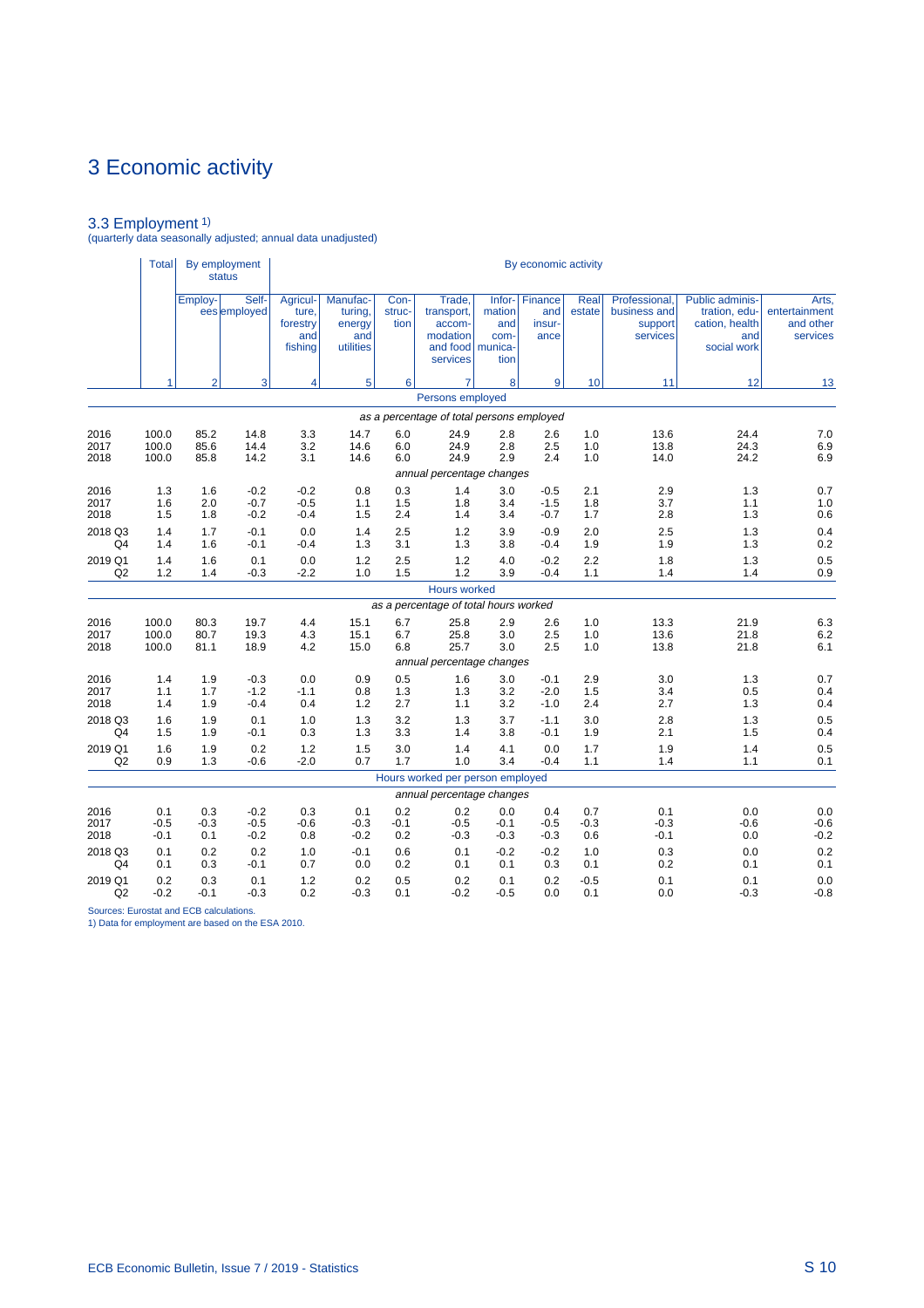# 3.4 Labour force, unemployment and job vacancies (seasonally adjusted, unless otherwise indicated)

|                                                  | Labour<br>force.              | Under-<br>employ-                                       |                                                          |                                        |                                                                                                                      |                                                         |                                        | <b>Unemployment</b>                                |                                              |                                                    |                                        |                                                    |                                        | Job<br>vacancy           |
|--------------------------------------------------|-------------------------------|---------------------------------------------------------|----------------------------------------------------------|----------------------------------------|----------------------------------------------------------------------------------------------------------------------|---------------------------------------------------------|----------------------------------------|----------------------------------------------------|----------------------------------------------|----------------------------------------------------|----------------------------------------|----------------------------------------------------|----------------------------------------|--------------------------|
|                                                  | millions <sup>1)</sup>        | ment.<br>% of                                           | <b>Total</b>                                             |                                        | Long-term<br>unemploy-                                                                                               |                                                         | By age                                 |                                                    |                                              |                                                    |                                        | By gender                                          |                                        | rate <sup>2)</sup>       |
|                                                  |                               | labour<br>force $1$                                     | <b>Millions</b>                                          | $%$ of<br>labour                       | ment.<br>% of                                                                                                        |                                                         | <b>Adult</b>                           |                                                    | Youth                                        |                                                    | Male                                   |                                                    | Female                                 |                          |
|                                                  |                               |                                                         |                                                          | force                                  | labour<br>force <sup>1)</sup>                                                                                        | <b>Millions</b>                                         | % of<br>labour<br>force                | <b>Millions</b>                                    | % of<br>labour<br>force                      | <b>Millions</b>                                    | % of<br>labour<br>force                | <b>Millions</b>                                    | labour<br>force                        | % of % of total<br>posts |
|                                                  |                               | $\mathfrak{p}$                                          | 3                                                        | 4                                      | 5                                                                                                                    | 6                                                       | $\overline{7}$                         | 8                                                  | 9                                            | 10                                                 | 11                                     | 12                                                 | 13                                     | 14                       |
| % of total<br>in 2016                            |                               |                                                         | 100.0                                                    |                                        |                                                                                                                      | 81.7                                                    |                                        | 18.3                                               |                                              | 52.2                                               |                                        | 47.8                                               |                                        |                          |
| 2016<br>2017<br>2018                             | 162.028<br>162.659<br>163.305 | 4.3<br>4.1<br>3.8                                       | 16.258<br>14.760<br>13.394                               | 10.0<br>9.1<br>8.2                     | 5.0<br>4.4<br>3.8                                                                                                    | 13.294<br>12.094<br>10.965                              | 9.0<br>8.1<br>7.4                      | 2.965<br>2.667<br>2.429                            | 20.9<br>18.8<br>17.0                         | 8.484<br>7.637<br>6.900                            | 9.7<br>8.7<br>7.9                      | 7.774<br>7.123<br>6.493                            | 10.4<br>9.5<br>8.6                     | 1.7<br>1.9<br>2.1        |
| 2018 Q3<br>Q4                                    | 163.735<br>163.707            | 3.6<br>3.7                                              | 13.150<br>12.970                                         | 8.0<br>7.9                             | 3.6<br>3.6                                                                                                           | 10.748<br>10.596                                        | 7.2<br>7.1                             | 2.402<br>2.374                                     | 16.7<br>16.5                                 | 6.796<br>6.650                                     | 7.7<br>7.6                             | 6.354<br>6.320                                     | 8.4<br>8.3                             | 2.1<br>2.3               |
| 2019 Q1<br>Q2                                    | 163.284<br>163.765            | 3.6<br>3.6                                              | 12.679<br>12.399                                         | 7.7<br>7.6                             | 3.5<br>3.3                                                                                                           | 10.363<br>10.151                                        | 6.9<br>6.8                             | 2.316<br>2.248                                     | 16.1<br>15.6                                 | 6.471<br>6.365                                     | 7.4<br>7.2                             | 6.208<br>6.033                                     | 8.2<br>7.9                             | 2.3<br>2.3               |
| 2019 Mar.<br>Apr.<br>May<br>June<br>July<br>Aug. | ٠<br>٠                        | $\blacksquare$<br>۰<br>$\blacksquare$<br>$\blacksquare$ | 12.552<br>12.488<br>12.401<br>12.308<br>12.284<br>12.169 | 7.7<br>7.6<br>7.6<br>7.5<br>7.5<br>7.4 | $\overline{\phantom{a}}$<br>$\blacksquare$<br>$\overline{\phantom{a}}$<br>$\overline{\phantom{a}}$<br>$\blacksquare$ | 10.256<br>10.229<br>10.143<br>10.080<br>10.040<br>9.967 | 6.9<br>6.8<br>6.8<br>6.7<br>6.7<br>6.7 | 2.296<br>2.258<br>2.258<br>2.228<br>2.244<br>2.202 | 15.9<br>15.6<br>15.7<br>15.5<br>15.6<br>15.4 | 6.410<br>6.404<br>6.378<br>6.314<br>6.295<br>6.235 | 7.3<br>7.3<br>7.3<br>7.2<br>7.2<br>7.1 | 6.142<br>6.083<br>6.023<br>5.994<br>5.989<br>5.934 | 8.1<br>8.0<br>7.9<br>7.9<br>7.9<br>7.8 |                          |

Sources: Eurostat and ECB calculations.

1) Not seasonally adjusted. 2) The job vacancy rate is equal to the number of job vacancies divided by the sum of the number of occupied posts and the number of job vacancies, expressed as a percentage.

# 3.5 Short-term business statistics

|                                                  |                                                |                                                          | Industrial production                                       |                                                |                                          |                                          | Con-<br>struction                           | <b>ECB</b> indicator<br>on industrial          |                                       | <b>Retail sales</b>                   |                                            |                                          | <b>New</b><br>passenger                             |
|--------------------------------------------------|------------------------------------------------|----------------------------------------------------------|-------------------------------------------------------------|------------------------------------------------|------------------------------------------|------------------------------------------|---------------------------------------------|------------------------------------------------|---------------------------------------|---------------------------------------|--------------------------------------------|------------------------------------------|-----------------------------------------------------|
|                                                  | <b>Total</b><br>(excluding construction)       |                                                          |                                                             |                                                | <b>Main Industrial Groupings</b>         |                                          | produc-<br>tion                             | new orders                                     | <b>Total</b>                          | beverages,<br>tobacco                 | Food, Non-food                             | Fuel                                     | car regis-<br>trations                              |
|                                                  |                                                | Manu-<br>facturing                                       | Inter-<br>mediate<br>goods                                  | Capital<br>goods                               | Consumer<br>goods                        | Energy                                   |                                             |                                                |                                       |                                       |                                            |                                          |                                                     |
|                                                  |                                                | $\overline{2}$                                           | 3                                                           | 4                                              | 5                                        | 6                                        | 7                                           | 8                                              | 9                                     | 10                                    | 11                                         | 12                                       | 13                                                  |
| % of total<br>in 2015                            | 100.0                                          | 88.7                                                     | 32.1                                                        | 34.5                                           | 21.8                                     | 11.6                                     | 100.0                                       | 100.0                                          | 100.0                                 | 40.4                                  | 52.5                                       | 7.1                                      | 100.0                                               |
|                                                  |                                                |                                                          |                                                             |                                                |                                          |                                          | annual percentage changes                   |                                                |                                       |                                       |                                            |                                          |                                                     |
| 2016<br>2017<br>2018                             | 1.6<br>2.9<br>0.9                              | 1.8<br>3.2<br>1.2                                        | 1.8<br>3.4<br>0.6                                           | 2.0<br>3.8<br>1.8                              | 1.8<br>1.5<br>1.2                        | 0.5<br>1.2<br>$-1.5$                     | 3.0<br>3.1<br>2.1                           | 0.6<br>7.9<br>2.7                              | 1.6<br>2.5<br>1.6                     | 1.0<br>1.6<br>1.3                     | 2.3<br>3.5<br>1.9                          | 1.4<br>1.0<br>0.6                        | 7.1<br>5.7<br>0.9                                   |
| 2018 Q4                                          | $-1.9$                                         | $-1.7$                                                   | $-2.1$                                                      | $-2.0$                                         | $-0.4$                                   | $-3.7$                                   | 1.9                                         | $-0.9$                                         | 1.6                                   | 1.4                                   | 1.7                                        | 1.7                                      | $-9.0$                                              |
| 2019 Q1<br>Q2<br>Q <sub>3</sub>                  | $-0.5$<br>$-1.3$                               | $-0.2$<br>$-1.4$                                         | $-0.6$<br>$-2.3$                                            | $-0.6$<br>$-2.7$                               | 1.4<br>2.1                               | $-2.7$<br>$-0.2$                         | 4.6<br>2.2                                  | $-3.2$<br>$-3.5$                               | 2.4<br>2.1                            | 1.0<br>1.1                            | 3.5<br>3.0                                 | 2.9<br>0.6                               | $-3.1$<br>$-0.7$<br>0.6                             |
| 2019 Apr.<br>May<br>June<br>July<br>Aug.<br>Sep. | $-0.7$<br>$-0.8$<br>$-2.4$<br>$-2.1$<br>$-2.8$ | $-0.8$<br>$-0.9$<br>$-2.5$<br>$-2.2$<br>$-2.7$<br>$\sim$ | $-1.1$<br>$-2.4$<br>$-3.4$<br>$-2.9$<br>$-3.1$<br>$\bullet$ | $-2.3$<br>$-1.8$<br>$-4.0$<br>$-3.2$<br>$-2.9$ | 1.9<br>3.1<br>1.4<br>3.9<br>1.8          | 0.0<br>0.3<br>$-0.9$<br>$-1.3$<br>$-3.3$ | 2.8<br>1.5<br>1.5<br>1.8<br>1.2             | $-1.9$<br>$-5.2$<br>$-3.5$<br>$-4.5$<br>$-5.8$ | 2.2<br>1.3<br>2.8<br>2.2<br>2.1       | 2.3<br>$-0.3$<br>1.3<br>1.0<br>0.4    | 1.9<br>2.5<br>4.4<br>3.3<br>4.1<br>$\cdot$ | 1.5<br>$-0.9$<br>1.1<br>1.4<br>2.1       | $-1.2$<br>$-2.1$<br>1.1<br>$-3.8$<br>$-6.1$<br>14.8 |
|                                                  |                                                |                                                          |                                                             |                                                | month-on-month percentage changes (s.a.) |                                          |                                             |                                                |                                       |                                       |                                            |                                          |                                                     |
| 2019 Apr.<br>May<br>June<br>July<br>Aug.         | $-0.5$<br>0.8<br>$-1.5$<br>$-0.4$<br>0.4       | $-0.8$<br>0.8<br>$-1.5$<br>$-0.4$<br>0.4                 | $-0.9$<br>$-0.2$<br>$-1.3$<br>$-0.2$<br>0.3                 | $-2.0$<br>1.0<br>$-3.7$<br>2.1<br>1.2          | 0.3<br>2.2<br>$-1.5$<br>2.0<br>0.0       | 1.8<br>0.4<br>$-0.9$<br>0.0<br>$-0.4$    | $-1.4$<br>$-0.5$<br>0.6<br>$-0.2$<br>$-0.5$ | 0.8<br>$-1.9$<br>0.6<br>$-1.8$<br>0.5          | 0.1<br>$-0.3$<br>0.8<br>$-0.5$<br>0.3 | 0.0<br>$-0.9$<br>1.4<br>$-0.7$<br>0.0 | 0.3<br>0.0<br>1.2<br>$-0.7$<br>0.4         | $-0.1$<br>$-1.5$<br>1.6<br>$-0.1$<br>0.1 | 0.5<br>0.3<br>2.8<br>$-1.5$<br>10.7                 |
| Sep.                                             |                                                | $\bullet$                                                |                                                             |                                                |                                          |                                          |                                             |                                                |                                       |                                       |                                            |                                          | $-18.7$                                             |

Sources: Eurostat, ECB calculations, ECB experimental statistics (col. 8) and European Automobile Manufacturers Association (col. 13).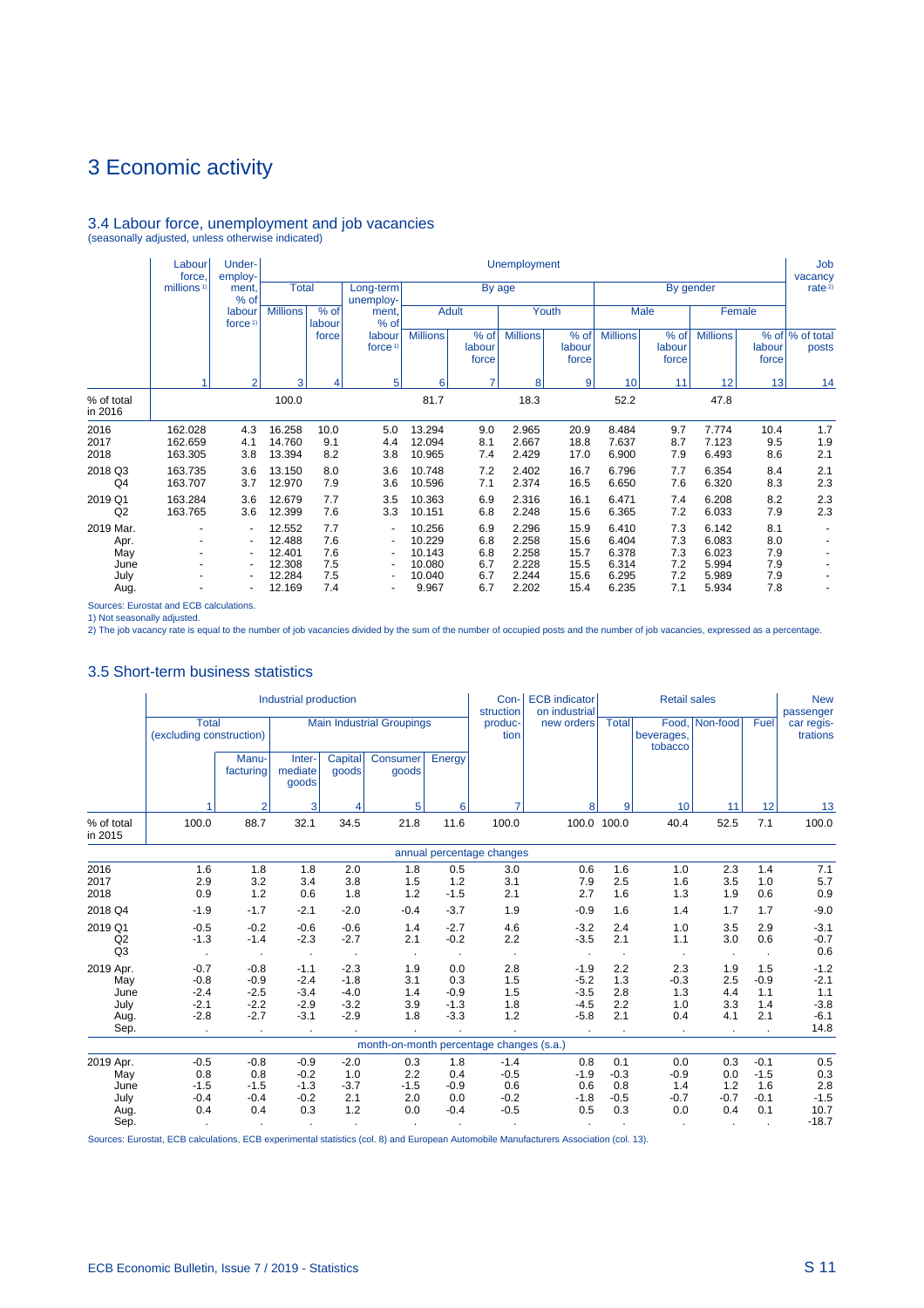#### 3.6 Opinion surveys (seasonally adjusted)

|                                                  |                                                    |                                                          |                                               |                                                          | <b>European Commission Business and Consumer Surveys</b><br>(percentage balances, unless otherwise indicated) |                                                 |                                            |                      |                                              | <b>Purchasing Managers' Surveys</b><br>(diffusion indices) |                                              |                                              |
|--------------------------------------------------|----------------------------------------------------|----------------------------------------------------------|-----------------------------------------------|----------------------------------------------------------|---------------------------------------------------------------------------------------------------------------|-------------------------------------------------|--------------------------------------------|----------------------|----------------------------------------------|------------------------------------------------------------|----------------------------------------------|----------------------------------------------|
|                                                  | Economic<br>sentiment<br>indicator                 | <b>Manufacturing industry</b><br><b>Industrial</b>       | Capacity                                      | Consumer<br>confidence<br>indicator                      | Construction<br>confidence<br>indicator                                                                       | Retail<br>trade<br>confid-                      | Service industries<br><b>Services</b>      | Capacity             | Purchasing<br>Managers'<br>Index (PMI)       | Manu-<br>facturing<br>output                               | activity<br>for                              | <b>Business Composite</b><br>output          |
|                                                  | (long-term<br>average<br>$= 100$                   | confidence<br>indicator                                  | utilisation<br>(%)                            |                                                          |                                                                                                               | ence<br>indicator                               | confidence<br>indicator                    | utilisation<br>(%)   | for manu-<br>facturing                       |                                                            | services                                     |                                              |
|                                                  |                                                    | $\overline{2}$                                           | 3                                             |                                                          | 5                                                                                                             | 6                                               | 7                                          | 8                    | 9                                            | 10 <sup>1</sup>                                            | 11                                           | 12                                           |
| 1999-15                                          | 99.2                                               | $-5.3$                                                   | 80.7                                          | $-11.7$                                                  | $-15.0$                                                                                                       | $-8.7$                                          | 7.2                                        |                      | 51.2                                         | 52.5                                                       | 53.0                                         | 52.8                                         |
| 2016<br>2017<br>2018                             | 104.1<br>110.1<br>111.2                            | $-1.8$<br>5.5<br>6.6                                     | 81.7<br>83.2<br>83.8                          | $-8.1$<br>$-5.4$<br>$-4.9$                               | $-16.4$<br>$-4.2$<br>6.1                                                                                      | 0.6<br>2.3<br>1.3                               | 11.3<br>14.6<br>15.2                       | 88.9<br>89.8<br>90.3 | 52.5<br>57.4<br>54.9                         | 53.6<br>58.5<br>54.7                                       | 53.1<br>55.6<br>54.5                         | 53.3<br>56.4<br>54.6                         |
| 2018 Q4                                          | 108.8                                              | 3.6                                                      | 83.6                                          | $-6.4$                                                   | 7.9                                                                                                           | $-0.3$                                          | 13.4                                       | 90.4                 | 51.7                                         | 51.0                                                       | 52.8                                         | 52.3                                         |
| 2019 Q1<br>Q <sub>2</sub><br>Q <sub>3</sub>      | 106.0<br>104.1<br>102.5                            | $-0.5$<br>$-4.3$<br>$-7.3$                               | 83.2<br>82.4                                  | $-7.0$<br>$-7.0$<br>$-6.7$                               | 7.5<br>6.1<br>4.2                                                                                             | $-1.0$<br>$-0.7$<br>0.0                         | 11.6<br>11.6<br>9.8                        | 90.7<br>90.5         | 49.1<br>47.7<br>46.4                         | 49.0<br>48.5<br>47.0                                       | 52.4<br>53.1<br>52.8                         | 51.5<br>51.8<br>51.2                         |
| 2019 Apr.<br>May<br>June<br>July<br>Aug.<br>Sep. | 103.9<br>105.2<br>103.3<br>102.7<br>103.1<br>101.7 | $-4.3$<br>$-2.9$<br>$-5.6$<br>$-7.3$<br>$-5.8$<br>$-8.8$ | 82.8<br>$\overline{\phantom{a}}$<br>81.9<br>٠ | $-7.3$<br>$-6.5$<br>$-7.2$<br>$-6.6$<br>$-7.1$<br>$-6.5$ | 6.5<br>4.1<br>7.6<br>5.0<br>3.9<br>3.8                                                                        | $-1.1$<br>$-0.9$<br>0.1<br>$-0.7$<br>0.6<br>0.1 | 11.8<br>12.1<br>11.0<br>10.6<br>9.2<br>9.5 | 90.6<br>90.5<br>٠    | 47.9<br>47.7<br>47.6<br>46.5<br>47.0<br>45.7 | 48.0<br>48.9<br>48.5<br>46.9<br>47.9<br>46.1               | 52.8<br>52.9<br>53.6<br>53.2<br>53.5<br>51.6 | 51.5<br>51.8<br>52.2<br>51.5<br>51.9<br>50.1 |

Sources: European Commission (Directorate-General for Economic and Financial Affairs) (col. 1-8) and Markit (col. 9-12).

#### 3.7 Summary accounts for households and non-financial corporations (current prices, unless otherwise indicated; not seasonally adjusted)

|                      | <b>Households</b>                                      |                      |                                           |                         |                                                |                   |                        | Non-financial corporations       |                          |                                  |                           |                                                  |                   |
|----------------------|--------------------------------------------------------|----------------------|-------------------------------------------|-------------------------|------------------------------------------------|-------------------|------------------------|----------------------------------|--------------------------|----------------------------------|---------------------------|--------------------------------------------------|-------------------|
|                      | Saving<br>ratio<br>$(gross)^{1}$                       | <b>Debt</b><br>ratio | <b>Real gross</b><br>disposable<br>income | Financial<br>investment | Non-financial<br>investment   worth<br>(gross) | <b>Net</b><br>2)  | Hous-<br>ing<br>wealth | <b>Profit</b><br>share $3$       | Saving<br>ratio<br>(net) | <b>Debt</b><br>ratio $4$         | investment                | Financial Non-financial<br>investment<br>(gross) | Finan-<br>cing    |
|                      | Percentage of<br>gross disposable<br>income (adjusted) |                      | Annual percentage changes                 |                         |                                                |                   |                        | Percentage of net<br>value added |                          | Percent-<br>age of<br><b>GDP</b> | Annual percentage changes |                                                  |                   |
|                      |                                                        | $\overline{2}$       | 3                                         | 4                       | 5 <sup>1</sup>                                 | 6                 |                        | 8 <sup>1</sup>                   | 9                        | 10                               | 11                        | 12                                               | 13                |
| 2016<br>2017<br>2018 | 12.4<br>12.1<br>12.4                                   | 93.9<br>93.8<br>93.5 | 2.1<br>1.4<br>1.8                         | 2.0<br>2.1<br>2.0       | 5.5<br>5.4<br>7.0                              | 3.4<br>4.4<br>2.5 | 2.8<br>4.4<br>4.6      | 35.7<br>34.4<br>34.0             | 7.8<br>7.0<br>6.0        | 138.9<br>137.4<br>136.0          | 4.9<br>3.9<br>2.0         | 5.5<br>7.8<br>5.6                                | 2.9<br>2.4<br>1.3 |
| 2018 Q3<br>Q4        | 12.3<br>12.4                                           | 93.5<br>93.5         | 1.3<br>1.5                                | 2.0<br>2.0              | 7.5<br>8.6                                     | 3.7<br>2.5        | 4.8<br>4.6             | 34.1<br>34.0                     | 6.4<br>6.0               | 137.4<br>136.0                   | 2.8<br>2.0                | 7.3<br>20.8                                      | 1.7<br>1.3        |
| 2019 Q1<br>Q2        | 12.7<br>13.0                                           | 93.3<br>93.5         | 2.1<br>2.3                                | 2.1<br>2.2              | 7.6<br>4.4                                     | 3.5<br>4.1        | 3.9<br>3.9             | 33.8<br>33.6                     | 6.2<br>6.0               | 136.0<br>136.3                   | 1.9<br>1.3                | 7.4<br>15.9                                      | 1.3<br>1.0        |

Sources: ECB and Eurostat.

1) Based on four-quarter cumulated sums of both saving and gross disposable income (adjusted for the change in the net equity of households in pension fund reserves).

2) Financial assets (net of financial liabilities) and non-financial assets. Non-financial assets consist mainly of housing wealth (residential structures and land). They also include<br>- non-financial assets of unincorporat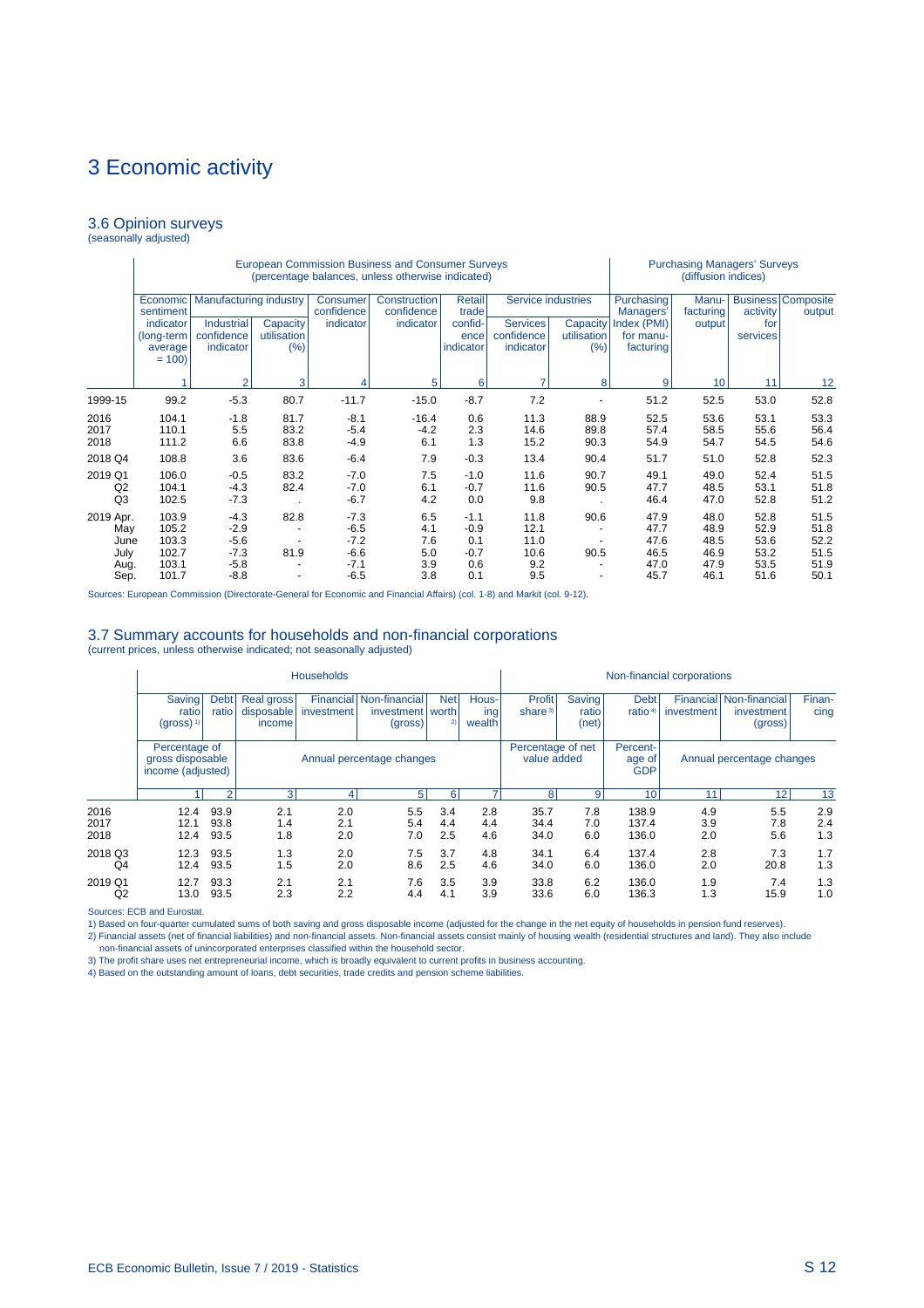## 3 Economic activity

|                                                  |                                                    |                                                    |                                              |                                                    |                                                    | <b>Current account</b>                       |                                              |                                                                 |                                              |                                        |                                              | Capital<br>account <sup>1)</sup>       |                                        |
|--------------------------------------------------|----------------------------------------------------|----------------------------------------------------|----------------------------------------------|----------------------------------------------------|----------------------------------------------------|----------------------------------------------|----------------------------------------------|-----------------------------------------------------------------|----------------------------------------------|----------------------------------------|----------------------------------------------|----------------------------------------|----------------------------------------|
|                                                  |                                                    | <b>Total</b>                                       |                                              |                                                    | Goods                                              | <b>Services</b>                              |                                              | <b>Primary income</b>                                           |                                              | Secondary income                       |                                              |                                        |                                        |
|                                                  | <b>Credit</b>                                      | <b>Debit</b>                                       | <b>Net</b>                                   | <b>Credit</b>                                      | <b>Debit</b>                                       | <b>Credit</b>                                | <b>Debit</b>                                 | <b>Credit</b>                                                   | <b>Debit</b>                                 | <b>Credit</b>                          | <b>Debit</b>                                 | <b>Credit</b>                          | <b>Debit</b>                           |
|                                                  |                                                    | $\overline{2}$                                     | 3                                            | 4                                                  | 5                                                  | 6                                            | ⇁                                            | 8                                                               | 9                                            | 10                                     | 11                                           | 12                                     | 13                                     |
| 2018 Q3<br>Q4                                    | 1,042.6<br>1,058.5                                 | 968.0<br>977.4                                     | 74.6<br>81.2                                 | 589.0<br>599.3                                     | 521.6<br>527.1                                     | 232.6<br>234.6                               | 207.2<br>210.4                               | 191.6<br>195.2                                                  | 170.9<br>166.4                               | 29.3<br>29.4                           | 68.4<br>73.4                                 | 8.8<br>22.0                            | 5.7<br>64.4                            |
| 2019 Q1<br>Q2                                    | 1,065.8<br>1,061.1                                 | 974.4<br>990.5                                     | 91.4<br>70.7                                 | 604.7<br>600.2                                     | 520.5<br>519.3                                     | 235.6<br>241.1                               | 210.0<br>233.2                               | 196.7<br>193.2                                                  | 175.5<br>175.0                               | 28.8<br>26.6                           | 68.3<br>63.0                                 | 10.7<br>8.7                            | 14.9<br>24.0                           |
| 2019 Mar.<br>Apr.<br>May<br>June<br>July<br>Aug. | 352.6<br>352.9<br>355.2<br>353.0<br>353.4<br>352.1 | 325.1<br>330.8<br>329.1<br>330.6<br>331.8<br>325.4 | 27.5<br>22.1<br>26.1<br>22.5<br>21.6<br>26.6 | 203.5<br>199.3<br>200.6<br>200.3<br>200.4<br>201.6 | 176.1<br>173.5<br>172.8<br>173.1<br>172.5<br>173.9 | 78.8<br>80.1<br>80.1<br>80.8<br>79.5<br>80.1 | 70.0<br>77.8<br>76.9<br>78.5<br>77.5<br>74.6 | 60.5<br>64.6<br>65.4<br>63.2<br>64.4<br>62.1                    | 56.6<br>58.9<br>59.5<br>56.6<br>59.2<br>54.9 | 9.8<br>8.9<br>9.1<br>8.7<br>9.0<br>8.3 | 22.3<br>20.6<br>20.0<br>22.4<br>22.6<br>22.1 | 3.0<br>2.4<br>3.0<br>3.4<br>3.6<br>3.0 | 6.2<br>7.8<br>8.0<br>8.2<br>2.4<br>1.9 |
|                                                  |                                                    |                                                    |                                              |                                                    |                                                    | 12-month cumulated transactions              |                                              |                                                                 |                                              |                                        |                                              |                                        |                                        |
| 2019 Aug.                                        | 4,239.5                                            | 3,927.1                                            |                                              | 312.4 2,403.0                                      | 2,089.2                                            | 948.5                                        | 875.1                                        | 776.6<br>12-month cumulated transactions as a percentage of GDP | 690.5                                        | 111.5                                  | 272.4                                        | 50.6                                   | 109.8                                  |
| 2019 Aug.                                        | 36.1                                               | 33.5                                               | 2.7                                          | 20.5                                               | 17.8                                               | 8.1                                          | 7.5                                          | 6.6                                                             | 5.9                                          | 1.0                                    | 2.3                                          | 0.4                                    | 0.9                                    |

# 3.8 Euro area balance of payments, current and capital accounts (EUR billions; seasonally adjusted unless otherwise indicated; transactions)

1) The capital account is not seasonally adjusted.

# 3.9 Euro area external trade in goods 1) , values and volumes by product group 2) (seasonally adjusted, unless otherwise indicated)

|                                                  |                                              | Total (n.s.a.)                               |                                                    |                                      | Exports (f.o.b.)                     |                                      |                                                                      |                                                    |                                                                            |                                      | $Imports$ (c.i.f.)                   |                                                    |                                      |
|--------------------------------------------------|----------------------------------------------|----------------------------------------------|----------------------------------------------------|--------------------------------------|--------------------------------------|--------------------------------------|----------------------------------------------------------------------|----------------------------------------------------|----------------------------------------------------------------------------|--------------------------------------|--------------------------------------|----------------------------------------------------|--------------------------------------|
|                                                  |                                              |                                              |                                                    | <b>Total</b>                         |                                      |                                      | Memo item:                                                           |                                                    | <b>Total</b>                                                               |                                      |                                      | Memo items:                                        |                                      |
|                                                  |                                              | Exports   Imports                            |                                                    | Intermediate<br>goods                | Capital<br>goods                     | Consump-<br>tion<br>goods            | Manu-<br>facturing                                                   |                                                    | Intermediate<br>goods                                                      | Capital<br>goods                     | Consump-<br>tion<br>goods            | Manu-<br>facturing                                 | Oil                                  |
|                                                  | 1                                            | $\overline{2}$                               | 3                                                  | 4                                    | 5                                    | 6                                    |                                                                      | 8                                                  | 9                                                                          | 10                                   | 11                                   | 12                                                 | 13                                   |
|                                                  |                                              |                                              |                                                    |                                      |                                      |                                      | Values (EUR billions; annual percentage changes for columns 1 and 2) |                                                    |                                                                            |                                      |                                      |                                                    |                                      |
| 2018 Q3<br>Q <sub>4</sub>                        | 4.8<br>3.8                                   | 10.2<br>7.9                                  | 572.4<br>579.2                                     | 277.6<br>278.8                       | 118.0<br>122.7                       | 166.9<br>168.0                       | 479.4<br>485.0                                                       | 531.0<br>536.6                                     | 310.9<br>310.1                                                             | 85.6<br>88.9                         | 126.7<br>130.1                       | 373.9<br>380.6                                     | 68.6<br>66.0                         |
| 2019 Q1<br>Q2                                    | 4.1<br>2.3                                   | 5.2<br>2.5                                   | 586.7<br>581.6                                     | 283.5<br>275.7                       | 120.8<br>119.2                       | 172.4<br>175.7                       | 492.6<br>485.8                                                       | 532.2<br>530.2                                     | 307.0<br>302.6                                                             | 85.2<br>84.4                         | 133.1<br>133.9                       | 381.8<br>379.9                                     | 64.1<br>65.5                         |
| 2019 Mar.<br>Apr.<br>May<br>June<br>July<br>Aug. | 3.5<br>5.3<br>7.2<br>$-5.1$<br>6.4<br>$-2.2$ | 6.4<br>6.6<br>5.2<br>$-4.0$<br>2.7<br>$-4.0$ | 196.3<br>192.6<br>195.2<br>193.8<br>194.1<br>194.8 | 94.6<br>92.3<br>91.7<br>91.7<br>92.6 | 40.0<br>39.2<br>40.7<br>39.3<br>38.9 | 58.6<br>58.0<br>59.0<br>58.6<br>58.3 | 164.4<br>159.7<br>163.1<br>162.9<br>162.2<br>162.1                   | 179.1<br>177.3<br>176.9<br>176.0<br>176.6<br>174.5 | 102.8<br>101.4<br>101.9<br>99.3<br>100.8                                   | 28.3<br>28.1<br>28.8<br>27.5<br>29.1 | 45.3<br>44.9<br>44.0<br>45.0<br>44.6 | 128.4<br>126.7<br>125.0<br>128.2<br>128.5<br>126.3 | 22.2<br>21.8<br>22.5<br>21.2<br>20.3 |
|                                                  |                                              |                                              |                                                    |                                      |                                      |                                      |                                                                      |                                                    | Volume indices (2000 = 100; annual percentage changes for columns 1 and 2) |                                      |                                      |                                                    |                                      |
| 2018 Q3<br>Q <sub>4</sub>                        | 1.2<br>0.2                                   | 2.0<br>1.8                                   | 107.1<br>107.5                                     | 110.6<br>110.4                       | 106.3<br>109.6                       | 103.9<br>103.7                       | 107.5<br>107.6                                                       | 108.8<br>109.6                                     | 108.9<br>109.0                                                             | 110.1<br>112.0                       | 108.2<br>110.0                       | 110.7<br>111.3                                     | 97.0<br>98.0                         |
| 2019 Q1<br>Q2                                    | 0.1<br>$-1.3$                                | 1.5<br>$-0.2$                                | 108.1<br>106.4                                     | 111.6<br>108.3                       | 107.1<br>104.8                       | 105.0<br>105.4                       | 107.9<br>106.0                                                       | 109.9<br>109.0                                     | 110.3<br>107.6                                                             | 107.5<br>107.6                       | 112.0<br>112.6                       | 111.2<br>110.9                                     | 105.1<br>97.1                        |
| 2019 Feb.<br>Mar.<br>Apr.<br>May                 | 2.0<br>$-0.7$<br>0.8<br>3.4                  | 1.7<br>1.0<br>2.2<br>1.6                     | 107.7<br>108.2<br>105.6<br>106.9                   | 111.3<br>111.9<br>108.4<br>107.7     | 107.1<br>105.8<br>102.9<br>107.6     | 104.1<br>106.6<br>105.1<br>105.8     | 107.7<br>108.1<br>104.5<br>106.7                                     | 108.8<br>110.1<br>109.1<br>108.9                   | 109.0<br>109.8<br>108.1<br>108.0                                           | 105.0<br>105.9<br>106.1<br>110.8     | 111.4<br>114.4<br>113.4<br>111.4     | 110.9<br>111.8<br>110.9<br>109.9                   | 103.1<br>103.7<br>96.4<br>97.1       |
| June<br>July                                     | $-7.6$<br>4.0                                | $-4.3$<br>3.3                                | 106.6<br>106.6                                     | 108.7<br>109.1                       | 103.9<br>103.2                       | 105.3<br>105.3                       | 106.8<br>106.3                                                       | 109.0<br>109.5                                     | 106.8<br>109.2                                                             | 105.8<br>111.0                       | 113.0<br>111.5                       | 112.0<br>112.1                                     | 97.8<br>95.2                         |

Sources: ECB and Eurostat. 1) Differences between ECB's b.o.p. goods (Table 3.8) and Eurostat's trade in goods (Table 3.9) are mainly due to different definitions.

2) Product groups as classified in the Broad Economic Categories.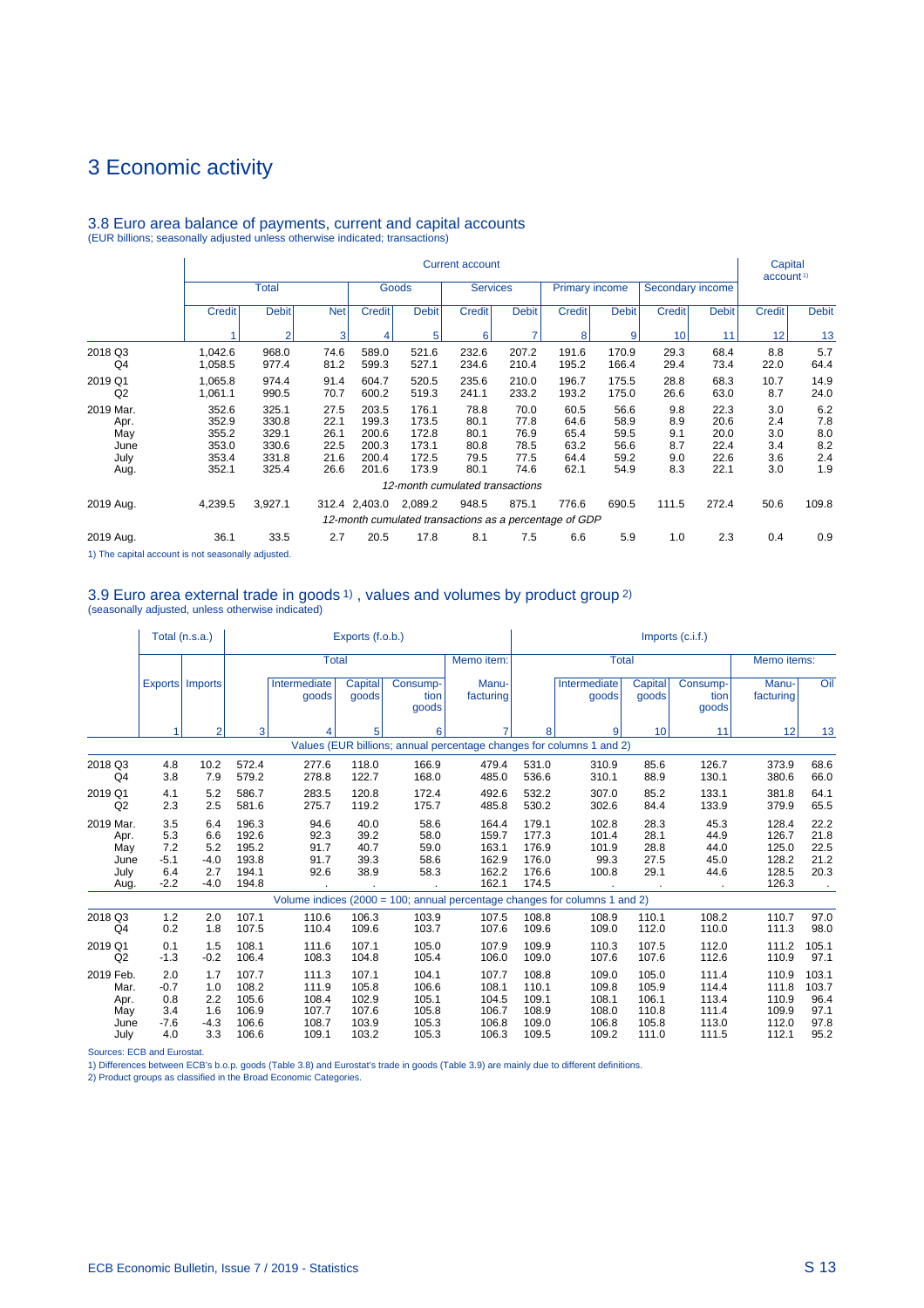# 4.1 Harmonised Index of Consumer Prices 1) (annual percentage changes, unless otherwise indicated)

|                                                  |                                                    | <b>Total</b>                           |                                                          |                                        |                                        |                                        |                                        |                                           | Total (s.a.; percentage change vis-à-vis previous period) <sup>2)</sup> |                                                 |                                           | Administered prices                                      |                                        |
|--------------------------------------------------|----------------------------------------------------|----------------------------------------|----------------------------------------------------------|----------------------------------------|----------------------------------------|----------------------------------------|----------------------------------------|-------------------------------------------|-------------------------------------------------------------------------|-------------------------------------------------|-------------------------------------------|----------------------------------------------------------|----------------------------------------|
|                                                  | Index:<br>2015<br>$= 100$                          |                                        | Total<br><b>Total</b><br>excluding<br>food and<br>energy | Goods                                  | <b>Services</b>                        |                                        | <b>Total Processed</b><br>food         | cessed<br>food                            | Unpro-   Non-energy<br>industrial<br>goods                              | Energy<br>(n.s.a.)                              | <b>Services</b>                           | <b>Total HICP</b><br>excluding<br>administered<br>prices | Admini-<br>stered<br>prices            |
|                                                  |                                                    | $\overline{2}$                         | $\vert$ 3                                                | 4                                      | 5                                      | 6                                      | ⇁                                      | 8                                         | 9                                                                       | 10                                              | 11                                        | 12                                                       | 13                                     |
| % of total<br>in 2019                            | 100.0 100.0                                        |                                        | 70.9                                                     | 55.5                                   | 44.5                                   | 100.0                                  | 14.5                                   | 4.5                                       | 26.4                                                                    | 10.1                                            | 44.5                                      | 86.7                                                     | 13.3                                   |
| 2016<br>2017<br>2018                             | 100.2<br>101.8<br>103.6                            | 0.2<br>1.5<br>1.8                      | 0.8<br>1.0<br>1.0                                        | $-0.4$<br>1.6<br>2.0                   | 1.1<br>1.4<br>1.5                      |                                        |                                        |                                           |                                                                         |                                                 |                                           | 0.2<br>1.6<br>1.7                                        | 0.3<br>1.0<br>2.2                      |
| 2018 Q4<br>2019 Q1                               | 104.3<br>103.5                                     | 1.9<br>1.4                             | 1.0<br>1.0                                               | 2.3<br>1.5                             | 1.5<br>1.4                             | 0.3<br>0.0                             | 0.3<br>0.6                             | 0.2<br>0.2                                | 0.1<br>0.1                                                              | 1.6<br>$-2.4$                                   | 0.2<br>0.3                                | 1.8<br>1.3                                               | 2.8<br>2.4                             |
| Q2<br>Q <sub>3</sub>                             | 105.3<br>105.1                                     | 1.4<br>1.0                             | 1.1<br>0.9                                               | 1.3<br>0.7                             | 1.5<br>1.3                             | 0.6<br>0.1                             | 0.6<br>0.5                             | $-0.2$<br>1.4                             | 0.1<br>0.1                                                              | 1.6<br>$-1.5$                                   | 0.6<br>0.4                                | 1.3<br>0.9                                               | 2.1<br>1.4                             |
| 2019 Apr.<br>May<br>June<br>July<br>Aug.<br>Sep. | 105.1<br>105.2<br>105.4<br>104.9<br>105.1<br>105.3 | 1.7<br>1.2<br>1.3<br>1.0<br>1.0<br>0.8 | 1.3<br>0.8<br>1.1<br>0.9<br>0.9<br>1.0                   | 1.5<br>1.4<br>1.0<br>0.9<br>0.8<br>0.3 | 1.9<br>1.0<br>1.6<br>1.2<br>1.3<br>1.5 | 0.3<br>0.1<br>0.1<br>0.0<br>0.1<br>0.0 | 0.1<br>0.2<br>0.2<br>0.2<br>0.1<br>0.0 | 0.0<br>0.4<br>0.4<br>0.5<br>0.9<br>$-0.5$ | 0.0<br>0.1<br>0.0<br>0.1<br>0.0<br>0.0                                  | 0.7<br>0.9<br>$-1.2$<br>$-0.6$<br>$-0.6$<br>0.0 | 0.4<br>$-0.2$<br>0.4<br>0.0<br>0.2<br>0.1 | 1.7<br>1.1<br>1.1<br>1.0<br>0.9<br>0.7                   | 2.1<br>2.1<br>2.2<br>1.3<br>1.5<br>1.4 |

|                                                  |                                        |                                                     |                                        | Goods                                     |                                        |                                              |                                        |                                        |                                        | <b>Services</b>                                          |                                        |                                        |
|--------------------------------------------------|----------------------------------------|-----------------------------------------------------|----------------------------------------|-------------------------------------------|----------------------------------------|----------------------------------------------|----------------------------------------|----------------------------------------|----------------------------------------|----------------------------------------------------------|----------------------------------------|----------------------------------------|
|                                                  |                                        | Food (including alcoholic<br>beverages and tobacco) |                                        |                                           | Industrial goods                       |                                              | Housing                                |                                        | Transport                              | Communi-<br>cation                                       | Recreation<br>and<br>personal          | Miscel-<br>laneous                     |
|                                                  |                                        | <b>Total   Processed</b><br>food                    | Unpro-<br>cessed<br>food               | <b>Total</b>                              | Non-energy<br>industrial<br>goods      | Energy                                       |                                        | <b>Rents</b>                           |                                        |                                                          | care                                   |                                        |
|                                                  | 14                                     | 15                                                  | 16                                     | 17                                        | 18                                     | 19                                           | 20                                     | 21                                     | 22                                     | 23                                                       | 24                                     | 25                                     |
| % of total<br>in 2019                            | 19.0                                   | 14.5                                                | 4.5                                    | 36.5                                      | 26.4                                   | 10.1                                         | 11.0                                   | 6.5                                    | 7.2                                    | 2.6                                                      | 15.3                                   | 8.4                                    |
| 2016<br>2017<br>2018                             | 0.9<br>1.8<br>2.2                      | 0.6<br>1.5<br>2.1                                   | 1.4<br>2.4<br>2.3                      | $-1.1$<br>1.5<br>1.9                      | 0.4<br>0.3<br>0.3                      | $-5.1$<br>4.9<br>6.4                         | 1.1<br>1.3<br>1.2                      | 1.1<br>1.2<br>1.2                      | 0.8<br>2.1<br>1.5                      | 0.0<br>$-1.1$<br>$-0.1$                                  | 1.3<br>2.1<br>2.0                      | 1.2<br>0.8<br>1.4                      |
| 2018 Q4                                          | 2.0                                    | 1.9                                                 | 2.0                                    | 2.4                                       | 0.2                                    | 8.4                                          | 1.2                                    | 1.1                                    | 1.5                                    | $-0.3$                                                   | 1.9                                    | 1.7                                    |
| 2019 Q1<br>Q2<br>Q <sub>3</sub>                  | 2.0<br>1.5<br>1.8                      | 1.9<br>1.8<br>1.9                                   | 1.9<br>0.6<br>1.6                      | 1.3<br>1.2<br>0.0                         | 0.3<br>0.3<br>0.3                      | 3.9<br>3.6<br>$-0.7$                         | 1.2<br>1.3<br>1.5                      | 1.2<br>1.3<br>1.5                      | 1.3<br>2.1<br>2.2                      | $-0.6$<br>$-1.2$<br>$-0.8$                               | 1.7<br>2.0<br>1.1                      | 1.5<br>1.5<br>1.5                      |
| 2019 Apr.<br>May<br>June<br>July<br>Aug.<br>Sep. | 1.5<br>1.5<br>1.6<br>1.9<br>2.1<br>1.6 | 1.7<br>1.9<br>1.9<br>2.0<br>1.9<br>1.8              | 0.8<br>0.4<br>0.7<br>1.7<br>2.5<br>0.7 | 1.6<br>1.3<br>0.6<br>0.4<br>0.1<br>$-0.3$ | 0.2<br>0.3<br>0.3<br>0.4<br>0.3<br>0.2 | 5.3<br>3.8<br>1.7<br>0.5<br>$-0.6$<br>$-1.8$ | 1.3<br>1.3<br>1.5<br>1.5<br>1.5<br>1.5 | 1.2<br>1.2<br>1.4<br>1.5<br>1.5<br>1.5 | 2.5<br>1.5<br>2.2<br>2.1<br>2.3<br>2.1 | $-1.2$<br>$-1.5$<br>$-0.9$<br>$-1.1$<br>$-0.8$<br>$-0.6$ | 2.8<br>1.0<br>2.1<br>0.8<br>0.9<br>1.5 | 1.6<br>1.4<br>1.4<br>1.4<br>1.7<br>1.6 |

Sources: Eurostat and ECB calculations.

1) Data refer to the changing composition of the euro area.<br>2) In May 2016 the ECB started publishing enhanced seasonally adjusted HICP series for the euro area, following a review of the seasonal adjustment approach as de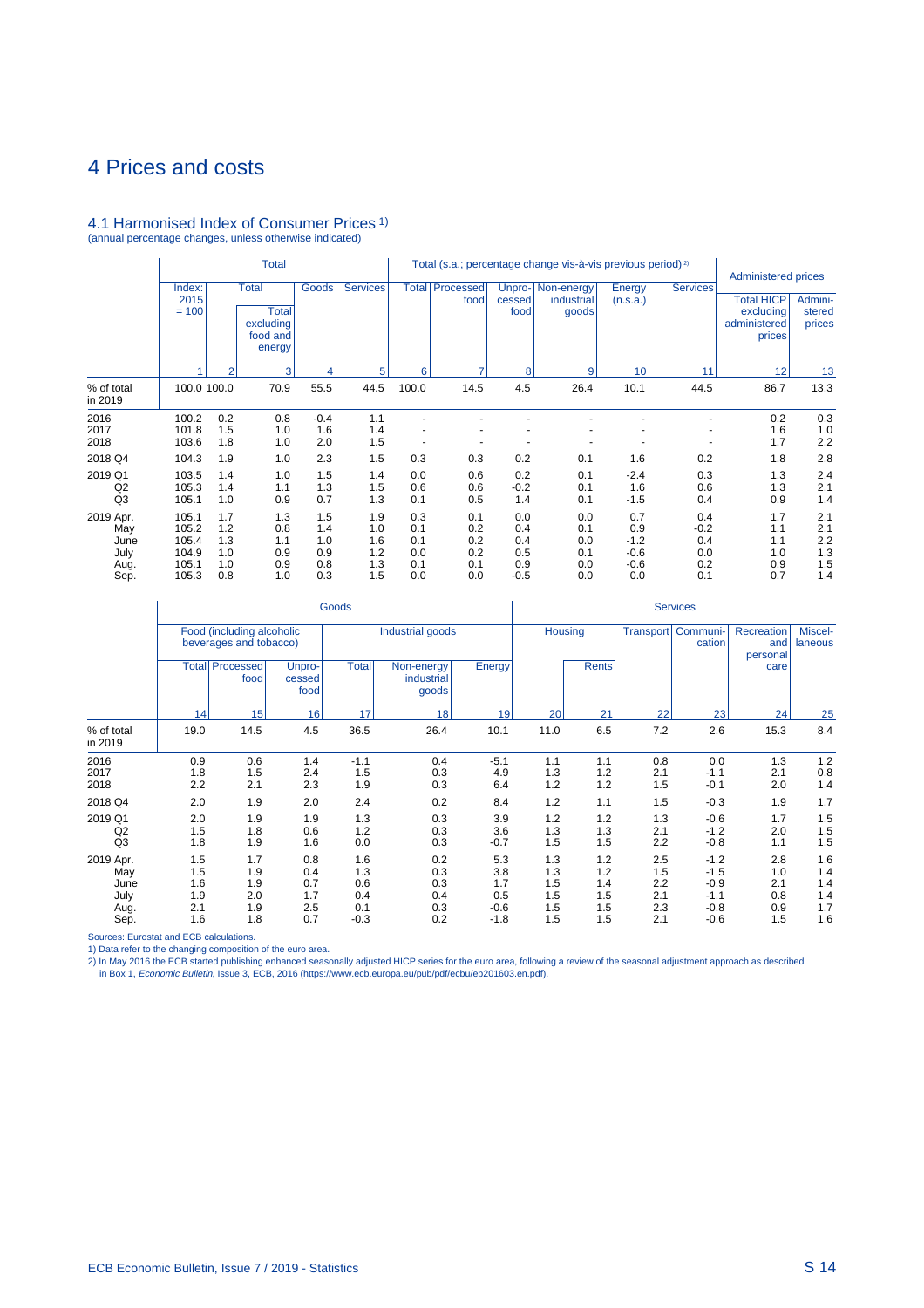### 4.2 Industry, construction and property prices

(annual percentage changes, unless otherwise indicated)

|                          |                         |                      |                      |                      | Industrial producer prices excluding construction <sup>1)</sup> |                         |                   |                                   |                   |                            | Con-<br>struction        | <b>Residential</b><br>property | Experimental<br>indicator of |
|--------------------------|-------------------------|----------------------|----------------------|----------------------|-----------------------------------------------------------------|-------------------------|-------------------|-----------------------------------|-------------------|----------------------------|--------------------------|--------------------------------|------------------------------|
|                          | <b>Total</b><br>(index: |                      | <b>Total</b>         |                      | Industry excluding construction and energy                      |                         |                   |                                   |                   | Energy                     | 2)                       | prices <sup>3)</sup>           | commercial<br>property       |
|                          | $2015 = 100$            |                      | Manu-<br>facturing   | <b>Total</b>         | Intermediate<br>goods                                           | <b>Capital</b><br>goods |                   | Consumer goods                    |                   |                            |                          |                                | prices <sup>3)</sup>         |
|                          |                         |                      |                      |                      |                                                                 |                         | <b>Total</b>      | Food,<br>beverages<br>and tobacco | Non-<br>food      |                            |                          |                                |                              |
|                          |                         |                      | 3                    |                      | 5                                                               | 6                       |                   | 8                                 | 9                 | 10                         | 11                       | 12                             | 13                           |
| % of total<br>in 2015    | 100.0 100.0             |                      | 77.3                 | 72.1                 | 28.9                                                            | 20.7                    | 22.5              | 16.5                              | 5.9               | 27.9                       |                          |                                |                              |
| 2016<br>2017<br>2018     | 97.9<br>100.8<br>104.0  | $-2.1$<br>3.0<br>3.2 | $-1.4$<br>3.0<br>2.4 | $-0.5$<br>2.1<br>1.5 | $-1.6$<br>3.2<br>2.6                                            | 0.5<br>0.9<br>1.0       | 0.0<br>1.9<br>0.4 | 0.0<br>2.9<br>0.2                 | 0.0<br>0.2<br>0.6 | $-6.9$<br>5.6<br>8.1       | 0.7<br>2.0<br>2.5        | 4.0<br>4.3<br>4.8              | 5.0<br>4.8<br>4.2            |
| 2018 Q3<br>Q4            | 104.9<br>105.7          | 4.3<br>4.0           | 3.2<br>2.3           | 1.5<br>1.4           | 3.1<br>2.5                                                      | 1.1<br>1.1              | 0.1<br>0.3        | $-0.3$<br>$-0.2$                  | 0.7<br>0.8        | 12.5<br>11.1               | 3.0<br>2.4               | 4.9<br>4.7                     | 3.3<br>3.0                   |
| 2019 Q1<br>Q2            | 105.4<br>104.8          | 3.0<br>1.6           | 1.3<br>1.0           | 1.1<br>0.9           | 1.3<br>0.7                                                      | 1.5<br>1.5              | 0.4<br>1.0        | $-0.1$<br>0.9                     | 1.0<br>0.9        | 7.7<br>3.0                 | 2.5<br>2.2               | 4.1<br>4.1                     |                              |
| 2019 Mar.<br>Apr.<br>May | 105.4<br>105.1<br>105.0 | 2.9<br>2.6<br>1.6    | 1.7<br>1.6<br>1.2    | 1.1<br>1.1<br>1.0    | 1.2<br>1.2<br>0.8                                               | 1.6<br>1.5<br>1.6       | 0.2<br>0.8<br>1.0 | $-0.4$<br>0.6<br>0.9              | 1.0<br>1.0<br>0.9 | 7.7<br>6.4<br>3.0          | $\overline{\phantom{a}}$ |                                |                              |
| June<br>July<br>Aug.     | 104.4<br>104.5<br>104.0 | 0.7<br>0.1<br>$-0.8$ | 0.3<br>0.4<br>$-0.2$ | 0.8<br>0.6<br>0.5    | 0.2<br>$-0.3$<br>$-0.4$                                         | 1.5<br>1.6<br>1.5       | 1.2<br>1.0<br>1.0 | 1.3<br>1.1<br>1.3                 | 0.9<br>0.8<br>0.8 | $-0.2$<br>$-2.0$<br>$-4.9$ |                          |                                |                              |

Sources: Eurostat, ECB calculations, and ECB calculations based on MSCI data and national sources (col. 13).

1) Domestic sales only.<br>2) Input prices for residential buildings.<br>3) Experimental data based on non-harmonised sources (see https://www.ecb.europa.eu/stats/ecb\_statistics/governance\_and\_quality\_framework/html/experimental

### 4.3 Commodity prices and GDP deflators

(annual percentage changes, unless otherwise indicated)

|                                 |                           |                   |                   |                                    | <b>GDP</b> deflators                |                                               |                                        |                                        | Oil prices<br>(EUR per |                         |                            | Non-energy commodity prices (EUR) |                         |                            |                         |
|---------------------------------|---------------------------|-------------------|-------------------|------------------------------------|-------------------------------------|-----------------------------------------------|----------------------------------------|----------------------------------------|------------------------|-------------------------|----------------------------|-----------------------------------|-------------------------|----------------------------|-------------------------|
|                                 | <b>Total</b><br>(s.a.;    | <b>Total</b>      |                   |                                    | Domestic demand                     |                                               | Exports <sup>1)</sup>                  | Imports <sup>1)</sup>                  | barrel)                |                         |                            | Import-weighted <sup>2)</sup>     |                         | Use-weighted <sup>2)</sup> |                         |
|                                 | index:<br>2015<br>$= 100$ |                   | <b>Total</b>      | <b>Private</b><br>consump-<br>tion | Govern-<br>ment<br>consump-<br>tion | <b>Gross</b><br>fixed<br>capital<br>formation |                                        |                                        |                        | <b>Total</b>            | Food                       | Non-food                          | <b>Total</b>            |                            | Food Non-food           |
|                                 |                           | $\overline{2}$    | 3                 | $\vert$                            | 5                                   | 6                                             | 7                                      | 8                                      | $\overline{9}$         | 10                      | 11                         | 12                                | 13                      | 14                         | 15                      |
| % of total                      |                           |                   |                   |                                    |                                     |                                               |                                        |                                        |                        | 100.0                   | 45.4                       | 54.6                              | 100.0                   | 50.4                       | 49.6                    |
| 2016<br>2017<br>2018            | 100.9<br>101.8<br>103.1   | 0.9<br>1.0<br>1.3 | 0.4<br>1.3<br>1.7 | 0.4<br>1.3<br>1.4                  | 0.4<br>1.4<br>1.8                   | 0.7<br>1.6<br>2.0                             | $-1.3$<br>1.9<br>1.4                   | $-2.4$<br>2.8<br>2.3                   | 39.9<br>48.1<br>60.4   | $-2.0$<br>5.8<br>$-0.9$ | $-1.4$<br>$-3.5$<br>$-6.3$ | $-2.8$<br>16.6<br>4.3             | $-3.1$<br>6.7<br>$-0.2$ | $-3.7$<br>$-1.6$<br>$-5.5$ | $-2.3$<br>17.8<br>5.7   |
| 2018 Q4                         | 103.8                     | 1.5               | 2.0               | 1.7                                | 1.8                                 | 2.3                                           | 1.8                                    | 2.9                                    | 59.5                   | 1.9                     | 0.1                        | 3.6                               | 2.3                     | 0.2                        | 4.4                     |
| 2019 Q1<br>Q2<br>Q <sub>3</sub> | 104.2<br>104.7            | 1.5<br>1.7        | 1.7<br>1.7        | 1.3<br>1.6                         | 1.7<br>1.7                          | 2.6<br>2.0                                    | 1.2<br>1.0<br>$\overline{\phantom{a}}$ | 1.6<br>1.0<br>$\overline{\phantom{a}}$ | 55.6<br>61.0<br>55.7   | 3.2<br>$-1.8$<br>1.9    | 3.7<br>$-0.6$<br>3.9       | 2.8<br>$-2.8$<br>0.2              | 3.9<br>$-0.1$<br>1.7    | 5.2<br>4.8<br>6.6          | 2.7<br>$-4.9$<br>$-3.1$ |
| 2019 Apr.<br>May                |                           |                   |                   |                                    |                                     |                                               |                                        | $\overline{\phantom{a}}$               | 63.4<br>63.1           | 2.0<br>$-4.2$           | 1.2<br>$-3.3$              | 2.8<br>$-5.0$                     | 4.3<br>$-2.2$           | 7.5<br>2.6                 | 1.0<br>$-7.1$           |
| June<br>July                    |                           |                   |                   |                                    |                                     |                                               |                                        | $\blacksquare$                         | 56.0<br>57.1           | $-3.0$<br>2.7           | 0.4<br>3.8                 | $-5.8$<br>1.8                     | $-2.1$<br>2.9           | 4.4<br>7.5                 | $-8.4$<br>$-1.6$        |
| Aug.<br>Sep.                    |                           |                   |                   |                                    |                                     |                                               |                                        |                                        | 53.3<br>56.6           | $-1.0$<br>4.2           | 0.9<br>7.1                 | $-2.7$<br>1.7                     | $-1.2$<br>3.5           | 3.3<br>9.1                 | $-5.7$<br>$-2.0$        |

Sources: Eurostat, ECB calculations and Bloomberg (col. 9).

1) Deflators for exports and imports refer to goods and services and include cross-border trade within the euro area.

2) Import-weighted: weighted according to 2009-11 average import structure; use-weighted: weighted according to 2009-11 average domestic demand structure.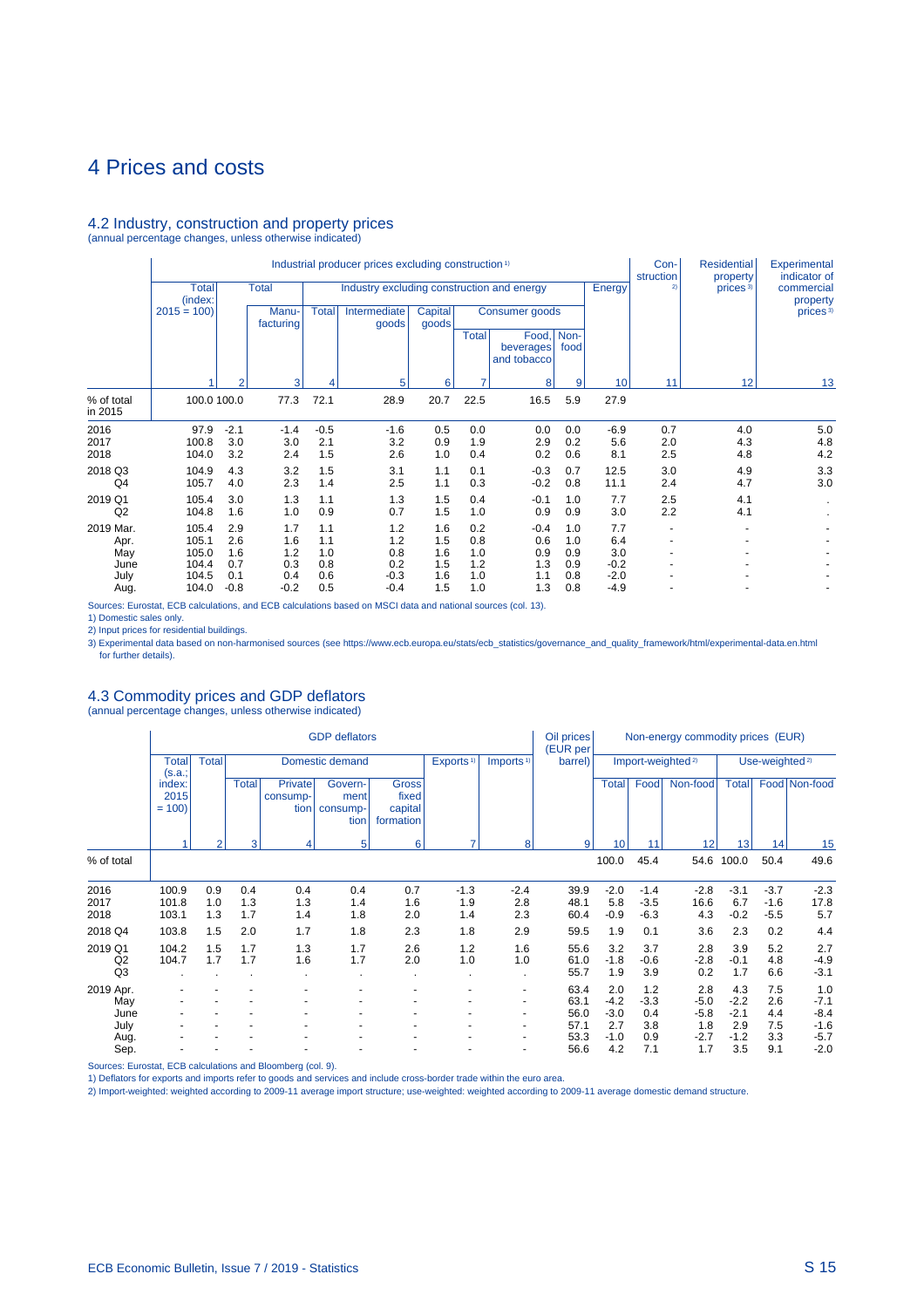### 4.4 Price-related opinion surveys (seasonally adjusted)

|                                                  |                                        |                                                       | (percentage balances)                   | <b>European Commission Business and Consumer Surveys</b> |                                              |                                              | (diffusion indices)                          | <b>Purchasing Managers' Surveys</b>          |                                              |
|--------------------------------------------------|----------------------------------------|-------------------------------------------------------|-----------------------------------------|----------------------------------------------------------|----------------------------------------------|----------------------------------------------|----------------------------------------------|----------------------------------------------|----------------------------------------------|
|                                                  |                                        | Selling price expectations<br>(for next three months) |                                         |                                                          | <b>Consumer</b><br>price trends<br>over past | Input prices                                 |                                              | <b>Prices charged</b>                        |                                              |
|                                                  | Manu-<br>facturing                     | Retail trade                                          | <b>Services</b>                         | Construction                                             | 12 months                                    | Manu-<br>facturing                           | <b>Services</b>                              | Manu-<br>facturing                           | <b>Services</b>                              |
|                                                  |                                        | 2                                                     | 3                                       |                                                          | 5                                            | 6                                            |                                              | 8                                            | 9                                            |
| 1999-15                                          | 4.2                                    |                                                       | ٠                                       | $-3.6$                                                   | 32.0                                         | 56.7                                         | 56.3                                         |                                              | 49.7                                         |
| 2016<br>2017<br>2018                             | $-0.4$<br>9.2<br>11.5                  | 2.3<br>5.1<br>7.4                                     | 4.4<br>6.9<br>9.4                       | $-7.1$<br>2.5<br>12.1                                    | 0.6<br>12.7<br>20.3                          | 49.8<br>64.6<br>65.4                         | 53.9<br>56.3<br>57.9                         | 49.3<br>55.1<br>56.1                         | 49.6<br>51.6<br>52.7                         |
| 2018 Q4                                          | 11.9                                   | 8.5                                                   | 10.0                                    | 13.0                                                     | 23.9                                         | 62.6                                         | 58.4                                         | 54.5                                         | 52.7                                         |
| 2019 Q1<br>Q <sub>2</sub><br>Q <sub>3</sub>      | 8.9<br>4.6<br>1.8                      | 8.2<br>7.2<br>6.6                                     | 10.4<br>9.1<br>8.3                      | 11.4<br>6.1<br>4.4                                       | 20.4<br>19.7<br>17.9                         | 53.9<br>50.6<br>46.4                         | 57.7<br>57.1<br>56.5                         | 53.0<br>51.2<br>48.9                         | 53.1<br>52.3<br>52.0                         |
| 2019 Apr.<br>May<br>June<br>July<br>Aug.<br>Sep. | 5.2<br>5.3<br>3.2<br>1.4<br>2.3<br>1.6 | 8.3<br>7.7<br>5.5<br>6.8<br>6.1<br>6.8                | 10.1<br>8.2<br>9.0<br>8.5<br>8.8<br>7.7 | 7.8<br>6.7<br>3.9<br>4.0<br>4.4<br>4.9                   | 15.6<br>22.6<br>21.0<br>18.7<br>18.1<br>17.0 | 52.7<br>51.2<br>48.0<br>46.3<br>46.7<br>46.3 | 57.7<br>57.5<br>56.2<br>56.7<br>56.8<br>55.9 | 51.4<br>51.6<br>50.6<br>48.8<br>49.4<br>48.6 | 53.1<br>51.6<br>52.3<br>52.3<br>52.1<br>51.7 |

Sources: European Commission (Directorate-General for Economic and Financial Affairs) and Markit.

#### 4.5 Labour cost indices

(annual percentage changes, unless otherwise indicated)

|                       | <b>Total</b><br>(index: | <b>Total</b>      |                       | By component                       |                         | For selected economic activities | Memo item:<br>Indicator of        |
|-----------------------|-------------------------|-------------------|-----------------------|------------------------------------|-------------------------|----------------------------------|-----------------------------------|
|                       | $2016 = 100$            |                   | Wages and<br>salaries | Employers' social<br>contributions | <b>Business economy</b> | Mainly non-business<br>economy   | negotiated<br>wages <sup>1)</sup> |
|                       |                         |                   | 3                     | 4                                  | 5                       | 6                                |                                   |
| % of total<br>in 2018 | 100.0                   | 100.0             | 75.3                  | 24.7                               | 69.0                    | 31.0                             |                                   |
| 2016<br>2017<br>2018  | 100.0<br>101.8<br>104.0 | 1.3<br>1.8<br>2.2 | 1.4<br>1.8<br>2.1     | 1.0<br>1.8<br>2.3                  | 1.1<br>1.9<br>2.3       | 1.6<br>1.6<br>1.9                | 1.4<br>1.5<br>2.0                 |
| 2018 Q3<br>Q4         | 100.7<br>110.5          | 2.3<br>2.2        | 2.2<br>2.2            | 2.4<br>2.0                         | 2.5<br>2.1              | 2.1<br>2.3                       | 2.1<br>2.2                        |
| 2019 Q1<br>Q2         | 99.6<br>110.5           | 2.5<br>2.7        | 2.7<br>2.7            | 2.0<br>2.9                         | 2.6<br>2.7              | 2.5<br>3.0                       | 2.3<br>2.0                        |

Sources: Eurostat and ECB calculations.<br>1) Experimental data based on non-harmonised sources (see https://www.ecb.europa.eu/stats/ecb\_statistics/governance\_and\_quality\_framework/html/experimental-data.en.html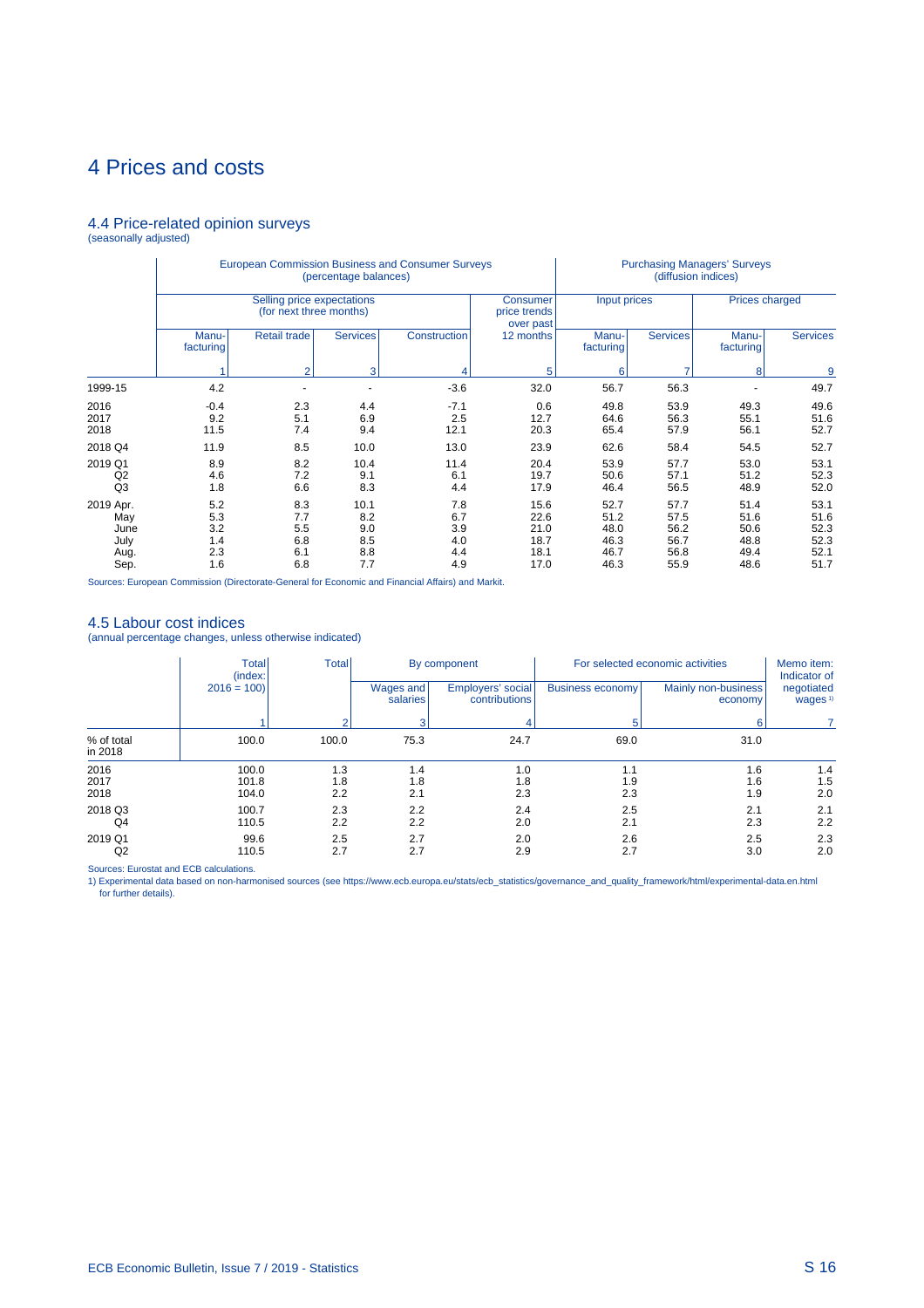|                      | <b>Total</b><br>(index: | <b>Total</b>      |                          |                                                            |                   |                                                                 | By economic activity      |                                      |                   |                                                      |                                                                        |                                                   |
|----------------------|-------------------------|-------------------|--------------------------|------------------------------------------------------------|-------------------|-----------------------------------------------------------------|---------------------------|--------------------------------------|-------------------|------------------------------------------------------|------------------------------------------------------------------------|---------------------------------------------------|
|                      | 2015<br>$=100$          |                   | Agriculture,<br>forestry | Manu-<br>facturing,<br>and fishing energy and<br>utilities | Con-<br>struction | Trade,<br>transport,<br>accom-<br>modation and<br>food services | Information<br>and commu- | Finance<br>and<br>nication insurance | Real<br>estate    | Professional,<br>business and<br>support<br>services | Public ad-<br>ministration,<br>education,<br>health and<br>social work | Arts, enter-<br>tainment<br>and other<br>services |
|                      | 1                       | $\overline{2}$    | $\overline{3}$           | $\overline{4}$                                             | 5                 | 6                                                               | $\overline{7}$            | 8                                    | 9                 | 10                                                   | 11                                                                     | 12                                                |
|                      |                         |                   |                          |                                                            |                   | Unit labour costs                                               |                           |                                      |                   |                                                      |                                                                        |                                                   |
| 2016                 | 105.4                   | 0.7               | 1.9                      | $-0.8$                                                     | 0.1               | 1.1                                                             | $-0.7$                    | 2.3                                  | 4.5               | 0.9                                                  | 1.1                                                                    | 2.3                                               |
| 2017                 | 106.2                   | 0.7               | $-0.1$                   | $-0.6$                                                     | 1.0               | 0.3                                                             | 0.0                       | $-1.3$                               | 3.2               | 1.9                                                  | 1.4                                                                    | 1.0                                               |
| 2018                 | 108.2                   | 1.8               | 0.7                      | 1.7                                                        | 1.0               | 1.7                                                             | 1.6                       | $-0.5$                               | 3.4               | 2.2                                                  | 2.3                                                                    | 2.5                                               |
| 2018 Q3              | 108.6                   | 2.3               | 2.2                      | 2.4                                                        | 1.7               | 2.4                                                             | 1.5                       | $-0.8$                               | 4.4               | 3.0                                                  | 2.7                                                                    | 3.1                                               |
| Q4                   | 109.1                   | 2.5               | 1.3                      | 3.7                                                        | 1.2               | 2.2                                                             | 2.1                       | 0.3                                  | 4.9               | 2.3                                                  | 2.5                                                                    | 2.9                                               |
| 2019 Q1              | 109.5                   | 2.3               | 1.8                      | 3.7                                                        | 0.9               | 2.1                                                             | $1.2$                     | $-0.3$                               | 5.1               | 2.0                                                  | 2.4                                                                    | 2.0                                               |
| Q <sub>2</sub>       | 110.1                   | 2.2               | $-0.1$                   | 3.6                                                        | 1.3               | 2.1                                                             | 0.4                       | $-0.8$                               | 2.9               | 2.4                                                  | 2.4                                                                    | 2.5                                               |
|                      |                         |                   |                          |                                                            |                   | Compensation per employee                                       |                           |                                      |                   |                                                      |                                                                        |                                                   |
| 2016                 | 109.5                   | 1.3               | 0.1                      | 1.4                                                        | 1.7               | 1.6                                                             | 0.5                       | 1.8                                  | 2.9               | 0.6                                                  | 1.4                                                                    | 1.5                                               |
| 2017                 | 111.3                   | 1.7               | 1.1                      | 1.6                                                        | 2.0               | 1.4                                                             | 2.3                       | 1.2                                  | 2.2               | 2.5                                                  | 1.8                                                                    | 1.6                                               |
| 2018                 | 113.8                   | 2.2               | 2.4                      | 2.0                                                        | 1.9               | 2.4                                                             | 2.5                       | 1.4                                  | 3.2               | 2.7                                                  | 2.0                                                                    | 2.3                                               |
| 2018 Q3              | 114.3                   | 2.5               | 2.7                      | 2.2                                                        | 2.5               | 2.9                                                             | 2.3                       | 1.5                                  | 3.8               | 3.1                                                  | 2.1                                                                    | 2.8                                               |
| Q4                   | 114.9                   | 2.2               | 1.8                      | 1.8                                                        | 1.7               | 2.4                                                             | 2.1                       | 1.4                                  | 4.5               | 3.0                                                  | 2.1                                                                    | 2.9                                               |
| 2019 Q1              | 115.4                   | 2.3               | 2.0                      | 2.1                                                        | 3.2               | 2.9                                                             | 1.9                       | 1.0                                  | 4.3               | 2.0                                                  | 2.0                                                                    | 2.4                                               |
| Q <sub>2</sub>       | 116.0                   | 2.2               | 2.1                      | 1.5                                                        | 3.1               | 2.4                                                             | 1.5                       | 1.1                                  | 3.2               | 2.6                                                  | 2.0                                                                    | 2.9                                               |
|                      |                         |                   |                          |                                                            |                   | Labour productivity per person employed                         |                           |                                      |                   |                                                      |                                                                        |                                                   |
| 2016                 | 103.9                   | 0.6               | $-1.8$                   | 2.2                                                        | 1.6               | 0.5                                                             | 1.2                       | $-0.5$                               | $-1.5$            | $-0.2$                                               | 0.3                                                                    | $-0.8$                                            |
| 2017                 | 104.8                   | 0.9               | 1.2                      | 2.2                                                        | 0.9               | 1.1                                                             | 2.3                       | 2.6                                  | $-1.0$            | 0.6                                                  | 0.5                                                                    | 0.6                                               |
| 2018                 | 105.2                   | 0.4               | 1.6                      | 0.3                                                        | 0.9               | 0.7                                                             | 0.9                       | 1.9                                  | $-0.2$            | 0.5                                                  | $-0.3$                                                                 | $-0.2$                                            |
| 2018 Q3              | 105.3                   | 0.2               | 0.5                      | $-0.2$                                                     | 0.8               | 0.5                                                             | 0.8                       | 2.3                                  | $-0.5$            | 0.1                                                  | $-0.6$                                                                 | $-0.3$                                            |
| Q4                   | 105.3                   | $-0.2$            | 0.4                      | $-1.8$                                                     | 0.5               | 0.2                                                             | 0.0                       | 1.1                                  | $-0.4$            | 0.7                                                  | $-0.5$                                                                 | 0.0                                               |
| 2019 Q1              | 105.4                   | 0.0               | 0.3                      | $-1.5$                                                     | 2.3               | 0.7                                                             | 0.7                       | 1.3                                  | $-0.8$            | $-0.1$                                               | $-0.4$                                                                 | 0.4                                               |
| Q2                   | 105.4                   | 0.0               | 2.1                      | $-2.0$                                                     | 1.8               | 0.3                                                             | 1.1                       | 2.0                                  | 0.3               | 0.3                                                  | $-0.4$                                                                 | 0.4                                               |
|                      |                         |                   |                          |                                                            |                   | Compensation per hour worked                                    |                           |                                      |                   |                                                      |                                                                        | 1.5                                               |
| 2016<br>2017<br>2018 | 111.2<br>113.3<br>115.8 | 1.0<br>2.0<br>2.1 | $-0.6$<br>1.3<br>1.9     | 1.2<br>1.8<br>2.1                                          | 1.8<br>2.0<br>1.4 | 0.9<br>1.8<br>2.5                                               | 0.5<br>2.4<br>2.6         | 1.4<br>1.8<br>1.7                    | 2.5<br>2.1<br>2.4 | 0.2<br>2.4<br>2.7                                    | 1.4<br>2.4<br>1.9                                                      | 2.1<br>2.2                                        |
| 2018 Q3              | 115.7                   | 2.2               | 2.5                      | 2.1                                                        | 1.7               | 2.6                                                             | 2.4                       | 1.8                                  | 2.6               | 2.7                                                  | 2.0                                                                    | 2.4                                               |
| Q4                   | 116.2                   | 1.9               | 1.2                      | 1.8                                                        | 1.2               | 2.0                                                             | 1.9                       | 1.1                                  | 4.2               | 2.8                                                  | 1.9                                                                    | 2.4                                               |
| 2019 Q1              | 116.8                   | 1.9               | 0.1                      | 1.9                                                        | 2.6               | 2.3                                                             | 1.7                       | 0.8                                  | 4.3               | 1.9                                                  | 1.9                                                                    | 2.5                                               |
| Q <sub>2</sub>       | 117.6                   | 2.3               | 2.8                      | 1.7                                                        | 3.0               | 2.3                                                             | 1.9                       | 1.2                                  | 3.1               | 2.6                                                  | 2.3                                                                    | 3.9                                               |
|                      |                         |                   |                          |                                                            |                   | Hourly labour productivity                                      |                           |                                      |                   |                                                      |                                                                        |                                                   |
| 2016                 | 105.7                   | 0.5               | $-2.1$                   | 2.0                                                        | 1.4               | 0.3                                                             | $1.2$                     | $-0.9$                               | $-2.2$            | $-0.4$                                               | 0.3                                                                    | $-0.8$                                            |
| 2017                 | 107.2                   | 1.4               | 1.8                      | 2.5                                                        | 1.1               | 1.7                                                             | 2.5                       | 3.1                                  | $-0.7$            | 0.9                                                  | 1.1                                                                    | 1.1                                               |
| 2018                 | 107.7                   | 0.5               | 0.8                      | 0.5                                                        | 0.7               | 1.0                                                             | 1.1                       | 2.1                                  | $-0.8$            | 0.6                                                  | $-0.3$                                                                 | 0.0                                               |
| 2018 Q3              | 107.2                   | 0.0               | $-0.5$                   | $-0.1$                                                     | 0.2               | 0.4                                                             | 1.0                       | 2.5                                  | $-1.4$            | $-0.2$                                               | $-0.6$                                                                 | $-0.5$                                            |
| Q4                   | 107.3                   | $-0.4$            | $-0.2$                   | $-1.8$                                                     | 0.2               | 0.1                                                             | $-0.1$                    | 0.8                                  | $-0.5$            | 0.5                                                  | $-0.6$                                                                 | $-0.2$                                            |
| 2019 Q1              | 107.5                   | $-0.2$            | $-0.9$                   | $-1.8$                                                     | 1.8               | 0.5                                                             | 0.6                       | 1.1                                  | $-0.3$            | $-0.2$                                               | $-0.5$                                                                 | 0.4                                               |
| Q <sub>2</sub>       | 107.6                   | 0.2               | 1.9                      | $-1.7$                                                     | 1.7               | 0.5                                                             | 1.6                       | 2.0                                  | 0.3               | 0.2                                                  | $-0.1$                                                                 | 1.2                                               |

4.6 Unit labour costs, compensation per labour input and labour productivity (annual percentage changes, unless otherwise indicated; quarterly data seasonally adjusted; annual data unadjusted)

Sources: Eurostat and ECB calculations.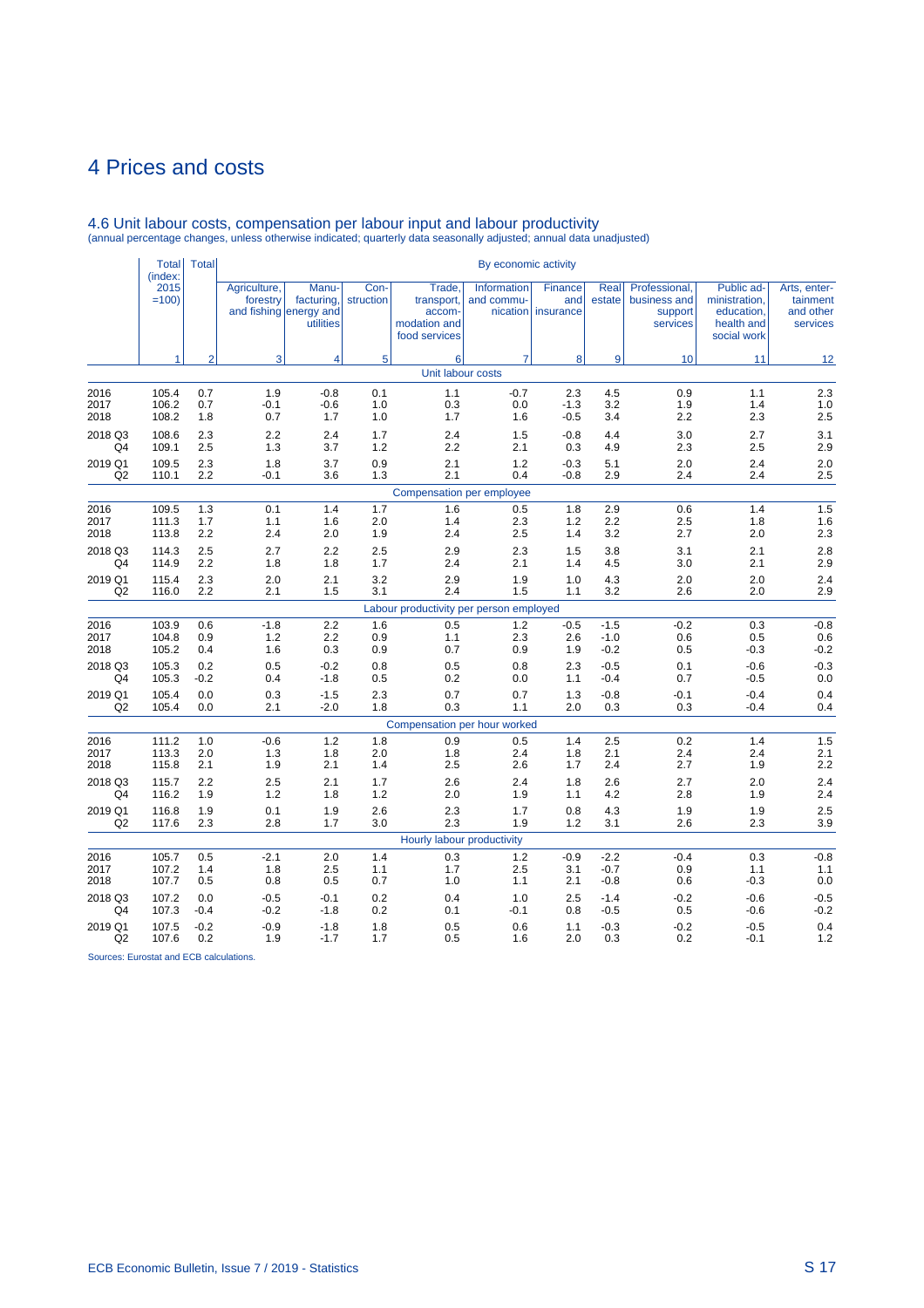5.1 Monetary aggregates 1) (EUR billions and annual growth rates; seasonally adjusted; outstanding amounts and growth rates at end of period; transactions during period)

|                                                      |                                                                |                                                                |                                                                |                                                                |                                                                            | M <sub>3</sub>                                                 |                                                                      |                                              |                                                    |                                                                        |                                           |                                                                            |
|------------------------------------------------------|----------------------------------------------------------------|----------------------------------------------------------------|----------------------------------------------------------------|----------------------------------------------------------------|----------------------------------------------------------------------------|----------------------------------------------------------------|----------------------------------------------------------------------|----------------------------------------------|----------------------------------------------------|------------------------------------------------------------------------|-------------------------------------------|----------------------------------------------------------------------------|
|                                                      |                                                                |                                                                |                                                                | M <sub>2</sub>                                                 |                                                                            |                                                                |                                                                      |                                              |                                                    | M3-M2                                                                  |                                           |                                                                            |
|                                                      |                                                                | M <sub>1</sub>                                                 |                                                                |                                                                | M2-M1                                                                      |                                                                |                                                                      |                                              |                                                    |                                                                        |                                           |                                                                            |
|                                                      | Currency<br>in<br>circulation                                  | Overnight<br>deposits                                          |                                                                | <b>Deposits</b><br>agreed<br>maturity<br>of up to<br>2 years   | <b>Deposits</b><br>with an redeemable<br>at notice<br>of up to<br>3 months |                                                                |                                                                      | <b>Repos</b>                                 | <b>Money</b><br>market<br>fund<br>shares           | <b>Debt</b><br>securities<br>with<br>a maturity<br>of up to<br>2 years |                                           |                                                                            |
|                                                      | 1                                                              | $\mathcal{P}$                                                  | 3                                                              | 4                                                              | 5                                                                          | 6                                                              | 7                                                                    | 8                                            | 9                                                  | 10                                                                     | 11                                        | 12                                                                         |
|                                                      |                                                                |                                                                |                                                                |                                                                |                                                                            | <b>Outstanding amounts</b>                                     |                                                                      |                                              |                                                    |                                                                        |                                           |                                                                            |
| 2016                                                 | 1,075.3                                                        | 6,082.8                                                        | 7,158.1                                                        | 1,330.6                                                        | 2,221.0                                                                    | 3,551.5                                                        | 10,709.7                                                             | 69.6                                         | 523.1                                              | 87.7                                                                   | 680.4                                     | 11,390.0                                                                   |
| 2017                                                 | 1,111.6                                                        | 6,637.3                                                        | 7,748.9                                                        | 1,197.0                                                        | 2,260.9                                                                    | 3,457.9                                                        | 11,206.8                                                             | 74.7                                         | 512.0                                              | 72.6                                                                   | 659.4                                     | 11,866.2                                                                   |
| 2018                                                 | 1,162.7                                                        | 7,114.8                                                        | 8,277.4                                                        | 1,128.1                                                        | 2,298.0                                                                    | 3,426.1                                                        | 11,703.5                                                             | 74.6                                         | 523.3                                              | 72.9                                                                   | 670.7                                     | 12,374.2                                                                   |
| 2018 Q3                                              | 1,150.6                                                        | 7,009.8                                                        | 8,160.3                                                        | 1,126.6                                                        | 2,284.6                                                                    | 3,411.2                                                        | 11,571.5                                                             | 71.4                                         | 495.4                                              | 61.1                                                                   | 627.9                                     | 12,199.4                                                                   |
| Q4                                                   | 1,162.7                                                        | 7,114.8                                                        | 8,277.4                                                        | 1,128.1                                                        | 2,298.0                                                                    | 3,426.1                                                        | 11,703.5                                                             | 74.6                                         | 523.3                                              | 72.9                                                                   | 670.7                                     | 12,374.2                                                                   |
| 2019 Q1                                              | 1,180.7                                                        | 7,285.2                                                        | 8,465.9                                                        | 1,113.0                                                        | 2,318.5                                                                    | 3,431.5                                                        | 11,897.4                                                             | 74.4                                         | 509.6                                              | 31.7                                                                   | 615.6                                     | 12,513.1                                                                   |
| Q2                                                   | 1,188.0                                                        | 7,419.2                                                        | 8,607.2                                                        | 1,110.2                                                        | 2,338.9                                                                    | 3,449.2                                                        | 12,056.3                                                             | 74.9                                         | 509.6                                              | 38.3                                                                   | 622.8                                     | 12,679.2                                                                   |
| 2019 Mar.<br>Apr.<br>May<br>June<br>July<br>Aug. (p) | 1,180.7<br>1,182.2<br>1,185.4<br>1,188.0<br>1,193.1<br>1,198.0 | 7,285.2<br>7,307.3<br>7,365.5<br>7,419.2<br>7,492.3<br>7,584.7 | 8,465.9<br>8,489.5<br>8,550.9<br>8,607.2<br>8,685.4<br>8,782.7 | 1,113.0<br>1,126.3<br>1,124.6<br>1,110.2<br>1,099.5<br>1,116.8 | 2,318.5<br>2,327.2<br>2,335.2<br>2,338.9<br>2,345.0<br>2,345.7             | 3,431.5<br>3,453.5<br>3,459.8<br>3,449.2<br>3,444.5<br>3,462.5 | 11,897.4<br>11,943.0<br>12,010.7<br>12,056.3<br>12,129.9<br>12,245.1 | 74.4<br>73.9<br>70.7<br>74.9<br>76.4<br>72.1 | 509.6<br>514.0<br>511.9<br>509.6<br>523.4<br>531.8 | 31.7<br>40.1<br>46.7<br>38.3<br>37.2<br>23.5                           | 615.6<br>629.3<br>622.8<br>637.0<br>627.5 | 12,513.1<br>628.0 12,571.0<br>12,640.0<br>12,679.2<br>12,766.8<br>12,872.6 |
|                                                      |                                                                |                                                                |                                                                |                                                                |                                                                            | <b>Transactions</b>                                            |                                                                      |                                              |                                                    |                                                                        |                                           |                                                                            |
| 2016                                                 | 38.1                                                           | 541.7                                                          | 579.8                                                          | $-106.1$                                                       | 16.1                                                                       | $-90.0$                                                        | 489.8                                                                | $-4.3$                                       | 34.3                                               | 19.4                                                                   | 49.4                                      | 539.1                                                                      |
| 2017                                                 | 36.4                                                           | 591.7                                                          | 628.0                                                          | $-110.6$                                                       | 34.3                                                                       | $-76.3$                                                        | 551.7                                                                | 6.6                                          | $-10.9$                                            | $-18.4$                                                                | $-22.7$                                   | 529.0                                                                      |
| 2018                                                 | 50.0                                                           | 461.9                                                          | 512.0                                                          | $-71.5$                                                        | 45.0                                                                       | $-26.5$                                                        | 485.5                                                                | $-0.8$                                       | 11.3                                               | $-3.5$                                                                 | 7.0                                       | 492.5                                                                      |
| 2018 Q3                                              | 16.0                                                           | 116.1                                                          | 132.1                                                          | $-51.8$                                                        | 14.1                                                                       | $-37.7$                                                        | 94.4                                                                 | $-2.4$                                       | $-12.6$                                            | $-4.9$                                                                 | $-19.9$                                   | 74.6                                                                       |
| Q4                                                   | 12.1                                                           | 105.3                                                          | 117.4                                                          | 0.2                                                            | 13.4                                                                       | 13.7                                                           | 131.0                                                                | 2.9                                          | 27.7                                               | 8.5                                                                    | 39.0                                      | 170.0                                                                      |
| 2019 Q1                                              | 18.1                                                           | 167.8                                                          | 185.9                                                          | $-17.4$                                                        | 21.0                                                                       | 3.6                                                            | 189.4                                                                | $-0.5$                                       | $-20.5$                                            | $-37.7$                                                                | $-58.7$                                   | 130.8                                                                      |
| Q <sub>2</sub>                                       | 7.3                                                            | 138.7                                                          | 146.0                                                          | $-3.7$                                                         | 20.3                                                                       | 16.6                                                           | 162.6                                                                | 0.8                                          | 0.3                                                | 7.0                                                                    | 8.1                                       | 170.7                                                                      |
| 2019 Mar.                                            | 8.0                                                            | 90.7                                                           | 98.7                                                           | $-13.4$                                                        | 9.5                                                                        | $-3.9$                                                         | 94.8                                                                 | 3.5                                          | 2.5                                                | $-24.9$                                                                | $-18.9$                                   | 75.9                                                                       |
| Apr.                                                 | 1.5                                                            | 22.3                                                           | 23.8                                                           | 13.2                                                           | 8.6                                                                        | 21.7                                                           | 45.6                                                                 | $-0.5$                                       | 4.6                                                | 8.1                                                                    | 12.3                                      | 57.9                                                                       |
| May                                                  | 3.2                                                            | 58.4                                                           | 61.6                                                           | $-3.2$                                                         | 8.0                                                                        | 4.7                                                            | 66.3                                                                 | $-3.2$                                       | $-2.1$                                             | 5.3                                                                    | 0.0                                       | 66.3                                                                       |
| June                                                 | 2.6                                                            | 57.9                                                           | 60.6                                                           | $-13.7$                                                        | 3.8                                                                        | $-9.9$                                                         | 50.7                                                                 | 4.5                                          | $-2.2$                                             | $-6.4$                                                                 | $-4.1$                                    | 46.5                                                                       |
| July                                                 | 5.0                                                            | 69.9                                                           | 75.0                                                           | $-12.1$                                                        | 6.0                                                                        | $-6.1$                                                         | 68.9                                                                 | 1.3                                          | 13.8                                               | $-2.4$                                                                 | 12.8                                      | 81.6                                                                       |
| Aug. (p)                                             | 5.0                                                            | 89.6                                                           | 94.5                                                           | 16.1                                                           | 0.7                                                                        | 16.8                                                           | 111.4                                                                | $-4.5$                                       | 8.5                                                | $-13.1$                                                                | $-9.2$                                    | 102.2                                                                      |
|                                                      |                                                                |                                                                |                                                                |                                                                |                                                                            | <b>Growth rates</b>                                            |                                                                      |                                              |                                                    |                                                                        |                                           |                                                                            |
| 2016                                                 | 3.7                                                            | 9.7                                                            | 8.8                                                            | $-7.4$                                                         | 0.7                                                                        | $-2.5$                                                         | 4.8                                                                  | $-5.8$                                       | 7.0                                                | 27.4                                                                   | 7.8                                       | 5.0                                                                        |
| 2017                                                 | 3.4                                                            | 9.8                                                            | 8.8                                                            | $-8.4$                                                         | 1.5                                                                        | $-2.2$                                                         | 5.2                                                                  | 9.5                                          | $-2.1$                                             | $-21.0$                                                                | $-3.3$                                    | 4.7                                                                        |
| 2018                                                 | 4.5                                                            | 6.9                                                            | 6.6                                                            | $-6.0$                                                         | 2.0                                                                        | $-0.8$                                                         | 4.3                                                                  | $-1.1$                                       | 2.2                                                | $-5.0$                                                                 | 1.0                                       | 4.1                                                                        |
| 2018 Q3                                              | 4.1                                                            | 7.3                                                            | 6.9                                                            | $-7.4$                                                         | 1.8                                                                        | $-1.4$                                                         | 4.3                                                                  | 5.8                                          | $-6.7$                                             | $-26.2$                                                                | $-7.8$                                    | 3.6                                                                        |
| Q4                                                   | 4.5                                                            | 6.9                                                            | 6.6                                                            | $-6.0$                                                         | 2.0                                                                        | $-0.8$                                                         | 4.3                                                                  | -1.1                                         | 2.2                                                | -5.0                                                                   | 1.0                                       | 4.1                                                                        |
| 2019 Q1                                              | 5.6                                                            | 7.8                                                            | 7.5                                                            | $-5.5$                                                         | 2.6                                                                        | $-0.2$                                                         | 5.2                                                                  | 2.5                                          | $-1.7$                                             | $-49.2$                                                                | $-5.9$                                    | 4.6                                                                        |
| Q <sub>2</sub>                                       | 4.7                                                            | 7.7                                                            | 7.2                                                            | $-6.2$                                                         | 3.0                                                                        | $-0.1$                                                         | 5.0                                                                  | 1.1                                          | $-1.0$                                             | $-39.9$                                                                | $-4.8$                                    | 4.5                                                                        |
| 2019 Mar.                                            | 5.6                                                            | 7.8                                                            | 7.5                                                            | $-5.5$                                                         | 2.6                                                                        | $-0.2$                                                         | 5.2                                                                  | 2.5                                          | $-1.7$                                             | $-49.2$                                                                | $-5.9$                                    | 4.6                                                                        |
| Apr.                                                 | 5.2                                                            | 7.7                                                            | 7.4                                                            | $-3.7$                                                         | 2.8                                                                        | 0.6                                                            | 5.3                                                                  | $-4.6$                                       | $-0.8$                                             | $-43.3$                                                                | $-5.9$                                    | 4.7                                                                        |
| May                                                  | 4.9                                                            | 7.6                                                            | 7.2                                                            | $-3.9$                                                         | 3.0                                                                        | 0.7                                                            | 5.2                                                                  | $-2.4$                                       | $-0.3$                                             | $-30.0$                                                                | $-3.7$                                    | 4.8                                                                        |
| June                                                 | 4.7                                                            | 7.7                                                            | 7.2                                                            | $-6.2$                                                         | 3.0                                                                        | $-0.1$                                                         | 5.0                                                                  | 1.1                                          | $-1.0$                                             | $-39.9$                                                                | $-4.8$                                    | 4.5                                                                        |
| July                                                 | 4.9                                                            | 8.3                                                            | 7.8                                                            | $-5.5$                                                         | 3.0                                                                        | 0.1                                                            | 5.5                                                                  | 10.6                                         | 1.6                                                | $-40.5$                                                                | $-1.6$                                    | 5.1                                                                        |
| Aug. (p)                                             | 4.7                                                            | 9.0                                                            | 8.4                                                            | $-2.7$                                                         | 2.9                                                                        | 1.0                                                            | 6.2                                                                  | $-0.7$                                       | 4.6                                                | $-63.2$                                                                | $-2.9$                                    | 5.7                                                                        |

Source: ECB. 1) Data refer to the changing composition of the euro area.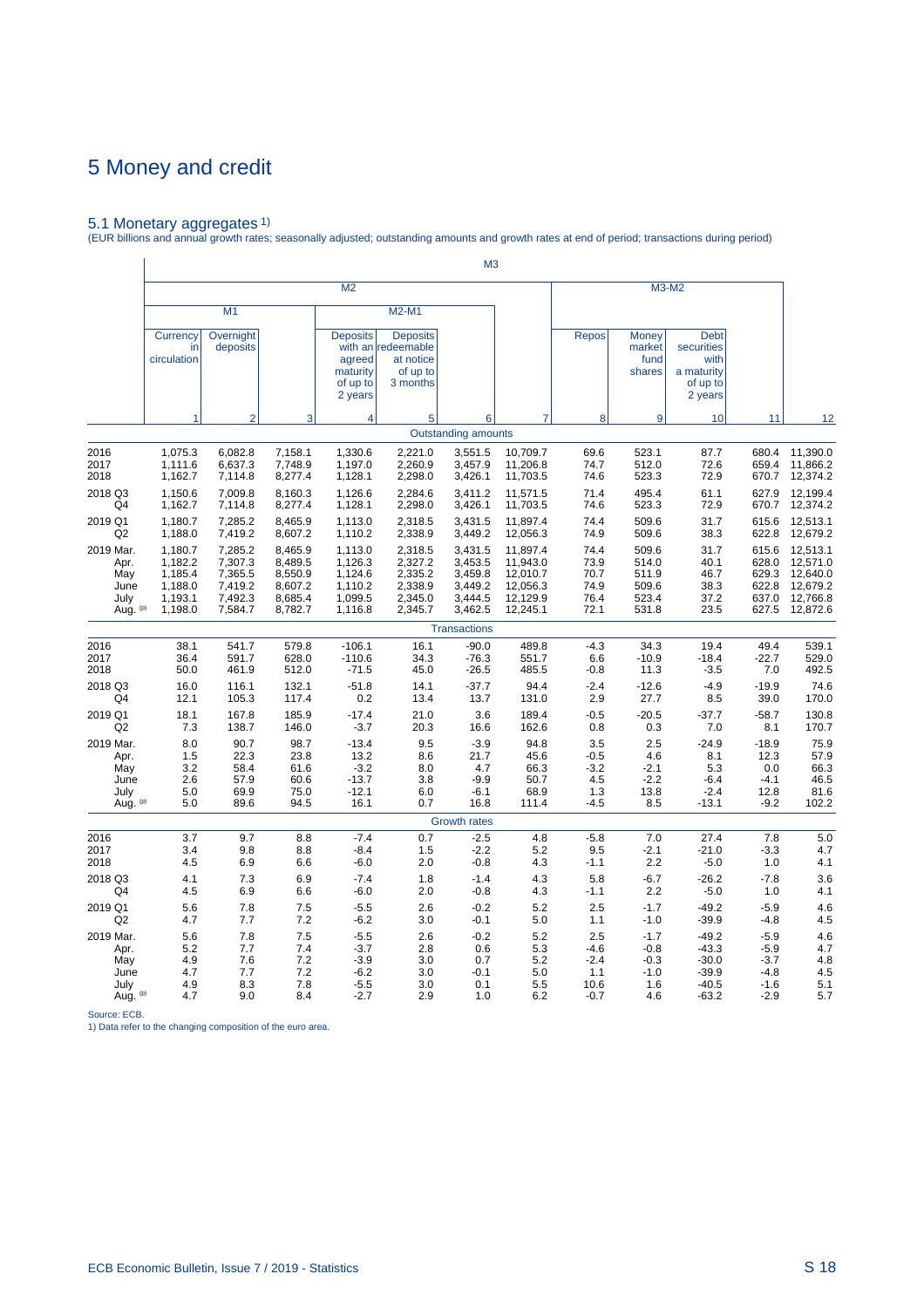5.2 Deposits in M3 1) (EUR billions and annual growth rates; seasonally adjusted; outstanding amounts and growth rates at end of period; transactions during period)

|                  |                    |                    | Non-financial corporations <sup>2)</sup>             |                                                      |                 |                    |                            | Households <sup>3)</sup>                             |                                                      |                 | Financial<br>corpor-                                           | Insurance<br>corpor-              | Other<br>general              |
|------------------|--------------------|--------------------|------------------------------------------------------|------------------------------------------------------|-----------------|--------------------|----------------------------|------------------------------------------------------|------------------------------------------------------|-----------------|----------------------------------------------------------------|-----------------------------------|-------------------------------|
|                  | <b>Total</b>       | Overnight          | With an<br>agreed<br>maturity<br>of up to<br>2 years | Redeem-<br>able<br>at notice<br>of up to<br>3 months | <b>Repos</b>    |                    | <b>Total Overnight</b>     | With an<br>agreed<br>maturity<br>of up to<br>2 years | Redeem-<br>able<br>at notice<br>of up to<br>3 months | <b>Repos</b>    | ations<br>other than<br><b>MFIs and</b><br>ICPFs <sup>2)</sup> | ations<br>and<br>pension<br>funds | govern-<br>ment <sup>4)</sup> |
|                  | 1                  | $\overline{2}$     | 3                                                    | 4                                                    | 5               | 6                  | 7                          | 8                                                    | 9                                                    | 10              | 11                                                             | 12                                | 13                            |
|                  |                    |                    |                                                      |                                                      |                 |                    | <b>Outstanding amounts</b> |                                                      |                                                      |                 |                                                                |                                   |                               |
| 2016             | 2,093.2            | 1,630.3            | 295.1                                                | 159.6                                                | 8.2             | 6,055.5            | 3,402.3                    | 644.9                                                | 2,006.3                                              | 2.1             | 972.0                                                          | 199.5                             | 383.8                         |
| 2017<br>2018     | 2,239.0<br>2,336.5 | 1,795.5<br>1,900.4 | 285.7<br>280.8                                       | 148.8<br>147.5                                       | 9.1<br>7.8      | 6,315.2<br>6,642.8 | 3,700.7<br>4,034.6         | 562.0<br>517.3                                       | 2,051.9<br>2,089.8                                   | 0.7<br>1.2      | 998.6<br>1,004.6                                               | 204.4<br>200.2                    | 412.6<br>431.2                |
| 2018 Q3          | 2,309.7            | 1,886.3            | 267.9                                                | 148.7                                                | 6.8             | 6,545.8            | 3,946.3                    | 524.6                                                | 2,073.8                                              | 1.1             | 986.4                                                          | 212.2                             | 438.3                         |
| Q4               | 2,336.5            | 1,900.4            | 280.8                                                | 147.5                                                | 7.8             | 6,642.8            | 4,034.6                    | 517.3                                                | 2,089.8                                              | 1.2             | 1,004.6                                                        | 200.2                             | 431.2                         |
| 2019 Q1<br>Q2    | 2.383.9<br>2,407.2 | 1.960.5<br>1,985.8 | 269.6<br>263.8                                       | 147.9<br>150.2                                       | 5.9<br>7.4      | 6.753.9<br>6,844.1 | 4.126.3<br>4,203.9         | 515.0<br>510.3                                       | 2.111.2<br>2,128.0                                   | 1.3<br>1.9      | 977.7<br>1,012.3                                               | 213.2<br>217.4                    | 462.3<br>462.2                |
| 2019 Mar.        | 2,383.9            | 1,960.5            | 269.6                                                | 147.9                                                | 5.9             | 6,753.9            | 4,126.3                    | 515.0                                                | 2,111.2                                              | 1.3             | 977.7                                                          | 213.2                             | 462.3                         |
| Apr.             | 2,390.9            | 1,963.1            | 271.7                                                | 148.8                                                | 7.2             | 6,789.7            | 4,156.2                    | 513.5                                                | 2,118.3                                              | 1.7             | 983.4                                                          | 211.7                             | 459.0                         |
| May<br>June      | 2.401.7<br>2,407.2 | 1,977.0<br>1,985.8 | 268.5<br>263.8                                       | 149.2<br>150.2                                       | 7.0<br>7.4      | 6,828.6<br>6,844.1 | 4,188.3<br>4,203.9         | 512.7<br>510.3                                       | 2.126.1<br>2,128.0                                   | 1.6<br>1.9      | 990.2<br>1,012.3                                               | 216.8<br>217.4                    | 458.7<br>462.2                |
| July             | 2,436.3            | 2,016.4            | 263.2                                                | 150.4                                                | 6.4             | 6,898.0            | 4,253.6                    | 508.8                                                | 2,133.5                                              | 2.1             | 1,003.1                                                        | 220.9                             | 454.9                         |
| Aug. (p)         | 2,469.8            | 2,046.4            | 264.9                                                | 152.0                                                | 6.5             | 6,924.4            | 4,281.6                    | 507.7                                                | 2,132.8                                              | 2.3             | 1,029.7                                                        | 235.2                             | 460.2                         |
|                  |                    |                    |                                                      |                                                      |                 |                    | <b>Transactions</b>        |                                                      |                                                      |                 |                                                                |                                   |                               |
| 2016             | 131.8              | 156.7              | $-25.2$                                              | 0.2                                                  | 0.1             | 300.7              | 334.2                      | $-46.5$                                              | 13.9                                                 | $-0.9$          | 23.9                                                           | $-28.1$                           | 19.0                          |
| 2017             | 180.0              | 182.8              | $-3.0$                                               | $-0.8$                                               | 1.0             | 254.1              | 303.5                      | $-81.6$                                              | 33.5                                                 | $-1.3$          | 54.7                                                           | 6.3                               | 26.9                          |
| 2018             | 93.9               | 103.2              | $-6.9$                                               | $-1.1$                                               | $-1.4$          | 326.9              | 325.6                      | $-45.1$                                              | 45.9                                                 | 0.5             | 0.9                                                            | $-4.8$                            | 17.8                          |
| 2018 Q3<br>Q4    | 25.9<br>27.4       | 35.4<br>14.3       | $-9.9$<br>12.9                                       | 0.6<br>$-0.7$                                        | $-0.2$<br>0.9   | 76.0<br>96.4       | 75.5<br>88.2               | $-10.7$<br>$-7.5$                                    | 11.3<br>15.7                                         | 0.0<br>0.1      | $-29.2$<br>17.2                                                | $-8.0$<br>$-12.4$                 | 11.4<br>$-6.8$                |
| 2019 Q1          | 50.0               | 61.8               | $-11.3$                                              | 0.8                                                  | $-1.2$          | 109.8              | 91.0                       | $-2.6$                                               | 21.4                                                 | 0.1             | $-31.8$                                                        | 12.4                              | 30.5                          |
| Q2               | 26.8               | 28.1               | $-5.4$                                               | 2.6                                                  | 1.5             | 90.2               | 78.1                       | $-4.8$                                               | 16.3                                                 | 0.6             | 34.9                                                           | 4.5                               | $-0.4$                        |
| 2019 Mar.        | 34.0               | 40.0               | $-6.6$                                               | 0.8                                                  | $-0.2$          | 29.7               | 22.8                       | $-2.1$                                               | 9.2                                                  | $-0.3$          | 9.8                                                            | 7.0                               | 10.0                          |
| Apr.             | 7.0                | 2.7                | 2.1                                                  | 1.0                                                  | 1.3             | 35.1               | 29.8                       | $-2.0$                                               | 6.9                                                  | 0.4             | 6.4                                                            | $-1.6$                            | $-3.3$                        |
| May<br>June      | 11.8<br>8.1        | 15.0<br>10.5       | $-3.3$<br>$-4.1$                                     | 0.3<br>1.3                                           | $-0.2$<br>0.4   | 38.8<br>16.3       | 32.0<br>16.3               | $-0.9$<br>$-1.9$                                     | 7.7<br>1.7                                           | $-0.1$<br>0.3   | 4.7<br>23.8                                                    | 5.0<br>1.0                        | $-0.3$<br>3.3                 |
| July             | 28.4               | 29.2               | 0.1                                                  | 0.0                                                  | $-1.0$          | 53.5               | 49.6                       | $-1.8$                                               | 5.5                                                  | 0.3             | $-12.7$                                                        | 3.3                               | $-7.4$                        |
| Aug. (p)         | 31.6               | 28.6               | 1.3                                                  | 1.7                                                  | 0.1             | 26.1               | 27.9                       | $-1.3$                                               | $-0.7$                                               | 0.2             | 24.7                                                           | 14.1                              | 5.3                           |
|                  |                    |                    |                                                      |                                                      |                 |                    | <b>Growth rates</b>        |                                                      |                                                      |                 |                                                                |                                   |                               |
| 2016             | 6.8                | 10.4               | $-7.8$                                               | 0.2                                                  | 1.4             | 5.2                | 10.9                       | $-6.7$                                               | 0.7                                                  | $-29.3$         | 2.4                                                            | $-12.4$                           | 5.2                           |
| 2017<br>2018     | 8.6<br>4.2         | 11.2<br>5.7        | $-1.1$<br>$-2.5$                                     | $-0.5$<br>$-0.7$                                     | 12.5<br>$-15.9$ | 4.2<br>5.2         | 8.9<br>8.8                 | $-12.7$<br>$-8.0$                                    | 1.7<br>2.2                                           | $-65.5$<br>65.1 | 5.7<br>0.1                                                     | 3.2<br>$-2.3$                     | $7.0$<br>4.3                  |
| 2018 Q3          | 4.8                | 7.0                | $-6.8$                                               | 0.3                                                  | 27.6            | 4.5                | 8.4                        | $-10.0$                                              | 1.9                                                  | $-45.8$         | 1.3                                                            | 5.2                               | 4.8                           |
| Q4               | 4.2                | 5.7                | $-2.5$                                               | $-0.7$                                               | $-15.9$         | 5.2                | 8.8                        | $-8.0$                                               | 2.2                                                  | 65.1            | 0.1                                                            | $-2.3$                            | 4.3                           |
| 2019 Q1<br>Q2    | 5.9<br>5.7         | 7.7<br>7.6         | $-2.6$<br>$-4.9$                                     | 0.2<br>2.3                                           | $-17.4$<br>12.4 | 5.7<br>5.8         | 8.9<br>8.6                 | $-5.5$<br>$-4.8$                                     | 2.9<br>3.1                                           | $-18.1$<br>73.3 | $-2.1$<br>$-0.9$                                               | 0.4<br>$-1.6$                     | 10.8<br>8.1                   |
| 2019 Mar.        | 5.9                | 7.7                | $-2.6$                                               | 0.2                                                  | $-17.4$         | 5.7                | 8.9                        | $-5.5$                                               | 2.9                                                  | $-18.1$         | $-2.1$                                                         | 0.4                               | 10.8                          |
| Apr.             | 5.8                | 7.1                | $-0.6$                                               | 1.6                                                  | 0.2             | 5.8                | 8.9                        | $-5.2$                                               | 2.9                                                  | 1.5             | 0.1                                                            | $-0.5$                            | 9.2                           |
| May              | 5.5                | 6.8                | $-1.3$                                               | 1.4                                                  | 8.9             | 5.9                | 8.9                        | $-4.7$                                               | 3.2                                                  | 20.2            | $-0.7$                                                         | 0.3                               | 8.8                           |
| June             | 5.7                | 7.6                | $-4.9$                                               | 2.3                                                  | 12.4            | 5.8                | 8.6                        | $-4.8$                                               | 3.1                                                  | 73.3            | $-0.9$                                                         | $-1.6$                            | 8.1                           |
| July<br>Aug. (p) | 6.9<br>7.9         | 8.7<br>9.6         | $-3.0$<br>$-1.3$                                     | 2.4<br>2.9                                           | $-8.1$<br>2.7   | 6.1<br>6.1         | 9.2<br>9.2                 | $-4.6$<br>$-4.1$                                     | 3.1<br>3.0                                           | 15.9<br>28.2    | $-0.1$<br>4.0                                                  | 1.6<br>9.0                        | 6.5<br>5.4                    |

Source: ECB.

1) Data refer to the changing composition of the euro area.

2) In accordance with the ESA 2010, in December 2014 holding companies of non-financial groups were reclassified from the non-financial corporations sector to the financial<br>- corporations sector. These entities are include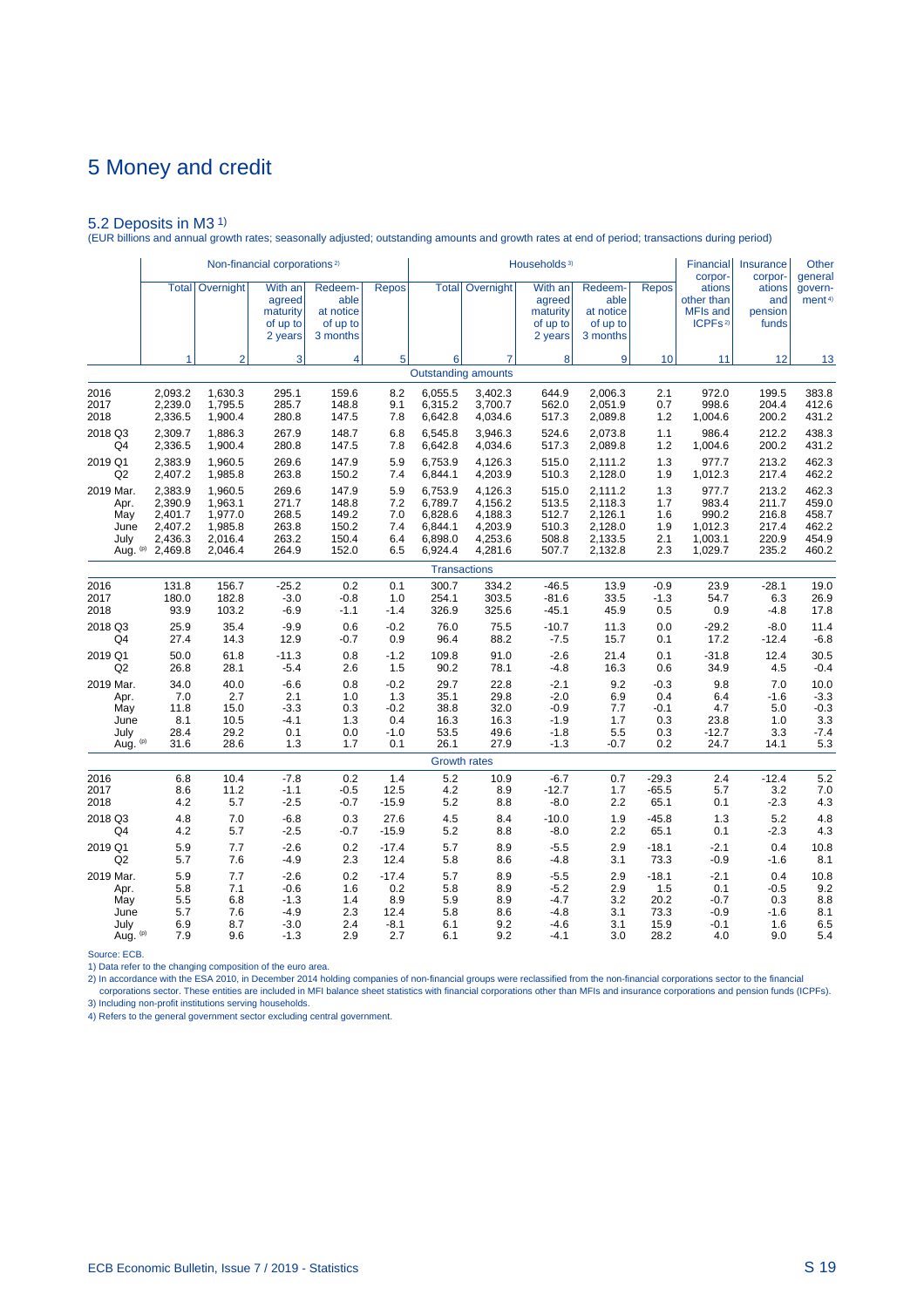### 5.3 Credit to euro area residents 1)

(EUR billions and annual growth rates; seasonally adjusted; outstanding amounts and growth rates at end of period; transactions during period)

|                                                      | Credit to general government                                   |                                                              |                                                                |                                                                               |                                                          |                                                                      |                                                                |                                                                | Credit to other euro area residents                                                                             |                                                      |                                                                |                                                    |
|------------------------------------------------------|----------------------------------------------------------------|--------------------------------------------------------------|----------------------------------------------------------------|-------------------------------------------------------------------------------|----------------------------------------------------------|----------------------------------------------------------------------|----------------------------------------------------------------|----------------------------------------------------------------|-----------------------------------------------------------------------------------------------------------------|------------------------------------------------------|----------------------------------------------------------------|----------------------------------------------------|
|                                                      | <b>Total</b>                                                   | Loans                                                        | <b>Debt</b><br>securities                                      | <b>Total</b>                                                                  |                                                          |                                                                      |                                                                | Loans                                                          |                                                                                                                 |                                                      | <b>Debt</b><br>securities                                      | <b>Equity and</b><br>non-money                     |
|                                                      |                                                                |                                                              |                                                                |                                                                               |                                                          | <b>Total</b><br><b>Adjusted</b><br>loans <sup>2)</sup>               | To non-<br>financial<br>corpor-<br>ations <sup>3)</sup>        | To house-                                                      | <b>To financial</b><br>holds <sup>4)</sup> corporations<br>other than<br><b>MFIs and</b><br>ICPFs <sup>3)</sup> | To insurance<br>corporations<br>and pension<br>funds |                                                                | market fund<br>investment<br>fund shares           |
|                                                      | 1                                                              | $\overline{2}$                                               | 3                                                              | 4                                                                             | 5                                                        | 6                                                                    | 7                                                              | 8                                                              | 9                                                                                                               | 10                                                   | 11                                                             | 12                                                 |
|                                                      |                                                                |                                                              |                                                                |                                                                               |                                                          | <b>Outstanding amounts</b>                                           |                                                                |                                                                |                                                                                                                 |                                                      |                                                                |                                                    |
| 2016<br>2017<br>2018                                 | 4,389.3<br>4,625.9<br>4,685.8                                  | 1,084.0<br>1,033.3<br>1,007.4                                | 3,292.1<br>3,578.7<br>3,666.9                                  | 12,881.3 10,711.1<br>13,116.4<br>13,417.9                                     | 10,874.1<br>11,127.0                                     | 10,982.1<br>11,167.4<br>11,484.9                                     | 4,311.4<br>4,325.4<br>4,408.9                                  | 5,449.3<br>5,600.0<br>5,741.4                                  | 836.7<br>839.1<br>848.7                                                                                         | 113.5<br>109.6<br>127.9                              | 1,387.4<br>1,442.4<br>1,519.7                                  | 782.9<br>799.8<br>771.2                            |
| 2018 Q3                                              | 4,627.4                                                        | 1,003.5                                                      | 3,609.9                                                        | 13,363.3                                                                      | 11,064.5                                                 | 11,394.1                                                             | 4,396.2                                                        | 5,702.0                                                        | 841.9                                                                                                           | 124.4                                                | 1,513.8                                                        | 785.0                                              |
| Q4                                                   | 4,685.8                                                        | 1,007.4                                                      | 3,666.9                                                        | 13,417.9                                                                      | 11,127.0                                                 | 11,484.9                                                             | 4,408.9                                                        | 5,741.4                                                        | 848.7                                                                                                           | 127.9                                                | 1,519.7                                                        | 771.2                                              |
| 2019 Q1                                              | 4,662.0                                                        | 1.001.3                                                      | 3,649.2                                                        | 13,526.6                                                                      | 11,196.3                                                 | 11,548.1                                                             | 4.422.3                                                        | 5,788.2                                                        | 854.4                                                                                                           | 131.4                                                | 1,526.9                                                        | 803.4                                              |
| Q2                                                   | 4,632.6                                                        | 1,000.7                                                      | 3,620.2                                                        | 13,642.3                                                                      | 11,294.1                                                 | 11,668.7                                                             | 4,461.7                                                        | 5,826.1                                                        | 874.9                                                                                                           | 131.4                                                | 1,546.2                                                        | 802.0                                              |
| 2019 Mar.<br>Apr.<br>May<br>June<br>July<br>Aug. (p) | 4,662.0<br>4,638.8<br>4,631.6<br>4,632.6<br>4,671.5<br>4,709.3 | 1,001.3<br>998.2<br>1,004.3<br>1,000.7<br>1,000.6<br>1,005.5 | 3,649.2<br>3,629.2<br>3,615.6<br>3,620.2<br>3,659.3<br>3,692.1 | 13,526.6<br>13,570.0<br>13,592.4 11,257.4<br>13,642.3<br>13,683.6<br>13,741.8 | 11,196.3<br>11,234.0<br>11,294.1<br>11,339.0<br>11,398.9 | 11,548.1<br>11,591.2<br>11,623.7<br>11,668.7<br>11,711.1<br>11,760.5 | 4,422.3<br>4,443.8<br>4,463.9<br>4,461.7<br>4,486.1<br>4,509.9 | 5,788.2<br>5,800.5<br>5,807.5<br>5,826.1<br>5,843.0<br>5,865.3 | 854.4<br>864.1<br>862.8<br>874.9<br>876.2<br>883.0                                                              | 131.4<br>125.7<br>123.2<br>131.4<br>133.7<br>140.7   | 1,526.9<br>1,522.9<br>1,533.5<br>1,546.2<br>1,537.5<br>1,540.7 | 803.4<br>813.1<br>801.6<br>802.0<br>807.1<br>802.1 |
|                                                      |                                                                |                                                              |                                                                |                                                                               |                                                          | <b>Transactions</b>                                                  |                                                                |                                                                |                                                                                                                 |                                                      |                                                                |                                                    |
| 2016                                                 | 486.2                                                          | $-34.2$                                                      | 520.3                                                          | 319.4                                                                         | 235.6                                                    | 259.2                                                                | 82.6                                                           | 121.0                                                          | 43.0                                                                                                            | $-11.0$                                              | 80.3                                                           | 3.6                                                |
| 2017                                                 | 289.3                                                          | $-43.7$                                                      | 332.3                                                          | 363.7                                                                         | 275.2                                                    | 316.9                                                                | 85.5                                                           | 173.4                                                          | 19.8                                                                                                            | $-3.5$                                               | 64.3                                                           | 24.2                                               |
| 2018                                                 | 91.3                                                           | $-28.3$                                                      | 119.6                                                          | 376.2                                                                         | 308.5                                                    | 384.4                                                                | 124.2                                                          | 165.9                                                          | 0.2                                                                                                             | 18.1                                                 | 89.0                                                           | $-21.3$                                            |
| 2018 Q3                                              | 48.0                                                           | $-16.2$                                                      | 64.5                                                           | 105.1                                                                         | 90.7                                                     | 88.9                                                                 | 48.7                                                           | 49.8                                                           | $-12.4$                                                                                                         | 4.5                                                  | 18.6                                                           | $-4.2$                                             |
| Q4                                                   | 39.7                                                           | 4.0                                                          | 35.7                                                           | 65.5                                                                          | 60.1                                                     | 93.1                                                                 | 16.5                                                           | 42.0                                                           | $-1.8$                                                                                                          | 3.4                                                  | 13.2                                                           | $-7.8$                                             |
| 2019 Q1                                              | $-40.6$                                                        | $-6.8$                                                       | $-33.8$                                                        | 107.2                                                                         | 83.1                                                     | 79.5                                                                 | 25.1                                                           | 50.2                                                           | 6.0                                                                                                             | 1.8                                                  | $-1.8$                                                         | 25.9                                               |
| Q <sub>2</sub>                                       | $-56.8$                                                        | $-1.4$                                                       | $-55.7$                                                        | 126.4                                                                         | 113.8                                                    | 135.7                                                                | 53.8                                                           | 38.6                                                           | 24.1                                                                                                            | $-2.8$                                               | 17.5                                                           | $-4.9$                                             |
| 2019 Mar.                                            | $-38.8$                                                        | 0.4                                                          | $-38.7$                                                        | 26.2                                                                          | 23.1                                                     | 27.9                                                                 | 3.2                                                            | 18.8                                                           | $-2.4$                                                                                                          | 3.5                                                  | $-8.7$                                                         | 11.8                                               |
| Apr.                                                 | $-22.2$                                                        | $-3.2$                                                       | $-19.0$                                                        | 40.5                                                                          | 41.6                                                     | 47.1                                                                 | 26.1                                                           | 12.6                                                           | 8.6                                                                                                             | $-5.7$                                               | $-6.3$                                                         | 5.2                                                |
| May                                                  | $-8.3$                                                         | 5.9                                                          | $-14.5$                                                        | 34.0                                                                          | 25.6                                                     | 34.2                                                                 | 21.9                                                           | 7.6                                                            | $-1.5$                                                                                                          | $-2.5$                                               | 13.9                                                           | $-5.5$                                             |
| June                                                 | $-26.4$                                                        | $-4.1$                                                       | $-22.3$                                                        | 52.0                                                                          | 46.6                                                     | 54.5                                                                 | 5.8                                                            | 18.4                                                           | 17.1                                                                                                            | 5.3                                                  | 10.0                                                           | $-4.6$                                             |
| July                                                 | 13.7                                                           | $-0.2$                                                       | 13.9                                                           | 38.5                                                                          | 45.1                                                     | 44.2                                                                 | 25.7                                                           | 17.1                                                           | 0.1                                                                                                             | 2.2                                                  | $-10.5$                                                        | 3.9                                                |
| Aug. (p)                                             | 8.3                                                            | 4.9                                                          | 3.4                                                            | 55.3                                                                          | 58.1                                                     | 51.3                                                                 | 23.5                                                           | 21.9                                                           | 5.7                                                                                                             | 7.0                                                  | 1.3                                                            | $-4.1$                                             |
|                                                      |                                                                |                                                              |                                                                |                                                                               |                                                          | <b>Growth rates</b>                                                  |                                                                |                                                                |                                                                                                                 |                                                      |                                                                |                                                    |
| 2016                                                 | 12.4                                                           | $-3.1$                                                       | 18.7                                                           | 2.5                                                                           | 2.2                                                      | 2.4                                                                  | 1.9                                                            | 2.3                                                            | 5.5                                                                                                             | $-8.9$                                               | 6.1                                                            | 0.5                                                |
| 2017                                                 | 6.6                                                            | $-4.0$                                                       | 10.2                                                           | 2.8                                                                           | 2.6                                                      | 2.9                                                                  | 2.0                                                            | 3.2                                                            | 2.4                                                                                                             | $-3.1$                                               | 4.6                                                            | 3.1                                                |
| 2018                                                 | 2.0                                                            | $-2.7$                                                       | 3.4                                                            | 2.9                                                                           | 2.8                                                      | 3.5                                                                  | 2.9                                                            | 3.0                                                            | 0.0                                                                                                             | 16.5                                                 | 6.2                                                            | $-2.7$                                             |
| 2018 Q3                                              | 3.1                                                            | $-4.5$                                                       | 5.3                                                            | 3.1                                                                           | 3.0                                                      | 3.5                                                                  | 3.3                                                            | 3.1                                                            | 0.1                                                                                                             | 11.7                                                 | 5.9                                                            | $-1.1$                                             |
| Q4                                                   | 2.0                                                            | $-2.7$                                                       | 3.4                                                            | 2.9                                                                           | 2.8                                                      | 3.5                                                                  | 2.9                                                            | 3.0                                                            | 0.0                                                                                                             | 16.5                                                 | 6.2                                                            | $-2.7$                                             |
| 2019 Q1                                              | 1.8                                                            | $-2.4$                                                       | 3.0                                                            | 2.8                                                                           | 2.7                                                      | 3.3                                                                  | 2.5                                                            | 3.1                                                            | $-0.9$                                                                                                          | 14.8                                                 | 4.1                                                            | 1.8                                                |
| Q <sub>2</sub>                                       | $-0.2$                                                         | $-2.0$                                                       | 0.3                                                            | 3.0                                                                           | 3.2                                                      | 3.5                                                                  | 3.3                                                            | 3.2                                                            | 1.8                                                                                                             | 5.8                                                  | 3.2                                                            | 1.1                                                |
| 2019 Mar.                                            | 1.8                                                            | $-2.4$                                                       | 3.0                                                            | 2.8                                                                           | 2.7                                                      | 3.3                                                                  | 2.5                                                            | 3.1                                                            | $-0.9$                                                                                                          | 14.8                                                 | 4.1                                                            | 1.8                                                |
| Apr.                                                 | 1.3                                                            | $-2.7$                                                       | 2.5                                                            | 2.7                                                                           | 2.8                                                      | 3.5                                                                  | 2.8                                                            | 3.2                                                            | 0.6                                                                                                             | 5.4                                                  | 2.5                                                            | 1.2                                                |
| May                                                  | 0.6                                                            | $-2.2$                                                       | 1.4                                                            | 2.6                                                                           | 2.7                                                      | 3.4                                                                  | 2.7                                                            | 3.1                                                            | $-0.4$                                                                                                          | 1.6                                                  | 3.0                                                            | 0.5                                                |
| June                                                 | $-0.2$                                                         | $-2.0$                                                       | 0.3                                                            | 3.0                                                                           | 3.2                                                      | 3.5                                                                  | 3.3                                                            | 3.2                                                            | 1.8                                                                                                             | 5.8                                                  | 3.2                                                            | 1.1                                                |
| July                                                 | $-0.5$                                                         | $-1.4$                                                       | $-0.2$                                                         | 2.9                                                                           | 3.2                                                      | 3.7                                                                  | 3.3                                                            | 3.2                                                            | 2.6                                                                                                             | 7.1                                                  | 1.4                                                            | 1.8                                                |
| Aug. (p)                                             | $-0.6$                                                         | $-0.3$                                                       | $-0.7$                                                         | 3.1                                                                           | 3.5                                                      | 3.8                                                                  | 3.5                                                            | 3.2                                                            | 3.3                                                                                                             | 13.0                                                 | 1.2                                                            | 2.0                                                |

Source: ECB.

1) Data refer to the changing composition of the euro area.

2) Adjusted for loan sales and securitisation (resulting in derecognition from the MFI statistical balance sheet) as well as for positions arising from notional cash pooling services provided by MFIs.

3) In accordance with the ESA 2010, in December 2014 holding companies of non-financial groups were reclassified from the non-financial corporations sector to the financial<br>Corporations sector. These entities are included 4) Including non-profit institutions serving households.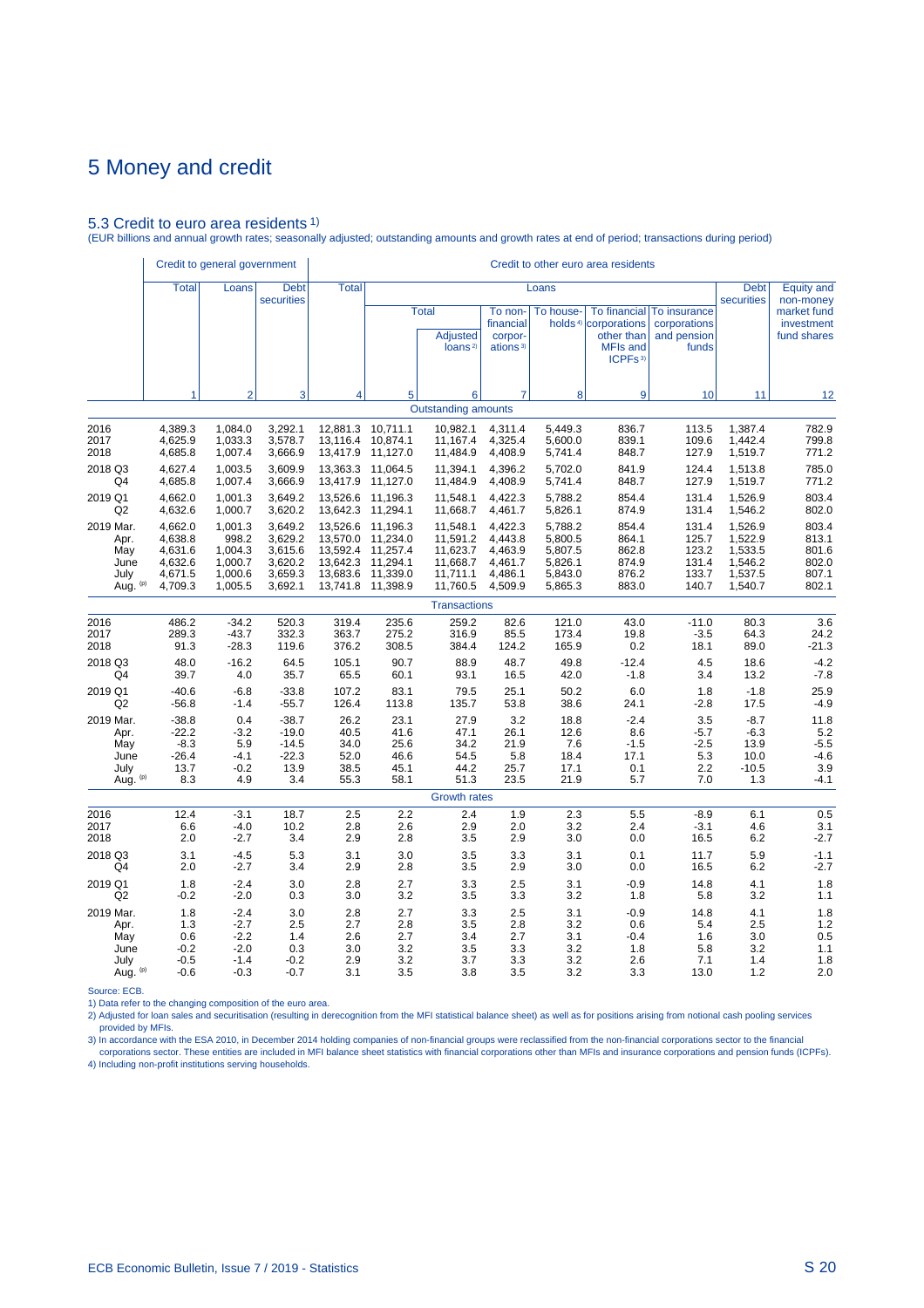|                |              |                                 | Non-financial corporations <sup>2)</sup> |                                           |                            | Households <sup>3)</sup> |                                                        |                          |                                |                    |  |
|----------------|--------------|---------------------------------|------------------------------------------|-------------------------------------------|----------------------------|--------------------------|--------------------------------------------------------|--------------------------|--------------------------------|--------------------|--|
|                | <b>Total</b> | Adjusted<br>loans <sup>4)</sup> | Up to 1 year                             | Over <sub>1</sub><br>and up to<br>5 years | Over 5 years               |                          | <b>Total</b><br><b>Adjusted</b><br>loans <sup>4)</sup> | Loans for<br>consumption | Loans for<br>house<br>purchase | <b>Other loans</b> |  |
|                | 1            | $\overline{2}$                  | 3                                        | 4                                         | 5                          | 6                        | 7                                                      | 8                        | 9                              | 10                 |  |
|                |              |                                 |                                          |                                           | <b>Outstanding amounts</b> |                          |                                                        |                          |                                |                    |  |
| 2016           | 4,311.4      | 4.309.1                         | 1,013.3                                  | 795.7                                     | 2,502.4                    | 5,449.3                  | 5,728.7                                                | 615.9                    | 4,084.1                        | 749.3              |  |
| 2017           | 4,325.4      | 4,360.1                         | 987.3                                    | 820.2                                     | 2,517.9                    | 5,600.0                  | 5,866.6                                                | 654.4                    | 4,217.0                        | 728.6              |  |
| 2018           | 4,408.9      | 4,494.4                         | 995.4                                    | 844.6                                     | 2,568.9                    | 5,741.4                  | 6,023.3                                                | 683.6                    | 4,353.9                        | 703.9              |  |
| 2018 Q3        | 4,396.2      | 4,459.8                         | 999.7                                    | 836.2                                     | 2,560.4                    | 5,702.0                  | 5,979.1                                                | 678.6                    | 4,311.8                        | 711.5              |  |
| Q4             | 4,408.9      | 4,494.4                         | 995.4                                    | 844.6                                     | 2,568.9                    | 5,741.4                  | 6,023.3                                                | 683.6                    | 4,353.9                        | 703.9              |  |
| 2019 Q1        | 4,422.3      | 4,508.9                         | 979.9                                    | 852.0                                     | 2,590.4                    | 5,788.2                  | 6,065.7                                                | 694.4                    | 4,391.6                        | 702.2              |  |
| Q2             | 4,461.7      | 4,555.9                         | 978.6                                    | 867.7                                     | 2,615.5                    | 5,826.1                  | 6,112.5                                                | 707.9                    | 4,421.3                        | 696.9              |  |
| 2019 Mar.      | 4,422.3      | 4,508.9                         | 979.9                                    | 852.0                                     | 2,590.4                    | 5,788.2                  | 6,065.7                                                | 694.4                    | 4,391.6                        | 702.2              |  |
| Apr.           | 4,443.8      | 4,528.0                         | 984.9                                    | 858.9                                     | 2,600.0                    | 5,800.5                  | 6,083.2                                                | 695.7                    | 4,405.3                        | 699.5              |  |
| May            | 4,463.9      | 4,546.6                         | 982.4                                    | 865.7                                     | 2,615.9                    | 5,807.5                  | 6,098.7                                                | 701.0                    | 4,409.5                        | 697.0              |  |
| June           | 4,461.7      | 4,555.9                         | 978.6                                    | 867.7                                     | 2,615.5                    | 5,826.1                  | 6,112.5                                                | 707.9                    | 4,421.3                        | 696.9              |  |
| July           | 4,486.1      | 4,576.1                         | 985.5                                    | 874.8                                     | 2,625.8                    | 5,843.0                  | 6,133.1                                                | 711.1                    | 4,437.0                        | 694.9              |  |
| Aug. (p)       | 4,509.9      | 4,597.1                         | 999.9                                    | 878.9                                     | 2,631.2                    | 5,865.3                  | 6,150.8                                                | 714.3                    | 4,456.0                        | 694.9              |  |
|                |              |                                 |                                          |                                           | <b>Transactions</b>        |                          |                                                        |                          |                                |                    |  |
| 2016           | 82.6         | 100.1                           | $-14.6$                                  | 43.3                                      | 53.9                       | 121.0                    | 113.7                                                  | 24.1                     | 105.4                          | $-8.5$             |  |
| 2017           | 85.5         | 135.5                           | 0.6                                      | 38.9                                      | 46.0                       | 173.4                    | 165.1                                                  | 45.2                     | 134.2                          | $-6.0$             |  |
| 2018           | 124.2        | 178.7                           | 19.2                                     | 33.8                                      | 71.3                       | 165.9                    | 188.0                                                  | 39.7                     | 136.3                          | $-10.1$            |  |
| 2018 Q3        | 48.7         | 49.0                            | 16.4                                     | 9.7                                       | 22.6                       | 49.8                     | 48.5                                                   | 10.3                     | 40.6                           | $-1.1$             |  |
| Q4             | 16.5         | 41.6                            | $-2.6$                                   | 7.7                                       | 11.5                       | 42.0                     | 50.6                                                   | 7.8                      | 39.1                           | $-5.0$             |  |
| 2019 Q1        | 25.1         | 24.4                            | $-14.0$                                  | 10.1                                      | 29.0                       | 50.2                     | 49.0                                                   | 11.6                     | 38.8                           | $-0.2$             |  |
| Q <sub>2</sub> | 53.8         | 59.8                            | 2.6                                      | 18.6                                      | 32.7                       | 38.6                     | 48.5                                                   | 13.2                     | 27.4                           | $-1.9$             |  |
| 2019 Mar.      | 3.2          | 8.5                             | $-0.8$                                   | 2.2                                       | 1.9                        | 18.8                     | 16.1                                                   | 3.9                      | 15.8                           | $-0.9$             |  |
| Apr.           | 26.1         | 24.2                            | 6.4                                      | 7.2                                       | 12.6                       | 12.6                     | 17.4                                                   | 2.8                      | 10.2                           | $-0.4$             |  |
| May            | 21.9         | 19.3                            | $-2.4$                                   | 7.0                                       | 17.4                       | 7.6                      | 16.8                                                   | 5.6                      | 4.2                            | $-2.2$             |  |
| June           | 5.8          | 16.3                            | $-1.4$                                   | 4.4                                       | 2.8                        | 18.4                     | 14.3                                                   | 4.9                      | 12.9                           | 0.6                |  |
| July           | 25.7         | 22.5                            | 6.5                                      | 7.4                                       | 11.8                       | 17.1                     | 21.0                                                   | 3.3                      | 15.5                           | $-1.7$             |  |
| Aug. (p)       | 23.5         | 24.0                            | 13.8                                     | 4.1                                       | 5.7                        | 21.9                     | 17.8                                                   | 3.4                      | 18.2                           | 0.3                |  |
|                |              |                                 |                                          |                                           | <b>Growth rates</b>        |                          |                                                        |                          |                                |                    |  |
| 2016           | 1.9          | 2.4                             | $-1.4$                                   | 5.7                                       | 2.2                        | 2.3                      | 2.0                                                    | 4.1                      | 2.7                            | $-1.1$             |  |
| 2017           | 2.0          | 3.2                             | 0.1                                      | 4.9                                       | 1.8                        | 3.2                      | 2.9                                                    | 7.4                      | 3.3                            | $-0.8$             |  |
| 2018           | 2.9          | 4.1                             | 1.9                                      | 4.2                                       | 2.8                        | 3.0                      | 3.2                                                    | 6.1                      | 3.2                            | $-1.4$             |  |
| 2018 Q3        | 3.3          | 4.4                             | 3.3                                      | 4.6                                       | 2.8                        | 3.1                      | 3.1                                                    | 6.9                      | 3.2                            | $-0.9$             |  |
| Q4             | 2.9          | 4.1                             | 1.9                                      | 4.2                                       | 2.8                        | 3.0                      | 3.2                                                    | 6.1                      | 3.2                            | $-1.4$             |  |
| 2019 Q1        | 2.5          | 3.8                             | $-1.3$                                   | 4.6                                       | 3.3                        | 3.1                      | 3.3                                                    | 6.1                      | 3.5                            | $-1.5$             |  |
| Q2             | 3.3          | 4.0                             | 0.2                                      | 5.6                                       | 3.8                        | 3.2                      | 3.3                                                    | 6.4                      | 3.4                            | $-1.1$             |  |
| 2019 Mar.      | 2.5          | 3.8                             | $-1.3$                                   | 4.6                                       | 3.3                        | 3.1                      | 3.3                                                    | 6.1                      | 3.5                            | $-1.5$             |  |
| Apr.           | 2.8          | 4.0                             | $-0.9$                                   | 5.3                                       | 3.4                        | 3.2                      | 3.3                                                    | 5.8                      | 3.5                            | $-1.4$             |  |
| May            | 2.7          | 3.9                             | $-1.6$                                   | 5.5                                       | 3.5                        | 3.1                      | 3.3                                                    | 6.1                      | 3.4                            | $-1.6$             |  |
| June           | 3.3          | 4.0                             | 0.2                                      | 5.6                                       | 3.8                        | 3.2                      | 3.3                                                    | 6.4                      | 3.4                            | $-1.1$             |  |
| July           | 3.3          | 4.0                             | $-0.4$                                   | 5.8                                       | 3.9                        | 3.2                      | 3.4                                                    | 6.2                      | 3.5                            | $-1.3$             |  |
| Aug. (p)       | 3.5          | 4.3                             | 0.6                                      | 6.0                                       | 3.8                        | 3.2                      | 3.4                                                    | 6.1                      | 3.5                            | $-1.2$             |  |

#### 5.4 MFI loans to euro area non-financial corporations and households 1) (EUR billions and annual growth rates; seasonally adjusted; outstanding amounts and growth rates at end of period; transactions during period)

Source: ECB.<br>2) Data refer to the changing composition of the euro area.<br>2) In accordance with the ESA 2010, in December 2014 holding companies of non-financial groups were reclassified from the non-financial corporations 3) Including non-profit institutions serving households.

4) Adjusted for loan sales and securitisation (resulting in derecognition from the MFI statistical balance sheet) as well as for positions arising from notional cash pooling services provided by MFIs.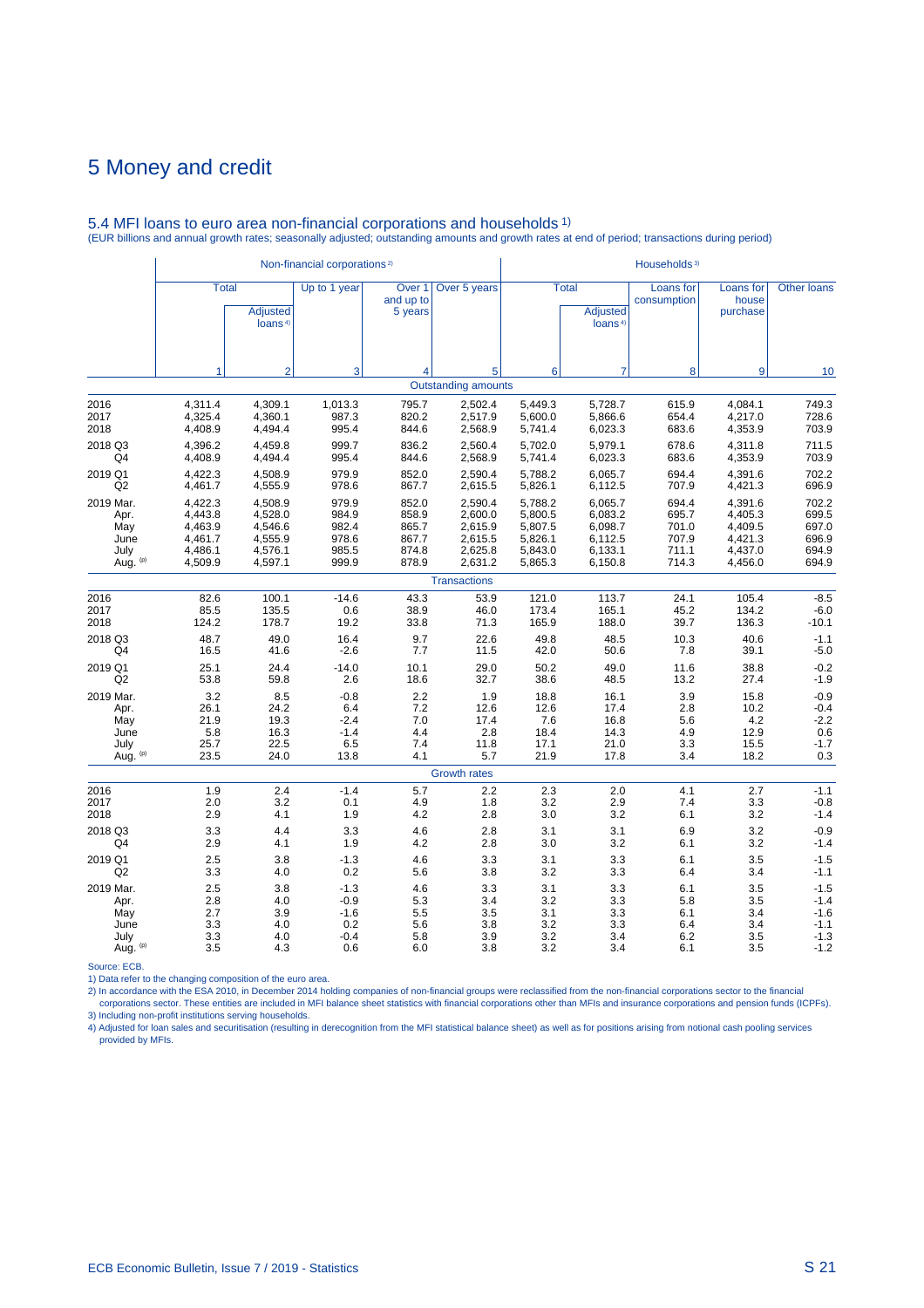# 5.5 Counterparts to M3 other than credit to euro area residents 1) (EUR billions and annual growth rates; seasonally adjusted; outstanding amounts and growth rates at end of period; transactions during period)

|                                                      |                                                    |                                                                | <b>MFI</b> liabilities                                                 |                                                                       |                                                                |                                                                | <b>MFI</b> assets                                              |                                                    |                                                                                   |                                                                            |
|------------------------------------------------------|----------------------------------------------------|----------------------------------------------------------------|------------------------------------------------------------------------|-----------------------------------------------------------------------|----------------------------------------------------------------|----------------------------------------------------------------|----------------------------------------------------------------|----------------------------------------------------|-----------------------------------------------------------------------------------|----------------------------------------------------------------------------|
|                                                      | <b>Central</b><br>government                       |                                                                |                                                                        | Longer-term financial liabilities vis-à-vis other euro area residents |                                                                |                                                                | Net external<br>assets                                         |                                                    | Other                                                                             |                                                                            |
|                                                      | holdings <sup>2)</sup>                             | <b>Total</b>                                                   | <b>Deposits</b><br>with an<br>agreed<br>maturity<br>of over<br>2 years | <b>Deposits</b><br>redeemable<br>at notice<br>of over<br>3 months     | <b>Debt</b><br>with a<br>maturity<br>of over<br>2 years        | Capital<br>securities and reserves                             |                                                                |                                                    | <b>Total</b><br><b>Repos</b><br>with central<br>counter-<br>parties <sup>3)</sup> | <b>Reverse</b><br>repos to<br>central<br>counter-<br>parties <sup>3)</sup> |
|                                                      | 1                                                  | $\overline{2}$                                                 | 3                                                                      | $\overline{4}$                                                        | 5                                                              | 6                                                              | $\overline{7}$                                                 | 8                                                  | 9                                                                                 | 10                                                                         |
|                                                      |                                                    |                                                                |                                                                        |                                                                       | <b>Outstanding amounts</b>                                     |                                                                |                                                                |                                                    |                                                                                   |                                                                            |
| 2016<br>2017<br>2018                                 | 307.7<br>343.9<br>379.0                            | 6,955.5<br>6.768.5<br>6,815.8                                  | 2,089.5<br>1.968.3<br>1,941.5                                          | 70.9<br>59.7<br>56.0                                                  | 2,145.5<br>2.014.2<br>2,095.3                                  | 2,649.6<br>2,726.2<br>2,723.1                                  | 1,125.9<br>936.5<br>1,027.6                                    | 256.6<br>299.8<br>437.8                            | 205.9<br>143.5<br>187.0                                                           | 121.6<br>92.5<br>194.9                                                     |
| 2018 Q3<br>Q4                                        | 403.7<br>379.0                                     | 6,696.4<br>6,815.8                                             | 1,934.8<br>1,941.5                                                     | 56.9<br>56.0                                                          | 2,048.6<br>2,095.3                                             | 2,656.2<br>2,723.1                                             | 881.8<br>1,027.6                                               | 427.1<br>437.8                                     | 177.3<br>187.0                                                                    | 183.0<br>194.9                                                             |
| 2019 Q1<br>Q2                                        | 367.4<br>366.6                                     | 6.909.3<br>6,987.8                                             | 1.937.7<br>1,955.8                                                     | 55.6<br>57.6                                                          | 2,151.1<br>2,139.6                                             | 2,764.9<br>2,834.8                                             | 1,181.5<br>1,322.3                                             | 419.7<br>436.3                                     | 199.0<br>191.5                                                                    | 212.3<br>207.8                                                             |
| 2019 Mar.<br>Apr.<br>May<br>June<br>July<br>Aug. (p) | 367.4<br>362.2<br>361.8<br>366.6<br>370.5<br>410.4 | 6,909.3<br>6,898.8<br>6,913.1<br>6,987.8<br>7,025.0<br>7,058.0 | 1,937.7<br>1,934.7<br>1,932.2<br>1,955.8<br>1,929.5<br>1,915.5         | 55.6<br>56.0<br>56.5<br>57.6<br>58.1<br>57.6                          | 2,151.1<br>2,136.6<br>2,137.5<br>2,139.6<br>2,156.3<br>2,145.5 | 2,764.9<br>2,771.5<br>2,786.8<br>2,834.8<br>2,881.1<br>2,939.3 | 1,181.5<br>1,203.7<br>1,278.1<br>1,322.3<br>1,402.2<br>1,453.0 | 419.7<br>419.6<br>412.8<br>436.3<br>405.0<br>436.9 | 199.0<br>216.8<br>212.8<br>191.5<br>206.5<br>212.6                                | 212.3<br>232.2<br>229.2<br>207.8<br>224.1<br>231.5                         |
|                                                      |                                                    |                                                                |                                                                        |                                                                       | <b>Transactions</b>                                            |                                                                |                                                                |                                                    |                                                                                   |                                                                            |
| 2016<br>2017<br>2018                                 | 22.0<br>39.0<br>39.0                               | $-123.4$<br>$-73.9$<br>50.3                                    | $-71.3$<br>$-83.5$<br>$-37.6$                                          | $-8.6$<br>$-6.6$<br>$-4.9$                                            | $-119.2$<br>$-71.4$<br>21.7                                    | 75.7<br>87.5<br>71.1                                           | $-277.2$<br>$-92.8$<br>62.8                                    | $-90.6$<br>$-66.0$<br>51.6                         | 12.8<br>$-61.2$<br>16.2                                                           | $-12.0$<br>$-28.5$<br>23.6                                                 |
| 2018 Q3<br>Q4                                        | 76.4<br>$-24.1$                                    | 30.4<br>20.8                                                   | $-16.2$<br>$-0.4$                                                      | $-1.5$<br>$-0.9$                                                      | 19.2<br>8.1                                                    | 28.9<br>14.0                                                   | 39.0<br>33.1                                                   | $-10.8$<br>28.4                                    | 3.2<br>9.7                                                                        | $-0.8$<br>11.9                                                             |
| 2019 Q1<br>Q2                                        | $-11.5$<br>$-0.7$                                  | 50.0<br>47.8                                                   | $-10.8$<br>20.4                                                        | $-0.3$<br>2.0                                                         | 46.2<br>$-0.7$                                                 | 14.8<br>26.1                                                   | 118.0<br>108.9                                                 | $-15.3$<br>39.3                                    | 2.7<br>$-7.1$                                                                     | 5.5<br>$-4.5$                                                              |
| 2019 Mar.<br>Apr.<br>May<br>June<br>July<br>Aug. (p) | $-41.4$<br>$-5.2$<br>$-0.4$<br>4.8<br>3.9<br>40.0  | 9.6<br>$-4.8$<br>5.6<br>47.0<br>$-1.8$<br>$-29.4$              | $-1.5$<br>$-2.6$<br>$-1.8$<br>24.8<br>$-27.6$<br>$-16.5$               | 0.0<br>0.3<br>0.6<br>1.1<br>0.4<br>$-0.4$                             | $-0.3$<br>$-13.4$<br>$-0.4$<br>13.1<br>10.3<br>$-16.5$         | 11.3<br>10.9<br>7.2<br>8.0<br>15.1<br>4.1                      | 55.4<br>26.5<br>58.8<br>23.7<br>54.4<br>2.0                    | 1.2<br>3.2<br>$-12.9$<br>49.1<br>$-22.8$<br>47.0   | $-8.4$<br>17.8<br>$-4.1$<br>$-20.8$<br>14.9<br>6.1                                | $-10.2$<br>19.8<br>$-2.9$<br>$-21.4$<br>16.3<br>7.4                        |
|                                                      |                                                    |                                                                |                                                                        |                                                                       | <b>Growth rates</b>                                            |                                                                |                                                                |                                                    |                                                                                   |                                                                            |
| 2016<br>2017<br>2018                                 | 7.8<br>12.5<br>11.3                                | $-1.8$<br>$-1.1$<br>0.7                                        | $-3.4$<br>$-4.0$<br>$-1.9$                                             | $-10.9$<br>$-9.7$<br>$-8.1$                                           | $-5.3$<br>$-3.4$<br>1.1                                        | 2.9<br>3.4<br>2.7                                              | $\overline{a}$<br>$\overline{a}$<br>L,                         | L.<br>ä,<br>ä,                                     | 6.3<br>$-29.8$<br>8.1                                                             | $-9.0$<br>$-23.5$<br>7.7                                                   |
| 2018 Q3<br>Q4                                        | 14.3<br>11.3                                       | 0.1<br>0.7                                                     | $-2.7$<br>$-1.9$                                                       | $-9.3$<br>$-8.1$                                                      | 0.1<br>1.1                                                     | 2.4<br>2.7                                                     | $\overline{a}$                                                 | $\ddot{\phantom{1}}$                               | 4.6<br>8.1                                                                        | 9.5<br>7.7                                                                 |
| 2019 Q1<br>Q <sub>2</sub>                            | 8.8<br>12.0                                        | 1.4<br>2.2                                                     | $-1.6$<br>$-0.4$                                                       | $-6.4$<br>$-1.3$                                                      | 2.8<br>3.5                                                     | 2.6<br>3.1                                                     |                                                                |                                                    | 17.8<br>5.1                                                                       | 21.2<br>6.7                                                                |
| 2019 Mar.<br>Apr.<br>May<br>June<br>July<br>Aug. (p) | 8.8<br>4.6<br>8.7<br>12.0<br>5.5<br>5.9            | 1.4<br>1.2<br>1.4<br>2.2<br>2.0<br>1.7                         | $-1.6$<br>$-1.9$<br>$-1.6$<br>$-0.4$<br>$-1.8$<br>$-2.2$               | $-6.4$<br>$-5.4$<br>$-3.8$<br>$-1.3$<br>0.5<br>0.5                    | 2.8<br>2.5<br>2.7<br>3.5<br>4.2<br>3.7                         | 2.6<br>2.6<br>2.7<br>3.1<br>3.3<br>3.1                         |                                                                |                                                    | 17.8<br>40.6<br>14.4<br>5.1<br>7.1<br>11.9                                        | 21.2<br>44.3<br>15.9<br>6.7<br>9.9<br>15.6                                 |

Source: ECB.<br>1) Data refer to the changing composition of the euro area.<br>2) Comprises central government holdings of deposits with the MFI sector and of securities issued by the MFI sector.<br>3) Not adjusted for seasonal eff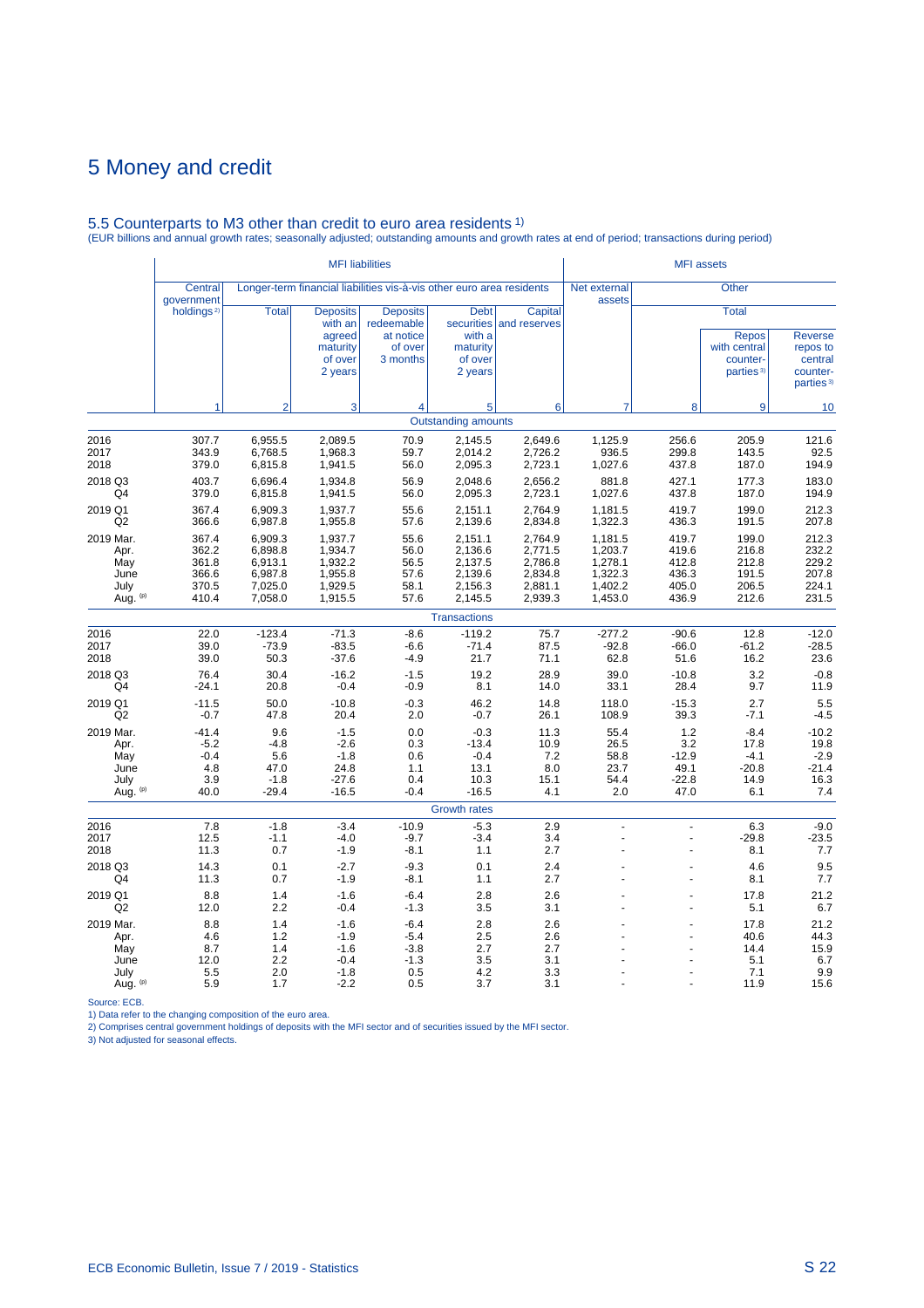## 6 Fiscal developments

6.1 Deficit/surplus (as a percentage of GDP; flows during one-year period)

|         |              |                       | Deficit (-)/surplus (+)    |                     |                             | Memo item:<br>Primary         |
|---------|--------------|-----------------------|----------------------------|---------------------|-----------------------------|-------------------------------|
|         | <b>Total</b> | Central<br>government | <b>State</b><br>government | Local<br>government | Social<br>security<br>funds | deficit (-)/<br>surplus $(+)$ |
|         |              | $\Omega$              | з                          | 4                   | 5                           | 6                             |
| 2015    | $-2.0$       | $-1.9$                | $-0.2$                     | 0.2                 | $-0.1$                      | 0.3                           |
| 2016    | $-1.4$       | $-1.7$                | 0.0                        | 0.2                 | 0.1                         | 0.7                           |
| 2017    | $-0.9$       | $-1.3$                | 0.1                        | 0.2                 | 0.1                         | 1.0                           |
| 2018    | $-0.5$       | $-1.1$                | 0.1                        | 0.2                 | 0.3                         | 1.3                           |
| 2018 Q3 | $-0.4$       | $\cdot$               |                            | $\cdot$             |                             | 1.5                           |
| Q4      | $-0.5$       | $\cdot$               |                            | $\cdot$             |                             | 1.3                           |
| 2019 Q1 | $-0.6$       |                       |                            | $\cdot$             |                             | 1.2                           |
| Q2      | $-0.7$       |                       |                            |                     |                             | 1.0                           |

Sources: ECB for annual data; Eurostat for quarterly data.

6.2 Revenue and expenditure (as a percentage of GDP; flows during one-year period)

|                              |                              |                                   |                              | Revenue                      |                              |                          | <b>Expenditure</b>           |                              |                                   |                             |                          |                              |                          |  |
|------------------------------|------------------------------|-----------------------------------|------------------------------|------------------------------|------------------------------|--------------------------|------------------------------|------------------------------|-----------------------------------|-----------------------------|--------------------------|------------------------------|--------------------------|--|
|                              | <b>Total</b>                 | <b>Current revenue</b><br>revenue |                              |                              |                              |                          | <b>Total</b>                 |                              |                                   | <b>Current expenditure</b>  |                          | Capital<br>expenditure       |                          |  |
|                              |                              |                                   | <b>Direct</b><br>taxes       | <b>Indirect</b><br>taxes     | Net social<br>contributions  |                          |                              |                              | Compen-<br>sation of<br>employees | Intermediate<br>consumption | Interest                 | Social<br>benefits           |                          |  |
|                              |                              | ื                                 | 3                            |                              | 5                            | 6                        |                              | 8                            | 9                                 | 10                          | 11                       | 12                           | 13                       |  |
| 2015<br>2016<br>2017<br>2018 | 46.4<br>46.2<br>46.2<br>46.5 | 45.8<br>45.7<br>45.8<br>46.0      | 12.5<br>12.6<br>12.8<br>13.0 | 13.0<br>13.0<br>13.0<br>13.0 | 15.2<br>15.3<br>15.2<br>15.2 | 0.6<br>0.5<br>0.4<br>0.5 | 48.4<br>47.7<br>47.2<br>47.0 | 44.5<br>44.1<br>43.4<br>43.3 | 10.1<br>10.0<br>9.9<br>9.9        | 5.3<br>5.3<br>5.3<br>5.3    | 2.3<br>2.1<br>1.9<br>1.8 | 22.7<br>22.7<br>22.5<br>22.3 | 3.9<br>3.6<br>3.8<br>3.7 |  |
| 2018 Q3<br>Q4                | 46.5<br>46.5                 | 46.0<br>46.0                      | 13.0<br>13.0                 | 13.0<br>13.0                 | 15.2<br>15.2                 | 0.4<br>0.5               | 46.8<br>47.0                 | 43.2<br>43.3                 | 9.9<br>9.9                        | 5.3<br>5.3                  | 1.9<br>1.8               | 22.3<br>22.3                 | 3.7<br>3.7               |  |
| 2019 Q1<br>Q2                | 46.4<br>46.4                 | 45.9<br>45.9                      | 12.9<br>12.9                 | 13.0<br>13.0                 | 15.2<br>15.2                 | 0.5<br>0.4               | 47.0<br>47.1                 | 43.3<br>43.4                 | 9.9<br>9.9                        | 5.3<br>5.3                  | 1.8<br>1.8               | 22.4<br>22.5                 | 3.7<br>3.7               |  |

Sources: ECB for annual data; Eurostat for quarterly data.

### 6.3 Government debt-to-GDP ratio

(as a percentage of GDP; outstanding amounts at end of period)

|                              | <b>Total</b>                 | <b>Financial instrument</b> |                              | Holder                          |                              |                              | Original maturity                                   |                          | <b>Residual maturity</b>     |                              |                                                   | Currency                     |                                        |                          |
|------------------------------|------------------------------|-----------------------------|------------------------------|---------------------------------|------------------------------|------------------------------|-----------------------------------------------------|--------------------------|------------------------------|------------------------------|---------------------------------------------------|------------------------------|----------------------------------------|--------------------------|
|                              |                              | Currency<br>and<br>deposits | Loans                        | Debt <sup>1</sup><br>securities |                              | <b>MFIs</b>                  | <b>Resident creditors Non-resident</b><br>creditors | Up to<br>year            | Over<br>vear                 | Up to l<br>year              | Over <sup>1</sup><br>and up to 5 years<br>5 years | Over                         | Euro or<br>participating<br>currencies | Other<br>curren-<br>cies |
|                              |                              |                             | 3                            |                                 | 5                            | 6                            |                                                     | 8                        | 9                            | 10                           |                                                   | 12                           | 13                                     | 14                       |
| 2015<br>2016<br>2017<br>2018 | 90.8<br>90.0<br>87.8<br>85.9 | 3.4<br>3.3<br>3.2<br>3.1    | 16.5<br>15.7<br>14.5<br>13.8 | 71.0<br>71.0<br>70.1<br>69.0    | 45.0<br>47.5<br>48.2<br>48.0 | 27.6<br>30.8<br>32.2<br>32.4 | 45.8<br>42.5<br>39.5<br>37.8                        | 9.7<br>9.4<br>8.6<br>8.0 | 81.2<br>80.6<br>79.1<br>77.8 | 18.3<br>17.9<br>16.4<br>16.1 | 31.1<br>29.8<br>29.0<br>28.3                      | 41.4<br>42.3<br>42.3<br>41.4 | 88.8<br>87.9<br>86.0<br>84.5           | 2.1<br>2.1<br>1.8<br>1.4 |
| 2018 Q3<br>Q <sub>4</sub>    | 87.1<br>85.9                 | 3.2<br>3.1                  | 13.9<br>13.8                 | 70.1<br>69.0                    |                              |                              |                                                     |                          |                              | $\cdot$                      |                                                   |                              |                                        |                          |
| 2019 Q1<br>Q2                | 86.5<br>86.4                 | 3.1<br>3.1                  | 13.6<br>13.5                 | 69.8<br>69.8                    |                              |                              |                                                     |                          |                              |                              |                                                   |                              |                                        |                          |

Sources: ECB for annual data; Eurostat for quarterly data.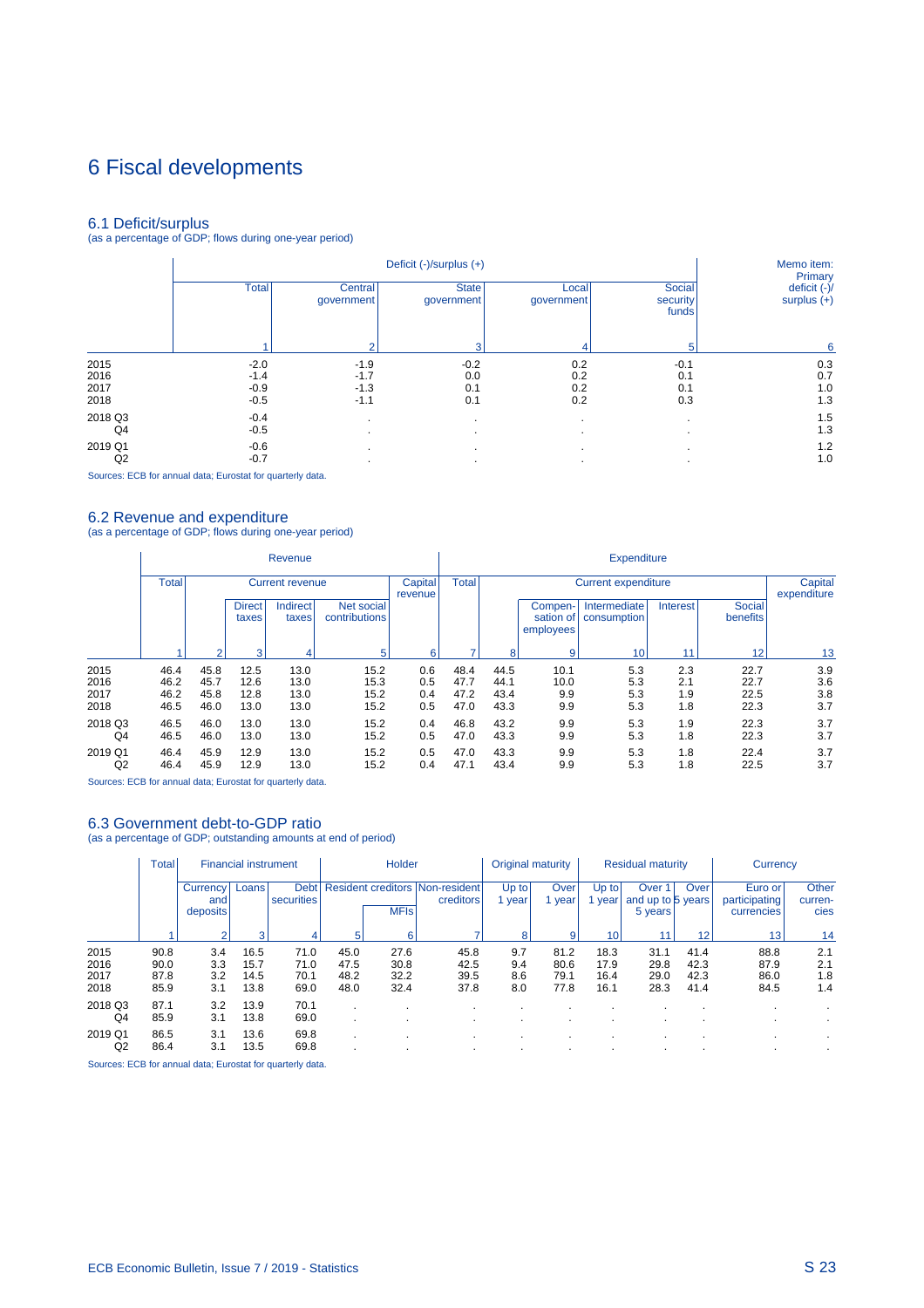### 6 Fiscal developments

#### 6.4 Annual change in the government debt-to-GDP ratio and underlying factors 1) (as a percentage of GDP; flows during one-year period)

|                | Change in<br>debt-to-   | Primary<br>deficit $(+)/$ | Deficit-debt adjustment |        |     |        |        |        |                             |        | Interest-<br>growth       | Memo item:<br><b>Borrowing</b>          |                                   |                                       |  |                               |       |              |             |
|----------------|-------------------------|---------------------------|-------------------------|--------|-----|--------|--------|--------|-----------------------------|--------|---------------------------|-----------------------------------------|-----------------------------------|---------------------------------------|--|-------------------------------|-------|--------------|-------------|
|                | GDP ratio <sup>2)</sup> | surplus $(-)$             |                         |        |     |        |        |        |                             | Total  |                           |                                         |                                   | Transactions in main financial assets |  | <b>Revaluation</b><br>effects | Other | differential | requirement |
|                |                         |                           |                         |        |     |        |        | Total  | Currency<br>and<br>deposits | Loans  | <b>Debt</b><br>securities | Equity and<br>investment<br>fund shares | and other<br>changes in<br>volume |                                       |  |                               |       |              |             |
|                |                         | $\sim$                    | 3                       |        |     | 6      |        | 8      | $\overline{9}$              | 10     | 11                        | $12 \overline{ }$                       |                                   |                                       |  |                               |       |              |             |
| 2015           | $-1.9$                  | $-0.3$                    | $-0.8$                  | $-0.5$ | 0.2 | $-0.3$ | $-0.3$ | $-0.1$ | 0.0                         | $-0.3$ | $-0.8$                    | 1.2                                     |                                   |                                       |  |                               |       |              |             |
| 2016           | $-0.8$                  | $-0.7$                    | 0.2                     | 0.1    | 0.3 | $-0.1$ | 0.0    | 0.1    | 0.0                         | 0.0    | $-0.3$                    | 1.6                                     |                                   |                                       |  |                               |       |              |             |
| 2017           | $-2.3$                  | $-1.0$                    | $-0.1$                  | 0.3    | 0.5 | 0.0    | $-0.2$ | 0.1    | $-0.1$                      | $-0.3$ | $-1.1$                    | 0.9                                     |                                   |                                       |  |                               |       |              |             |
| 2018           | $-1.9$                  | $-1.3$                    | 0.4                     | 0.3    | 0.4 | $-0.1$ | 0.0    | 0.2    | 0.0                         | 0.1    | $-0.9$                    | 0.8                                     |                                   |                                       |  |                               |       |              |             |
| 2018 Q3        | $-2.2$                  | $-1.5$                    | 0.5                     | 0.7    | 0.6 | $-0.1$ | 0.0    | 0.2    | $-0.1$                      | $-0.2$ | $-1.2$                    | 0.9                                     |                                   |                                       |  |                               |       |              |             |
| Q <sub>4</sub> | $-1.9$                  | $-1.3$                    | 0.4                     | 0.5    | 0.4 | $-0.1$ | 0.0    | 0.2    | 0.0                         | $-0.1$ | $-0.9$                    | 0.8                                     |                                   |                                       |  |                               |       |              |             |
| 2019 Q1        | $-1.3$                  | $-1.2$                    | 0.7                     | 0.6    | 0.6 | $-0.2$ | 0.0    | 0.2    | 0.1                         | 0.0    | $-0.8$                    | 1.2                                     |                                   |                                       |  |                               |       |              |             |
| Q <sub>2</sub> | $-0.9$                  | $-1.0$                    | 0.8                     | 0.7    | 0.7 | $-0.1$ | 0.0    | 0.2    | 0.1                         | 0.0    | $-0.6$                    | 1.4                                     |                                   |                                       |  |                               |       |              |             |

Sources: ECB for annual data; Eurostat for quarterly data.

1) Intergovernmental lending in the context of the financial crisis is consolidated except in quarterly data on the deficit-debt adjustment.<br>2) Calculated as the difference between the government debt-to-GDP ratios at the

#### 6.5 Government debt securities 1)

(debt service as a percentage of GDP; flows during debt service period; average nominal yields in percentages per annum)

|                                  | Debt service due within 1 year <sup>2)</sup> |                              |                                           |                          |                                           | Average<br>residual       | Average nominal yields <sup>4)</sup> |                          |                             |                          |                                                              |                          |                            |  |
|----------------------------------|----------------------------------------------|------------------------------|-------------------------------------------|--------------------------|-------------------------------------------|---------------------------|--------------------------------------|--------------------------|-----------------------------|--------------------------|--------------------------------------------------------------|--------------------------|----------------------------|--|
|                                  | <b>Total</b>                                 |                              | Principal                                 |                          | <b>Interest</b>                           | maturity<br>in years $3)$ |                                      | Outstanding amounts      |                             | <b>Transactions</b>      |                                                              |                          |                            |  |
|                                  |                                              |                              | <b>Maturities</b><br>of up to 3<br>months |                          | <b>Maturities</b><br>of up to 3<br>months |                           | <b>Total</b>                         | Floating                 | Zero<br>rate   coupon       |                          | <b>Fixed rate</b><br><b>Maturities</b><br>of up to 1<br>year |                          | <b>Issuance Redemption</b> |  |
|                                  |                                              | $\overline{2}$               | 3                                         | 4                        | 5                                         | 6                         |                                      | 8                        | 9                           | 10                       | 11                                                           | 12                       | 13                         |  |
| 2016<br>2017<br>2018             | 14.1<br>12.9<br>12.6                         | 12.4<br>11.2<br>11.1         | 4.6<br>4.2<br>3.8                         | 1.7<br>1.7<br>1.5        | 0.4<br>0.4<br>0.4                         | 6.9<br>7.1<br>7.3         | 2.6<br>2.4<br>2.3                    | 1.2<br>1.1<br>1.1        | $-0.1$<br>$-0.2$<br>$-0.1$  | 3.0<br>2.8<br>2.7        | 2.9<br>2.3<br>2.5                                            | 0.2<br>0.3<br>0.4        | 1.2<br>1.1<br>0.9          |  |
| 2018 Q2<br>Q3<br>Q <sub>4</sub>  | 12.5<br>12.7<br>12.6                         | 10.9<br>11.2<br>11.1         | 3.5<br>3.7<br>3.8                         | 1.6<br>1.6<br>1.5        | 0.4<br>0.4<br>0.4                         | 7.3<br>7.3<br>7.3         | 2.4<br>2.3<br>2.3                    | 1.1<br>1.1<br>1.1        | $-0.2$<br>$-0.1$<br>$-0.1$  | 2.8<br>2.7<br>2.7        | 2.5<br>2.6<br>2.5                                            | 0.4<br>0.4<br>0.4        | 0.9<br>0.9<br>0.9          |  |
| 2019 Q1                          | 12.7                                         | 11.3                         | 3.8                                       | 1.5                      | 0.4                                       | 7.4                       | 2.3                                  | 1.1                      | 0.0                         | 2.6                      | 2.5                                                          | 0.5                      | 1.0                        |  |
| 2019 Apr.<br>May<br>June<br>July | 13.1<br>12.9<br>12.9<br>13.0                 | 11.6<br>11.4<br>11.4<br>11.6 | 3.9<br>3.5<br>3.8<br>4.1                  | 1.5<br>1.5<br>1.5<br>1.5 | 0.4<br>0.4<br>0.4<br>0.4                  | 7.4<br>7.4<br>7.4<br>7.5  | 2.3<br>2.3<br>2.3<br>2.3             | 1.2<br>1.2<br>1.3<br>1.3 | 0.0<br>0.0<br>0.0<br>$-0.1$ | 2.6<br>2.6<br>2.6<br>2.6 | 2.5<br>2.5<br>2.3<br>2.3                                     | 0.5<br>0.5<br>0.5<br>0.4 | 1.1<br>1.0<br>0.9<br>1.0   |  |
| Aug.<br>Sep.                     | 12.9<br>13.1                                 | 11.4<br>11.6                 | 4.2<br>3.9                                | 1.5<br>1.5               | 0.4<br>0.4                                | 7.4<br>7.4                | 2.2<br>2.2                           | 1.3<br>1.3               | $-0.1$<br>$-0.1$            | 2.6<br>2.6               | 2.3<br>2.3                                                   | 0.4<br>0.4               | 1.1<br>1.0                 |  |

Source: ECB.

1) At face value and not consolidated within the general government sector.

2) Excludes future payments on debt securities not yet outstanding and early redemptions. 3) Residual maturity at the end of the period. 4) Outstanding amounts at the end of the period; transactions as 12-month average.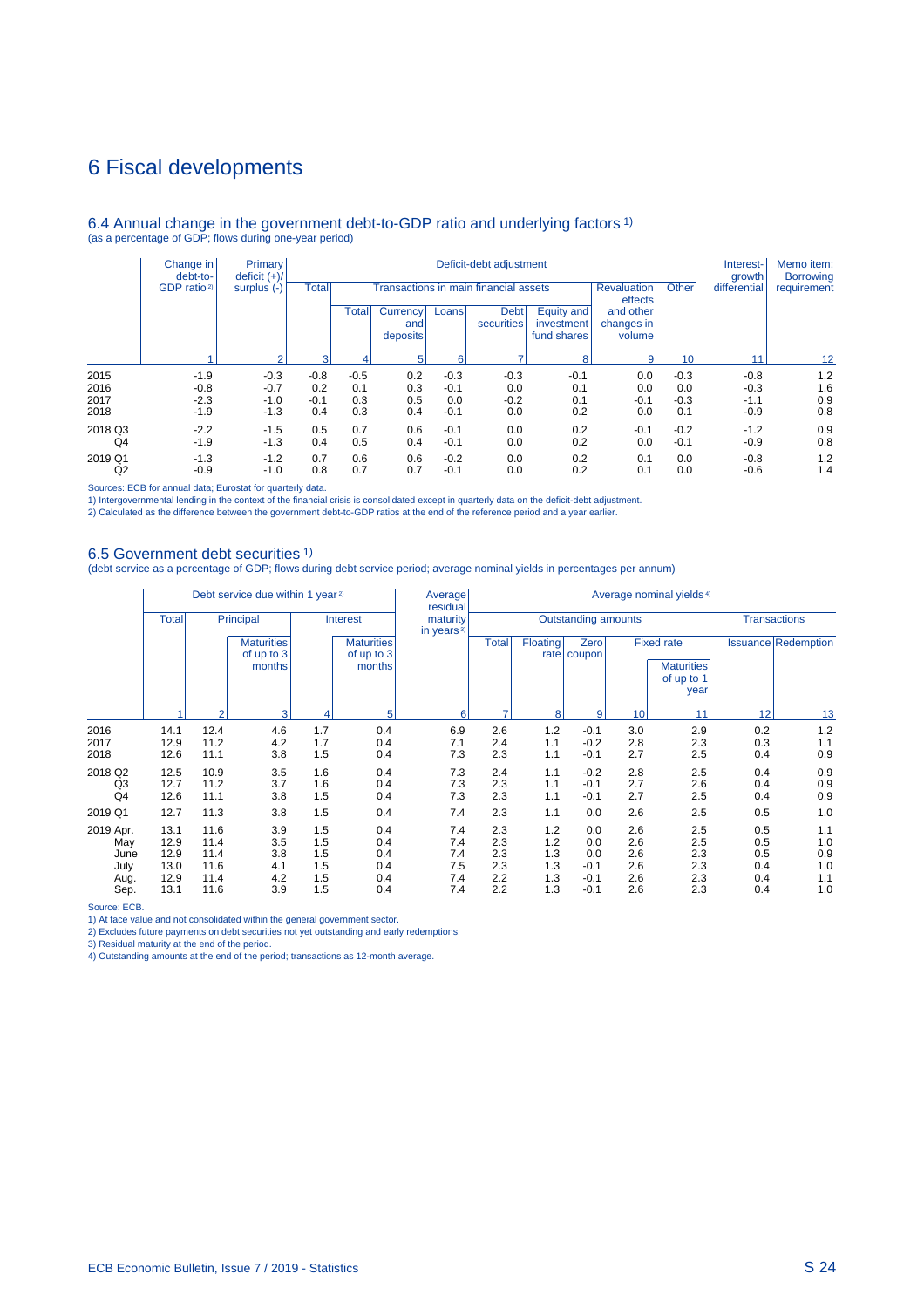## 6 Fiscal developments

#### Government deficit (-)/surplus (+) Belgium Germany Estonia Ireland Greece Spain France Italy Cyprus 1 2 3 4 5 6 7 8 9 2015 -2.4 0.9 0.1 -1.9 -5.6 -5.2 -3.6 -2.6 -1.0 2016 -2.4 1.2 -0.5 -0.7 0.5 -4.3 -3.5 -2.4 0.1 2017 -0.7 1.2 -0.8 -0.3 0.7 -3.0 -2.8 -2.4 1.7 2018 -0.7 1.9 -0.6 0.1 1.0 -2.5 -2.5 -2.2 -4.4 2018 Q3 -0.2 2.1 0.2 -0.5 0.8 -2.7 -2.5 -2.0 -4.2 Q4 -0.8 1.9 -0.6 0.1 1.0 -2.5 -2.5 -2.2 -4.4 2019 Q1 -1.1 1.8 -0.7 0.1 0.3 -2.6 -3.0 -2.2 -3.9 Q2 -1.6 1.7 -0.6 0.7 0.5 -2.8 -3.3 -2.1 -3.7

### 6.6 Fiscal developments in euro area countries

(as a percentage of GDP; flows during one-year period and outstanding amounts at end of period)

| 2018           | 100.0  |           | 61.9       | 8.4          | 63.6                                     | 181.2   | 97.6     | 98.4     | 134.8    | 100.6   |
|----------------|--------|-----------|------------|--------------|------------------------------------------|---------|----------|----------|----------|---------|
| 2018 Q3        | 105.4  |           | 62.7       | 8.5          | 67.2                                     | 182.3   | 98.9     | 99.4     | 136.1    | 107.9   |
| Q <sub>4</sub> | 102.1  |           | 61.9       | 8.4          | 63.6                                     | 181.2   | 97.6     | 98.4     | 134.8    | 100.6   |
| 2019 Q1        | 105.3  |           | 61.7       | 8.0          | 65.4                                     | 182.1   | 98.9     | 99.7     | 136.6    | 103.2   |
| Q2             | 104.7  |           | 61.2       | 9.3          | 63.9                                     | 180.2   | 98.9     | 99.6     | 138.0    | 107.2   |
|                | Latvia | Lithuania | Luxembourg | <b>Malta</b> | <b>Netherlands</b>                       | Austria | Portugal | Slovenia | Slovakia | Finland |
|                | 10     | 11        | 12         | 13           | 14<br>Government deficit (-)/surplus (+) | 15      | 16       | 17       | 18       | 19      |
|                |        |           |            |              |                                          |         |          |          |          |         |
| 2015           | $-1.4$ | $-0.3$    | 1.4        | $-1.0$       | $-2.0$                                   | $-1.0$  | $-4.4$   | $-2.8$   | $-2.7$   | $-2.4$  |
| 2016           | 0.1    | 0.2       | 1.8        | 0.9          | 0.0                                      | $-1.5$  | $-1.9$   | $-1.9$   | $-2.5$   | $-1.7$  |
| 2017           | $-0.5$ | 0.5       | 1.4        | 3.4          | 1.3                                      | $-0.7$  | $-3.0$   | 0.0      | $-1.0$   | $-0.7$  |
| 2018           | $-0.7$ | 0.6       | 2.7        | 1.9          | 1.5                                      | 0.2     | $-0.4$   | 0.8      | $-1.1$   | $-0.8$  |
| 2018 Q3        | $-0.4$ | 0.5       | 2.2        | 3.4          | 2.0                                      | 0.1     | $-0.1$   | 0.5      | $-0.7$   | $-0.7$  |
| Q <sub>4</sub> | $-0.7$ | 0.6       | 2.7        | 1.9          | 1.5                                      | 0.2     | $-0.4$   | 0.8      | $-1.1$   | $-0.8$  |
| 2019 Q1        | $-0.7$ | 0.2       | 3.1        | 1.8          | 1.7                                      | $-0.1$  | $-0.2$   | 0.6      | $-1.0$   | $-0.9$  |
| Q2             | $-0.9$ | 0.0       | 3.2        | 1.0          | 1.8                                      | 0.0     | 0.2      | 0.6      | $-1.0$   | $-1.0$  |
|                |        |           |            |              | Government debt                          |         |          |          |          |         |
| 2015           | 36.7   | 42.7      | 22.0       | 57.8         | 64.6                                     | 84.9    | 131.2    | 82.6     | 51.9     | 63.0    |
| 2016           | 40.2   | 39.9      | 20.1       | 55.5         | 61.9                                     | 82.9    | 131.5    | 78.7     | 52.0     | 62.6    |
| 2017           | 38.6   | 39.3      | 22.3       | 50.3         | 56.9                                     | 78.3    | 126.0    | 74.1     | 51.3     | 60.9    |
| 2018           | 36.4   | 34.1      | 21.0       | 45.8         | 52.4                                     | 74.0    | 122.2    | 70.4     | 49.4     | 59.0    |
| 2018 Q3        | 37.5   | 34.9      | 21.2       | 45.9         | 52.9                                     | 75.7    | 125.5    | 71.4     | 51.7     | 58.9    |
| Q4             | 36.4   | 34.1      | 21.0       | 45.8         | 52.4                                     | 74.0    | 122.2    | 70.4     | 49.1     | 59.0    |
| 2019 Q1        | 37.7   | 34.0      | 20.8       | 46.4         | 50.9                                     | 72.7    | 123.7    | 68.1     | 49.0     | 58.7    |
| Q2             | 36.7   | 36.1      | 20.3       | 45.7         | 50.9                                     | 71.8    | 121.2    | 67.7     | 48.4     | 60.5    |

Government debt 2015 105.2 72.1 10.0 76.7 175.9 99.3 95.6 135.3 107.5 2016 104.9 69.2 10.2 73.9 178.5 99.2 98.0 134.8 103.4 2017 101.8 65.3 9.3 67.8 176.2 98.6 98.4 134.1 93.9

Source: Eurostat.